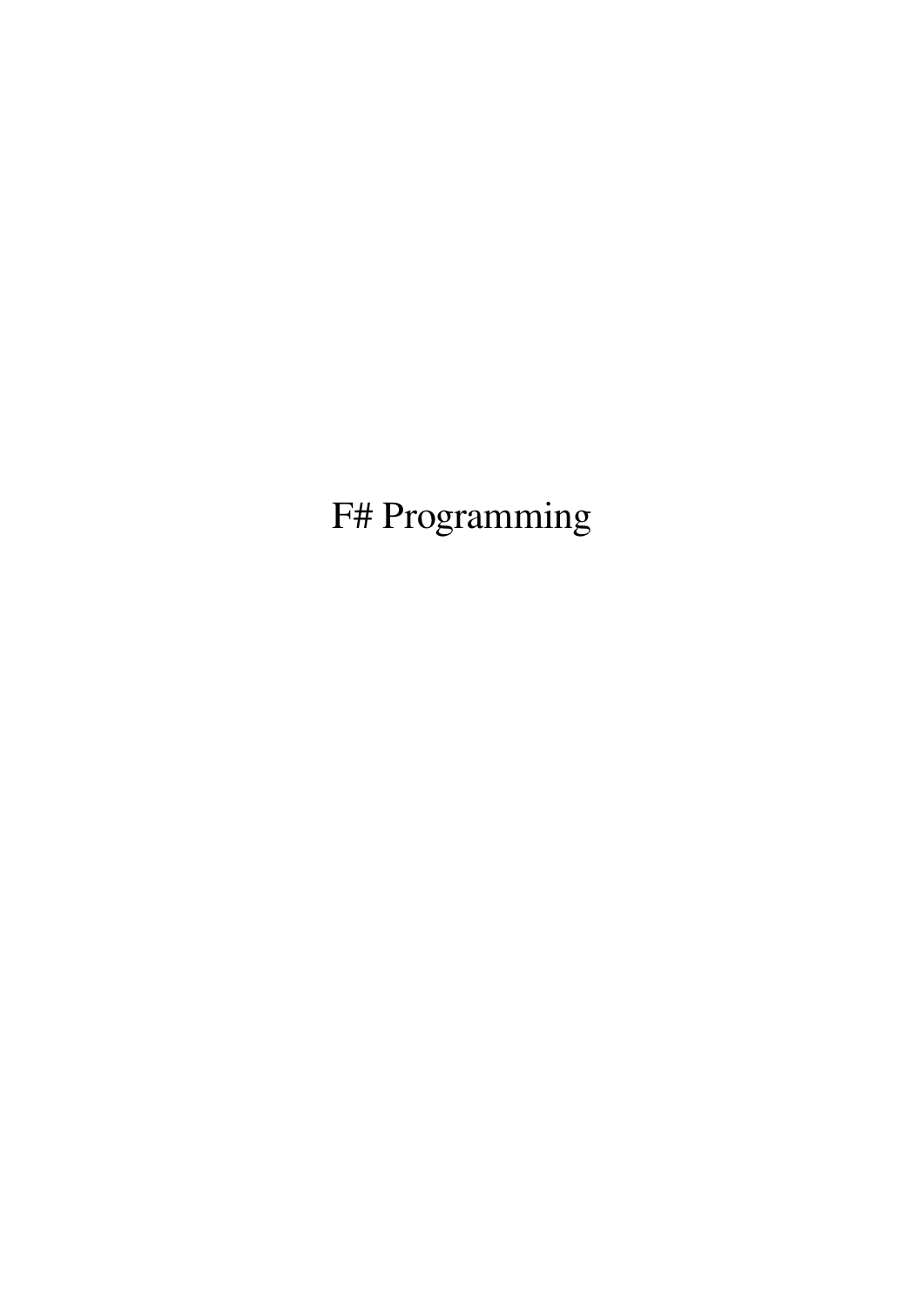# **Contents**

|   | 0.1     |                                     |                                                                                                                 | -1                      |  |  |  |
|---|---------|-------------------------------------|-----------------------------------------------------------------------------------------------------------------|-------------------------|--|--|--|
|   |         | 0.1.1                               |                                                                                                                 | -1                      |  |  |  |
|   |         | 0.1.2                               | What is this book? $\ldots \ldots \ldots \ldots \ldots \ldots \ldots \ldots \ldots \ldots \ldots \ldots \ldots$ | -1                      |  |  |  |
|   |         | 0.1.3                               |                                                                                                                 | 1                       |  |  |  |
|   |         | 0.1.4                               |                                                                                                                 | -1                      |  |  |  |
|   |         | 0.1.5                               |                                                                                                                 | $\overline{2}$          |  |  |  |
|   | 0.2     |                                     |                                                                                                                 | $\overline{2}$          |  |  |  |
|   |         | 0.2.1                               |                                                                                                                 | 2                       |  |  |  |
|   |         | 0.2.2                               |                                                                                                                 | $\overline{2}$          |  |  |  |
|   |         | 0.2.3                               |                                                                                                                 | $\overline{2}$          |  |  |  |
|   |         | 0.2.4                               |                                                                                                                 | 3                       |  |  |  |
| 1 |         | <b>F# Basics</b>                    |                                                                                                                 | $\overline{\mathbf{4}}$ |  |  |  |
|   | $1.1\,$ |                                     |                                                                                                                 | $\overline{4}$          |  |  |  |
|   |         | 1.1.1                               |                                                                                                                 | $\overline{4}$          |  |  |  |
|   |         | 1.1.2                               |                                                                                                                 | 5                       |  |  |  |
|   | 1.2     |                                     |                                                                                                                 | 5                       |  |  |  |
|   |         | 1.2.1                               |                                                                                                                 | 5                       |  |  |  |
|   |         | 1.2.2                               | Functional Programming Contrasted with Imperative Programming                                                   | 7                       |  |  |  |
|   |         | 1.2.3                               |                                                                                                                 | 8                       |  |  |  |
| 2 |         | <b>Working With Functions</b><br>10 |                                                                                                                 |                         |  |  |  |
|   | 2.1     |                                     |                                                                                                                 | 10                      |  |  |  |
|   |         | 2.1.1                               |                                                                                                                 | 10                      |  |  |  |
|   |         | 2.1.2                               |                                                                                                                 | 10                      |  |  |  |
|   | 2.2     |                                     |                                                                                                                 | 13                      |  |  |  |
|   |         | 2.2.1                               |                                                                                                                 | 13                      |  |  |  |
|   |         | 2.2.2                               |                                                                                                                 | 14                      |  |  |  |
|   |         | 2.2.3                               |                                                                                                                 | 14                      |  |  |  |
|   |         | 2.2.4                               |                                                                                                                 | 14                      |  |  |  |
|   | 2.3     |                                     |                                                                                                                 | 15                      |  |  |  |
|   |         | 2.3.1                               |                                                                                                                 | 15                      |  |  |  |
|   |         | 2.3.2                               |                                                                                                                 | 16                      |  |  |  |
|   |         | 2.3.3                               | Exercises                                                                                                       | 17                      |  |  |  |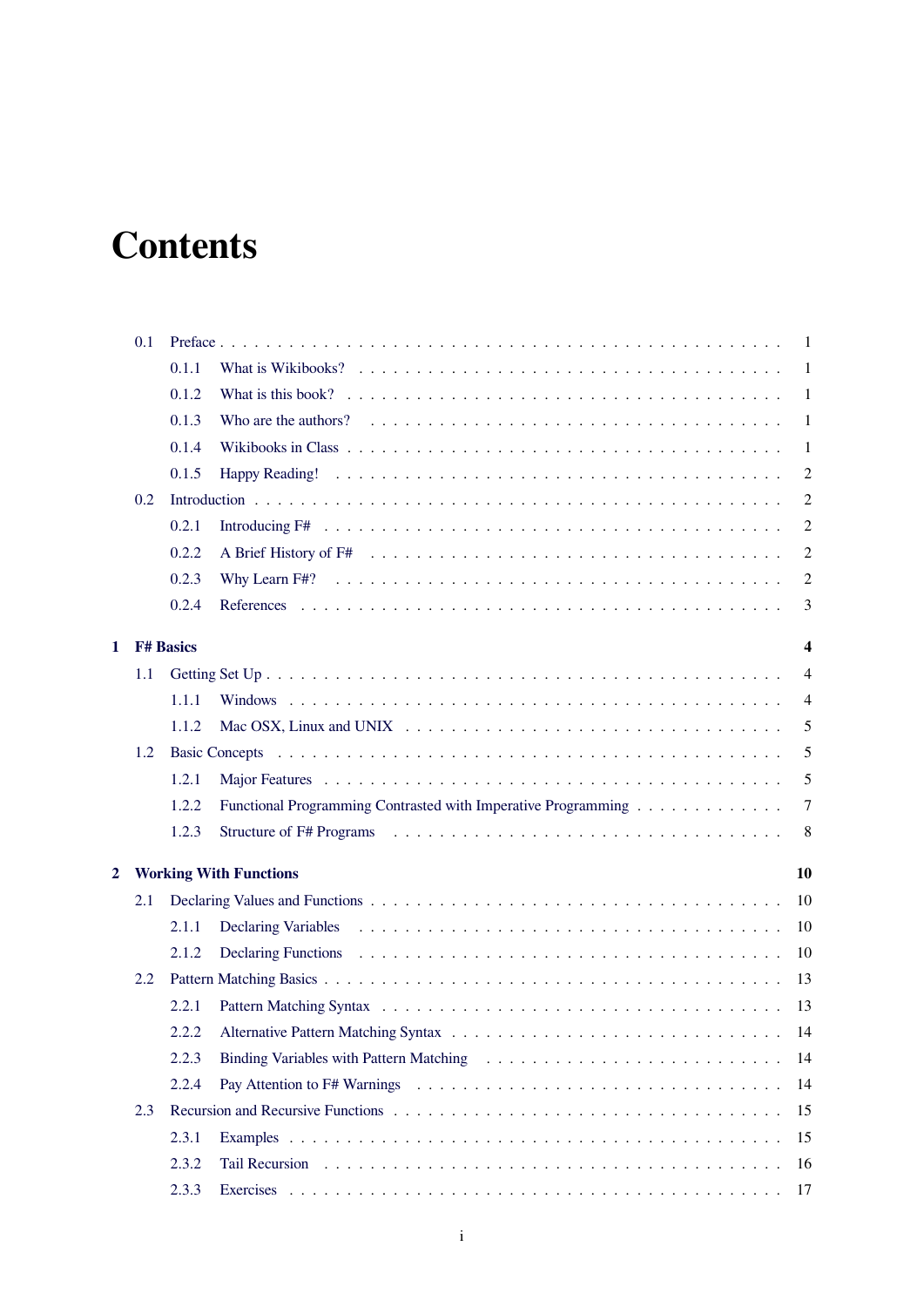|   |     | 2.3.4 |                                                                                                                                 | 17 |
|---|-----|-------|---------------------------------------------------------------------------------------------------------------------------------|----|
|   | 2.4 |       |                                                                                                                                 | 17 |
|   |     | 2.4.1 |                                                                                                                                 | 17 |
|   |     | 2.4.2 | The $\triangleright$ Operator $\dots \dots \dots \dots \dots \dots \dots \dots \dots \dots \dots \dots \dots \dots \dots \dots$ | 18 |
|   |     | 2.4.3 |                                                                                                                                 | 19 |
|   |     | 2.4.4 |                                                                                                                                 | 19 |
| 3 |     |       | <b>Immutable Data Structures</b>                                                                                                | 21 |
|   | 3.1 |       |                                                                                                                                 | 21 |
|   |     | 3.1.1 |                                                                                                                                 | 21 |
|   |     | 3.1.2 |                                                                                                                                 | 21 |
|   |     | 3.1.3 |                                                                                                                                 | 21 |
|   | 3.2 |       |                                                                                                                                 | 22 |
|   |     | 3.2.1 |                                                                                                                                 | 22 |
|   |     | 3.2.2 |                                                                                                                                 | 23 |
|   | 3.3 |       |                                                                                                                                 | 24 |
|   |     | 3.3.1 |                                                                                                                                 | 24 |
|   |     | 3.3.2 |                                                                                                                                 | 25 |
|   |     | 3.3.3 |                                                                                                                                 | 26 |
|   |     | 3.3.4 |                                                                                                                                 | 28 |
|   | 3.4 |       |                                                                                                                                 | 29 |
|   |     | 3.4.1 |                                                                                                                                 | 29 |
|   |     | 3.4.2 |                                                                                                                                 | 30 |
|   |     | 3.4.3 |                                                                                                                                 | 30 |
|   | 3.5 |       |                                                                                                                                 | 31 |
|   |     | 3.5.1 |                                                                                                                                 | 31 |
|   |     | 3.5.2 |                                                                                                                                 | 33 |
|   |     | 3.5.3 |                                                                                                                                 | 34 |
|   | 3.6 |       |                                                                                                                                 | 34 |
|   |     | 3.6.1 |                                                                                                                                 | 34 |
|   |     | 3.6.2 | Union basics: an On/Off switch $\ldots \ldots \ldots \ldots \ldots \ldots \ldots \ldots \ldots \ldots \ldots$                   | 34 |
|   |     | 3.6.3 |                                                                                                                                 | 34 |
|   |     | 3.6.4 |                                                                                                                                 | 35 |
|   |     | 3.6.5 | Generalizing Unions For All Datatypes (and all contracts of the Union Contracts of the Union Contracts of the U                 | 35 |
|   |     | 3.6.6 |                                                                                                                                 | 35 |
|   |     | 3.6.7 |                                                                                                                                 | 36 |
| 4 |     |       | <b>Imperative Programming</b>                                                                                                   | 37 |
|   | 4.1 |       |                                                                                                                                 | 37 |
|   |     | 4.1.1 |                                                                                                                                 | 37 |
|   |     | 4.1.2 |                                                                                                                                 | 37 |
|   |     | 4.1.3 |                                                                                                                                 | 38 |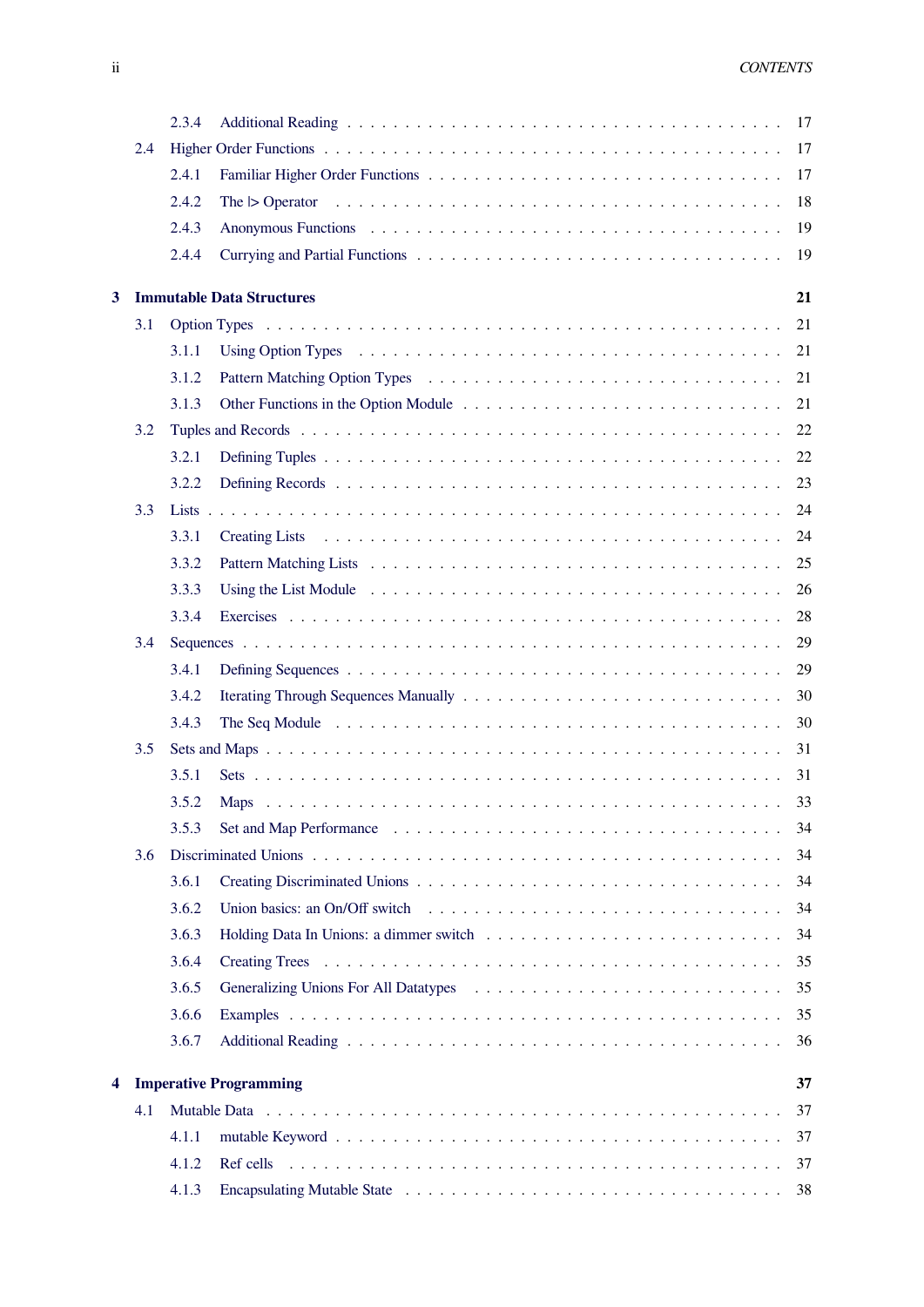|   | 4.2 | 38                                                                                                                                                                                                                                            |
|---|-----|-----------------------------------------------------------------------------------------------------------------------------------------------------------------------------------------------------------------------------------------------|
|   |     | 38<br>4.2.1                                                                                                                                                                                                                                   |
|   |     | 39<br>4.2.2                                                                                                                                                                                                                                   |
|   |     | 39<br>4.2.3<br>for Loops Over Ranges $\dots \dots \dots \dots \dots \dots \dots \dots \dots \dots \dots \dots \dots \dots \dots$                                                                                                              |
|   |     | 39<br>4.2.4                                                                                                                                                                                                                                   |
|   |     | 40<br>4.2.5                                                                                                                                                                                                                                   |
|   | 4.3 | 40                                                                                                                                                                                                                                            |
|   |     | Creating Arrays enterprise to the set of the set of the set of the set of the set of the set of the set of the set of the set of the set of the set of the set of the set of the set of the set of the set of the set of the s<br>4.3.1<br>40 |
|   |     | 40<br>4.3.2                                                                                                                                                                                                                                   |
|   |     | 43<br>4.3.3                                                                                                                                                                                                                                   |
|   | 4.4 | 44                                                                                                                                                                                                                                            |
|   |     | 44<br>4.4.1                                                                                                                                                                                                                                   |
|   |     | 4.4.2<br>44                                                                                                                                                                                                                                   |
|   |     | 45<br>4.4.3                                                                                                                                                                                                                                   |
|   |     | 46<br>4.4.4                                                                                                                                                                                                                                   |
|   | 4.5 | 46<br>Basic I/O                                                                                                                                                                                                                               |
|   |     | 46<br>4.5.1                                                                                                                                                                                                                                   |
|   |     | 47<br>4.5.2                                                                                                                                                                                                                                   |
|   | 4.6 | 48                                                                                                                                                                                                                                            |
|   |     | 48<br>4.6.1                                                                                                                                                                                                                                   |
|   |     | 4.6.2<br>48                                                                                                                                                                                                                                   |
|   |     | 48<br>4.6.3                                                                                                                                                                                                                                   |
|   |     | 49<br>4.6.4                                                                                                                                                                                                                                   |
|   |     | 49<br>4.6.5                                                                                                                                                                                                                                   |
| 5 |     | <b>Object Oriented Programming</b><br>50                                                                                                                                                                                                      |
|   | 5.1 | 50                                                                                                                                                                                                                                            |
|   |     | 5.1.1<br>50                                                                                                                                                                                                                                   |
|   |     | 5.1.2<br>50                                                                                                                                                                                                                                   |
|   |     | 5.1.3<br>50                                                                                                                                                                                                                                   |
|   | 5.2 | 51                                                                                                                                                                                                                                            |
|   |     | 51<br>5.2.1                                                                                                                                                                                                                                   |
|   |     | 5.2.2<br>53                                                                                                                                                                                                                                   |
|   |     | 5.2.3<br>55                                                                                                                                                                                                                                   |
|   |     | 55<br>5.2.4                                                                                                                                                                                                                                   |
|   | 5.3 | 56                                                                                                                                                                                                                                            |
|   |     | 5.3.1<br>56<br>Subclasses                                                                                                                                                                                                                     |
|   |     | 57<br>5.3.2                                                                                                                                                                                                                                   |
|   | 5.4 | 58                                                                                                                                                                                                                                            |
|   |     | 5.4.1<br>58                                                                                                                                                                                                                                   |
|   |     | 5.4.2<br>58                                                                                                                                                                                                                                   |
|   |     | 5.4.3<br>60                                                                                                                                                                                                                                   |
|   |     |                                                                                                                                                                                                                                               |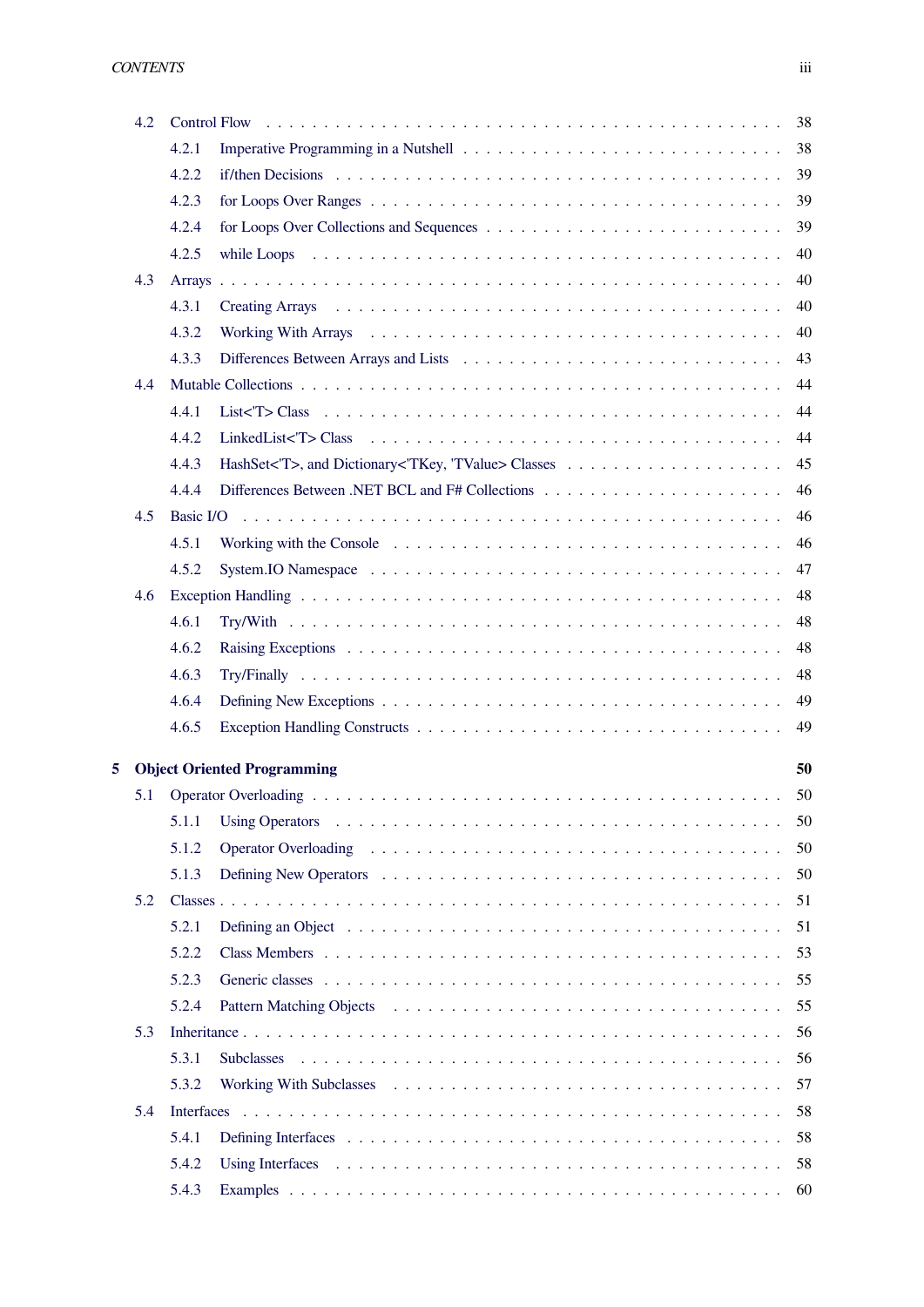|   | 5.5 |                    |                                                                                                                                                                                                                               | 61 |
|---|-----|--------------------|-------------------------------------------------------------------------------------------------------------------------------------------------------------------------------------------------------------------------------|----|
|   |     | 5.5.1              |                                                                                                                                                                                                                               | 61 |
|   |     | 5.5.2              |                                                                                                                                                                                                                               | 62 |
|   |     | 5.5.3              |                                                                                                                                                                                                                               | 62 |
|   |     | 5.5.4              |                                                                                                                                                                                                                               | 63 |
|   |     | 5.5.5              |                                                                                                                                                                                                                               | 64 |
|   |     | 5.5.6              |                                                                                                                                                                                                                               | 65 |
|   | 5.6 |                    |                                                                                                                                                                                                                               | 66 |
|   |     | 5.6.1              |                                                                                                                                                                                                                               | 66 |
|   |     | 5.6.2              |                                                                                                                                                                                                                               | 67 |
| 6 |     | <b>F# Advanced</b> |                                                                                                                                                                                                                               | 70 |
|   | 6.1 |                    |                                                                                                                                                                                                                               | 70 |
|   |     | 6.1.1              |                                                                                                                                                                                                                               | 70 |
|   |     | 6.1.2              |                                                                                                                                                                                                                               | 71 |
|   |     | 6.1.3              | Dimensionless Values (a) respectively and the set of the set of the set of the set of the set of the set of the set of the set of the set of the set of the set of the set of the set of the set of the set of the set of the | 71 |
|   |     | 6.1.4              |                                                                                                                                                                                                                               | 71 |
|   |     | 6.1.5              |                                                                                                                                                                                                                               | 72 |
|   |     | 6.1.6              |                                                                                                                                                                                                                               | 72 |
|   | 6.2 |                    |                                                                                                                                                                                                                               | 72 |
|   |     | 6.2.1              |                                                                                                                                                                                                                               | 72 |
|   |     | 6.2.2              |                                                                                                                                                                                                                               | 72 |
|   |     | 6.2.3              |                                                                                                                                                                                                                               | 73 |
|   | 6.3 |                    | <b>Active Patterns</b>                                                                                                                                                                                                        | 73 |
|   |     | 6.3.1              |                                                                                                                                                                                                                               | 73 |
|   |     | 6.3.2              |                                                                                                                                                                                                                               | 75 |
|   | 6.4 |                    |                                                                                                                                                                                                                               | 75 |
|   |     | 6.4.1              | <b>Stacks</b>                                                                                                                                                                                                                 | 75 |
|   |     | 6.4.2              |                                                                                                                                                                                                                               | 76 |
|   |     | 6.4.3              |                                                                                                                                                                                                                               | 77 |
|   |     | 6.4.4              |                                                                                                                                                                                                                               | 80 |
|   |     | 6.4.5              |                                                                                                                                                                                                                               | 81 |
|   | 6.5 |                    |                                                                                                                                                                                                                               | 81 |
|   |     | 6.5.1              |                                                                                                                                                                                                                               | 81 |
|   |     | 6.5.2              |                                                                                                                                                                                                                               | 82 |
|   |     | 6.5.3              |                                                                                                                                                                                                                               | 83 |
|   | 6.6 |                    |                                                                                                                                                                                                                               | 84 |
|   |     | 6.6.1              |                                                                                                                                                                                                                               | 84 |
|   |     | 6.6.2              |                                                                                                                                                                                                                               | 85 |
|   |     | 6.6.3              |                                                                                                                                                                                                                               | 86 |
|   |     | 6.6.4              |                                                                                                                                                                                                                               | 86 |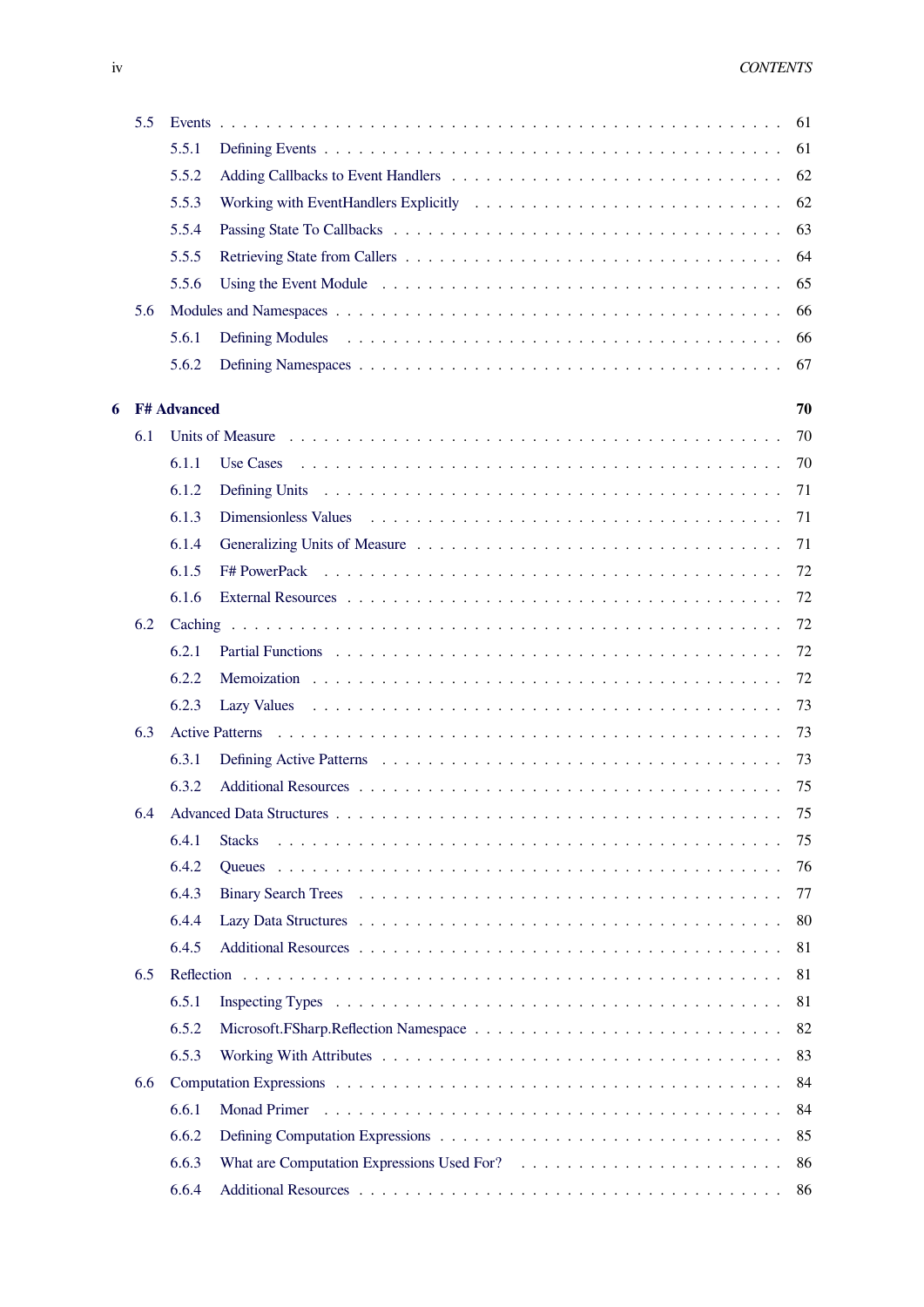| 7   |                                                    |       | <b>Multi-threaded and Concurrent Applications</b> | 87   |  |
|-----|----------------------------------------------------|-------|---------------------------------------------------|------|--|
|     | 7.1                                                |       |                                                   |      |  |
|     |                                                    | 7.1.1 |                                                   |      |  |
|     |                                                    | 7.1.2 |                                                   | 88   |  |
|     |                                                    | 7.1.3 |                                                   | 88   |  |
|     |                                                    | 7.1.4 |                                                   | 89   |  |
| 7.2 |                                                    |       |                                                   | 90   |  |
|     |                                                    | 7.2.1 |                                                   | -90  |  |
|     |                                                    | 7.2.2 |                                                   | 91   |  |
|     |                                                    | 7.2.3 |                                                   | -91  |  |
|     |                                                    | 7.2.4 |                                                   | - 91 |  |
| 8   | <b>F# Tools</b>                                    |       |                                                   |      |  |
|     | 8.1                                                |       |                                                   | 93   |  |
|     |                                                    | 8.1.1 |                                                   | 93   |  |
|     |                                                    | 8.1.2 |                                                   |      |  |
| 9   | Text and image sources, contributors, and licenses |       |                                                   |      |  |
|     | 9.1                                                |       |                                                   | 98   |  |
|     | 9.2                                                |       |                                                   | -99  |  |
|     | 9.3                                                |       |                                                   | - 99 |  |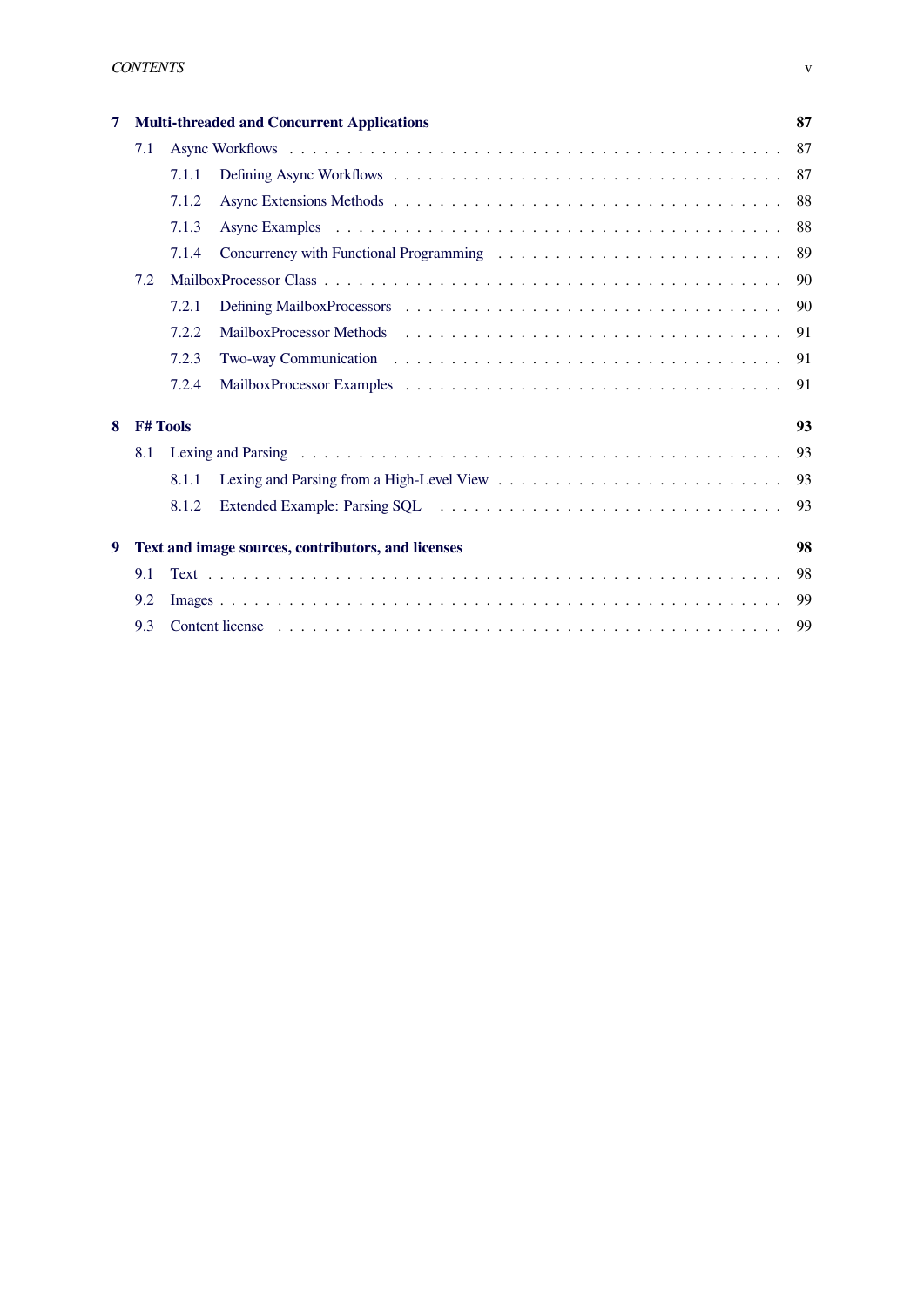# **0.1 Preface**

<span id="page-6-0"></span>This book was created by volunteers at Wikibooks (http: //en.wikibooks.org).

# **0.1.1 What is Wikibooks?**

<span id="page-6-1"></span>

Started in 2003 as an offshoot of the popular Wikipedia project, Wikibooks is a free, collaborative wiki website dedicated to creating high-quality textbooks and other educational books for students around the world. In addition to English, Wikibooks is available in over 130 languages, a complete listing of which can be found at http: //www.wikibooks.org. Wikibooks is a "wiki", which means anybody can edit the content there at any time. If you find an error or omission in this book, you can log on to Wikibooks to make corrections and addi[tions](http://www.wikibooks.org/) [as necessary. All of y](http://www.wikibooks.org/)our changes go live on the website immediately, so your effort can be enjoyed and utilized by other readers and editors without delay.

Books at Wikibooks are written by volunteers, and can be accessed and printed for free from the website. Wikibooks is operated entirely by donations, and a certain portion of proceeds from sales is returned to the Wikimedia Foundation to help keep Wikibooks running smoothly. Because of the low overhead, we are able to produce and sell books for much cheaper then proprietary textbook publishers can. **This book can be edited by anybody at any time, including you.** We don't make you wait two years to get a new edition, and we don't stop selling old versions when a new one comes out.

Note that Wikibooks is not a publisher of books, and is not responsible for the contributions of its volunteer editors. PediaPress.com is a print-on-demand publisher that is also not responsible for the content that it prints. Please see our disclaimer for more information: http:// en.wikibooks.org/wiki/Wikibooks:General\_disclaimer .

# **0.1.2 What is this book?**

<span id="page-6-2"></span>This book was generated by the volunteers at Wikibooks, a team of people from around the world with varying backgrounds. The people who wrote this book may not be experts in the field. Some may not even have a passing familiarity with it. The result of this is that some information in this book may be incorrect, out of place, or misleading. For this reason, you should never rely on a community-edited Wikibook when dealing in matters of medical, legal, financial, or other importance. Please see our disclaimer for more details on this.

Despite the warning of the last paragraph, however, books at Wikibooks are continuously edited and improved. If errors are found they can be corrected immediately. If you find a problem in one of our books, we ask that you **be bold** in fixing it. You don't need anybody's permission to help or to make our books better.

Wikibooks runs off the assumption that many eyes can find many errors, and many able hands can fix them. Over time, with enough community involvement, the books at Wikibooks will become very high-quality indeed. **You are invited to participate at Wikibooks to help make our books better**. As you find problems in your book don't just complain about them: Log on and fix them! This is a kind of proactive and interactive reading experience that you probably aren't familiar with yet, so log on to http://en.wikibooks.org and take a look around at all the possibilities. We promise that we won't bite!

# **0.1.[3 Who are the aut](http://en.wikibooks.org/)hors?**

<span id="page-6-3"></span>The volunteers at Wikibooks come from around the world and have a wide range of educational and professional backgrounds. They come to Wikibooks for different reasons, and perform different tasks. Some Wikibookians are prolific authors, some are perceptive editors, some fancy illustrators, others diligent organizers. Some Wikibookians find and remove spam, vandalism, and other nonsense as it appears. Most Wikibookians perform a combination of these jobs.

It's difficult to say who are the authors for any particular book, because so many hands have touched it and so many changes have been made over time. It's not unheard of for a book to have been edited thousands of times by hundreds of authors and editors. *You could be one of them too*, if you're interested in helping out.

# **0.1.4 Wikibooks in Class**

<span id="page-6-4"></span>Books at Wikibooks are free, and with the proper editing and preparation they can be used as cost-effective textbooks in the classroom or for independent learners. In addition to using a Wikibook as a traditional readonly learning aide, it can also become an interactive class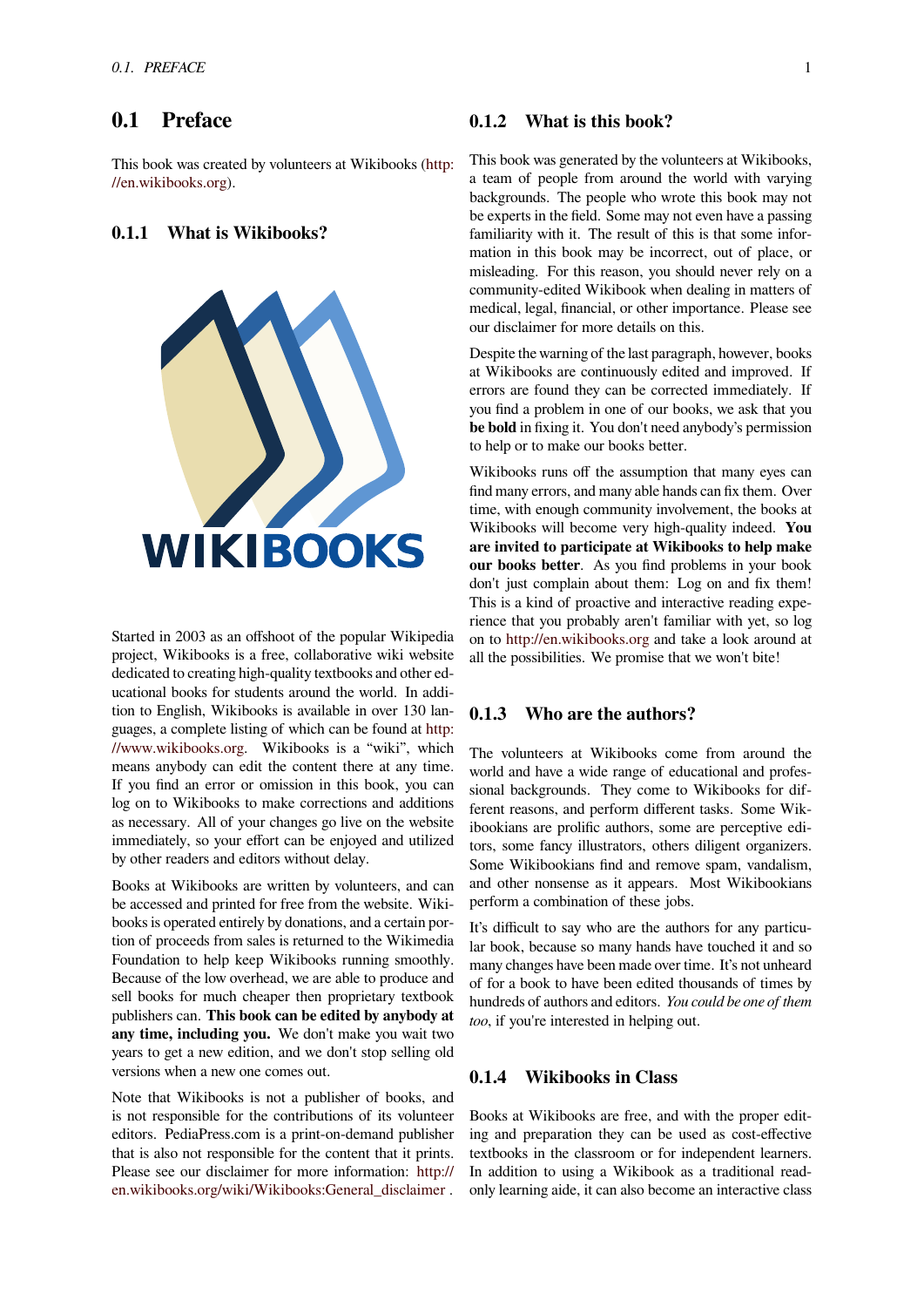project. Several classes have come to Wikibooks to write new books and improve old books as part of their normal course work. In some cases, the books written by students one year are used to teach students in the same class next year. Books written can also be used in classes around the world by students who might not be able to afford traditional textbooks.

# **0.1.5 Happy Reading!**

<span id="page-7-0"></span>We at Wikibooks have put a lot of effort into these books, and we hope that you enjoy reading and learning from them. We want you to keep in mind that what you are holding is not a finished product but instead a work in progress. These books are never "finished" in the traditional sense, but they are ever-changing and evolving to meet the needs of readers and learners everywhere. Despite this constant change, we feel our books can be reliable and high-quality learning tools at a great price, and we hope you agree. Never hesitate to stop in at Wikibooks and make some edits of your own. We hope to see you there one day. **Happy reading!**

# **0.2 Introduction**

# <span id="page-7-1"></span>**0.2.1 Introducing F#**

<span id="page-7-2"></span>The **F#** programming language is part of Microsoft's family of .NET languages, which includes C#, Visual Basic.NET, JScript.NET, and others. As a .NET language, F# code compiles down to Common Language Infrastructure (CLI) byte code or Microsoft Intermediate Language (MSIL) which runs on top of the Common Language Runtime (CLR). All .NET languages share this common intermediate state which allows them to easily interoperate with one another and use the .NET Framework's Base Class Library (BCL).

In many ways, it's easy to think of F# as a .NET implementation of OCaml, a well-known functional programming language from the ML family of functional programming languages. Some of F#'s notable features include type inference, pattern matching, interactive scripting and debu[gging, h](https://en.wikibooks.org/wiki/Objective_Caml)igher order functions, and a welldeveloped object model which allows [programmers to](https://en.wikibooks.org/wiki/Computer_programming/Functional_programming) [mix object-oriented](https://en.wikibooks.org/wiki/Computer_programming/Functional_programming) and functional programming styles seamlessly.

# **0.2.2 A Brief History of F#**

There are three dominant programming paradigms used today: functional, imperative, and object-oriented programming. Functional programming is the oldest of the three, beginning with Information Processing Language in 1956 and made popular with the appearance of Lisp in

1958. Of course, in the highly competitive world of programming languages in the early decades of computing, imperative programming established itself as the industry norm and preferred choice of scientific researchers and businesses with the arrival of Fortran in 1957 and COBOL in 1959.

While imperative languages became popular with businesses, functional programming languages continued to be developed primarily as highly specialized niche languages. For example, the APL programming language, developed in 1962, was developed to provide a consistent, mathematical notation for processing arrays. In 1973, Robin Milner at the University of Edinburgh developed the ML programming language to develop proof tactics for the LCF Theorem prover. Lisp continued to be used for years as the favored language of AI researchers.

ML stands out among other functional programming languages; its polymorphic functions made it a very expressive language, while its strong typing and immutable data structures made it possible to compile ML into very efficient machine code. ML's relative success spawned an entire family of ML-derived languages, including Standard ML, Caml, its most famous dialect called OCaml which unifies functional programming with object-oriented and imperative styles, and Haskell.

F# was developed in 2005 at Microsoft Research.<sup>[1]</sup> In many ways, F# is essentially a .Net implementation of OCaml, combining the power and expressive syntax of functional programming with the tens of thousands of classes which make up the .NET class library.

# **0.2.3 Why Learn F#?**

<span id="page-7-3"></span>Functional programming is often regarded as the bestkept secret of scientific modelers, mathematicians, artificial intelligence researchers, financial institutions, graphic designers, CPU designers, compiler programmers, and telecommunications engineers. Understandably, functional programming languages tend to be used in settings that perform heavy number crunching, abstract symbolic processing, or theorem proving. Of course, while F# is abstract enough to satisfy the needs of some highly technical niches, its simple and expressive syntax makes it suitable for CRUD apps, web pages, GUIs, games, and general-purpose programming.

Programming languages are becoming more functional every year. Features such as generic programming, type inference, list comprehensions, functions as values, and anonymous types, which have traditionally existed as staples of functional programming, have quickly become mainstream features of Java, C#, Delphi and even Fortran. We can expect next-generation programming languages to continue this trend in the future, providing a hybrid of both functional and imperative approaches that meet the evolving needs of modern programming.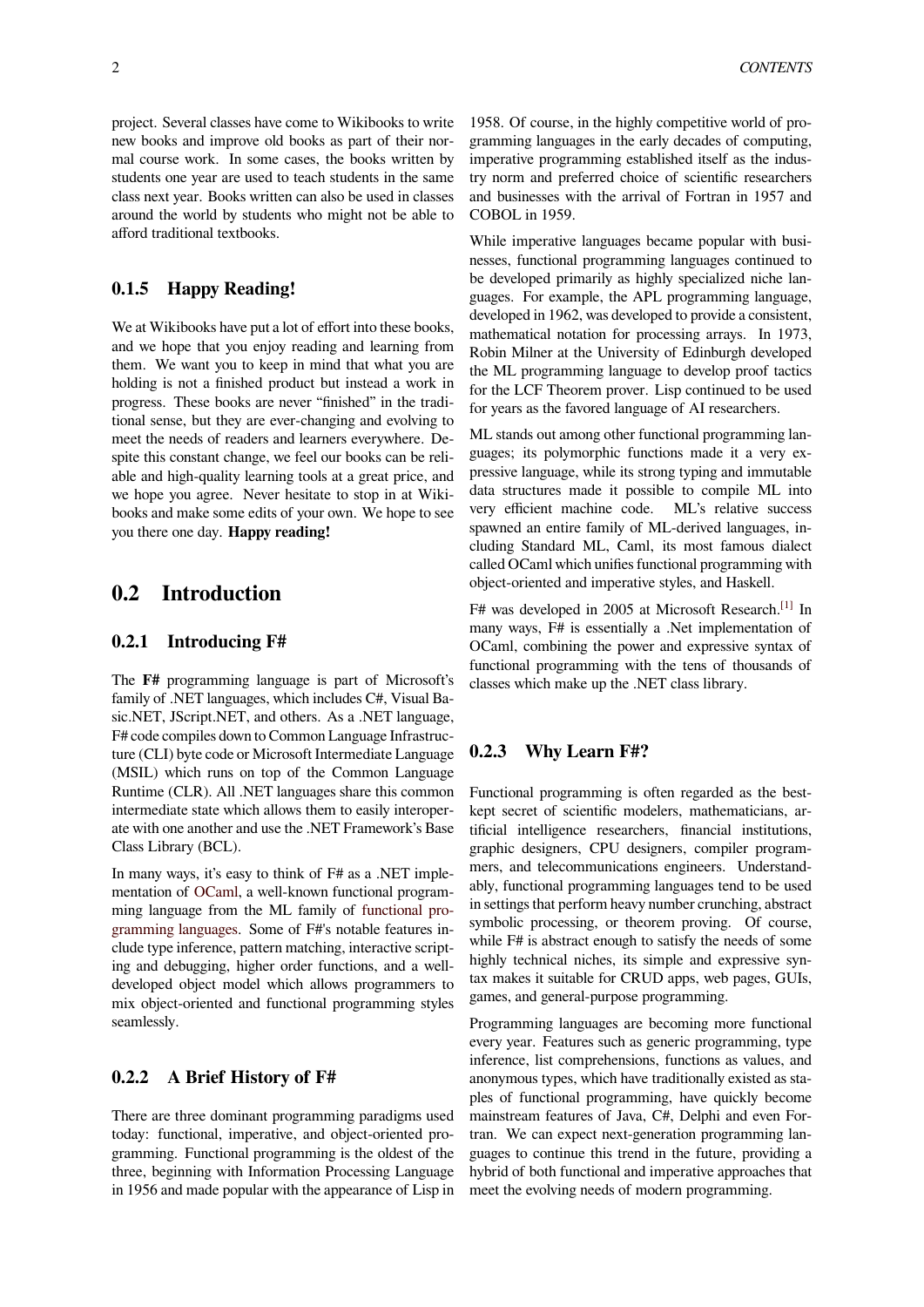F# is valuable to programmers at any skill level; it combines many of the best features of functional and objectoriented programming styles into a uniquely productive language.

# **0.2.4 References**

<span id="page-8-0"></span>[1] http://research.microsoft.com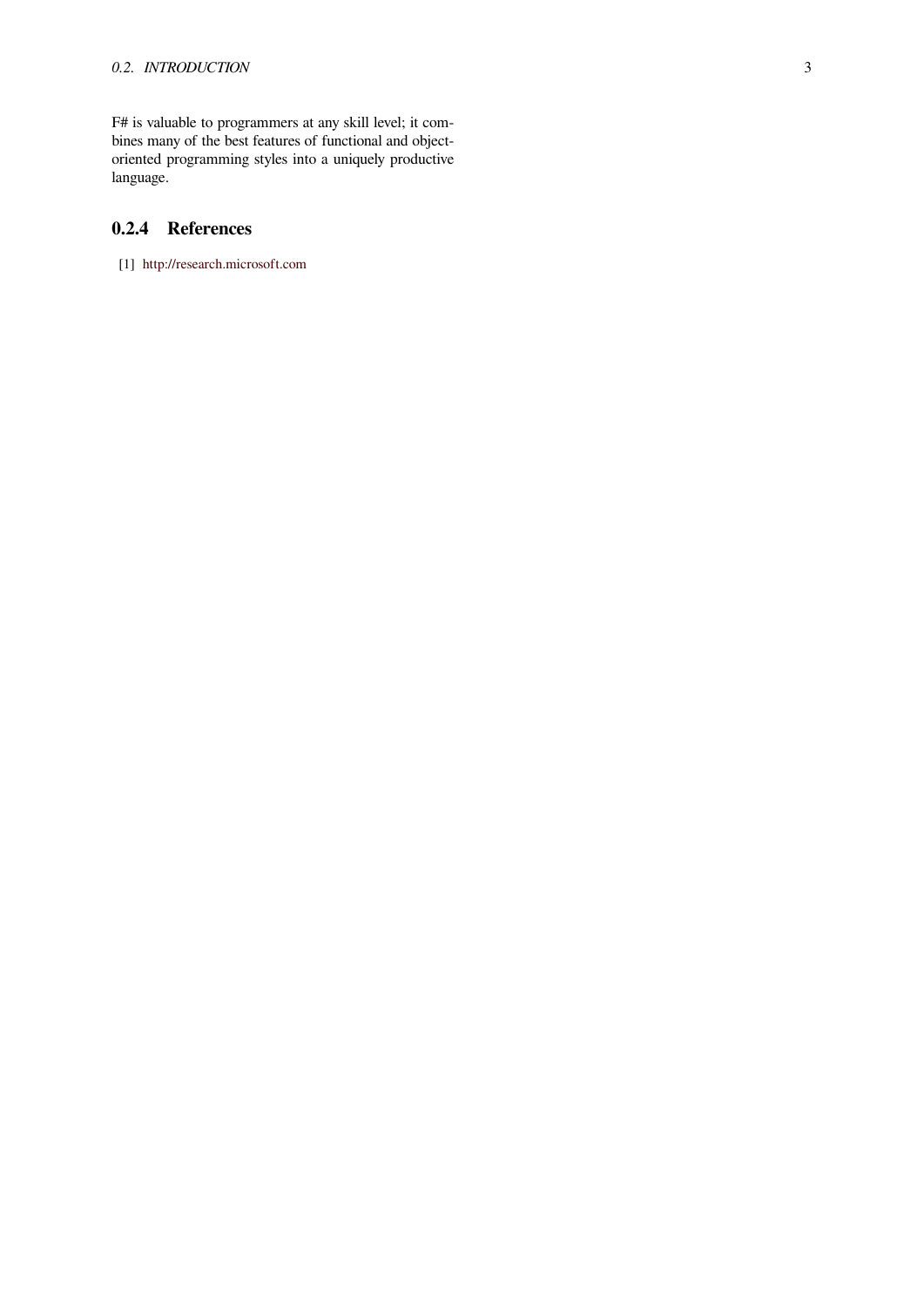# **Chapter 1**

# **F# Basics**

# **1.1 Getting Set Up**

# **1.1.1 Windows**

<span id="page-9-1"></span><span id="page-9-0"></span>At the time of this writing, its possible to run F# code through Visual Studio, through its interactive top-level F# Interactive (fsi), and compiling from the command line. This book will assume that users will compile code through Visual Studio or F# Interactive by default, unless specifically directed to compile from the command line.

### **Setup Procedure**

F# can integrate with existing installations of Visual Studio 2008 and is included with Visual Studio 2010. Alternatively, users can download Visual Studio Express or Community for free, which will provide an F# pioneer with everything she needs to get started, including interactive debugging, breakpoints, watches, Intellisense, and support for F# projec[ts. Make sure all instances of Visual](https://www.visualstudio.com/en-us/products/visual-studio-express-vs.aspx) [Studio and V](https://www.visualstudio.com/en-us/products/visual-studio-express-vs.aspx)isual Studio Shell are closed before continuing.

To get started, users should download and install the latest version of the .NET Framework from Microsoft. Afterwards, download the latest version of F# from the F# homepage on Microsoft Research, then execute the installation wizard. Users should also consider downloading and installing the F# PowerPack, which contains handy ext[ensions to the F# core library.](http://fsharp.org/)

After successful installation, users will notice an additional folder in their start menu, "Microsoft F# 2.0.X.X." Additionally, users will [notice that an](http://fsharppowerpack.codeplex.com/) entry for "F# Projects" has been added to the project types menu in Visual Studio. From here, users can create and run new F# projects.

It is a good idea to add the executable location (*e.g.* c:\fsharp\bin\) to the %PATH% environment variable, so you can access the compiler and the F# interactive environment (FSI) from any location.

As of Visual Studio 2012 the easiest way to get going is to install Visual Studio 2012 for Web at (even if you want to do desktop solution). You can then install "F# Tools for Visual Studio Express 2012 for Web" from . Once this is done you can create F# projects. Search Nuget for additional F# project types.

# **Testing the Install**

**Hello World executable** Lets create the Hello World standalone application.

Create a text file called hello.fs containing the following code:

(\* filename: hello.fs \*) let  $=$  printf "Hello world"

The underscore is used as a variable name when you are not interested in the value. All functions in F# return a value even if the main reason for calling the function is a side effect.

Save and close the file and then compile this file:

fsc -o hello.exe hello.fs

Now you can run hello.exe to produce the expected output.

**F# Interactive Environment** Open a command-line console (hit the "Start" button, click on the "Run" icon and type cmd and hit ENTER).

Type fsi and hit ENTER. You will see the interactive console:

Microsoft F# Interactive, (c) Microsoft Corporation, All Rights Reserved F# Version 1.9.6.2, compiling for .NET Framework Version v2.0.50727 Please send bug reports to fsbugs@microsoft.com For help type #help;; >

We can try some basic F# variable assignment (and some basic maths).

 $>$  let x = 5;; val x : int > let y = 20;; val y : int > y + x;; val it : int  $= 25$ 

Finally we quit out of the interactive environment

 $>$ #quit;;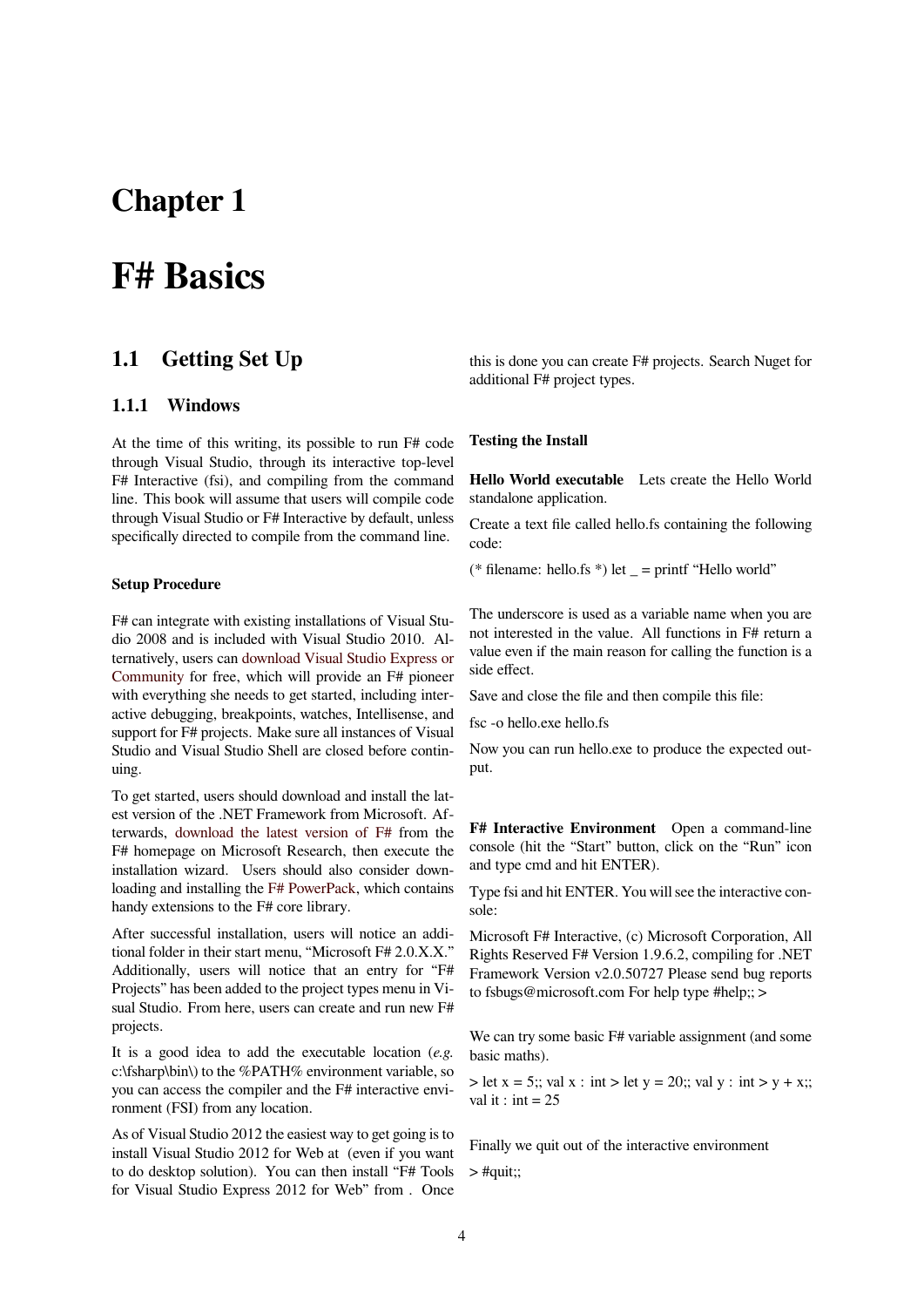#### **Xamarin Studio for Mac OSX and Windows**

# **Misc.**

# **Adding to the PATH Environment Variable**

- 1. Go to the Control Panel and choose System.
- 2. The System Properties dialog will appear. Select the Advanced tab and click the "Environment Variables...".
- 3. In the System Variables section, select the Path variable from the list and click the "Edit..." button.
- 4. In the Edit System Variable text box append a semicolon (;) followed by the executable path (e.g. ;C:\fsharp\bin\)
- 5. Click on the "OK" button
- 6. Click on the "OK" button
- 7. Click on the "Apply" button

Now any command-line console will check in this location when you type fsc or fsi.

# **1.1.2 Mac OSX, Linux and UNIX**

<span id="page-10-0"></span>F# runs on Mac OSX, Linux and other Unix versions with the latest Mono. This is supported by the F# community group called the F# Software Foundation.

# **Installin[g inter](http://www.mono-project.com/)preter and compiler**

The F# Software Foundation give latest instructions on getting started with F# on Linux and Mac. Once built and/or installed, you can use the "fsharpi" command to use the command-line interpreter, and "fsharpc" for the com[mand-line compiler.](http://fsharp.org/)

# **MonoDevelop add-in**

The F# Software Foundation also give instructions for installing the Monodevelop support for F#. This comes with project build system, code completion, and syntax highlighting support.

# **Emacs mode and other editors**

The F# Software Foundation also give instructions for using F# with other editors. An emacs mode for F# is also available on Github.

F# runs on Mac OSX and Windows with the latest Xamarin Studio. This is supported by Microsoft. Xamarin Studio is an IDE for developing cross-platform phone apps, but it runs on Mac OSX and implements F# with an interactive shell.

# **1.2 Basic Concepts**

<span id="page-10-1"></span>Now that we have a working installation of F# we can explore the syntax of F# and the basics of functional programming. We'll start off in the Interactive F Sharp environment as this gives us some very valuable type information, which helps get to grips with what is actually going on in F#. Open F# interactive from the start menu, or open a command-line prompt and type fsi.

# **1.2.1 Major Features**

# **Fundamental Data Types and Type System**

In computer programming, every piece of data has a *type*, which, predictably, describes the type of data a programmer is working with. In F#, the fundamental data types are:

F# is a fully object-oriented language, using an object model based on the .NET Common Language Infrastructure (CLI). As such, it has a single-inheritance, multiple interface object model, and allows programmers to declare classes, interfaces, and abstract classes. Notably, it has full support for generic class, interface, and function definitions; however, it lacks some OO features found in other languages, such as mixins and multiple inheritance.

F# also provides a unique array of data structures built directly into the syntax of the language, which include:

- *•* Unit, the datatype with only one value, equivalent to void in C-style languages.
- *•* Tuple types, which are ad hoc data structures that programmers can use to group related values into a single object.
- *•* [Record type](https://en.wikibooks.org/wiki/F_Sharp_Programming/Tuples_and_Records)s, which are similar to tuples, but provide named fields to access data held by the record object.
- [Discriminated](https://en.wikibooks.org/wiki/F_Sharp_Programming/Tuples_and_Records#Defining_Records) unions, which are used to create very well-defined type hierarchies and hierarchical data structures.
- *•* Lists, [Maps, and](https://en.wikibooks.org/wiki/F_Sharp_Programming/Discriminated_Unions) Sets, which represent immutable versions of a stack, hashtable, and set data structures, respectively.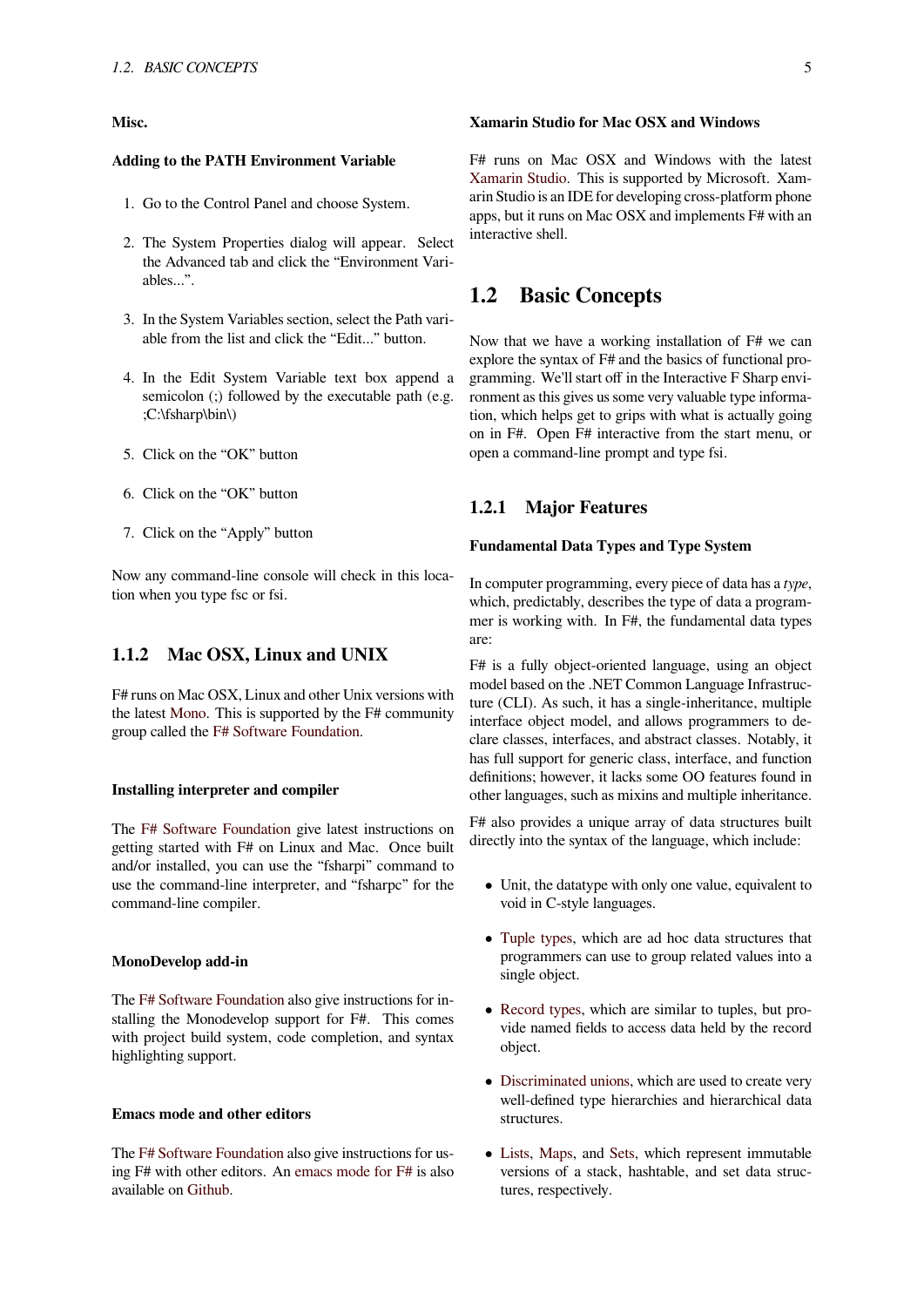- Sequences, which represent a lazy list of items computed on-demand.
- *•* Computation expressions, which serve the same purpose as monads in Haskell, allowing programmers to [write conti](https://en.wikibooks.org/wiki/F_Sharp_Programming/Sequences)nuation-style code in an imperative style.

All [of these features will be fu](https://en.wikibooks.org/wiki/F_Sharp_Programming/Computation_Expressions)rther enumerated and explained in later chapters of this book.

F# is a statically typed language, meaning that the compiler knows the datatype of variables and functions at compile time. F# is also strongly typed, meaning that a variable bound to ints cannot be rebound to strings at some later point; an int variable is forever tied to int data.

Unlike C# and VB.Net, F# does not perform implicit casts, not even safe conversions (such as converting an int to a int64). F# requires explicit casts to convert between datatypes, for example:

 $>$  let x = 5;; val x : int = 5  $>$  let y = 6L;; val y : int64 =  $6L > let z = x + y$ ;; let  $z = x + y$ ;; ------------^ stdin(5,13): error FS0001: The type 'int64' does not match the type  $\text{int}$  > let z = (int64 x) + y;; val z : int64 = 11L

The mathematical operators  $+$ ,  $-$ ,  $/$ ,  $*$ , and  $%$  are overloaded to work with different datatypes, but they require arguments on each side of the operator to have the same datatype. We get an error trying to add an int to an int64, so we have to cast one of our variables above to the other's datatype before the program will successfully compile.

#### **Type Inference**

Unlike many other strongly typed languages, F# often does not require programmers to use type annotations when declaring functions and variables. Instead, F# attempts to work out the types for you, based on the way that variables are used in code.

For example, let's take this function:

let average a  $b = (a + b) / 2.0$ 

We have not used any type annotations: that is, we have not explicitly told the compiler the data type of a and b, nor have we indicated the type of the function's return value. If F# is a strongly, statically typed language, how does the compiler know the datatype of anything beforehand? That's easy, it uses simple deduction:

- The + and / operators are overloaded to work on different datatypes, but it defaults to integer addition and integer division without any extra information.
- *•* (a + b) / **2.0**, the value in bold has the type float. Since F# doesn't perform implicit casts, and it requires arguments on both sides of a math operator to have the same data type, the value  $(a + b)$  must return a float as well.
- The + operator only returns float when both arguments on each side of the operator are floats, so a and b must be floats as well.
- Finally, since the return value of float / float is float, the average function must return a float.

This process is called type-inference. On most occasions, F# will be able to work out the types of data on its own without requiring the programmer to explicitly write out type annotations. This works just as well for small programs as large programs, and it can be a tremendous timesaver.

On those occasions where F# cannot work out the types correctly, the programmer can provide explicit annotations to guide F# in the right direction. For example, as mentioned above, math operators default to operations on integers:

 $>$  let add x y = x + y;; val add : int  $\rightarrow$  int  $\rightarrow$  int

In absence of other information, F# determines that add takes two integers and returns another integer. If we wanted to use floats instead, we'd write:

 $>$  let add (x : float) (y : float) = x + y;; val add : float - $>$ float -> float

## **Pattern Matching**

F#'s pattern matching is *similar* to an if... then or switch construct in other languages, but is much more powerful. Pattern matching allows a programmer to decompose data structures into their component parts. It matches values based on the *shape* of the data structure, for example:

type Proposition  $=$  // type with possible expressions ... note recursion for all expressions except True | True // essentially this is defining boolean logic | Not of Proposition | And of Proposition \* Proposition | Or of Proposition  $*$  Proposition let rec eval  $x =$  match x with | True -> true // syntax: Pattern-to-match -> Result | Not(prop) -> not (eval prop)  $\vert$  And(prop1, prop2) -> (eval prop1)  $&&$  (eval prop2)  $\cup$  Or(prop1, prop2)  $\rightarrow$  (eval prop1) || (eval prop2) let shouldBeFalse = And(Not True, Not True) let shouldBeTrue = Or(True, Not True) let complexLogic = And(And(True,Or(Not(True),True)), Or(And(True, Not(True)), Not(True)) ) printfn "should-BeFalse: %b" (eval shouldBeFalse) // prints False printfn "shouldBeTrue: %b" (eval shouldBeTrue) // prints True printfn "complexLogic: %b" (eval complexLogic) // prints False

The eval method uses pattern matching to recursively traverse and evaluate the abstract syntax tree. The rec keyword marks the function as recursive. Pattern matching will be explained in more detail in later chapters of this book.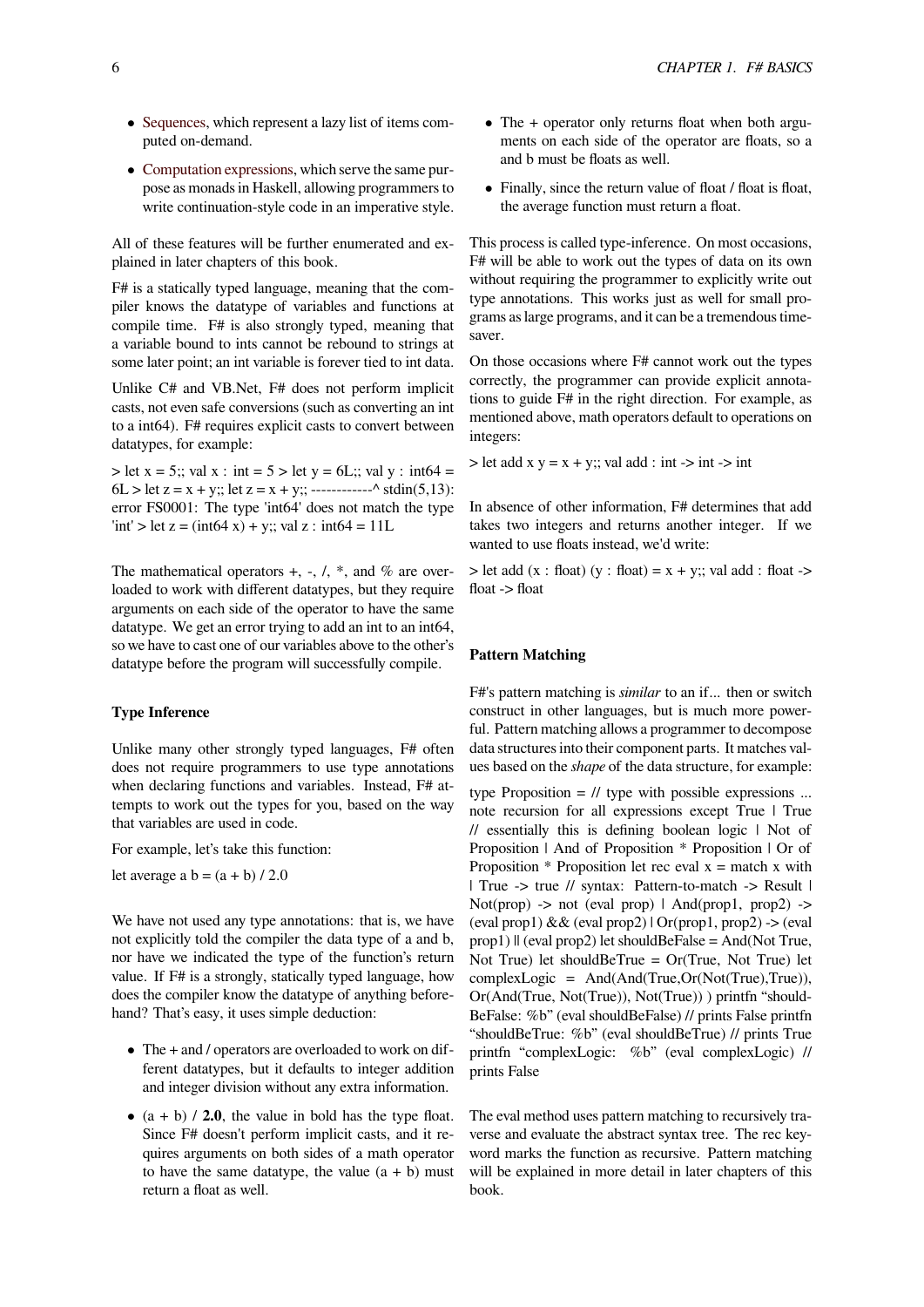# <span id="page-12-0"></span>**1.2.2 Functional Programming Contrasted with Imperative Programming**

F# is a mixed-paradigm language: it supports imperative, object-oriented, and functional styles of writing code, with heaviest emphasis on the latter.

# **Immutable Values vs Variables**

The first mistake a newcomer to functional programming makes is thinking that the *let* construct is equivalent to assignment. Consider the following code:

let  $a = 1$  (\* a is now  $1$  \*) let  $a = a + 1$  (\* in F# this throws an error: Duplicate definition of value 'a' \*)

On the surface, this looks exactly like the familiar imperative pseudocode:

 $a = 1 / a$  is  $1 a = a + 1 / a$  is 2

However, the nature of the F# code is very different. Every *let* construct introduces a new scope, and binds symbols to values in that scope. If execution escapes this introduced scope, the symbols are restored to their original meanings. This is clearly not identical to variable state mutation with assignment.

To clarify, let us desugar the F# code:

let  $a = 1$  in  $($  \* a stands for 1 here \*); (let  $a =$  (\* a still stands for 1 here \*) a + 1 in (\* a stands for 2 here \*)); (\* a stands for 1 here, again \*))

Indeed the code

let  $a = 1$  in (printfn "%i" a; (let  $a = a + 1$  in printfn "%i" a); printfn "%i" a)

#### prints out

#### 1 2 1

Once symbols are bound to values, they cannot be assigned a new value. The only way to change the meaning of a bound symbol is to *shadow* it by introducing a new binding for this symbol (for example, with a *let* construct, as in let  $a = a + 1$ , but this shadowing will only have a localized effect: it will only affect the newly introduced scope. F# uses so-called 'lexical scoping', which simply means that one can identify the scope of a binding by simply looking at the code. Thus the scope of the let  $a = a +$ 1 binding in (let  $a = a + 1$  in ..) is limited by the parentheses. With lexical scoping, there is no way for a piece of code to change the value of a bound symbol outside of itself, such as in the code that has called it.

Immutability is a great concept. Immutability allows programmers to pass values to functions without worrying that the function will change the value's state in unpredictable ways. Additionally, since value can't be mutated, programmers can process data shared across many threads without fear that the data will be mutated by another process; as a result, programmers can write multithreaded code without locks, and a whole class of errors related to race conditions and dead locking can be eliminated.

Functional programmers generally simulate state by passing extra parameters to functions; objects are "mutated" by creating an entirely new instance of an object with the desired changes and letting the garbage collector throw away the old instances if they are not needed. The resource overheads this style implies are dealt with by sharing structure. For example, changing the head of a singlylinked list of 1000 integers can be achieved by allocating a single new integer, reusing the tail of the original list (of length 999).

For the rare cases when mutation is really needed (for example, in number-crunching code which is a performance bottleneck), F# offers reference types and .NET mutable collections (such as arrays).

#### **Recursion or Loops?**

Imperative programming languages tend to iterate through collections with loops:

void ProcessItems(Item[] items) { for(int i = 0; i  $\leq$  items. Length; i++) { Item myItem = items[i]; proc(myItem); // process myItem } }

This admits a direct translation to F# (type annotations for i and item are omitted because F# can infer them):

let processItems (items : Item  $| \cdot |$ ) = for i in 0 .. items.Length - 1 do let item = items.[i] in proc item

However, the above code is clearly not written in a functional style. One problem with it is that it traverses an array of items. For many purposes including enumeration, functional programmers would use a different data structure, a singly linked list. Here is an example of iterating over this data structure with pattern matching:

let rec processItems = function  $| \cdot | \cdot | > ($  // empty list: end recursion | head :: tail -> // split list in first item (head) and rest (tail) proc head; processItems tail // recursively enumerate list

It is important to note that because the recursive call to processItems appears as the last expression in the function, this is an example of so-called *tail recursion*. The F# compiler recognizes this pattern and compiles processItems to a loop. The processItems function therefore runs in constant space and does not cause stack overflows.

F# programmers rely on tail recursion to structure their programs whenever this technique contributes to code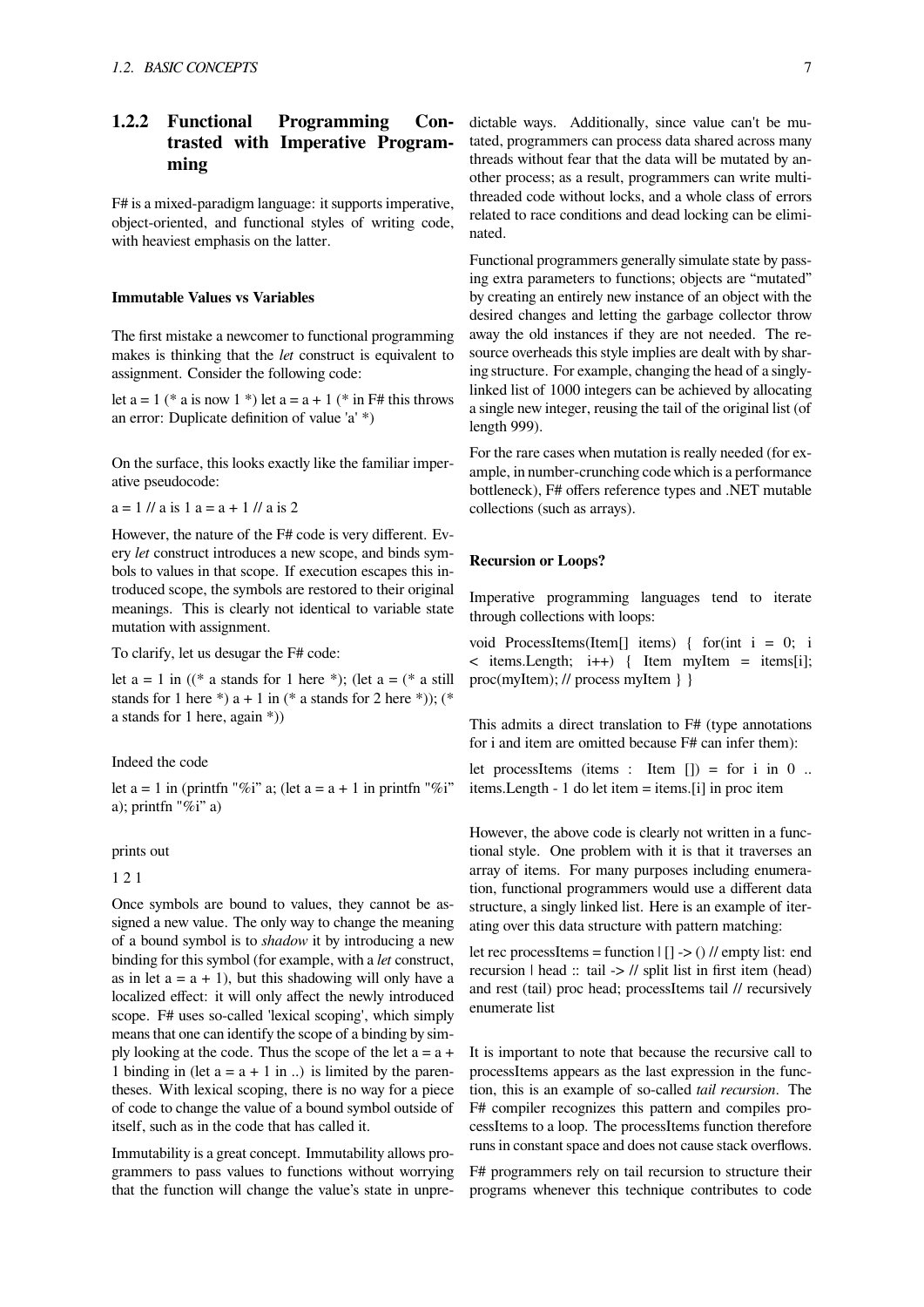clarity.

A careful reader has noticed that in the above example proc function was coming from the environment. The code can be improved and made more general by parameterizing it by this function (making proc a parameter):

let rec processItems proc = function  $| \nvert$  -> () | hd :: tl -> proc hd; processItems proc tl // recursively enumerate list

This processItems function is indeed so useful that it has made it into the standard library under the name of List.iter.

For the sake of completeness it must be mentioned that F# includes generic versions of List.iter called Seq.iter (other List.\* functions usually have Seq.\* counterparts as well) that works on lists, arrays, and all other collections. F# also includes a looping construct that works for all collections implementing the System.Collections.Generic.IEnumerable:

for item in collection do process item

# **Function Composition Rather than Inheritance**

Traditional OO uses *implementation inheritance* extensively; in other words, programmers create base classes with partial implementation, then build up object hierarchies from the base classes while overriding members as needed. This style has proven to be remarkably effective since the early 1990s, however this style is not contiguous with functional programming.

Functional programming aims to build simple, composable abstractions. Since traditional OO can only make an object's interface more complex, not simpler, inheritance is rarely used at all in F#. As a result, F# libraries tend to have fewer classes and very "flat" object hierarchies, as opposed to very deep and complex hierarchies found in equivalent Java or C# applications.

F# tends to rely more on object composition and delegation rather than inheritance to share snippets of implementation across modules.

#### **Functions as First-Order Types**

F# is a functional programming language, meaning that functions are first-order data types: they can be declared and used in exactly the same way that any other variable can be used.

In an imperative language like Visual Basic there is a fundamental difference between variables and functions.

Dim myVal as Integer Dim myParam as Integer my-Param  $= 2$  Public Function MyFunc(Dim param as Integer) MyFunc =  $(param * 2) + 7$  End Function myVal

#### $=$  MyFunc(myParam)

Notice the difference in syntax between defining and evaluating a function and defining and assigning a variable. In the preceding Visual Basic code we could perform a number of different actions with a variable we can:

- *•* create a token (the variable name) and associate it with a type
- *•* assign it a value
- interrogate its value
- *•* pass it into a function or sub-routine (which is essentially a function that returns no value)
- *•* return it from a function

Functional programming makes no distinction between values and functions, so we can consider functions to be equal to all other data types. That means that we can:

- create a token (the function variable name) and associate it with a type
- *•* assign it a value (the actual calculation)
- interrogate its value (perform the calculation)
- *•* pass a function as a parameter of another function or sub-routine
- return a function as the result of another function

# <span id="page-13-0"></span>**1.2.3 Structure of F# Programs**

A simple, non-trivial F# program has the following parts:

open System (\* This is a multi-line comment \*) // This is a single-line comment let rec fib = function  $|0\rangle$  -> 0 | 1 -> 1 | n -> fib  $(n - 1)$  + fib  $(n - 2)$  let main $() =$ Console.WriteLine("fib 5: {0}", (fib 5)) main()

Most F# code files begin with a number of open statements used to import namespaces, allowing programmers to reference classes in namespaces without having to write fully qualified type declarations. This keyword is functionally equivalent to the using directive in C# and Imports directive in VB.Net. For example, the Console class is found under the System namespace; without importing the namespace, a programmer would need to access the Console class through its fully qualified name, System.Console.

The body of the F# file usually contains functions to implement the business logic in an application.

Finally, many F# application exhibit this pattern: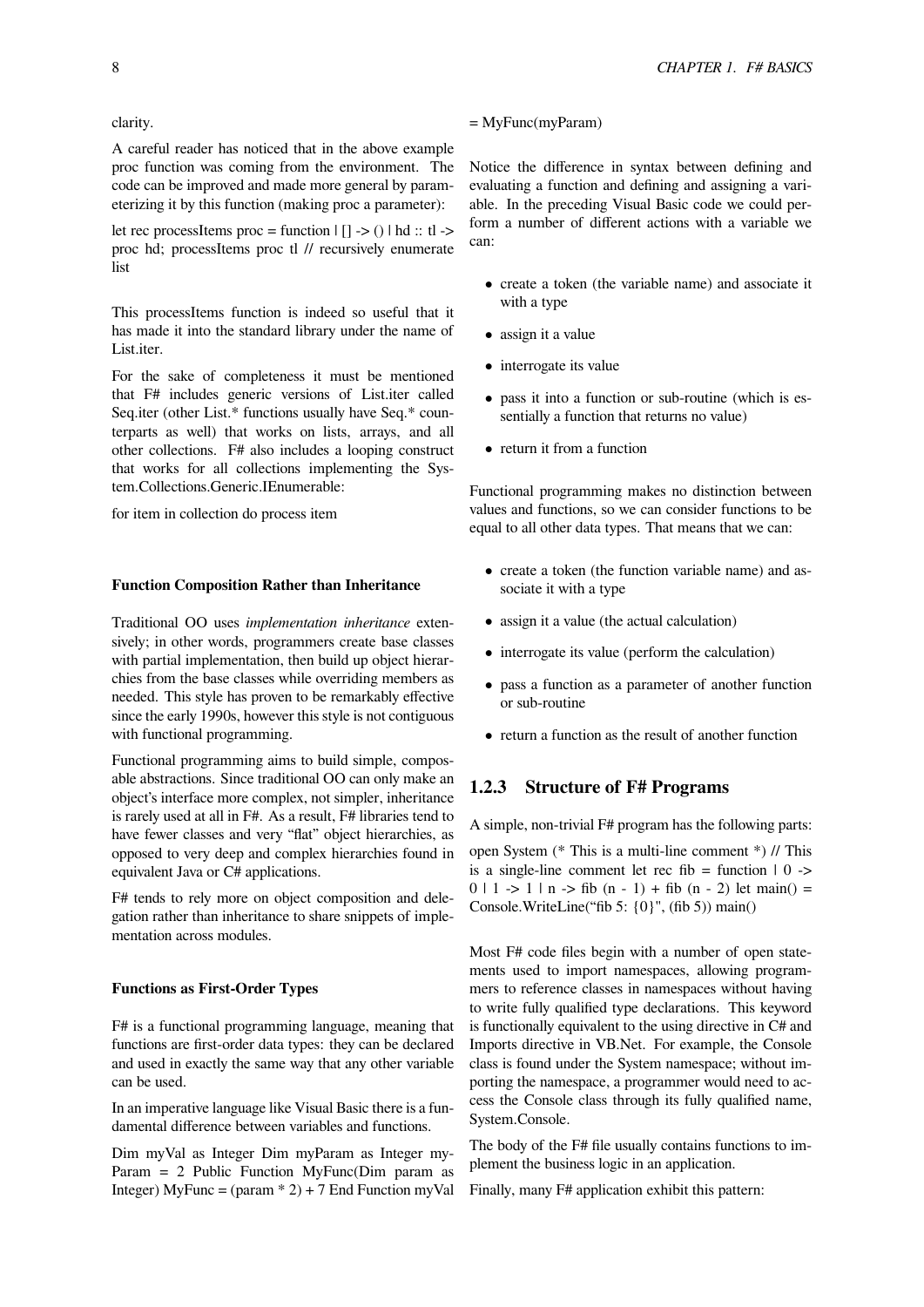let main() =  $(* \dots$  This is the main loop.  $\dots$  \*) main() (\* This is a top-level statement because it's not nested in any other functions. This calls into the main method to run the main loop. \*)

In general, there is no explicit entry point in an F# application. Rather, when an F# application is compiled, the last file passed to the compiler is assumed to be the entry point, and the compiler executes all top-level statements in the file from top to bottom. While its possible to have any number of top-level statements in the entry point of a F# program, well-written F# only has a single top-level statement which calls the main loop of the application.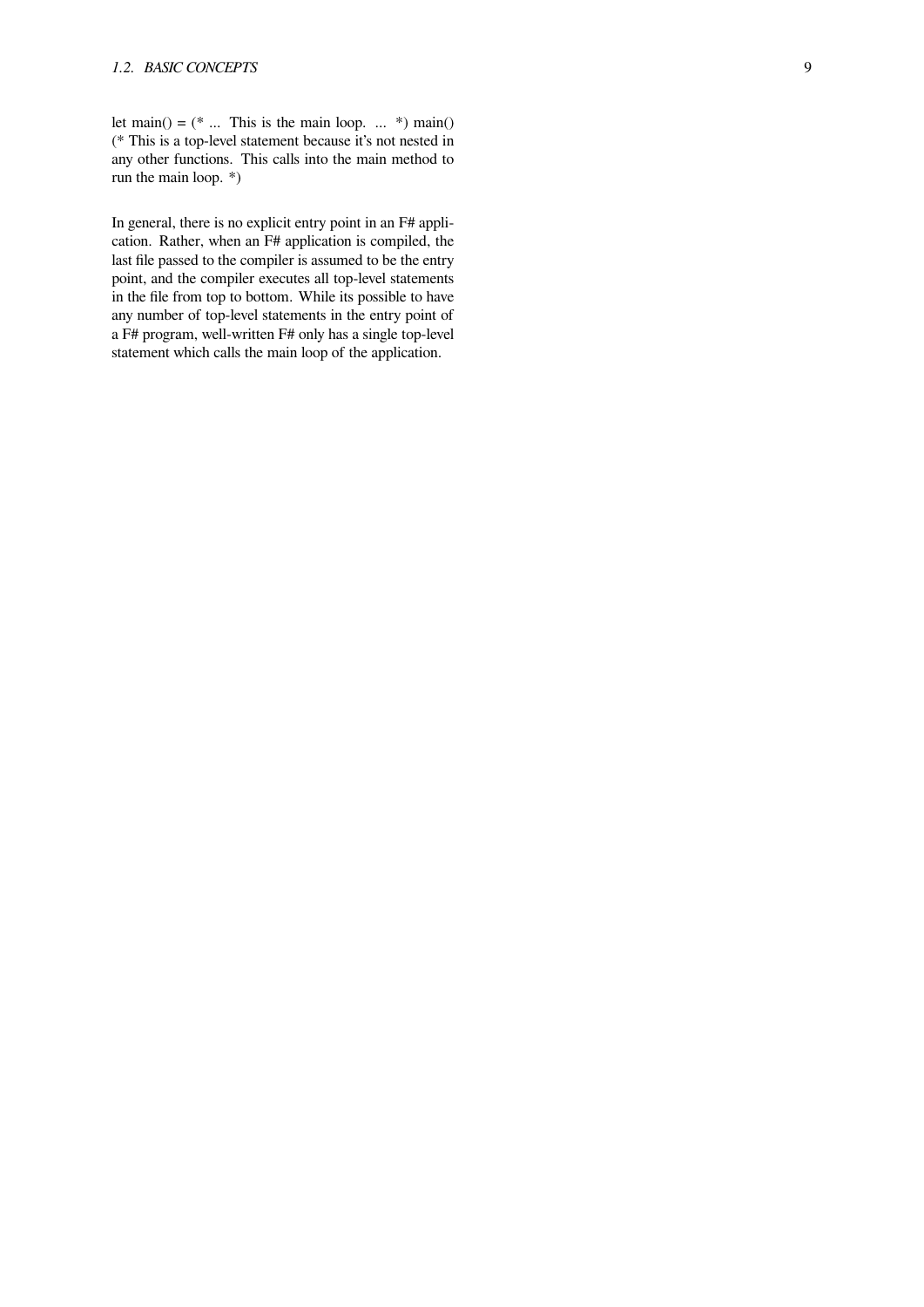# **Chapter 2**

# **Working With Functions**

# <span id="page-15-0"></span>**2.1 Declaring Values and Func-Values, Not Variables tions**

Compared to other .NET languages such as C# and VB.Net, F# has a somewhat terse and minimalistic syntax. To follow along in this tutorial, open F# Interactive (fsi) or Visual Studio and run the examples.

# <span id="page-15-1"></span>**2.1.1 Declaring Variables**

The most ubiquitous, familiar keyword in F# is the let keyword, which allows programmers to declare functions and variables in their applications.

For example:

let  $x = 5$ 

This declares a variable called x and assigns it the value 5. Naturally, we can write the following:

let  $x = 5$  let  $y = 10$  let  $z = x + y$ 

z now holds the value 15.

A complete program looks like this:

let  $x = 5$  let  $y = 10$  let  $z = x + y$  printfn "x: %i" x printfn "v:  $\%$ i" y printfn "z:  $\%$ i" z

The statement printfn prints text out to the console window. As you might have guessed, the code above prints out the values of x, y, and z. This program results in the following:

x: 5 y: 10 z: 15

Note to F# Interactive users: all statements in F# Interactive are terminated by ;; (two semicolons). To run the program above in fsi, copy and paste the text above into the fsi window, type ;;, then hit enter.

In F#, "variable" is a misnomer. In reality, all "variables" in F# are immutable; in other words, once you bind a "variable" to a value, it's stuck with that value forever. For that reason, most F# programmers prefer to use "value" rather than "variable" to describe x, y, and z above. Behind the scenes, F# actually compiles the "variables" above as static read-only properties.

# <span id="page-15-2"></span>**2.1.2 Declaring Functions**

There is little distinction between functions and values in F#. You use the same syntax to write a function as you use to declare a value:

let add  $x y = x + y$ 

add is the name of the function, and it takes two parameters, x and y. Notice that each distinct argument in the functional declaration is separated by a space. Similarly, when you execute this function, successive arguments are separated by a space:

let  $z =$ add 5 10

This assigns z the return value of this function, which in this case happens to be 15.

Naturally, we can pass the return value of functions directly into other functions, for example:

let add  $x y = x + y$  let sub  $x y = x - y$  let printThree-Numbers num1 num2 num3 = printfn "num1: %i" num1 printfn "num2: %i" num2 printfn "num3: %i" num3 printThreeNumbers 5 (add 10 7) (sub 20 8)

This program outputs:

num1: 5 num2: 17 num3: 12

Notice that I have to surround the calls to add and sub functions with parentheses; this tells F# to treat the value in parentheses as a single argument.

Otherwise, if we wrote printThreeNumbers 5 add 10 7 sub 20 8, its not only incredibly difficult to read, but it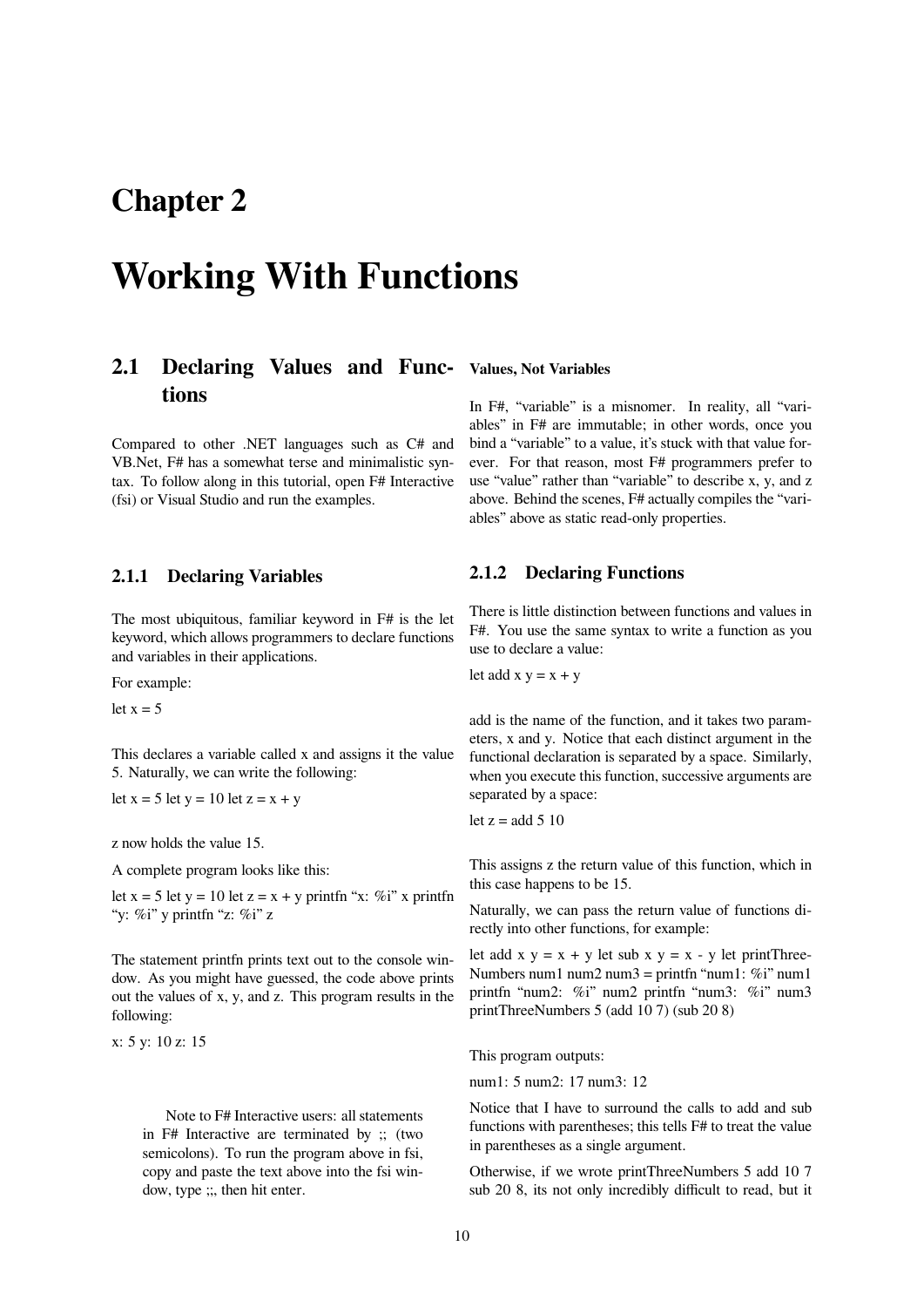actually passes 7 parameters to the function, which is obviously incorrect.

# **Function Return Values**

Unlike many other languages, F# functions do not have an explicit keyword to return a value. Instead, the return value of a function is simply the value of the last statement executed in the function. For example:

let sign num = if num > 0 then "positive" elif num < 0 then "negative" else "zero"

This function takes an integer parameter and returns a string. As you can imagine, the F# function above is equivalent to the following C# code:

string Sign(int num) { if (num > 0) return "positive"; else if (num < 0) return "negative"; else return "zero"; }

Just like C#, F# is a strongly typed language. A function can only return one datatype; for example, the following F# code will not compile:

let sign num = if num > 0 then "positive" elif num < 0 then "negative" else 0

If you run this code in fsi, you get the following error message:

 $>$  let sign num = if num  $>$  0 then "positive" elif num < 0 then "negative" else  $0$ ;; else  $0$ ;; ---------^

stdin(7,10): error FS0001: This expression was expected to have type string but here has type int

The error message is quite explicit: F# has determined that this function returns a string, but the last line of the function returns an int, which is an error.

Interestingly, *every* function in F# has a return value; of course, programmers don't always write functions that return useful values. F# has a special datatype called unit, which has just one possible value: (). Functions return unit when they don't need to return any value to the programmer. For example, a function that prints a string to the console obviously doesn't have a return value:

let helloWorld () = printfn "hello world"

This function takes unit parameter and returns (). You can think of unit as the equivalent to void in C-style languages.

#### **How To Read Arrow Notation**

All functions and values in F# have a data type. Open F# Interactive and type the following:

 $>$  let addAndMakeString x y = (x + y).ToString();;

F# reports the data type using chained arrow notation as follows:

val addAndMakeString : x:int -> y:int -> string

Data types are read from left to right. Before muddying the waters with a more accurate description of how F# functions are built, consider the basic concept of Arrow Notation: starting from the left, our function takes two int inputs and returns a string. A function only has one return type, which is represented by the rightmost data type in chained arrow notation.

We can read the following data types as follows:

**int -> string**

takes one int input, returns a string

**float -> float -> float**

takes two float inputs, returns another float

**int -> string -> float**

takes an int and a string input, returns a float

This description is a good introductory way to understand Arrow Notation for a beginner—and if you are new to F# feel free to stop here until you get your feet wet. For those who feel comfortable with this concept as described, the actual way in which F# is implementing these calls is via **currying** the function.

# **Partial Function Application**

While the above description of Arrow Notation is intuitive, it is not entirely accurate due to the fact that **F# implicitly curries functions**. This means that a function only ever has a single argument and a single return type, quite at odds with the previous description of Arrow Notation above where in the second and third example two arguments [are pass](http://en.wikipedia.org/wiki/Currying)ed to a function. In reality, a function in F# **only ever** has a single argument and a single return type. How can this be? Consider this type:

# **float -> float -> float**

since a function of this type is implicitly curried by F#, there is a two step process to resolve the function when called with two arguments

1. a function is called with the first argument that **returns a function** that takes a float and returns a float. To help clarify currying, lets call this function **funX** (note that this naming is just for illustration purposes—the function that gets created by the runtime is anonymous).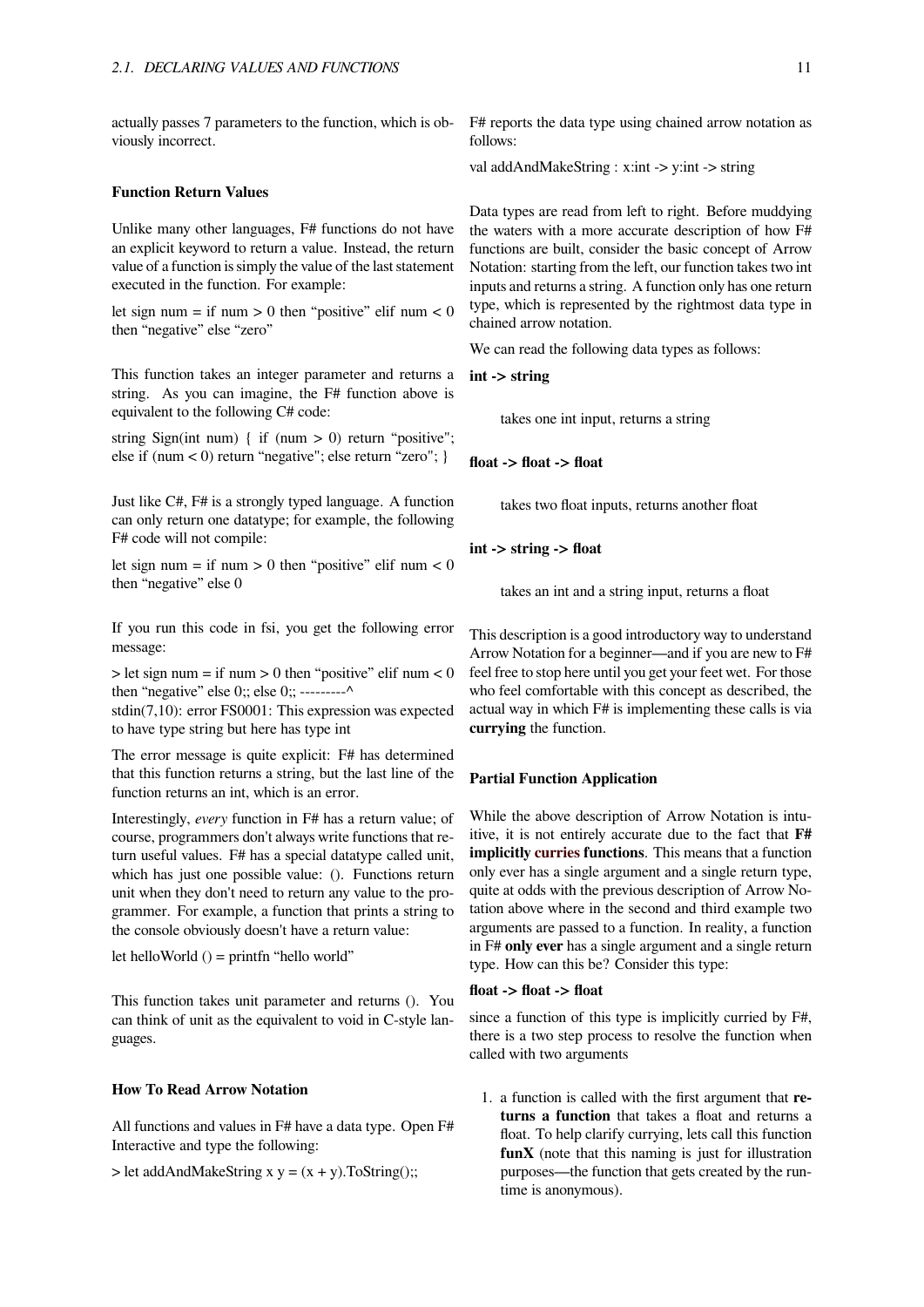2. the second function ('**funX'** from step 1 above) is called with the second argument, returning a float

So, if you provide two floats, the result appears as if the function takes two arguments, though this is not actually how the runtime behaves. The concept of currying will probably strike a developer not steeped in functional concepts as very strange and non-intuitive—even needlessly redundant and inefficient, so before attempting a further explanation, consider *the benefits of curried functions* via an example:

let addTwoNumbers  $x y = x + y$ 

this type has the signature of

 $\text{int}$  ->  $\text{int}$  ->  $\text{int}$ 

then this function:

let add5ToNumber = addTwoNumbers 5

with the type signature of **(int -> int)**. Note that the body of add5ToNumber calls addTwoNumbers with only one argument—not two. It **returns a function** that takes an int and returns an int. In other words, add5toNumber **partially applies** the addTwoNumbers function.

 $>$  let z = add5ToNumber 6;; val z : int = 11

This partial application of a function with multiple argument exemplifies the power of curried functions. It allows **deferred application** of the function, allowing for more modular development and code re-use—we can reuse the addTwoNumbers function to create a new function via partial application. From this, you can glean the power of function currying: it is always breaking down function application to the smallest possible elements, facilitating greater chances for code-reuse and modularity.

Take another example, illustrating the use of partially applied functions as a bookkeeping technique. Note the type signature of holdOn is a function (int  $\rightarrow$  int) since it is the partial application of addTwoNumbers

 $>$  let holdOn = addTwoNumbers 7:: val holdOn : (int - $>$ ) int) > let okDone = holdOn 8;; val okDone : int =  $15$ 

Here we define a new function holdOn on the fly just to keep track of the first value to add. Then later we apply this new 'temp' function holdOn with another value which returns an int. Partially applied functions—enabled by currying—is a very powerful means of controlling complexity in F#. In short, the reason for the indirection resulting from currying function calls affords partial function application and all the benefits it supplies. In other words, the goal of partial function application is enabled by implicit currying.

So while the Arrow Notation is a good shorthand for understanding the type signature of a function, it does so at the price of oversimplification, for a function with the type signature of

```
f : int \rightarrow int \rightarrow int
```
is actually (when taking into consideration the implicit currying):

// curried version pseudo-code f: int  $\rightarrow$  (int  $\rightarrow$  int)

In other words, f is a function that takes an int and returns a function that takes an int and returns an int. Moreover,

f: int  $\rightarrow$  int  $\rightarrow$  int  $\rightarrow$  int

is a simplified shorthand for

// curried version pseudo-code f: int  $\rightarrow$  (int  $\rightarrow$  int))

or, in very difficult to decode English: f is a function that takes an int and returns a function that takes an int that returns a function that takes an int and returns an int. Yikes!

# **Nested Functions**

F# allows programmers to nest functions inside other functions. Nested functions have a number of applications, such as hiding the complexity of inner loops:

let sumOfDivisors  $n = let$  rec loop current max  $acc = if$ current  $>$  max then acc else if n % current = 0 then loop (current  $+ 1$ ) max (acc  $+$  current) else loop (current  $+$ 1) max acc let start = 2 let max =  $n / 2$  (\* largest factor, apart from n, cannot be  $> n / 2$  \*) let minSum = 1 + n (\* 1 and n are already factors of n \*) loop start max minSum printfn "%d" (sumOfDivisors 10) (\* prints 18, because the sum of 10's divisors is  $1 + 2 + 5 + 10 = 18$ \*)

The outer function sumOfDivisors makes a call to the inner function loop. Programmers can have an arbitrary level of nested functions as need requires.

# **Generic Functions**

In programming, a generic function is a function that returns an indeterminate type t without sacrificing type safety. A generic type is different from a concrete type such as an int or a string; a generic type represents a *type to be specified later*. Generic functions are useful because they can be generalized over many different types.

Let's examine the following function:

let giveMeAThree  $x = 3$ 

F# derives type information of variables from the way variables are used in an application, but F# can't constrain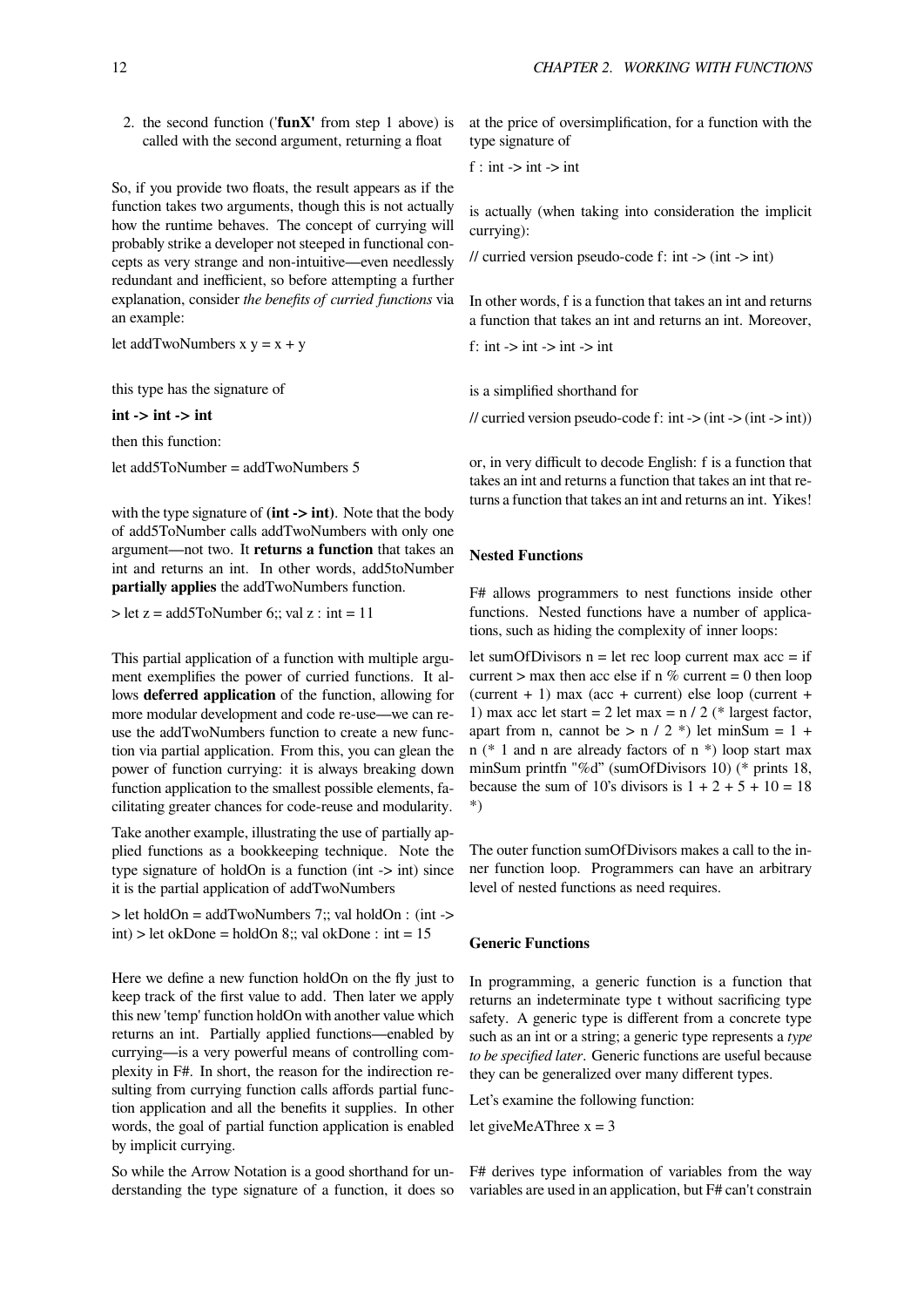the value x to any particular concrete type, so F# generalizes x to the generic type 'a:

 $a \rightarrow int$ 

this function takes a generic type 'a and returns an int.

When you call a generic function, the compiler substitutes a function's generic types with the data types of the values passed to the function. As a demonstration, let's use the following function:

let throwAwayFirstInput  $x y = y$ 

Which has the type 'a  $\rightarrow$  'b  $\rightarrow$  'b, meaning that the function takes a generic 'a and a generic 'b and returns a 'b.

Here are some sample inputs and outputs in F# interactive:

 $>$  let throwAwayFirstInput x y = y;; val throwAway-FirstInput :  $a \rightarrow b \rightarrow b$  h throwAwayFirstInput 5 "value";; val it : string = "value" > throwAwayFirstInput "thrownAway" 10.0;; val it: float =  $10.0$  > throwAway-FirstInput 5 30;; val it : int =  $30$ 

throwAwayFirstInput 5 "value" calls the function with an int and a string, which substitutes int for 'a and string for 'b. This changes the data type of throwAwayFirstInput to int -> string -> string.

throwAwayFirstInput "thrownAway" 10.0 calls the function with a string and a float, so the function's data type changes to string -> float -> float.

throwAwayFirstInput 5 30 just happens to call the function with two ints, so the function's data type is incidentally int  $\rightarrow$  int  $\rightarrow$  int.

Generic functions are strongly typed. For example:

let throwAwayFirstInput x y = y let add x y = x + y let z  $=$  add 10 (throwAwayFirstInput "this is a string" 5)

The generic function throwAwayFirstInput is defined again, then the add function is defined and it has the type int -> int -> int, meaning that this function must be called with two int parameters.

Then throwAwayFirstInput is called, as a parameter to add, with two parameters on itself, the first one of type string and the second of type int. This call to throwAway-FirstInput ends up having the type string  $\rightarrow$  int  $\rightarrow$  int. Since this function has the return type int, the code works as expected:

> add 10 (throwAwayFirstInput "this is a string" 5);; val it : int =  $15$ 

However, we get an error when we reverse the order of the parameters to throwAwayFirstInput:

> add 10 (throwAwayFirstInput 5 "this is a string");; add 10 (throwAwayFirstInput 5 "this is a string");; ---------  $\frac{1}{\sqrt{1-\frac{1}{\sqrt{1-\frac{1}{\sqrt{1-\frac{1}{\sqrt{1-\frac{1}{\sqrt{1-\frac{1}{\sqrt{1-\frac{1}{\sqrt{1-\frac{1}{\sqrt{1-\frac{1}{\sqrt{1-\frac{1}{\sqrt{1-\frac{1}{\sqrt{1-\frac{1}{\sqrt{1-\frac{1}{\sqrt{1-\frac{1}{\sqrt{1-\frac{1}{\sqrt{1-\frac{1}{\sqrt{1-\frac{1}{\sqrt{1-\frac{1}{\sqrt{1-\frac{1}{\sqrt{1-\frac{1}{\sqrt{1-\frac{1}{\sqrt{1-\frac{1}{\sqrt{1-\frac{1}{\sqrt{1-\frac{1}{\sqrt{1-\frac{1$ error FS0001: This expression has type string but is here used with type int.

The error message is very explicit: The add function takes two int parameters, but throwAwayFirstInput 5 "this is a string" has the return type string, so we have a type mismatch.

Later chapters will demonstrate how to use generics in creative and interesting ways.

# <span id="page-18-0"></span>**2.2 Pattern Matching Basics**

**Pattern matching** is used for control flow; it allows programmers to look at a value, test it against a series of conditions, and perform certain computations depending on whether that condition is met. While pattern matching is conceptually similar to a series of if ... then statements in other languages, F#'s pattern matching is much more flexible and powerful.

# <span id="page-18-1"></span>**2.2.1 Pattern Matching Syntax**

In high level terms, pattern matching resembles this:

match expr with  $|$  pat1 -> result1  $|$  pat2 -> result2  $|$  pat3 when expr2 -> result3 | \_ -> defaultResult

Each | defines a condition, the -> means "if the condition is true, return this value...". The \_ is the *default pattern*, meaning that it matches anything, sort of like a wildcard.

Using a real example, it's easy to calculate the **nth** Fibonacci number using pattern matching syntax:

let rec fib n = match n with  $|0 \rightarrow 0 | 1 \rightarrow 1 |$  -> fib (n - $1) + fib (n - 2)$ 

We can experiment with this function in fsi:

fib 1;; val it : int = 1 > fib 2;; val it : int = 1 > fib 5;; val it : int =  $5 >$  fib 10;; val it : int =  $55$ 

It's possible to chain together multiple conditions which return the same value. For example:

> let greeting name = match name with | "Steve" | "Kristina" | "Matt" -> "Hello!" | "Carlos" | "Maria" -> "Hola!" | "Worf" -> "nuqneH!" | "Pierre" | "Monique" -> "Bonjour!" | \_ -> "DOES NOT COMPUTE!";; val greeting : string -> string > greeting "Monique";; val it : string = "Bonjour!" > greeting "Pierre";; val it : string = "Bonjour!" > greeting "Kristina";; val it : string = "Hello!" > greeting "Sakura";; val it : string = "DOES NOT COMPUTE!"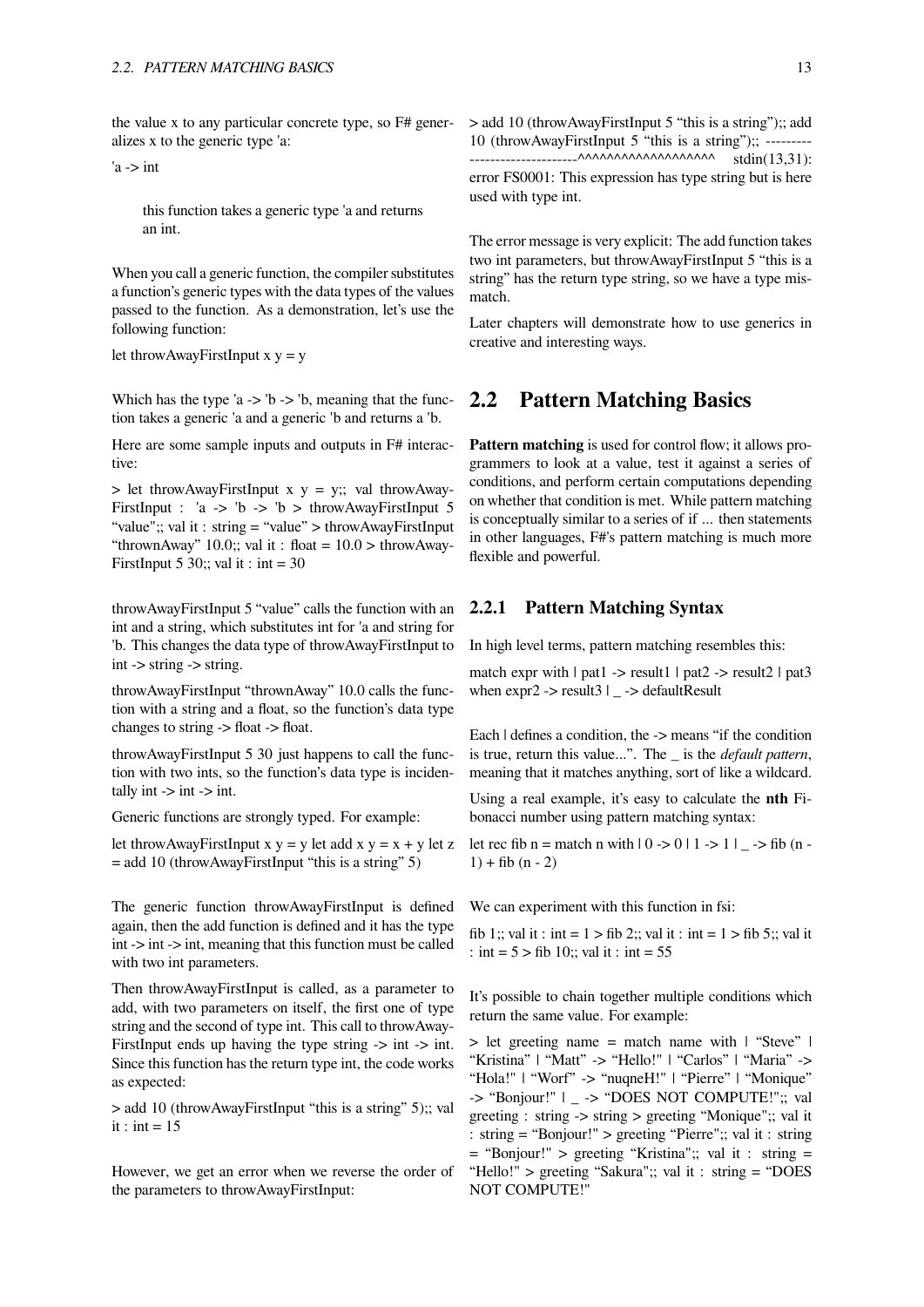# <span id="page-19-0"></span>**2.2.2 Alternative Pattern Matching Syntax**

Pattern matching is such a fundamental feature that F# has a shorthand syntax for writing pattern matching functions using the function keyword:

let something = function  $|\text{ test1} \rightarrow \text{value1}|$   $|\text{ test2} \rightarrow \text{value2}|$ | test3 -> value3

It may not be obvious, but a function defined in this way actually takes a single input. Here's a trivial example of the alternative syntax:

let getPrice = function | "banana"  $\geq 0.79$  | "watermelon"  $-$  > 3.49 | "tofu"  $\rightarrow$  1.09 |  $\rightarrow$  nan (\* nan is a special value meaning "not a number" \*)

Although it doesn't appear as if the function takes any parameters, it actually has the type string -> float, so it takes a single string parameter and returns a float. You call this function in exactly the same way that you'd call any other function:

 $>$  getPrice "tofu";; val it : float = 1.09  $>$  getPrice "banana";; val it : float =  $0.79$  > getPrice "apple";; val it :  $float = nan$ 

#### **Comparison To Other Languages**

F#'s pattern matching syntax is subtly different from "switch statement" structures in imperative languages, because each case in a pattern has a return value. For example, the fib function is equivalent to the following C#:

int fib(int n) { switch(n) { case 0: return 0; case 1: return 1; default: return fib $(n - 1) +$  fib $(n - 2)$ ; } }

Like all functions, pattern matches can only have one return type.

# <span id="page-19-1"></span>**2.2.3 Binding Variables with Pattern Matching**

Pattern matching is not a fancy syntax for a switch structure found in other languages, because it does not necessarily match against *values*, it matches against the *shape* of data.

F# can automatically bind values to identifiers if they match certain patterns. This can be especially useful when using the alternative pattern matching syntax, for example:

let rec factorial = function  $|0|1 \rightarrow 1|n \rightarrow n^*$  factorial

The variable n is a *pattern*. If the factorial function is called with a 5, the 0 and 1 patterns will fail, but the last pattern will match and bind the value to the identifier n.

*Note to beginners:* variable binding in pattern matching often looks strange to beginners, however it is probably the most powerful and useful feature of F#. Variable binding is used to decompose data structures into component parts and allow programmers to examine each part; however, data structure decomposition is too advanced for most F# beginners, and the concept is difficult to express using simple types like ints and strings. This book will discuss how to decompose data structures using pattern matching in later chapters.

#### **Using Guards within Patterns**

Occasionally, it's not enough to match an input against a particular value; we can add filters, or guards, to patterns using the when keyword:

let sign = function  $| 0 \rightarrow 0 |$  x when  $x < 0 \rightarrow -1 |$  x when  $x > 0 \rightarrow 1$ 

The function above returns the sign of a number: *−*1 for negative numbers, +1 for positive numbers, and '0' for 0:

> sign *−*55;; val it : int = *−*1 > sign 108;; val it : int = 1  $>$  sign 0;; val it : int = 0

Variable binding is useful because it's often required to implement guards.

# <span id="page-19-2"></span>**2.2.4 Pay Attention to F# Warnings**

Note that F#'s pattern matching works from top to bottom: it tests a value against each pattern, and returns the value of the first pattern which matches. It is possible for programmers to make mistakes, such as placing a general case above a specific (which would prevent the specific case from ever being matched), or writing a pattern which doesn't match all possible inputs. F# is smart enough to notify the programmer of these types of errors.

#### **Example With Incomplete Pattern Matches**

 $>$  let getCityFromZipcode zip = match zip with  $\frac{168528}{ }$ -> "Lincoln, Nebraska" | 90210 -> "Beverly Hills, California";; match zip with ----------^^^^ stdin(12,11): warning FS0025: Incomplete pattern matches on this expression. For example, the value '0' will not be matched val getCityFromZipcode : int -> string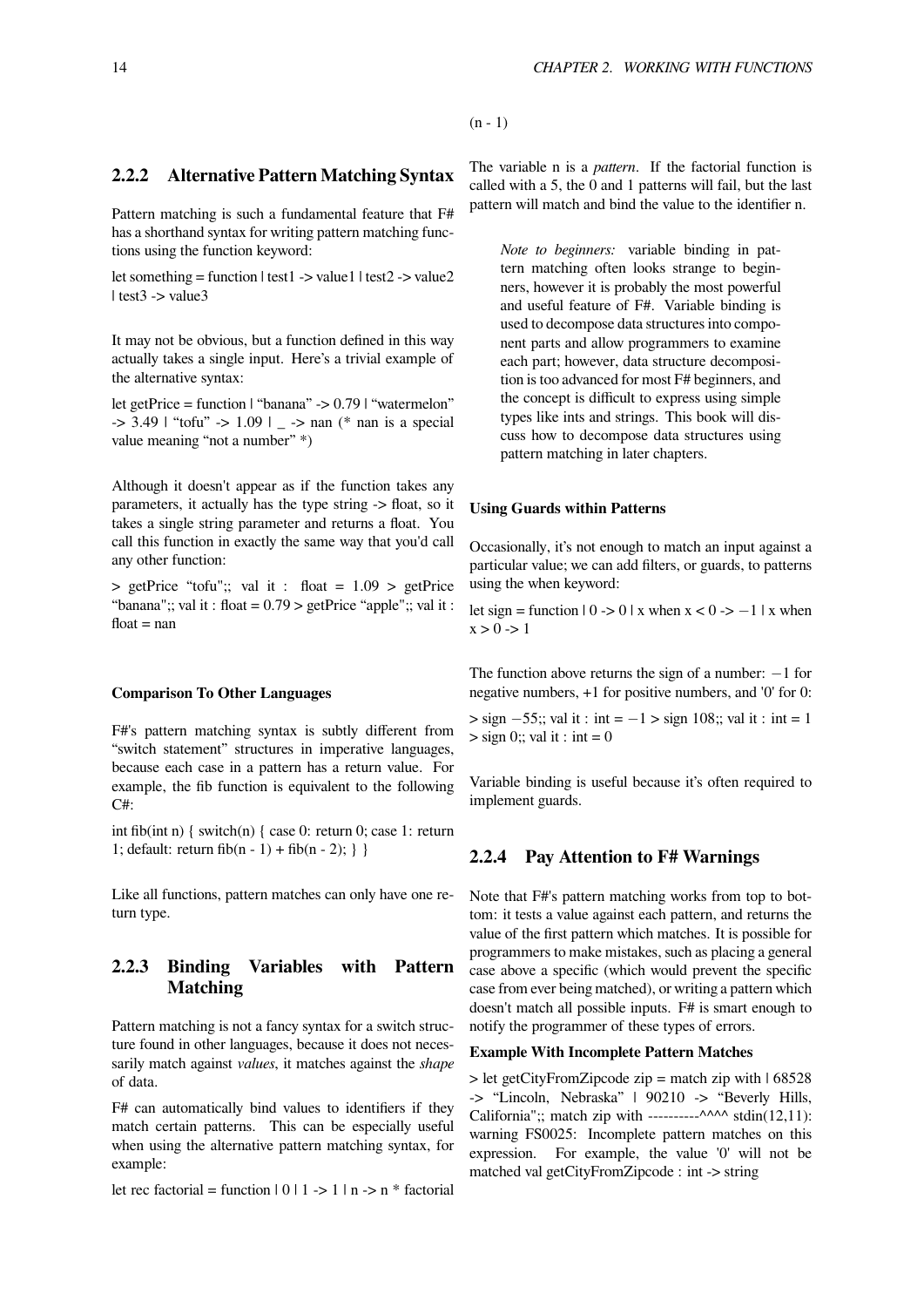While this code is valid,  $F#$  informs the programmer of the possible error. F# warns us for a reason:

> getCityFromZipcode 68528;; val it : string = "Lincoln, Nebraska" > getCityFromZipcode 32566;; Microsoft.FSharp.Core.MatchFailureException: Exception of type 'Microsoft.FSharp.Core.MatchFailureException' was thrown. at FSI\_0018.getCityFromZipcode(Int32 zip) at <StartupCode\$FSI\_0020>.\$FSI\_0020.\_main() stopped due to error

F# will throw an exception if a pattern isn't matched. The obvious solution to this problem is to write patterns which are complete.

On occasions when a function genuinely has a limited range of inputs, its best to adopt this style:

let apartmentPrices numberOfRooms = match numberOfRooms with | 1 -> 500.0 | 2 -> 650.0 | 3 -> 700.0 | \_ -> failwith "Only 1-, 2-, and 3- bedroom apartments available at this complex"

This function now matches any possible input, and will fail with an explanatory informative error message on invalid inputs (this makes sense, because who would rent a negative 42 bedroom apartment?).

#### **Example With Unmatched Patterns**

> let greeting name = match name with | "Steve" -> "Hello!" | "Carlos" -> "Hola!" | \_ -> "DOES NOT COMPUTE!" | "Pierre" -> "Bonjour";; | "Pierre"  $\rightarrow$  "Bonjour";; ------^^^^^^^^^^ stdin(22,7): warning FS0026: This rule will never be matched. val greeting : string -> string

Since the pattern \_ matches anything, and since F# evaluates patterns from top to bottom, its not possible for the code to ever reach the pattern "Pierre".

Here is a demonstration of this code in fsi:

> greeting "Steve";; val it : string = "Hello!" > greeting "Ino";; val it : string = "DOES NOT COMPUTE!" > greeting "Pierre";; val it : string = "DOES NOT COMPUTE!"

The first two lines return the correct output, because we've defined a pattern for "Steve" and nothing for "Ino".

However, the third line is wrong. We have an entry for "Pierre", but F# never reaches it. The best solution to this problem is to deliberately arrange the order of conditions from most specific to most general.

*Note to beginners:* The code above contains an error, but it will not throw an exception. These are the worst kinds of errors to have, much worse than an error which throws an exception and crashes an app, because this error puts our program in an invalid state and silently continues on its way. An error like this might occur early in a program's life cycle, but may not show its effects for a long time (it could take minutes, days, or weeks before someone notices the buggy behavior). Ideally, we want buggy behavior to be as "close" to its source as possible, so if a program enters an invalid state, it *should* throw an exception immediately. To prevent this sort of problem it is usually a good idea to set the compiler flag that treats all warnings as errors; then the code will not compile thus preventing the problem right at the beginning.

# <span id="page-20-0"></span>**2.3 Recursion and Recursive Functions**

A recursive function is a function which calls itself. Interestingly, in contrast to many other languages, functions in F# are not recursive by default. A programmer needs to explicitly mark a function as recursive using the rec keyword:

let rec someFunction = ...

# **2.3.1 Examples**

## **Factorial in F#**

The factorial of a non-negative integer n, denoted by n!, is the product of all positive integers less than or equal to n. For example,  $6! = 6 * 5 * 4 * 3 * 2 * 1 = 720$ .

In mathematics, the factorial is defined as follows:

$$
fact(n) = \begin{cases} 1 & \text{if } n = 0 \\ n \times fact(n - 1) & \text{if } n > 0 \end{cases}
$$

Naturally, we'd calculate a factorial by hand using the following:

fact(6) = =  $6 *$  fact(6 - 1) =  $6 *$  5  $*$  fact(5 - 1) =  $6 *$  5  $*$ 4 \* fact(4 - 1) = 6 \* 5 \* 4 \* 3 \* fact(3 - 1) = 6 \* 5 \* 4 \*  $3 * 2 *$  fact(2 - 1) = 6  $* 5 * 4 * 3 * 2 * 1 *$  fact(1 - 1) =  $6 * 5 * 4 * 3 * 2 * 1 * 1 = 720$ 

In F#, the factorial function can be written concisely as follows:

let rec fact  $x =$  if  $x < 1$  then 1 else  $x *$  fact  $(x - 1)$ 

But note that this function as it stands returns 1 for all negative numbers but factorial is undefined for negative numbers. This means that in real production programs you must either design the rest of the program so that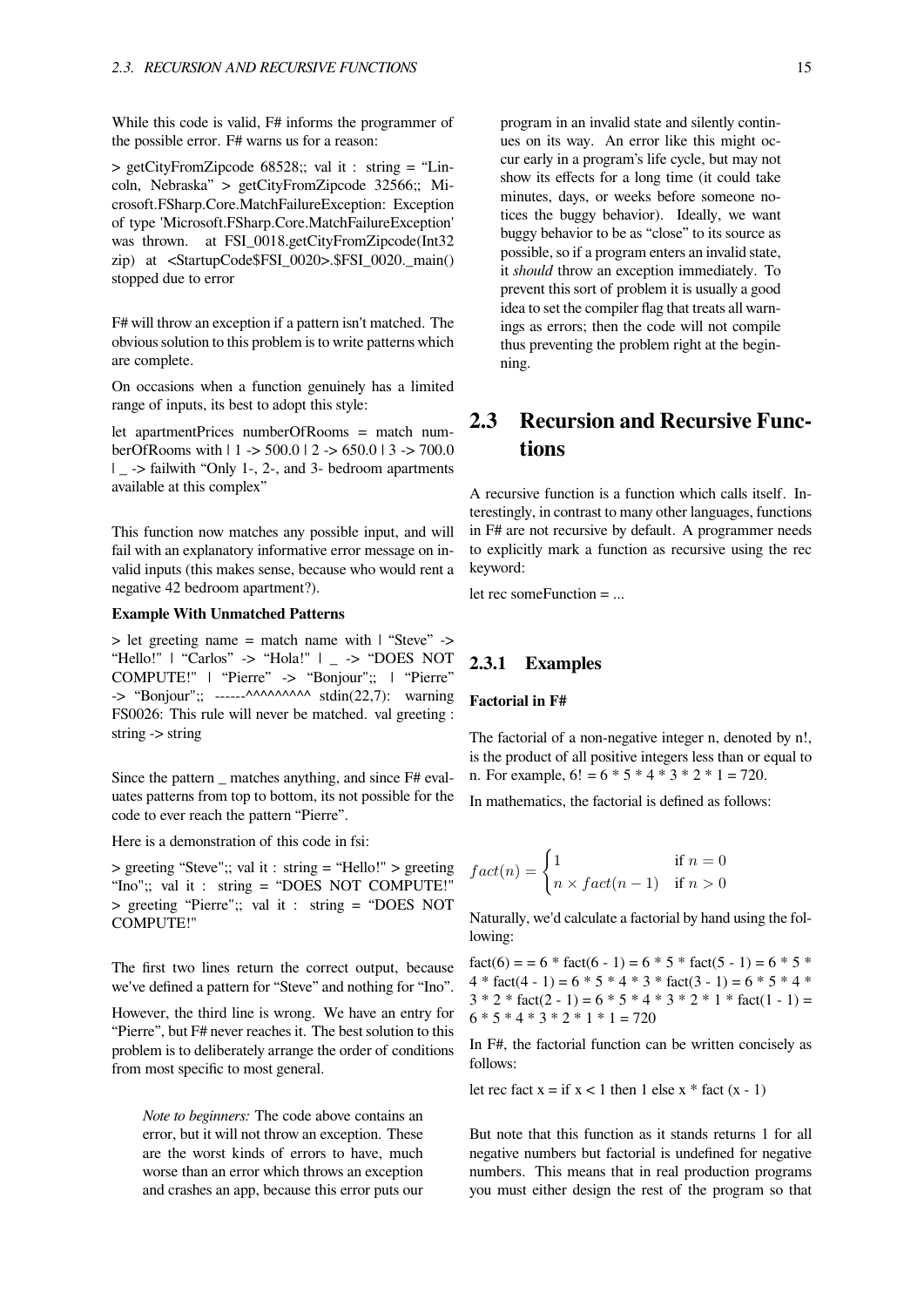factorial can never be called with a a negative number or trap negative input and throw an exception. Exceptions will be discussed in a later chapter.

#### Here's a complete program:

open System let rec fact  $x = if x < 1$  then 1 else  $x *$  fact  $(x - 1)$  (\* // can also be written using pattern matching syntax: let rec fact = function  $|n$  when n  $<$  1 -> 1 | n -> n  $*$  fact (n - 1)  $*$ ) Console. Write Line (fact 6)

#### **Greatest Common Divisor (GCD)**

The greatest common divisor, or GCD function, calculates the largest integer number which evenly divides two other integers. For example, largest number that evenly divides 259 and 111 is 37, denoted  $GCD(259, 111) = 37$ .

Euclid discovered a remarkably simple recursive algorithm for calculating the GCD of two numbers:

$$
gcd(x, y) = \begin{cases} x & \text{if } y = 0\\ gcd(y, remainder(x, y)) & \text{if } x > = y \text{ and } y \end{cases}
$$

To calculate this by hand, we'd write:

 $gcd(259, 111) = gcd(111, 259\% 111) = gcd(111, 37) =$  $gcd(37, 111\% 37) = gcd(37, 0) = 37$ 

In F#, we can use the % (modulus) operator to calculate the remainder of two numbers, so naturally we can define the GCD function in F# as follows:

open System let rec gcd x  $y = if y = 0$  then x else gcd y  $(x \% y)$  Console. WriteLine(gcd 259 111) // prints 37

# **2.3.2 Tail Recursion**

Let's say we have a function A which, at some point, calls function B. When B finishes executing, the CPU must continue executing A from the point where it left off. To "remember" where to return, the function A passes a *return address* as an extra argument to B on the stack; B jumps back to the return address when it finishes executing. This means calling a function, even one that doesn't take any parameters, consumes stack space, and it's extremely easy for a recursive function to consume all of the available memory on the stack.

A *tail recursive* function is a special case of recursion in which the last instruction executed in the method is the recursive call. F# and many other functional languages can optimize tail recursive functions; since no extra work is performed after the recursive call, there is no need for the function to remember where it came from, and hence no reason to allocate additional memory on the stack.

F# optimizes tail-recursive functions by telling the CLR to drop the current stack frame before executing the target function. As a result, tail-recursive functions can recurse indefinitely without consuming stack space.

Here's non-tail recursive function:

 $>$  let rec count n = if n = 1000000 then printfn "done" else if n %  $1000 = 0$  then printfn "n: %i" n count (n + 1) (\* recursive call \*) () (\* <-- This function is not tail recursive because it performs extra work (by returning unit) after the recursive call is invoked.  $*$ ): val count : int -> unit > count 0;; n: 0 n: 1000 n: 2000 n: 3000 ... n: 58000 n: 59000 Session termination detected. Press Enter to restart. Process is terminated due to StackOverflowException.

Let's see what happens if we make the function properly tail-recursive:

 $>$  let rec count n = if n = 1000000 then printfn "done" else if n %  $1000 = 0$  then printfn "n: %i" n count (n + 1) (\* recursive call \*);; val count : int -> unit > count 0;; n: 0 n: 1000 n: 2000 n: 3000 n: 4000 ... n: 995000 n: 996000 n: 997000 n: 998000 n: 999000 done

 $gcd(y, remainder(x, y))$  if  $x \ge y$  and *y* there was no check for n = 1000000, the function would run indefinitely. It's important to ensure that all recursive function have a *base case* to ensure they terminate eventually.

# **How to Write Tail-Recursive Functions**

Let's imagine that, for our own amusement, we wanted to implement a multiplication function in terms of the more fundamental function of addition. For example, we know that  $6 * 4$  is the same as  $6 + 6 + 6 + 6$ , or more generally we can define multiplication recursively as  $M(a, b) = a +$ M(a, b - 1), b > 1. In F#, we'd write this function as:

let rec slowMultiply a  $b =$  if  $b > 1$  then a + slowMultiply a (b - 1) else a

It may not be immediately obvious, but this function is not tail recursive. It might be more obvious if we rewrote the function as follows:

let rec slowMultiply a  $b =$  if  $b > 1$  then let intermediate  $=$  slowMultiply a (b - 1) (\* recursion \*) let result  $=$  a + intermediate (\* <-- additional operations \*) result else a

The reason it is not tail recursive is because after the recursive call to slowMultiply, the result of the recursion has to added to a. Remember tail recursion needs the last operation to be the recursion.

Since the slowMultiply function isn't tail recursive, it throws a StackOverFlowException for inputs which result in very deep recursion:

 $>$  let rec slowMultiply a b = if b > 1 then a + slowMultiply a (b - 1) else a;; val slowMultiply : int  $\rightarrow$  int  $\rightarrow$  int  $\rightarrow$ slowMultiply 3 9;; val it : int =  $27 >$  slowMultiply 2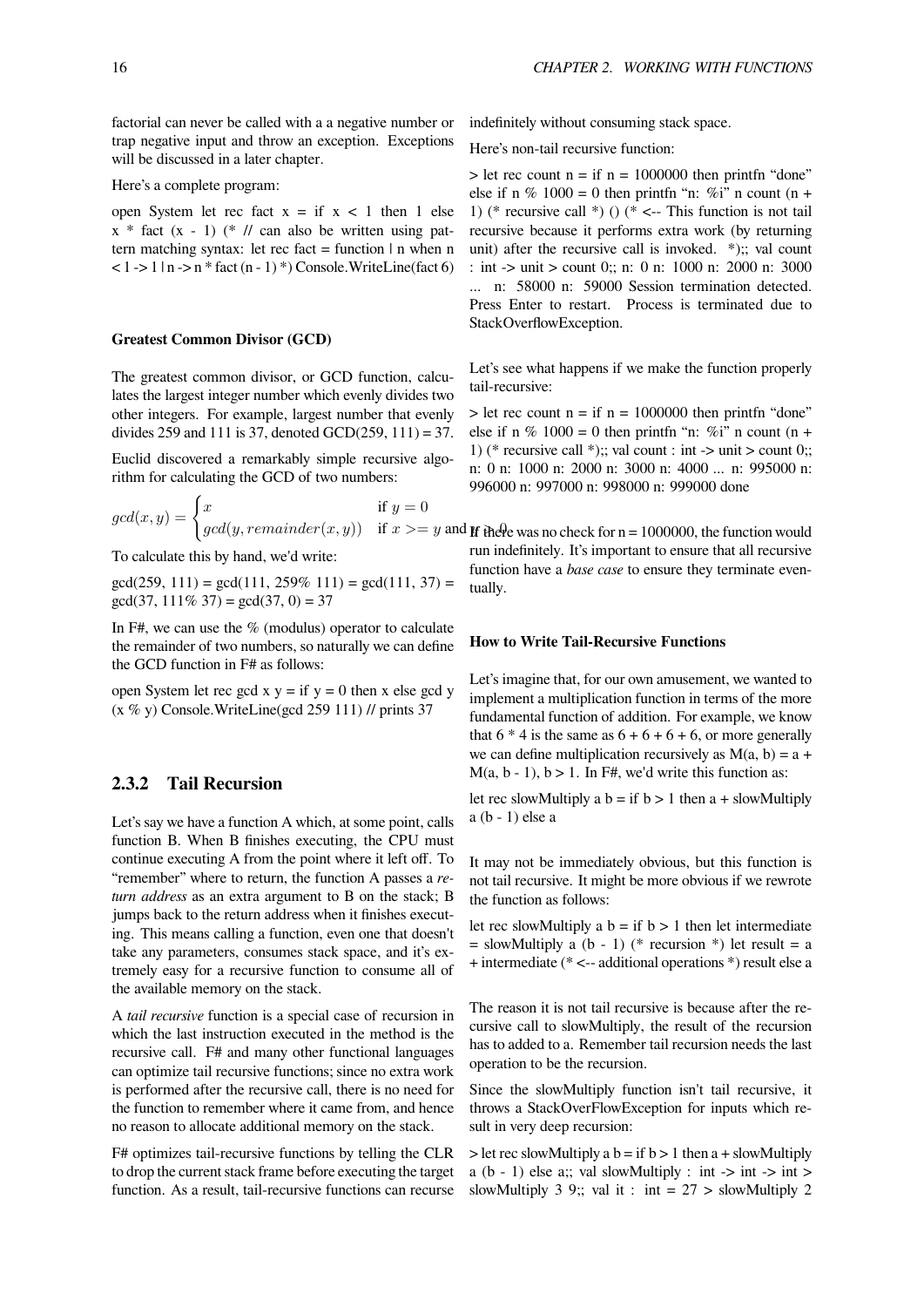14;; val it : int =  $28 >$  slowMultiply 1 100000;; Process is terminated due to StackOverflowException. Session termination detected. Press Enter to restart.

It's possible to re-write most recursive functions into their tail-recursive forms using an accumulating parameter:

 $>$  let slowMultiply a b = let rec loop acc counter = if counter  $> 1$  then loop (acc + a) (counter - 1) (\* tail recursive \*) else acc loop a b;; val slowMultiply : int  $\Rightarrow$  int  $\Rightarrow$  int  $\Rightarrow$  slowMultiply 3 9;; val it : int = 27  $\Rightarrow$ slowMultiply 2 14;; val it : int =  $28 >$  slowMultiply 1 100000;; val it : int = 100000

The accumulator parameter in the inner loop holds the state of our function throughout each recursive iteration.

# **2.3.3 Exercises**

Solutions.

#### **Faster Fib Function**

[The follo](https://en.wikibooks.org/wiki/F_Sharp_Programming/Solutions/Recursion)wing function calculates the *nth* number in the Fibonacci sequence:

let rec fib = function  $|n|$  when n=0I -> 0I  $|n|$  when n=1I  $-$  1I | n  $\rightarrow$  fib(n  $-$  1I) + fib(n  $-$  2I)

**Note**: The function above has the type val fib : bigint -> bigint. Previously, we've been using the int or System.Int32 type to represent numbers, but this type has a maximum value of 2,147,483,647. The type bigint is used for *arbitrary size integers* such as integers with billions of digits. The maximum value of bigint is constrained only by the available memory on a users machine, but for most practical computing purposes we can say this type is boundless.

The function above is neither tail-recursive nor particularly efficient with a computational complexity  $O(2^n)$ . The tail-recursive form of this function has a computational complexity of  $O(n)$ . Re-write the function above so that it's tail recursive.

You can verify the correctness of your function using the following:

 $fib(0I) = 0$   $fib(1I) = 1$   $fib(2I) = 1$   $fib(3I) = 2$  $fib(4I) = 3 fib(5I) = 5 fib(10I) = 55 fib(100I) =$ 354224848179261915075

# **2.3.4 Additional Reading**

- *•* Understanding Tail Recursion
- <span id="page-22-0"></span>*•* How can I implement a tail-recursive append?

# **2.4 Higher Order Functions**

<span id="page-22-1"></span>A higher-order function is a function that takes another function as a parameter, or a function that returns another function as a value, or a function which does both.

# **2.4.1 Familiar Higher Order Functions**

<span id="page-22-2"></span>To put higher order functions in perspective, if you've ever taken a first-semester course on calculus, you're undoubtedly familiar with two functions: the limit function and the derivative function.

The limit function is defined as follows:

$$
\lim_{x \to p} f(x) = L
$$

The limit function, lim, takes another function  $f(x)$  as a parameter, and it returns a value L to represent the limit.

Similarly, the derivative function is defined as follows:

$$
deriv(f(x)) = \lim_{h \to 0} \frac{f(a+h) - f(a)}{h} = f'(x)
$$

The derivative function, deriv, takes a function  $f(x)$  as a parameter, and it returns a completely different function  $f'(x)$  as a result.

In this respect, we can correctly assume the limit and derivative functions are higher-order functions. If we have a good understanding of higher-order functions in mathematics, then we can apply the same principles in F# code.

In F#, we can pass a function to another function just as if it was a literal value, and we call it just like we call any other function. For example, here's a very trivial function:

let passFive  $f = (f 5)$ 

In F# notation, passFive has the following type:

val passFive :  $(int - > 'a) - > 'a$ 

In other words, passFive takes a function f, where f must take an int and return any generic type 'a. Our function passFive has the return type 'a because we don't know the return type of f 5 in advance.

open System let square  $x = x * x$  let cube  $x = x * x * x$ x let sign  $x =$  if  $x > 0$  then "positive" else if  $x < 0$  then "negative" else "zero" let passFive  $f = (f 5)$  printfn "%A" (passFive square) // 25 printfn "%A" (passFive cube) // 125 printfn "%A" (passFive sign) // "positive"

These functions have the following types: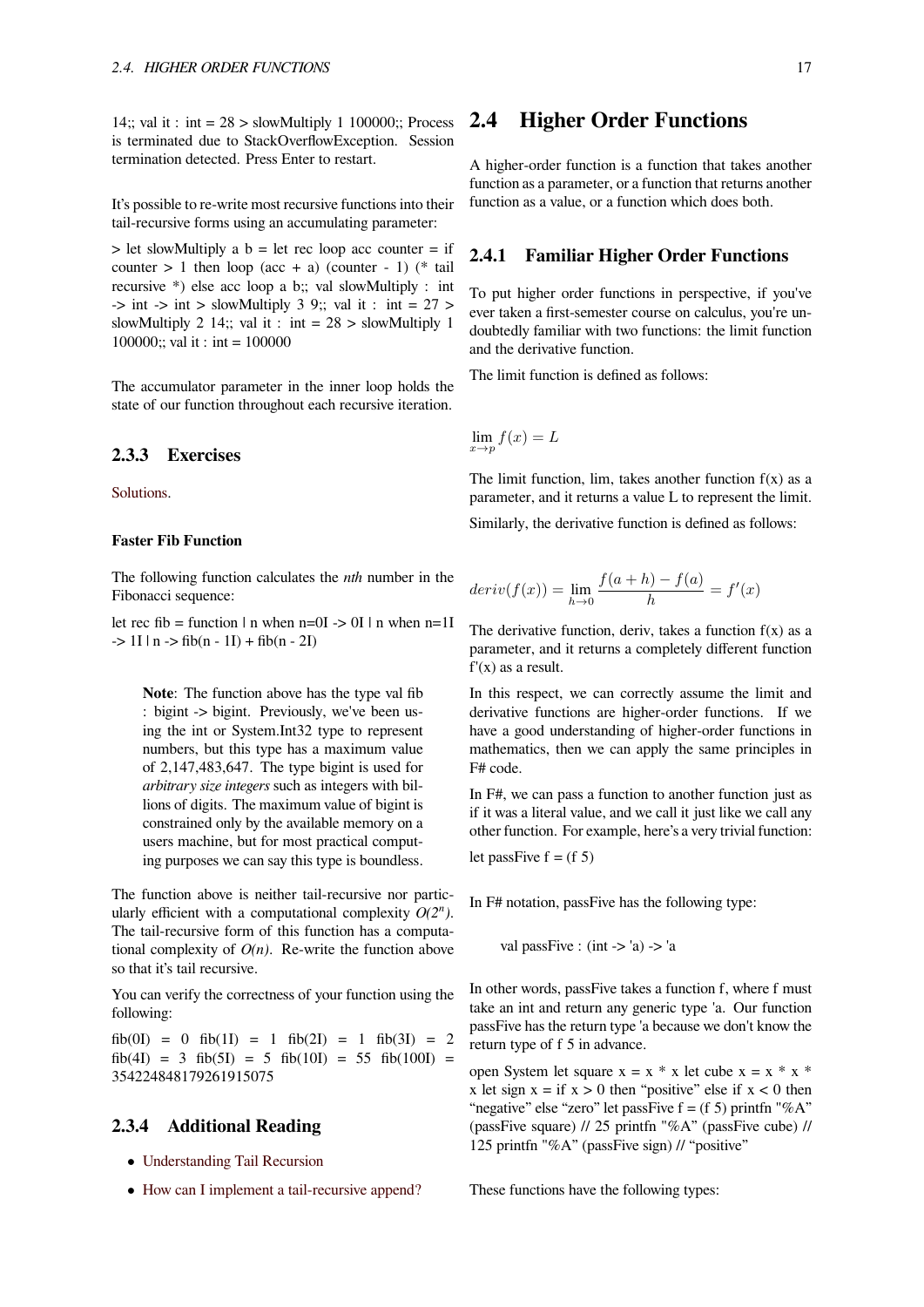val square : int -> int val cube : int -> int val sign : int -> let inline  $(\ll)$  f g x = f (g x) string val passFive :  $(int -> 'a) -> 'a$ 

Unlike many other languages, F# makes no distinction between functions and values. We pass functions to other functions in the exact same way that we pass ints, strings, and other values.

# **Creating a Map Function**

A map function converts one type of data to another type of data. A simple map function in F# looks like this:

let map item converter = converter item

This has the type val map : 'a  $\rightarrow$  ('a  $\rightarrow$  'b)  $\rightarrow$  'b. In other words, map takes two parameters: an item 'a, and a function that takes an 'a and returns a 'b; map returns a 'b.

Let's examine the following code:

open System let map  $x f = f x$  let square  $x = x * x$ let cubeAndConvertToString  $x =$  let temp =  $x * x * x$ temp.ToString() let answer  $x = if x = true$  then "yes" else "no" let first = map 5 square let second = map 5 cubeAndConvertToString let third = map true answer

These functions have the following signatures:

val map :  $a \rightarrow (a \rightarrow b)$  ->  $\bar{b}$  val square : int -> int val cubeAndConvertToString : int -> string val answer : bool -> string val first : int val second : string val third : string

The first function passes a datatype int and a function with the signature (int -> int); this means the placeholders 'a and 'b in the map function both become ints.

The second function passes a datatype int and a function (int -> string), and map predictably returns a string.

The third function passes a datatype bool and a function (bool -> string), and map returns a string just as we expect.

Since our generic code is typesafe, we would get an error if we wrote:

let fourth = map true square

Because the true constrains our function to a type (bool -> 'b), but the square function has the type (int -> int), so it's obviously incorrect.

# **The Composition Function (<< operator)**

In algebra, the composition function is defined as compose(f, g, x) =  $f(g(x))$ , denoted *f o g*. In F#, the composition function is defined as follows:

Which has the somewhat cumbersome signature val << :  $('b > 'c)$  ->  $('a -> 'b)$  ->  $'a -> 'c$ .

If I had two functions:

$$
f(x) = x^2
$$

$$
g(x) = -x/2 + 5
$$

And I wanted to model *f o g*, I could write:

open System let f  $x = x*x$  let  $g x = -x/2.0 + 5.0$  let fog =  $f \ll g$  Console. WriteLine(fog 0.0) // 25 Console.WriteLine(fog 1.0) // 20.25 Console.WriteLine(fog 2.0) // 16 Console.WriteLine(fog 3.0) // 12.25 Console.WriteLine(fog 4.0) // 9 Console.WriteLine(fog 5.0) // 6.25

Note that fog doesn't return a value, it returns another function whose signature is (float -> float).

Of course, there's no reason why the compose function needs to be limited to numbers; since it's generic, it can work with any datatype, such as int arrays, tuples, strings, and so on.

There also exists the >> operator, which similarly performs function composition, but in reverse order. It is defined as follows:

let inline  $(\gg)$  f g x = g (f x)

This operator's signature is as follows: val  $\gg$ : ('a -> 'b)  $-$  >  $('b -> 'c) -> 'a -> 'c.$ 

The advantage of doing composition using the >> operator is that the functions in the composition are listed in the order in which they are called.

let gof =  $f \gg g$ 

This will first apply f and then apply g on the result.

# **2.4.2 The |> Operator**

The pipeline operator,  $|>$ , is one of the most important operators in F#. The definition of the pipeline operator is remarkably simple:

let inline  $(|$ >) x f = f x

Let's take 3 functions:

let square  $x = x * x$  let add  $x y = x + y$  let toString  $x =$ x.ToString()

Let's also say we had a complicated function which squared a number, added five to it, and converted it to a string? Normally, we'd write this: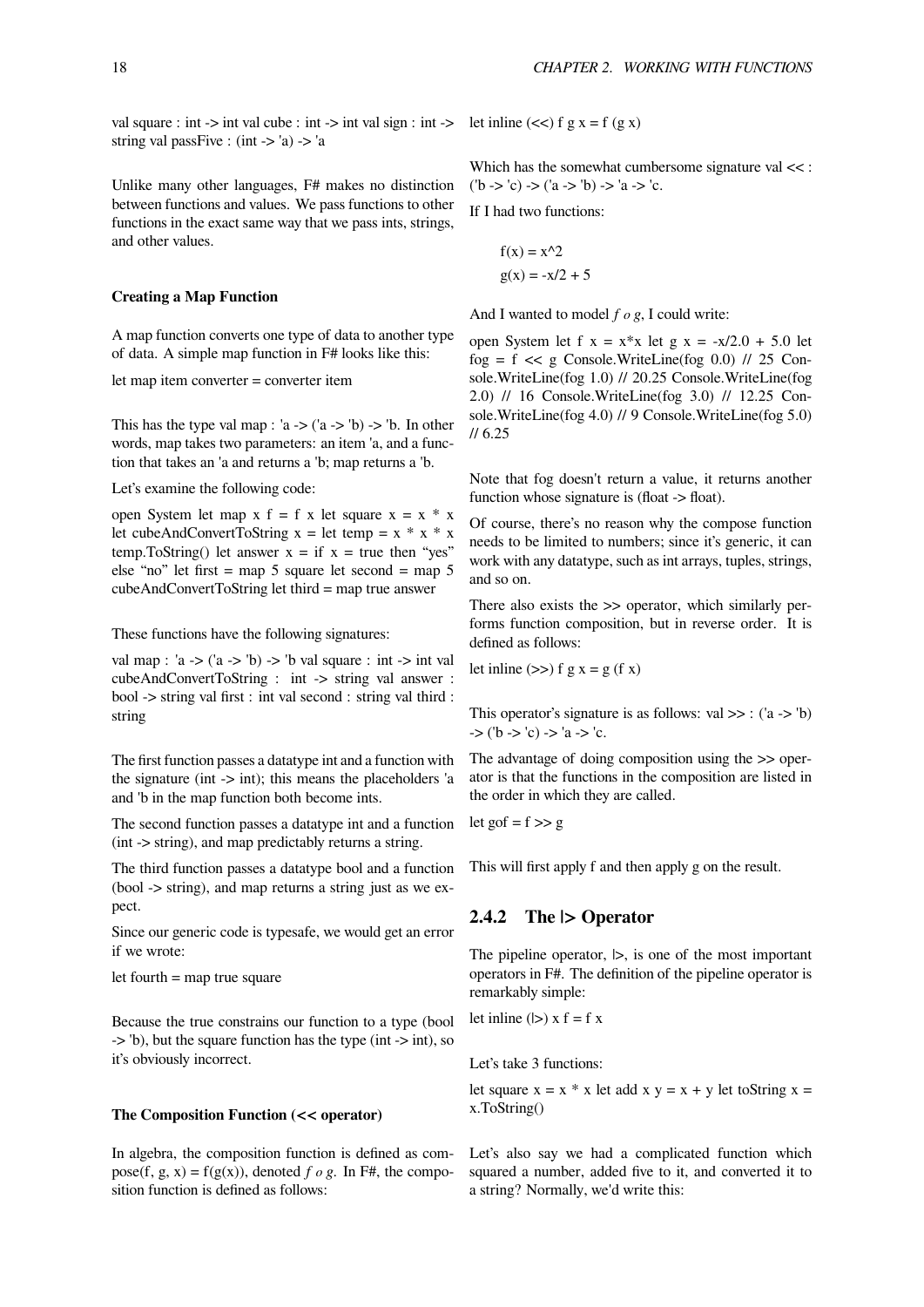let complexFunction  $x =$  toString (add 5 (square x))

We can improve the readability of this function somewhat using the pipeline operator:

let complexFunction 
$$
x = x
$$
 > square > add 5 > toString

x is piped to the square function, which is piped to add 5 method, and finally to the toString method.

# <span id="page-24-0"></span>**2.4.3 Anonymous Functions**

Until now, all functions shown in this book have been named. For example, the function above is named add. F# allows programmers to declare nameless, or anonymous functions using the fun keyword.

let complexFunction = 2 (\* 2 \*)  $\vert$  > (fun x -> x  $+ 5$ ) (\* 2 + 5 = 7 \*)  $>$  ( fun x -> x \* x) (\* 7 \* 7 = 49 \*)  $|>(\text{fun } x -> x.\text{ToString}))$  (\* 49. To String = "49" \*)

Anonymous functions are convenient and find a use in a surprising number of places.

# **A Timer Function**

open System let duration f = let timer = new System.Diagnostics.Stopwatch() timer.Start() let returnValue = f() printfn "Elapsed Time: %i" timer.ElapsedMilliseconds returnValue let rec fib = function  $| 0 \rightarrow 0 | 1 \rightarrow 1 | n \rightarrow$  fib  $(n - 1) +$  fib  $(n - 2)$ let main() = printfn "fib 5: %i" (duration ( fun() -> fib 5 )) printfn "fib 30: %i" (duration ( $fun$ ) -> fib 30)) main()

The duration function has the type val duration : (unit -> 'a) -> 'a. This program prints:

Elapsed Time: 1 fib 5: 5 Elapsed Time: 5 fib 30: 832040

*Note*: the actual duration to execute these functions will vary from machine to machine.

# <span id="page-24-1"></span>**2.4.4 Currying and Partial Functions**

A fascinating feature in F# is called "currying", which means that F# does not require programmers to provide all of the arguments when calling a function. For example, let's say we have a function:

let add  $x y = x + y$ 

add takes two integers and returns another integer. In F# notation, this is written as val add : int -> int -> int

We can define another function as follows:

let addFive  $=$  add  $5$ 

The addFive function calls the add function with one of its parameters, so what is the return value of this function? That's easy: addFive returns another function which is waiting for the rest of its arguments. In this case, addFive returns a function that takes an int and returns another int, denoted in  $F#$  notation as val addFive : (int  $\rightarrow$  int).

You call addFive just in the same way that you call other functions:

open System let add x  $y = x + y$  let addFive = add 5 Console.WriteLine(addFive 12) // prints 17

#### **How Currying Works**

The function let add  $x y = x + y$  has the type val add : int -> int -> int. F# uses the slightly unconventional arrow notation to denote function signatures for a reason: arrows notation is intrinsically connected to currying and anonymous functions. Currying works because, behind the scenes, F# converts function parameters to a style that looks like this:

let  $add = (fun x \rightarrow (fun y \rightarrow x + y))$ 

The type int -> int -> int is semantically equivalent to (int  $\Rightarrow$  (int  $\Rightarrow$  int)).

When you call add with no arguments, it returns fun x -> fun y -> x + y (or equivalently fun x y -> x + y), another function waiting for the rest of its arguments. Likewise, when you supply one argument to the function above, say 5, it returns fun  $y \rightarrow 5 + y$ , another function waiting for the rest of its arguments, with all occurrences of x being replaced by the argument 5.

Currying is built on the principle that each argument actually returns a separate function, which is why calling a function with only part of its parameters returns another function. The familiar F# syntax that we've seen so far, let add  $x y = x + y$ , is actually a kind of syntactic sugar for the explicit currying style shown above.

### **Two Pattern Matching Syntaxes**

You may have wondered why there are two pattern matching syntaxes:

Both snippets of code are identical, but why does the shortcut syntax allow programmers to omit the food parameter in the function definition? The answer is related to currying: behind the scenes, the F# compiler converts the function keyword into the following construct:

let getPrice2 = (fun x -> match x with  $\ell$  "banana" -> 0.79 | "watermelon" -> 3.49 | "tofu" -> 1.09 | \_ -> nan)

In other words, F# treats the function keyword as an anonymous function that takes one parameter and returns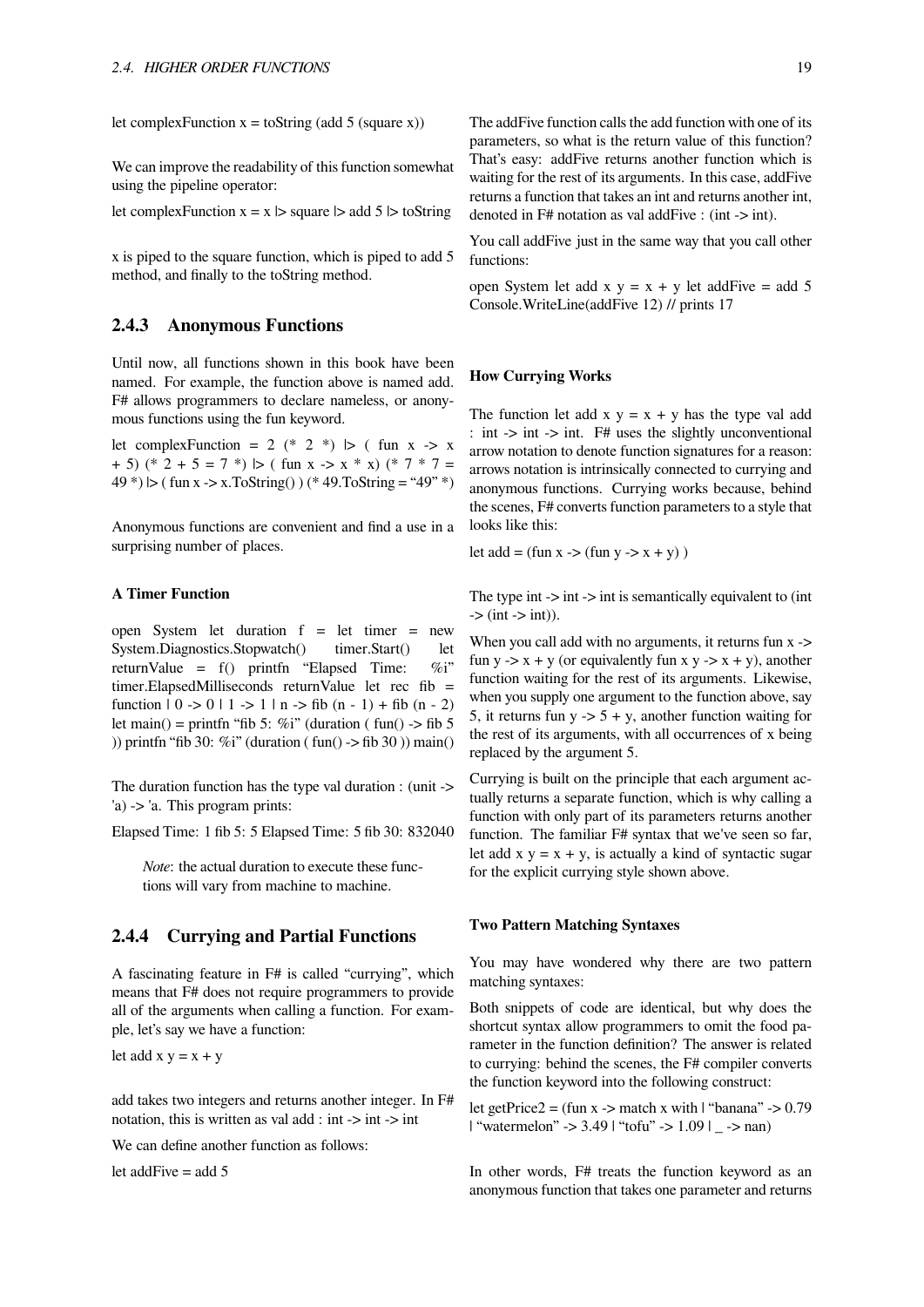one value. The getPrice2 function actually returns an anonymous function; arguments passed to getPrice2 are actually applied and evaluated by the anonymous function instead.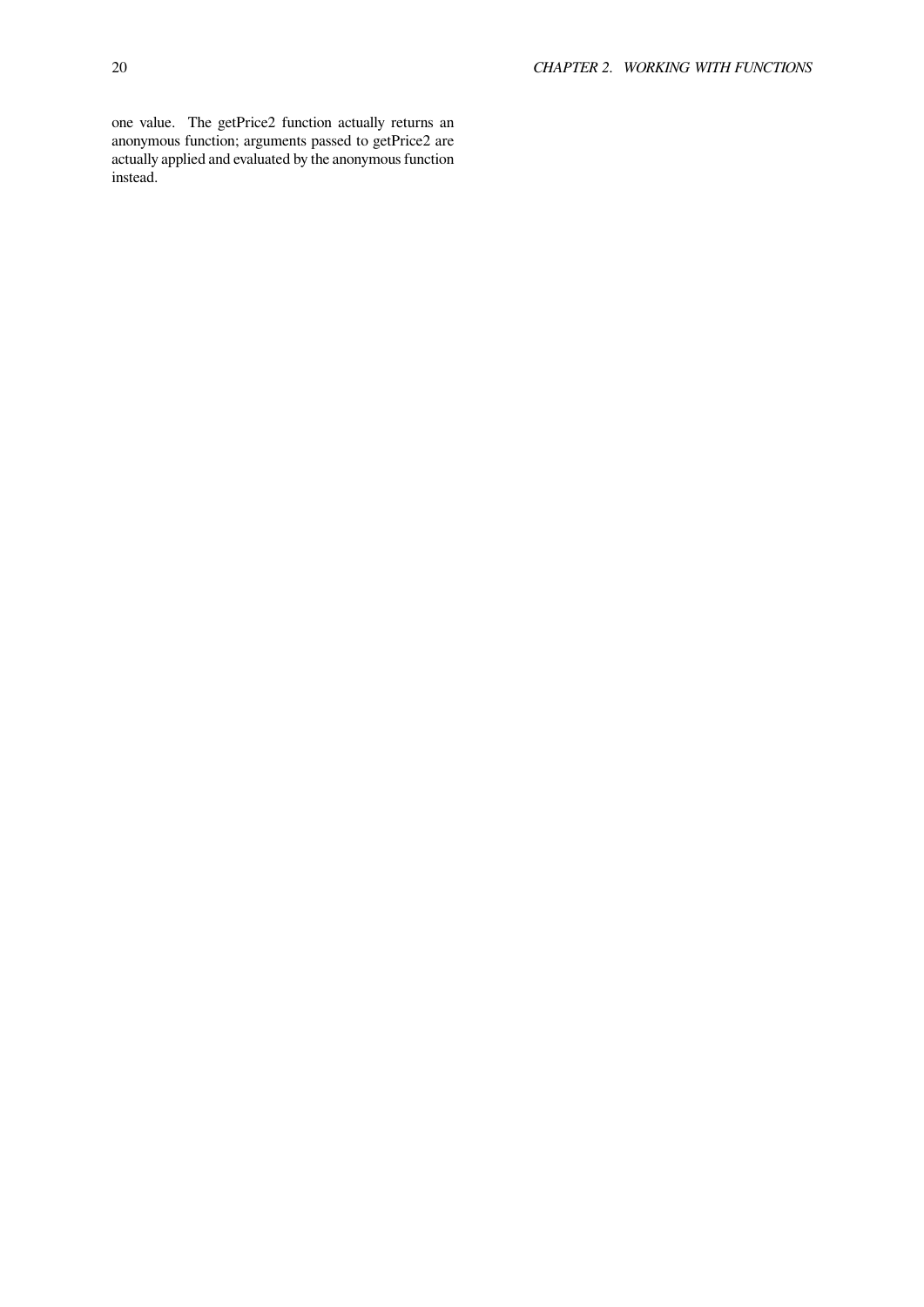# **Chapter 3**

# **Immutable Data Structures**

# <span id="page-26-0"></span>**3.1 Option Types**

An **option type** can hold two possible values: Some(x) or None. Option types are frequently used to represent optional values in calculations, or to indicate whether a particular computation has succeeded or failed.

# <span id="page-26-1"></span>**3.1.1 Using Option Types**

Let's say we have a function that divides two integers. Normally, we'd write the function as follows:

let div  $x y = x / y$ 

This function works just fine, but it's not safe: it's possible to pass an invalid value into this function which results in a runtime error. Here is a demonstration in fsi:

 $>$  let div x y = x / y;; val div : int  $\rightarrow$  int  $\rightarrow$  int  $>$  div 10 5;; val it : int = 2  $>$  div 10 0;; System.DivideByZeroException: Attempted to divide by zero. at <StartupCode\$FSI\_0035>.\$FSI\_0035.\_main() stopped due to error

div 10 5 executes just fine, but div 10 0 throws a division by zero exception.

Using option types, we can return Some(value) on a successful calculation, or None if the calculation fails:

 $>$  let safediv x y = match y with  $\vert 0 \rangle$  -> None  $\vert - \rangle$ Some $(x/y)$ ;; val safediv : int -> int -> int option > safediv 10 5;; val it : int option = Some  $2 >$  safediv 10 0;; val it : int option = None

Notice an important difference between our div and safediv functions:

val div : int  $\rightarrow$  int  $\rightarrow$  int val safediv : int  $\rightarrow$  int  $\rightarrow$  int option

div returns an int, while safediv returns an int option. Since our safediv function returns a different data type, it informs clients of our function that the application has entered an invalid state.

Option types are conceptually similar to nullable types in

languages like C#, however F# option types do not use the CLR System.Nullable<T> representation in IL due to differences in semantics.

# <span id="page-26-2"></span>**3.1.2 Pattern Matching Option Types**

Pattern matching option types is as easy as creating them: the same syntax used to declare an option type is used to match option types:

 $>$  let isFortyTwo = function  $|$  Some $(42)$  - $>$  true  $|$  Some $()$ | None -> false;; val isFortyTwo : int option -> bool > is-FortyTwo  $(Some(43))$ ;; val it : bool = false > isFortyTwo  $(Some(42))$ ;; val it : bool = true > isFortyTwo None;; val  $it \cdot$  bool = false

# <span id="page-26-3"></span>**3.1.3 Other Functions in the Option Module**

**val get : 'a option -> 'a**

Returns the value of a Some option.

**val isNone : 'a option -> bool**

Returns true for a None option, false otherwise.

**val isSome : 'a option -> bool**

Returns true for a Some option, false otherwise.

# **val map : ('a -> 'b) -> 'a option -> 'b option**

Given None, returns None. Given Some(x), returns Some(f x), where f is the given mapping function.

# **val iter : ('a -> unit) -> 'a option -> unit**

Applies the given function to the value of a Some option, does nothing otherwise.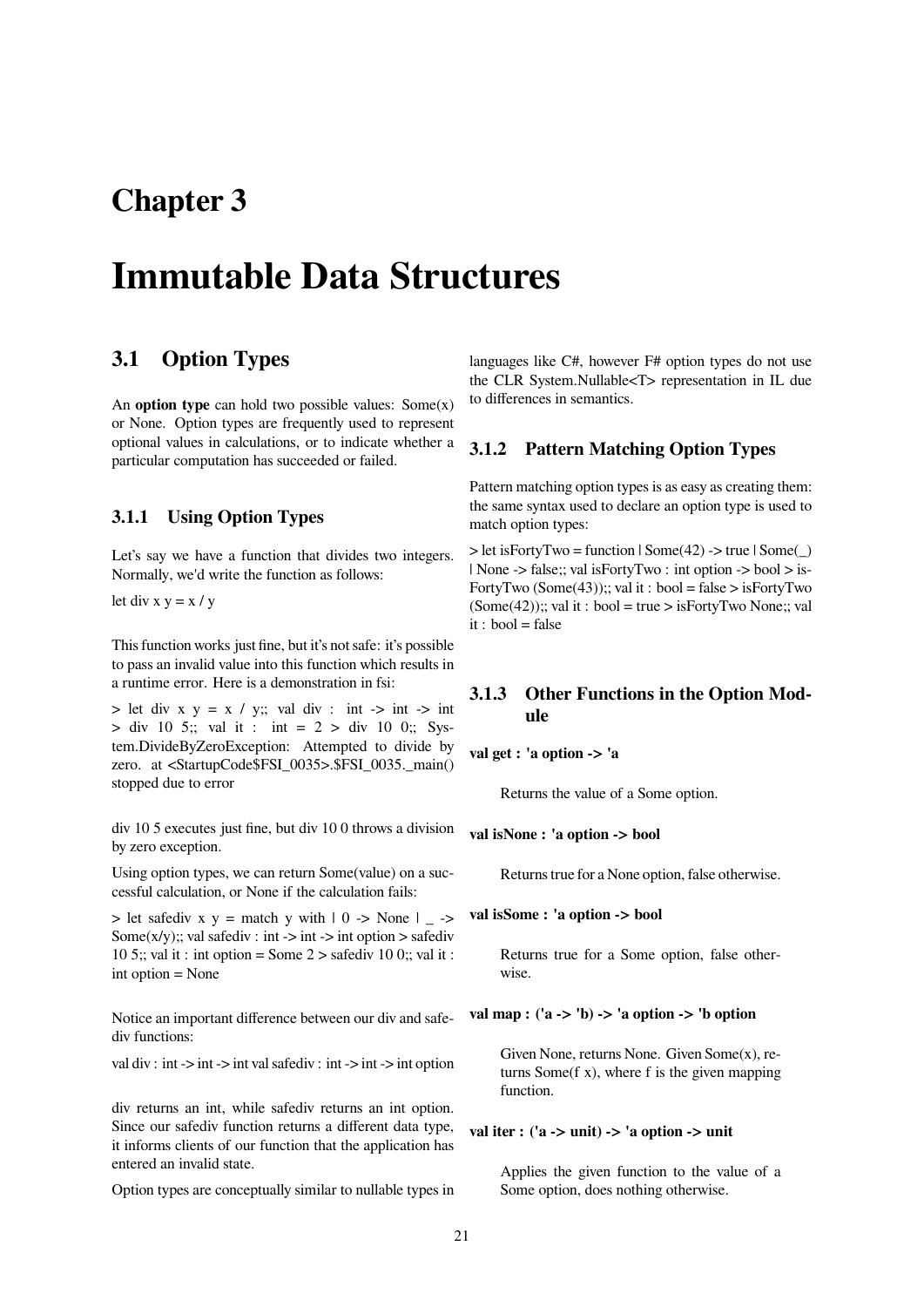# <span id="page-27-0"></span>**3.2 Tuples and Records**

# <span id="page-27-1"></span>**3.2.1 Defining Tuples**

A tuple is defined as a comma separated collection of values. For example, (10, "hello") is a 2-tuple with the type (int \* string). Tuples are extremely useful for creating ad hoc data structures which group together related values. Note that the parentheses are not part of the tuple but it is often necessary to add them to ensure that the tuple only includes what you think it includes.

let average  $(a, b) = (a + b) / 2.0$ 

This function has the type float  $*$  float -> float, it takes a float \* float tuple and returns another float.

 $>$  let average  $(a, b) =$  let sum = a + b sum / 2.0;; val average : float  $*$  float  $>$  float  $>$  average (10.0, 20.0);; val it : float =  $15.0$ 

Notice that a tuple is considered a single argument. As a result, tuples can be used to return multiple values:

**Example 1** - a function which multiplies a 3-tuple by a scalar value to return another 3-tuple.

 $>$  let scalarMultiply (s : float) (a, b, c) = (a  $*$  s, b  $*$  s, c) \* s);; val scalarMultiply : float -> float \* float \* float -> float \* float > scalarMultiply 5.0 (6.0, 10.0, 20.0);; val it : float \* float \* float =  $(30.0, 50.0, 100.0)$ 

**Example 2** - a function which reverses the input of whatever is passed into the function.

 $>$  let swap  $(a, b) = (b, a);$ ; val swap : 'a \* 'b -> 'b \* 'a > swap ("Web", 2.0);; val it : float \* string =  $(2.0, "Web")$  $>$  swap (20, 30);; val it : int  $*$  int = (30, 20)

**Example 3** - a function which divides two numbers and returns the remainder simultaneously.

 $>$  let divrem x y = match y with  $| 0 \rightarrow$  None  $| \_$  - $>$  Some(x / y, x  $\%$  y);; val divrem : int -> int -> (int \* int) option  $>$  divrem 100 20;; (\* 100 / 20 = 5 remainder 0 \*) val it : (int  $*$  int) option = Some (5, 0) > divrem 6 4;; ( $*$  6 /  $4 = 1$  remainder  $2 *$ ) val it : (int  $*$  int) option = Some  $(1, 2)$  > divrem 7 0;; (\* 7 / 0 throws a DivisionByZero exception  $\ast$ ) val it : (int  $\ast$  int) option = None

Every tuple has a property called **arity**, which is the number of arguments used to define a tuple. For example, an int \* string tuple is made up of two parts, so it has an arity of 2, a string \* string \* float has an arity of 3, and so on.

# **Pattern Matching Tuples**

Pattern matching on tuples is easy, because the same syntax used to declare tuple types is also used to match tuples.

#### **Example 1**

Let's say that we have a function greeting that prints out a custom greeting based on the specified name and/or language.

let greeting (name, language) = match (name, language) with | ("Steve", \_) -> "Howdy, Steve" | (name, "English")  $\rightarrow$  "Hello, " + name | (name,  $\rightarrow$  when language.StartsWith("Span") -> "Hola, " + name  $\vert$  (... "French") -> "Bonjour!" | \_ -> "DOES NOT COM-PUTE"

This function has type string \* string -> string, meaning that it takes a 2-tuple and returns a string. We can test this function in fsi:

> greeting ("Steve", "English");; val it : string = "Howdy, Steve" > greeting ("Pierre", "French");; val it : string = "Bonjour!" > greeting ("Maria", "Spanish");; val it : string = "Hola, Maria" > greeting ("Rocko", "Esperanto");; val it : string = "DOES NOT COMPUTE"

#### **Example 2**

We can conveniently match against the *shape* of a tuple using the alternative pattern matching syntax:

 $>$  let getLocation = function  $|(0, 0) \rightarrow$  "origin"  $|(0, y)$ -> "on the y-axis at  $y=$ " + y.ToString() | (x, 0) -> "on the x-axis at  $x = " + x.ToString() | (x, y) -> "at x = " +$  $x.ToString() +", y=' + y.ToString()$ ;; val getLocation : int  $*$  int -> string > getLocation  $(0, 0)$ ;; val it : string = "origin" > getLocation  $(0, -1)$ ;; val it : string = "on the y-axis at y=*−*1" > getLocation (5, *−*10);; val it : string = "at x=5, y=*−*10" > getLocation (7, 0);; val it : string = "on the x-axis at x=7"

# **fst and snd**

F# has two built-in functions, fst and snd, which return the first and second items in a 2-tuple. These functions are defined as follows:

let fst  $(a, b) = a$  let snd  $(a, b) = b$ 

They have the following types:

val fst : 'a \* 'b -> 'a val snd : 'a \* 'b -> 'b

Here are a few examples in FSI:

 $>$  fst (1, 10);; val it : int = 1  $>$  snd (1, 10);; val it : int =  $10 >$  fst ("hello", "world");; val it : string = "hello" > snd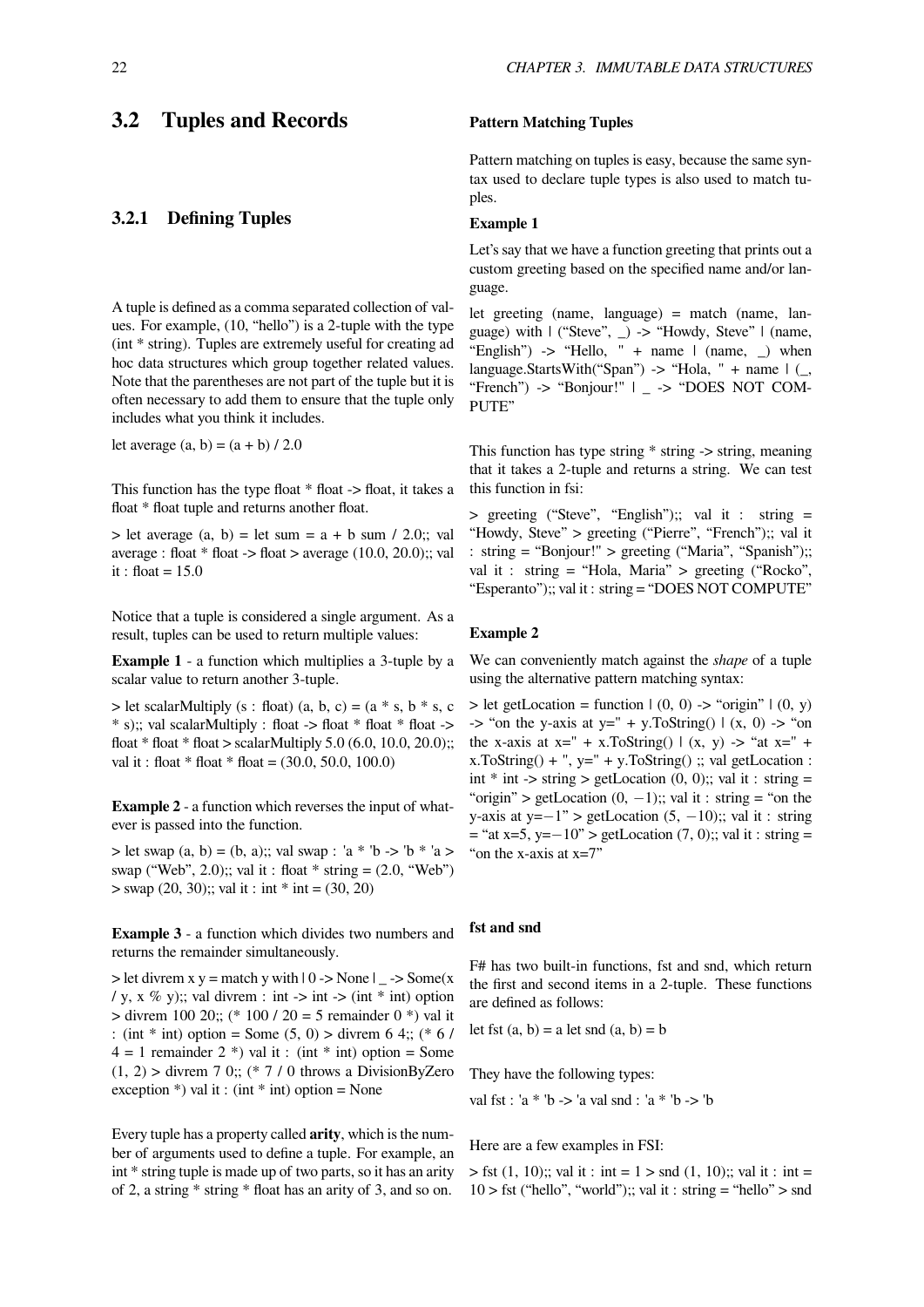("hello", "world");; val it : string = "world" > fst ("Web", 2.0);; val it : string = "Web" > snd  $(50, 100)$ ;; val it : int  $= 100$ 

#### **Assigning Multiple Variables Simultaneously**

Tuples can be used to assign multiple values simultaneously. This is the same as tuple unpacking in Python. The syntax for doing so is:

let val1, val2, ... val $N = (e^{i\pi 1}, e^{i\pi 2}, ... e^{i\pi N})$ 

In other words, you assign a comma-separated list of *N* values to an *N*-tuple. Here's an example in FSI:

 $>$  let x, y = (1, 2);; val y : int val x : int > x;; val it : int =  $1 > y$ ;; val it : int = 2

The number of values being assigned must match the arity of tuple returned from the function, otherwise F# will raise an exception:

 $>$  let x, y = (1, 2, 3);; let x, y = (1, 2, 3);; -------------^^^^^^^^^ stdin(18,13): error FS0001: Type mismatch. Expecting a 'a  $*$  'b but given a 'a  $*$  'b  $*$  'c. The tuples have differing lengths of 2 and 3.

#### **Tuples and the .NET Framework**

From a point of view F#, all methods in the .NET Base Class Library take a single argument, which is a tuple of varying types and arity. For example:

Some methods, such as the System.Math.DivRem shown above, and others such as System.Int32.TryParse return multiple through *output variables*. F# allows programmers to omit an output variable; using this calling convention, F# will return results of a function as a tuple, for example:

 $>$  System.Int32.TryParse("3");; val it : bool \* int = (true, 3) > System.Math.DivRem $(10, 7)$ ;; val it : int  $*$  int =  $(1, 1)$ 3)

# **3.2.2 Defining Records**

<span id="page-28-0"></span>A record is similar to a tuple, except it contains named fields. A record is defined using the syntax:

type recordName =  $\{$  [ fieldName : dataType ] +  $\}$ 

+ means the element must occur one or more times.

Here's a simple record:

type website  $= \{$  Title : string; Url : string  $\}$ 

Unlike a tuple, a record is explicitly defined as its own type using the type keyword, and record fields are defined as a semicolon-separated list. (In many ways, a record can be thought of as a simple class.)

A website record is created by specifying the record's fields as follows:

 $>$  let homepage = { [Titl](https://en.wikibooks.org/wiki/F_Sharp_Programming/Classes)e = "Google"; Url = "http://www.google.com" };; val homepage : website

Note that F# determines a record's type by the name and type of its fields, not the order that fields are used. For example, while the record above is defined with Title first and Url second, it's perfectly legitimate to write:

> { Url = "http://www.microsoft.com/"; Title = "Microsoft Corporation" };; val it : website = {Title = "Microsoft Corporation"; Url = "http://www.microsoft.com/";}

It's easy to access a record's properties using dot notation:

> let homepage = { Title = "Wikibooks"; Url = "http://www.wikibooks.org/" };; val homepage : website > homepage.Title;; val it : string = "Wikibooks" > homepage.Url;; val it : string = "http://www.wikibooks.org/"

#### **Cloning Records**

Records are immutable types, which means that instances of records cannot be modified. However, records can be cloned conveniently using the clone syntax:

type coords =  $\{ X : \text{float}; Y : \text{float} \}$  let setX item newX  $= \{$  item with  $X = newX \}$ 

The method set $X$  has the type coords  $\rightarrow$  float  $\rightarrow$  coords. The with keyword creates a clone of item and set its X property to newX.

 $>$  let start = { X = 1.0; Y = 2.0 };; val start : coords  $>$  let finish = setX start 15.5;; val finish : coords > start;; val it : coords =  ${X = 1.0; Y = 2.0;}$  > finish;; val it : coords =  ${X = 15.5; Y = 2.0;}$ 

Notice that the setX creates a copy of the record, it doesn't actually mutate the original record instance.

Here's a more complete program:

type TransactionItem = { Name : string; ID : int; ProcessedText : string; IsProcessed : bool } let getItem name  $id = \{ Name = name; ID = id; ProcessedText$  $=$  null; IsProcessed  $=$  false  $\}$  let processItem item  $=$  { item with ProcessedText = "Done"; IsProcessed = true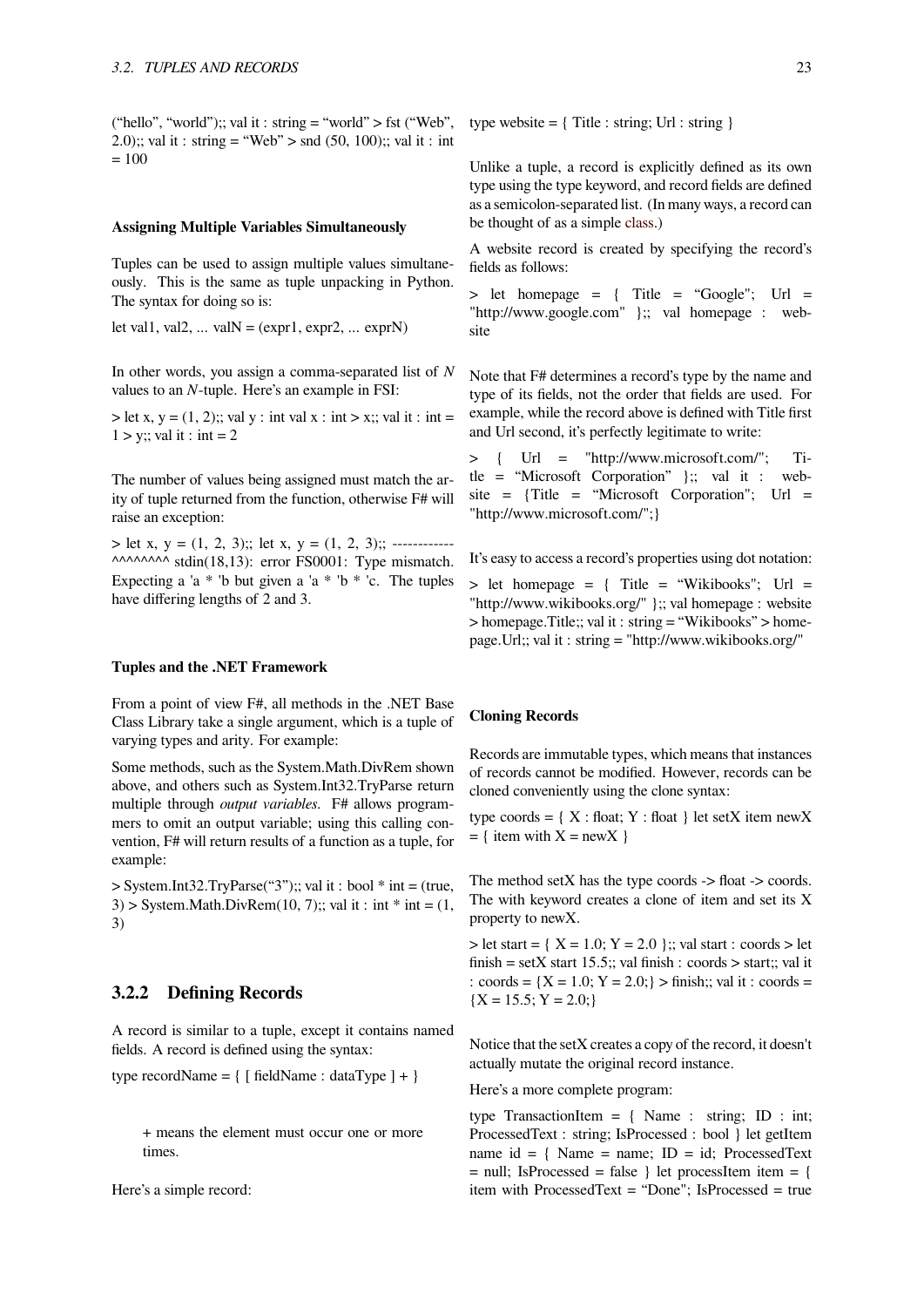} let printItem msg item = printfn "%s: %A" msg item let main() = let preProcessedItem = getItem "Steve"  $5$ let postProcessedItem = processItem preProcessedItem printItem "preProcessed" preProcessedItem printItem "postProcessed" postProcessedItem main()

This program processes an instance of the Transaction-Item class and prints the results. This program outputs the following:

preProcessed: {Name = "Steve"; ID = 5; ProcessedText = null; IsProcessed = false;} postProcessed: {Name = "Steve"; ID = 5; ProcessedText = "Done"; IsProcessed  $= true;$ 

# **Pattern Matching Records**

We can pattern match on records just as easily as tuples:

open System type coords =  $\{ X : float; Y : float \}$  let getQuadrant = function  $| { X = 0.0; Y = 0.0 }$   $\rightarrow$  "Origin" | item when item. $X > = 0.0$  & & item. $Y > = 0.0$  -> "I" | item when item. $X \le 0.0$  & & item. $Y \ge 0.0$  -> "II" | item when item. $X \le 0.0$  && item. $Y \le 0.0$  -> "III" | item when item. $X \ge 0.0$  & & item. $Y \le 0.0$  -> "IV" let testCoords  $(x, y) = let item = \{ X = x; Y = y \}$ printfn "(%f, %f) is in quadrant %s" x y (getQuadrant item) let main() = testCoords(0.0, 0.0) testCoords(1.0, 1.0) testCoords(*−*1.0, 1.0) testCoords(*−*1.0, *−*1.0) testCoords(1.0, *−*1.0) Console.ReadKey(true) |> ignore main()

Note that pattern cases are defined with the same syntax used to create a record (as shown in the first case), or using guards (as shown in the remaining cases). Unfortunately, programmers cannot use the clone syntax in pattern cases, so a case such as  $\left[ \text{ item with } X = 0 \right]$  -> "y-axis" will not compile.

The program above outputs:

(0.000000, 0.000000) is in quadrant Origin (1.000000, 1.000000) is in quadrant I (*−*1.000000, 1.000000) is in quadrant II (*−*1.000000, *−*1.000000) is in quadrant III (1.000000, *−*1.000000) is in quadrant IV

# <span id="page-29-0"></span>**3.3 Lists**

A **list** is an ordered collection of related values, and is roughly equivalent to a linked list data structure used in many other languages. F# provides a module, Microsoft.FSharp.Collections.List, for common operations on lists; this module is imported automatically by F#, so the List module is already accessible from every F# application.

# <span id="page-29-1"></span>**3.3.1 Creating Lists**

# **Using List Literals**

There are a variety of ways to create lists in F#, the most straightforward method being a semicolon-delimited sequence of values. Here's a list of numbers in fsi:

 $>$  let numbers = [1; 2; 3; 4; 5; 6; 7; 8; 9; 10];; val numbers : int list > numbers;; val it : int list =  $[1; 2; 3; 4; 5; 6; 7;$ 8; 9; 10]

Notice that all values in a list must have the same type:

 $>$  [1; 2; 3; 4; "cat"; 6; 7];; -------------^^^^^^^ stdin(120,14): error FS0001: This expression has type string but is here used with type int.

#### **Using the :: ("cons") Operator**

It is very common to build lists up by prepending or consing a value to an existing list using the :: operator:

 $> 1 :: 2 :: 3 :: []$ ;; val it : int list = [1; 2; 3]

*Note*: the [] is an empty list. By itself, it has the type 'T list; since it is used with ints, it has the type int list.

The :: operator prepends items to a list, returning a new list. It is a right-associative operator with the following type:

val inline  $(:): T \rightarrow T$  list  $\rightarrow T$  list

This operator does not actually mutate lists, it creates an entirely new list with the prepended element in the front. Here's an example in fsi:

 $>$  let x = 1 :: 2 :: 3 :: 4 :: [];; val x : int list  $>$  let y = 12 :: x;; val y : int list > x;; val it : int list =  $[1; 2; 3; 4]$  > y;; val it : int list =  $[12; 1; 2; 3; 4]$ 

Consing creates a new list, but it reuses nodes from the old list, so consing a list is an extremely efficient  $O(1)$ operation.

#### **Using List.init**

The List module contains a useful method, List.init, which has the type

val init : int  $\rightarrow$  (int  $\rightarrow$  'T)  $\rightarrow$  'T list

The first argument is the desired length of the new list, and the second argument is an initializer function which generates items in the list. List.init is used as follows: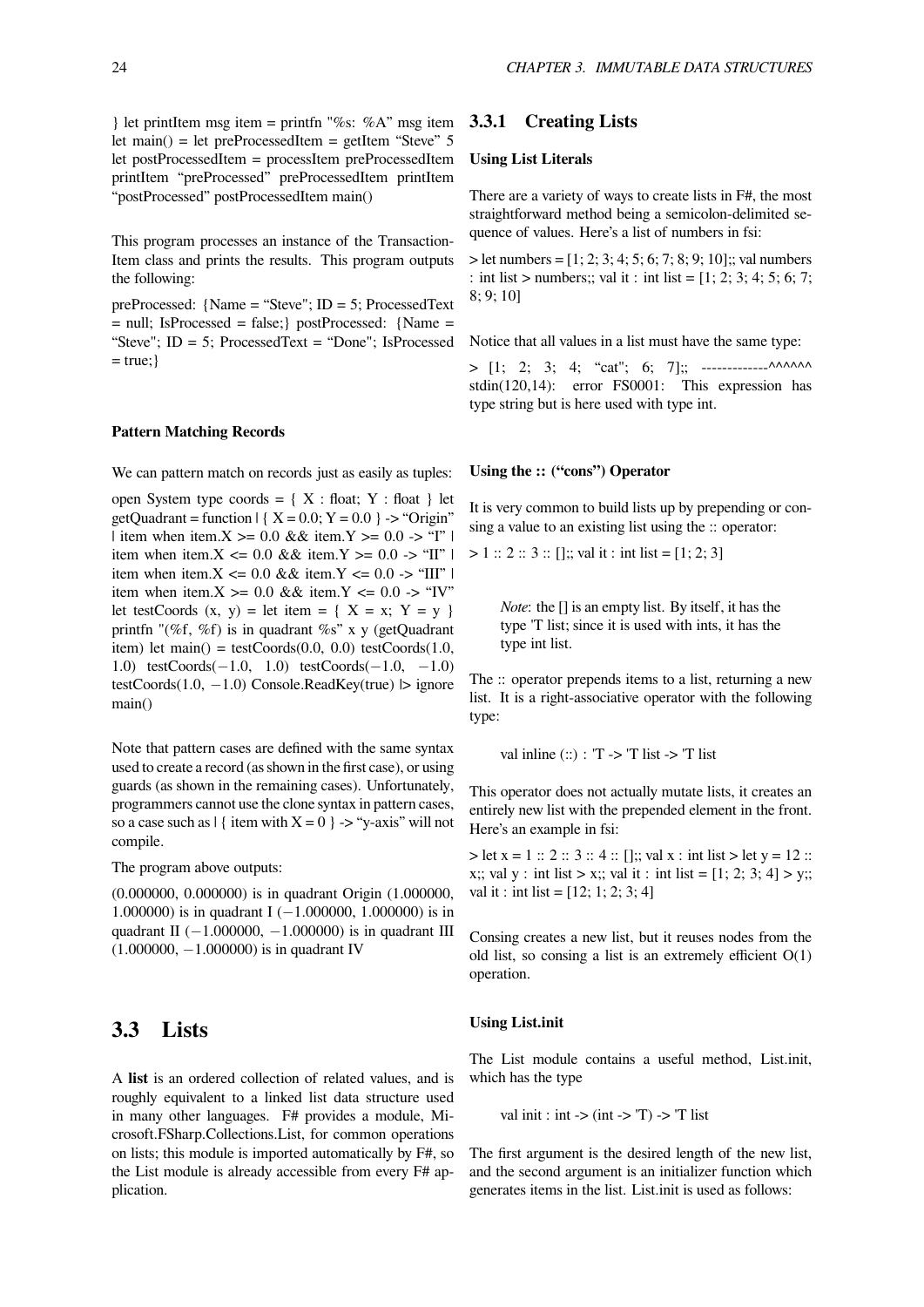$>$  List.init 5 (fun index  $\rightarrow$  index  $*$  3);; val it : int list = [0; 3; 6; 9; 12] > List.init 5 (fun index -> (index, index)  $*$  index, index  $*$  index  $*$  index));; val it : (int  $*$  int  $*$  int) list =  $[(0, 0, 0); (1, 1, 1); (2, 4, 8); (3, 9, 27); (4, 16, 64)]$ 

F# calls the initializer function 5 times with the index of each item in the list, starting at index 0.

#### **Using List Comprehensions**

List comprehensions refers to special syntactic constructs in some languages used for generating lists. F# has an expressive list comprehension syntax, which comes in two forms, ranges and generators.

Ranges have the constructs [start .. end] and [start .. step .. end]. For example:

 $> [1.. 10]$ ;; val it : int list = [1; 2; 3; 4; 5; 6; 7; 8; 9; 10]  $> [1.. 2.. 10]$ ;; val it : int list = [1; 3; 5; 7; 9]  $> [a]$ . 's'];; val it : char list = ['a'; 'b'; 'c'; 'd'; 'e'; 'f'; 'g'; 'h'; 'i'; 'j'; 'k'; 'l'; 'm'; 'n'; 'o'; 'p'; 'q'; 'r'; 's']

Generators have the construct [for x in collection do ... yield expr], and they are much more flexible than ranges. For example:

 $>$  [ for a in 1 .. 10 do yield (a  $*$  a) ];; val it : int list = [1; 4; 9; 16; 25; 36; 49; 64; 81; 100] > [ for a in 1 .. 3 do for b in 3 .. 7 do yield (a, b) ];; val it : (int  $*$  int) list = [(1, 3); (1, 4); (1, 5); (1, 6); (1, 7); (2, 3); (2, 4); (2, 5); (2, 6); (2, 7); (3, 3); (3, 4); (3, 5); (3, 6); (3, 7)] > [ for a in 1 .. 100 do if a %  $3 = 0$  & & a %  $5 = 0$  then yield a];; val it : int list =  $[15; 30; 45; 60; 75; 90]$ 

it's possible to loop over any collection, not just numbers. This example loops over a char list:

 $>$  let x =  $\lceil$  'a' .. 'f'  $\lceil$ ;; val x : char list >  $\lceil$  for a in x do yield [a; a; a] ];; val it : char list list =  $[[a'; a'; a']; [b'; b'; b'];$ ['c'; 'c'; 'c']; ['d'; 'd'; 'd']; ['e'; 'e'; 'e']; ['f'; 'f'; 'f']]

Note that the yield keyword pushes a single value into a list. Another keyword, yield!, pushes a collection of values into the list. The yield! keyword is used as follows:

 $>$  [for a in 1 .. 5 do yield! [ a .. a + 3 ] ];; val it : int list = [1; 2; 3; 4; 2; 3; 4; 5; 3; 4; 5; 6; 4; 5; 6; 7; 5; 6; 7; 8]

It's possible to mix the yield and yield! keywords:

 $>$  [for a in 1 .. 5 do match a with  $| 3 \rightarrow \text{yield}$ ! ["hello"; "world" $| \cdot \rangle$  -> yield a. To String ()  $| \cdot \rangle$ ; val it : string list = ["1"; "2"; "hello"; "world"; "4"; "5"]

**Alternative List Comprehension Syntax** The samples above use the yield keyword explicitly, however F#

provides a slightly different arrow-based syntax for list comprehensions:

 $>$  [ for a in 1 .. 5 -> a \* a];; val it : int list = [1; 4; 9; 16;  $25$  > [ for a in 1 .. 5 do for b in 1 .. 3 -> a, b];; val it :  $(int * int)$  list = [ $(1, 1)$ ;  $(1, 2)$ ;  $(1, 3)$ ;  $(2, 1)$ ;  $(2, 2)$ ;  $(2, 3)$ ; (3, 1); (3, 2); (3, 3); (4, 1); (4, 2); (4, 3); (5, 1); (5, 2);  $(5, 3)$  > [ for a in 1 .. 5 ->> [1 .. 3] ];; val it : int list = [1; 2; 3; 1; 2; 3; 1; 2; 3; 1; 2; 3; 1; 2; 3]

-> and ->> are equivalent to the yield and yield! operators respectively. While it's still common to see list comprehensions expressed using -> and ->>, those constructs will not be emphasized in this book since they have been deprecated in favor of yield and yield!.

# <span id="page-30-0"></span>**3.3.2 Pattern Matching Lists**

You use the same syntax to match against lists that you use to create lists. Here's a simple program:

let rec sum total = function  $|$  [] -> total  $|$  hd :: tl -> sum  $(hd + total)$  tl let main $()$  = let numbers =  $[1 \dots 5]$  let  $sumOfNumbers = sum 0 numbers printfn "sumOfNum$ bers: %i" sumOfNumbers main()

The sum method has the type val sum  $:$  int  $\rightarrow$  int list -> int. It recursively enumerates through the list, adding each item in the list to the value total. Step by step, the function works as follows:

# **Reversing Lists**

Frequently, we use recursion and pattern matching to generate new lists from existing lists. A simple example is reversing a list:

let reverse  $l =$  let rec loop acc = function  $| \lceil \rceil$  -> acc  $| \rceil$  hd  $::$  tl  $\rightarrow$  loop (hd  $::$  acc) tl loop [] l

*Note to beginners:* the pattern seen above is very common. Often, when we iterate through lists, we want to build up a new list. To do this recursively, we use an *accumulating parameter* (which is called acc above) which holds our new list as we generate it. It's also very common to use a nested function, usually named innerXXXXX or loop, to hide the implementation details of the function from clients (in other words, clients should not have to pass in their own accumulating parameter).

reverse has the type val reverse : 'a list -> 'a list. You'd use this function as follows:

 $>$  reverse  $[1 \dots 5]$ ;; val it : int list =  $[5; 4; 3; 2; 1]$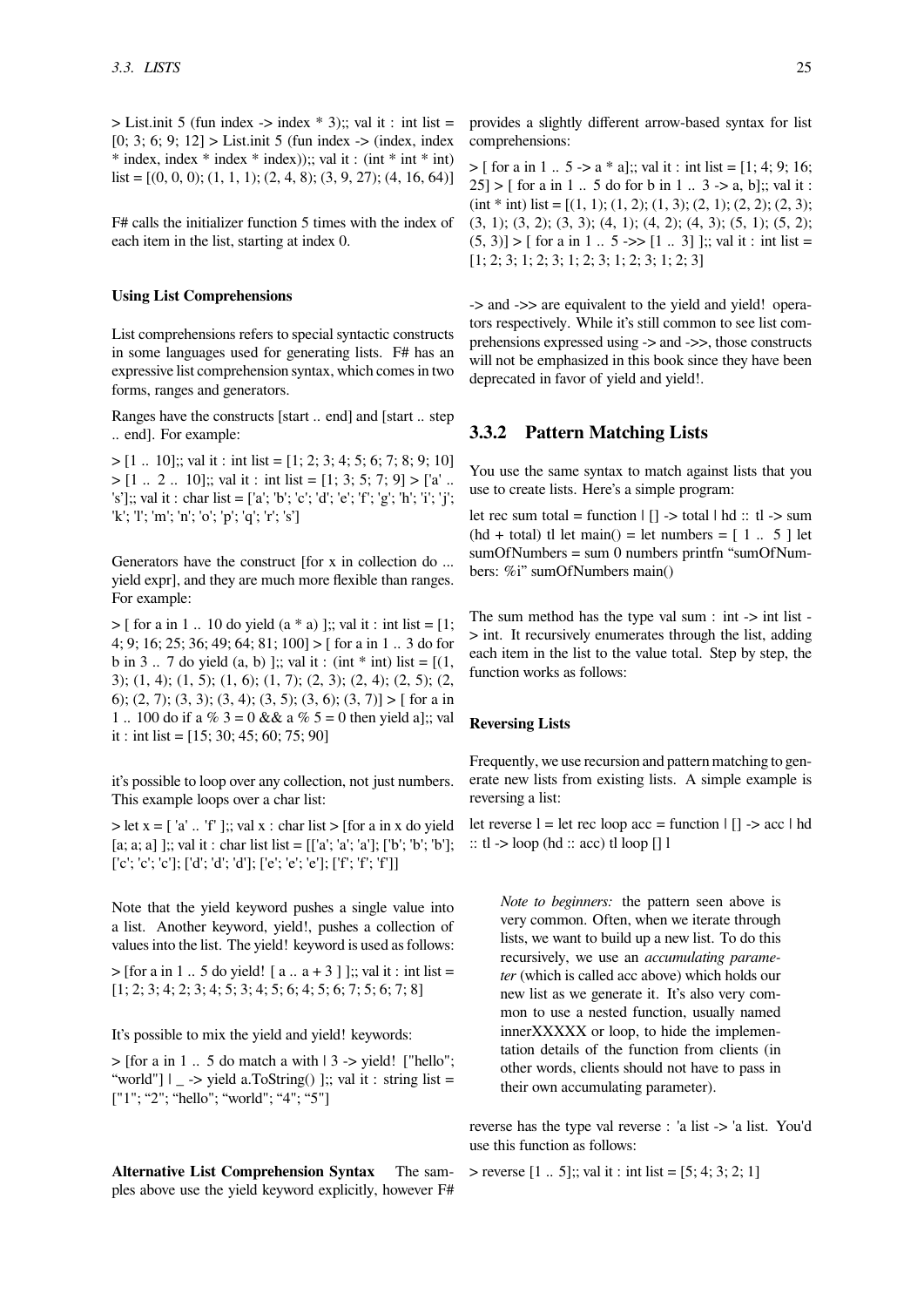This simple function works because items are always Like the example above, we use the accumulating-paramprepended to the accumulating parameter acc, resulting and-reverse pattern to make the function tail recursive. in series of recursive calls as follows:

List.rev is a built-in function for reversing a list:

 $>$  List.rev [1 .. 5];; val it : int list = [5; 4; 3; 2; 1]

### **Filtering Lists**

Oftentimes, we want to filter a list for certain values. We can write a filter function as follows:

open System let rec filter predicate = function | [] -> [] | hd :: tl -> match predicate hd with | true -> hd::filter predicate tl  $\vert$  false -> filter predicate tl let main() = let filteredNumbers =  $[1.. 10]$   $\triangleright$  filter (fun x -> x % 2 = 0) printfn "filteredNumbers: %A" filteredNumbers main()

The filter method has the type val filter : ('a -> bool) -> 'a list -> 'a list. The program above outputs:

filteredNumbers: [2; 4; 6; 8; 10]

We can make the filter above tail-recursive with a slight modification:

let filter predicate  $l =$  let rec loop acc = function  $\lfloor \cdot \rfloor$ -> acc | hd :: tl -> match predicate hd with | true -> loop (hd :: acc) tl | false -> loop (acc) tl List.rev (loop [] l)

*Note:* Since accumulating parameters often build up lists in reverse order, it's very common to see List.rev called immediately before returning a list from a function to put it in correct order.

# **Mapping Lists**

We can write a function which maps a list to another list:

open System let rec map converter = function  $| \nvert$  ->  $| \nvert$ | hd :: tl -> converter hd::map converter tl let main()  $=$  let mappedNumbers  $= [1 \dots 10]$   $\triangleright$  map (fun x ->  $(x * x)$ .ToString() ) printfn "mappedNumbers: %A" mappedNumbers main()

map has the type val map :  $(a \rightarrow b) \rightarrow a$  list ->  $\bar{b}$  list. The program above outputs:

mappedNumbers: ["1"; "4"; "9"; "16"; "25"; "36"; "49"; "64"; "81"; "100"]

A tail-recursive map function can be written as:

let map converter  $l =$  let rec loop acc = function  $| \rceil$  -> acc | hd :: tl -> loop (converter hd :: acc) tl List.rev (loop  $[1]$ 

# <span id="page-31-0"></span>**3.3.3 Using the List Module**

Although a reverse, filter, and map method were implemented above, it's much more convenient to use F#'s built-in functions:

**List.rev** reverses a list:

 $>$  List.rev [1 .. 5];; val it : int list = [5; 4; 3; 2; 1]

**List.filter** filters a list:

 $> [1.. 10]$   $\triangleright$  List.filter (fun x -> x % 2 = 0);; val it : int  $list = [2; 4; 6; 8; 10]$ 

**List.map** maps a list from one type to another:

 $> [1.. 10]$   $>$  List.map (fun x -> (x \* x). ToString());; val it : string list = ["1"; "4"; "9"; "16"; "25"; "36"; "49"; "64"; "81"; "100"]

#### **List.append and the @ Operator**

List.append has the type:

val append : 'T list -> 'T list -> 'T list

As you can imagine, the append functions appends one list to another. The @ operator is an infix operator which performs the same function:

let first =  $[1; 2; 3]$  let second =  $[4; 5; 6]$  let combined1  $=$  first @ second (\* returns [1; 2; 3; 4; 5; 6] \*) let combined2 = List.append first second (\* returns  $[1; 2; 3;$  $4; 5; 6]$ \*)

Since lists are immutable, appending two lists together requires copying all of the elements of the lists to create a brand new list. However, since lists are immutable, it's only necessary to copy the elements of the first list; the second list does not need to be copied. Represented in memory, appending two lists can be diagrammed as follows:

We start with the following:

first = 1 :: 2 :: 3 :: [] second = 4 :: 5 :: 6 :: []

Appending the two lists, first @ second, results in the following:

first = 1 :: 2 :: 3 :: [] \\_\_\_\_\_\_\_\_\_\_\_\_\_\_/  $\vee$  combined = 1 ::  $2:: 3:: second (copied)$ 

In other words, F# prepends a copy of first to second to create the combined list. This hypothesis can be verified using the following in fsi: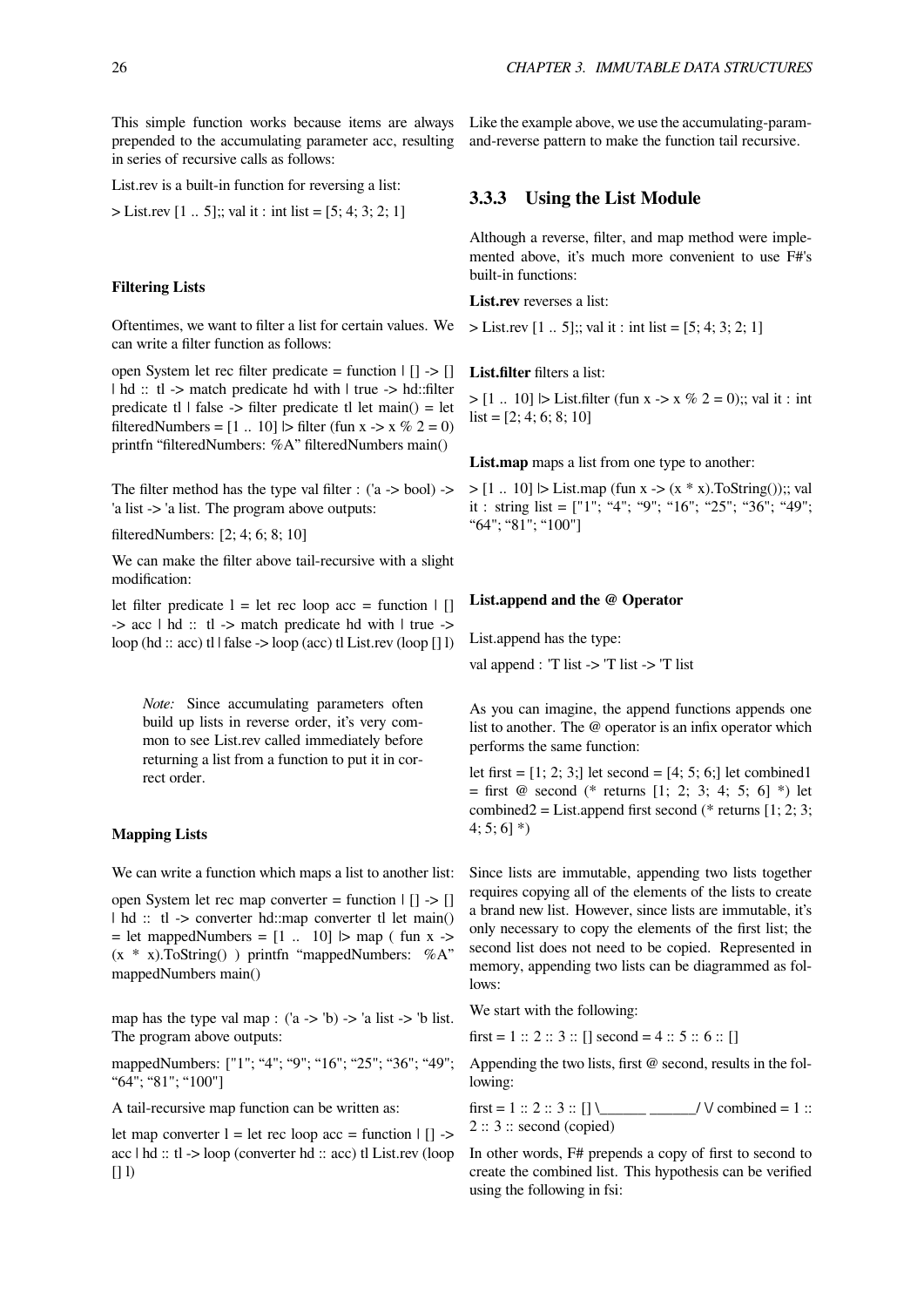$>$  let first = [1; 2; 3;] let second = [4; 5; 6;] let combined  $=$  first  $\omega$  second let second Half  $=$  List.tail (List.tail (List.tail combined));; val first : int list val second : int list val combined : int list val secondHalf : int list > System.Object.ReferenceEquals(second, secondHalf);; val it : bool  $=$  true

The two lists second and secondHalf are literally the same object in memory, meaning F# reused the nodes from second when constructing the new list combined.

Appending two lists, list1 and list2 has a space and time complexity of O(list1.Length).

# **List.choose**

List.choose has the following definition:

val choose :  $(T \rightarrow U \text{ option}) \rightarrow T$  list  $\rightarrow U$  list

The choose method is clever because it filters and maps a list simultaneously:

 $>$  [1 .. 10]  $>$  List.choose (fun x -> match x % 2 with | 0  $\Rightarrow$  Some(x, x\*x, x\*x\*x) | \_ -> None);; val it : (int \* int \* int) list =  $[(2, 4, 8); (4, 16, 64); (6, 36, 216); (8, 64, 64)]$ 512); (10, 100, 1000)]

choose filters for items that return Some and maps them to another value in a single step.

#### **List.fold and List.foldBack**

List.fold and List.foldBack have the following definitions:

val fold : ('State -> 'T -> 'State) -> 'State -> 'T list -> 'State val foldBack : ('T -> 'State -> 'State) -> 'T list -> 'State -> 'State

A "fold" operation applies a function to each element in a list, aggregates the result of the function in an accumulator variable, and returns the accumulator as the result of the fold operation. The 'State type represents the accumulated value, it is the output of one round of the calculation and input for the next round. This description makes fold operations sound more complicated, but the implementation is actually very simple:

(\* List.fold implementation \*) let rec fold (f : 'State -> 'T -> 'State) (seed : 'State) = function | [] -> seed | hd :: tl -> fold f (f seed hd) tl (\* List.foldBack implementation \*) let rec foldBack (f : 'T -> 'State -> 'State) (items : 'T list) (seed : 'State) = match items with  $| \cdot |$ ] -> seed  $| \cdot |$  hd :: tl -> f hd (foldBack f tl seed)

fold applies a function to each element in the list from left to right, while foldBack applies a function to each element from right to left. Let's examine the fold functions

in more technical detail using the following example:

let input  $= [2; 4; 6; 8; 10]$  let f accumulator input  $=$ accumulator  $*$  input let seed  $= 1$  let output  $=$  List.fold f seed input

The value of output is 3840. This table demonstrates how output was calculated:

List.fold passes an accumulator with an item from the list into a function. The output of the function is passed as the accumulator for the next item.

As shown above, the fold function processes the list from the first item to the last item in the list, or left to right. As you can imagine, List.foldBack works the same way, but it operates on lists from right to left. Given a fold function f and a list [1; 2; 3; 4; 5], the fold methods transform our lists in the following ways:

fold: f (f (f (f (f (f seed 1) 2) 3) 4) 5 foldBack: f 1 (f 2 (f 3(f 4(f 5 seed))))

There are several other functions in the List module related to folding:

- fold2 and foldBack2: folds two lists together simultaneously.
- reduce and reduceBack: same as fold and foldBack, except it uses the first (or last) element in the list as the seed value.
- scan and scanBack: similar to fold and foldBack, except it returns all of the intermediate values as a list rather than the final accumulated value.

Fold functions can be surprisingly useful:

# **Summing the numbers 1 - 100**

let x =  $[1.. 100]$   $\triangleright$  List.fold  $(+) 0$  (\* returns 5050 \*)

In F#, mathematical operators are no different from functions. As shown above, we can actually pass the addition operator to the fold function, because the + operator has the definition int  $\rightarrow$  int  $\rightarrow$  int.

### **Computing a factorial**

let factorial  $n = [11 \dots n]$   $\triangleright$  List.fold  $(*)$  1I let  $x =$ factorial 13I (\* returns 6227020800I \*)

# **Computing population standard deviation**

let stddev (input : float list) = let sampleSize = float input.Length let mean = (input  $|$  > List.fold (+ ) 0.0) / sampleSize let differenceOfSquares = input  $\triangleright$  List.fold  $($  fun sum item  $\rightarrow$  sum  $+$  Math.Pow(item  $\rightarrow$  mean, 2.0) ) 0.0 let variance = differenceOfSquares / sampleSize Math.Sqrt(variance) let  $x =$  stddev  $[5.0; 6.0; 8.0; 9.0]$ (\* returns 1.58113883 \*)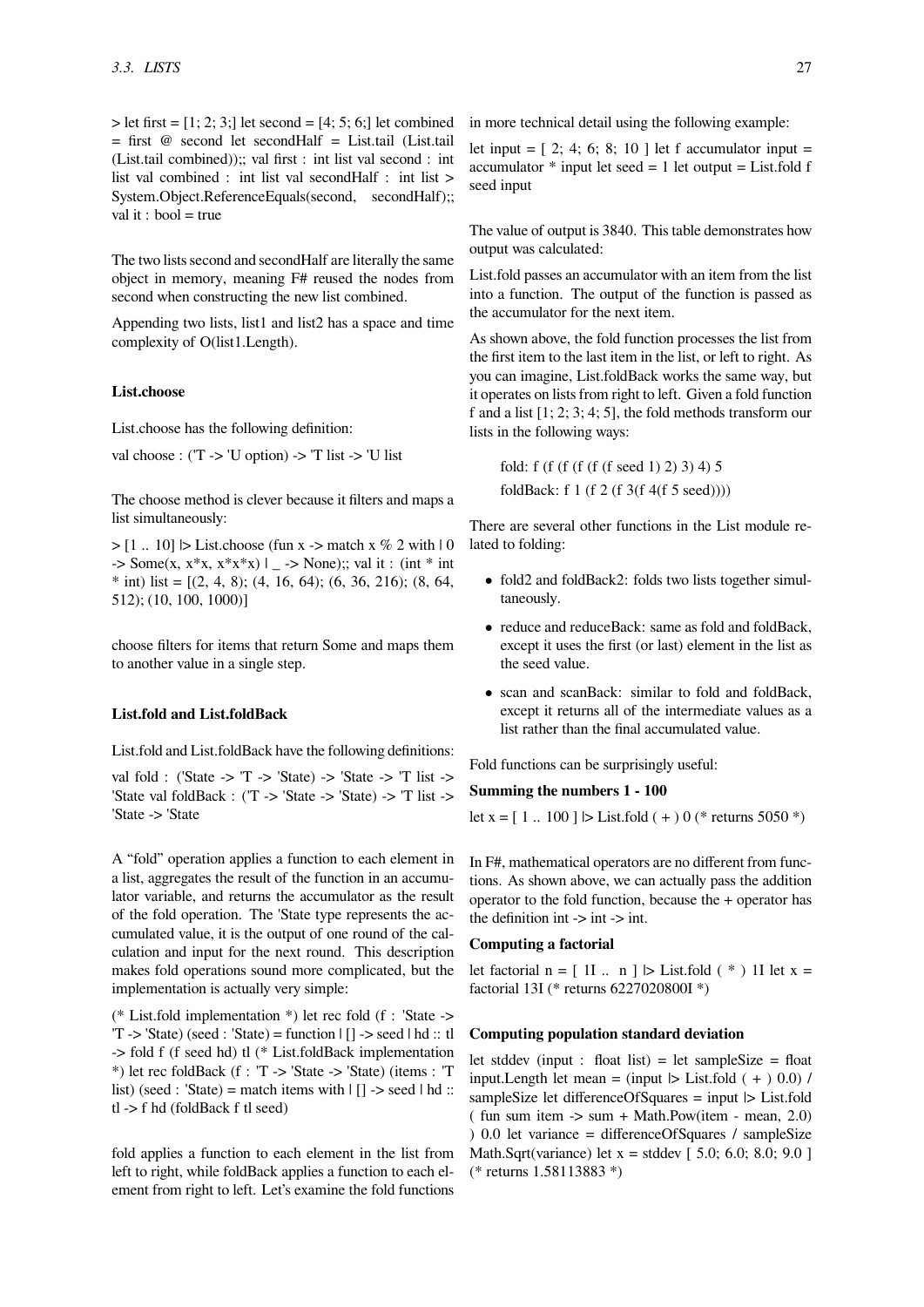List.find and List.tryfind have the following types:

val find : ('T -> bool) -> 'T list -> 'T val tryFind : ('T -> bool) -> 'T list -> 'T option

The find and tryFind methods return the first item in the list for which the search function returns true. They only differ as follows: if no items are found that meet the search function, find throws a KeyNotFoundException, while tryfind returns None.

The two functions are used as follows:

> let cities = ["Bellevue"; "Omaha"; "Lincoln"; "Papillion"; "Fremont"];; val cities : string list = ["Bellevue"; "Omaha"; "Lincoln"; "Papillion"; "Fremont"] > let findStringContaining text (items : string list) = items |> List.find(fun item -> item.Contains(text));; val find-StringContaining : string -> string list -> string > let findStringContaining2 text (items : string list) = items |> List.tryFind(fun item -> item.Contains(text));; val findStringContaining2 : string -> string list -> string option > findStringContaining "Papi" cities;; val it : string = "Papillion" > findStringContaining "Hastings" cities;; System.Collections.Generic.KeyNotFoundException:

The given key was not present in the dictionary. at Microsoft.FSharp.Collections.ListModule.find[T](FastFunc`2 greatest common divisor. Hint: Use Euler's algorithm predicate, FSharpList`1 list) at <Startup-Code\$FSI\_0007>.\$FSI\_0007.main@() stopped due to error > findStringContaining2 "Hastings" cities;; val it : string option = None

# **3.3.4 Exercises**

<span id="page-33-0"></span>Solutions.

# **Pair and Unpair**

[Write two](https://en.wikibooks.org/wiki/F_Sharp_Programming/Solutions/Lists) functions with the following definitions:

val pair : 'a list  $\rightarrow$  ('a \* 'a) list val unpair : ('a \* 'a) list  $\rightarrow$ 'a list

The pair function should convert a list into a list of pairs as follows:

pair  $[1.. 10] = [(1, 2); (3, 4); (5, 6); (7, 8); (9, 10)]$  pair [ "one"; "two"; "three"; "four"; "five" ] = [("one", "two"); ("three", "four")]

The unpair function should convert a list of pairs back into a traditional list as follows:

unpair  $[(1, 2); (3, 4); (5, 6)] = [1; 2; 3; 4; 5; 6]$  unpair  $[("one", "two"); "three", "four"] = ['one"; "two";$ "three"; "four"]

# **Expand a List**

Write a function with the following type definition:

val expand : 'a list -> 'a list list

The expand function should expand a list as follows:

expand  $[1 \dots 5] = [1; 2; 3; 4; 5]; [2; 3; 4; 5]; [3; 4;$ 5]; [4; 5]; [5] ] expand [ "monkey"; "kitty"; "bunny"; "rat"  $] = [$  ["monkey"; "kitty"; "bunny"; "rat"]; ["kitty"; "bunny"; "rat"]; ["bunny"; "rat"]; ["rat"] ]

# **Greatest common divisor on lists**

The task is to calculate the greatest common divisor of a list of integers.

The first step is to write a function which should have the following type:

val gcd : int  $\rightarrow$  int  $\rightarrow$  int

The gcd function should take two integers and return their

 $gcd 15 25 = 5$ 

The second step is to use the gcd function to calculate the greatest common divisor of an int list.

val gcdl : int list -> int

The gcdl function should work like this:

 $gcdl [15; 75; 20] = 5$ 

If the list is empty the result shall be 0.

# **Basic Mergesort Algorithm**

The goal of this exercise is to implement the mergesort algorithm to sort a list in F#. When I talk about sorting, it means sorting in an ascending order. If you're not familiar with the mergesort algorithm, it works like this:

- Split: Divide the list in two equally large parts
- *•* Sort: Sort those parts
- Merge: Sort while merging (hence the name)

Note that the algorithm works recursively. It will first split the list. The next step is to sort both parts. To do that, they will be split again and so on. This will basically continue until the original list is scrambled up completely. Then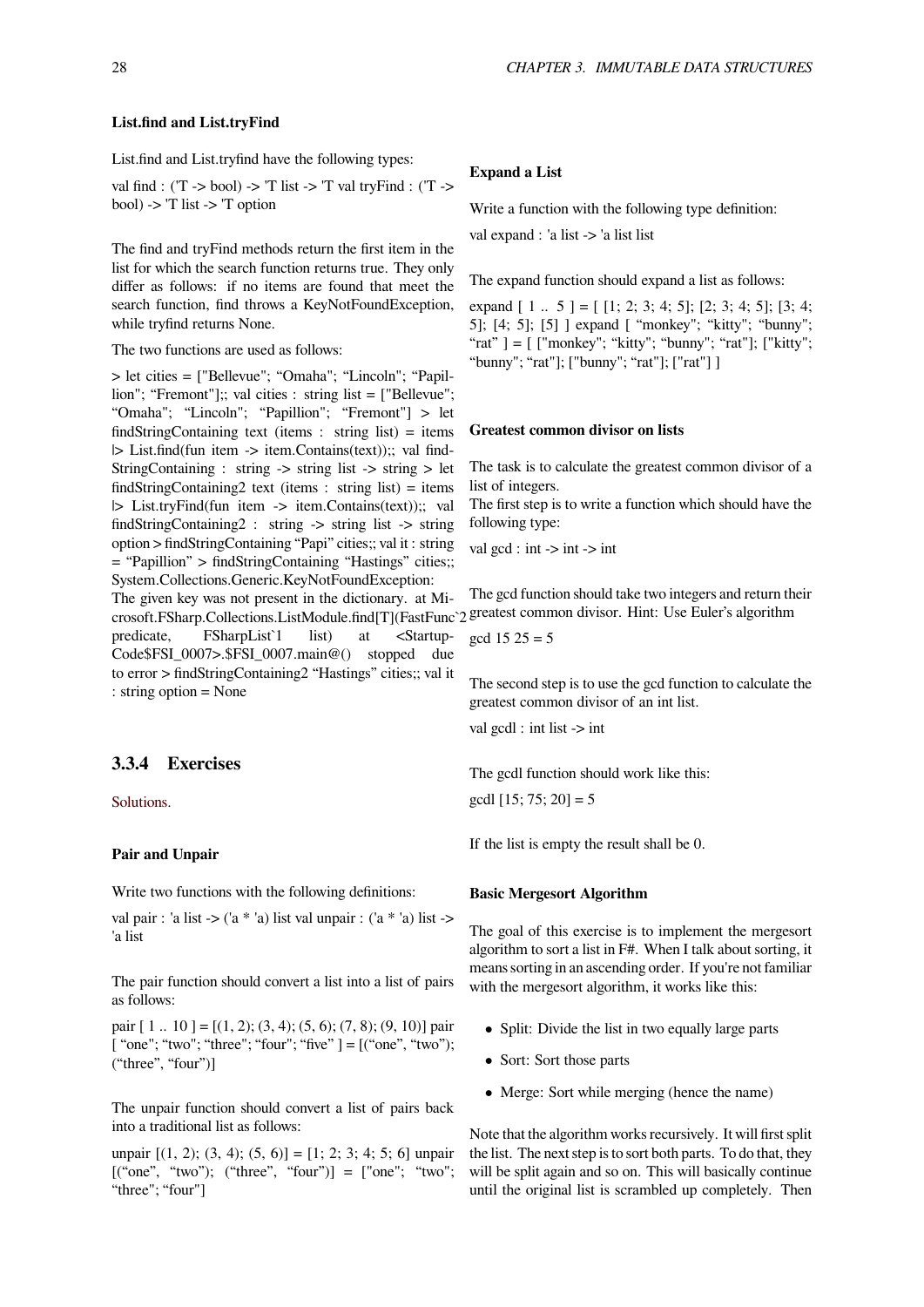recursion will do it's magic and assemble the list from the bottom. This might seem confusing at first, but you will learn a lot about how recursion works, when there's more than one function involved

The split function

val split : 'a list -> 'a list \* 'a list

The split function will work like this.

split  $[2; 8; 5; 3] = (5; 2], [8; 3]$ 

The split's will be returned as a tuple. The split function doesn't need to sort the lists though.

#### The merge function

The next step is merging. We now want to merge the split's together into a sorted list assuming that both split's themselves are already sorted. The merge function will take a tuple of two already sorted lists and recursively create a sorted list:

val merge : 'a list \* 'a list -> 'a list

Example:

merge (  $[2; 5]$ ,  $[3; 8]$  ) =  $[2; 3; 5; 8]$ 

It is important to notice that the merge function will only work if both split's are already sorted. It will make it's implementation a lot easier. Assuming both split's are sorted, we can just look at the first element of both split's and only compare which one of them is smaller. To ensure this is the case we will write one last function.

#### The msort function

You can think of it as the function organising the correct execution of the algorithm. It uses the previously implemented functions, so it's able to take a random list and return the sorted list.

val msort : 'a list -> 'a list

How to implement msort:

If the list is empty or if the list has only one element, we don't need to do anything to it and can immediately return it, because we don't need to sort it.

If that's not the case, we need to apply our algorithm to it. First split the list into a tuple of two, then merge the tuple while recursively sorting both arguments of the tuple

# <span id="page-34-0"></span>**3.4 Sequences**

**Sequences**, commonly called **sequence expressions**, are similar to lists: both data structures are used to represent an ordered collection of values. However, unlike lists, elements in a sequence are computed *as they are needed* (or "lazily"), rather than computed all at once. This gives sequences some interesting properties, such as the capacity to represent infinite data structures.

# <span id="page-34-1"></span>**3.4.1 Defining Sequences**

Sequences are defined using the syntax:

seq { expr }

Similar to lists, sequences can be constructed using ranges and comprehensions:

 $>$  seq { 1 .. 10 };; (\* seq ranges \*) val it : seq<int $>$  = seq  $[1; 2; 3; 4; \ldots] >$  seq { 1 .. 2 .. 10 };; (\* seq ranges \*) val it : seq<int> = seq  $[1; 3; 5; 7; ...] >$  seq  $\{10 ... -1 ... 0\}$ ;; (\* descending \*) val it : seq<int > = seq  $[10; 9; 8; 7; ...]$  $>$  seq { for a in 1 .. 10 do yield a,  $a^*a$ ,  $a^*a^*a$  };; (\* seq comprehensions \*) val it : seq<int \* int \* int > = seq  $[(1,$ 1, 1); (2, 4, 8); (3, 9, 27); (4, 16, 64); ...]

Sequences have an interesting property which sets them apart from lists: elements in the sequence are *lazily evaluated*, meaning that F# does not compute values in a sequence until the values are actually needed. This is in contrast to lists, where F# computes the value of all elements in a list on declaration. As a demonstration, compare the following:

 $>$  let intList =  $\int$  for a in 1 .. 10 do printfn "intList: %i" a yield a ] let intSeq = seq { for a in  $1 \dots 10$  do printfn "intSeq: %i" a yield a };; val intList : int list val intSeq : seq<int> intList: 1 intList: 2 intList: 3 intList: 4 intList: 5 intList: 6 intList: 7 intList: 8 intList: 9 intList: 10 > Seq.item 3 intSeq;; intSeq: 1 intSeq: 2 intSeq: 3 intSeq: 4 val it : int  $= 4$  > Seq.item 7 intSeq;; intSeq: 1 intSeq: 2 intSeq: 3 intSeq: 4 intSeq: 5 intSeq: 6 intSeq: 7 intSeq: 8 val it : int  $= 8$ 

The list is created on declaration, but elements in the sequence are created as they are needed.

As a result, sequences are able to represent a data structure with an arbitrary number of elements:

 $>$  seq { 1I .. 100000000000001 };; val it : seq <br/>stepsint > = seq [1I; 2I; 3I; 4I; ...]

The sequence above represents a list with one trillion elements in it. That does not mean the sequence actually contains one trillion elements, but it can *potentially* hold one trillion elements. By comparison, it would not be possible to create a list [ 1I .. 1000000000000I ] since the .NET runtime would attempt to create all one trillion elements up front, which would certainly consume all of the available memory on a system before the operation completed.

Additionally, sequences can represent an infinite number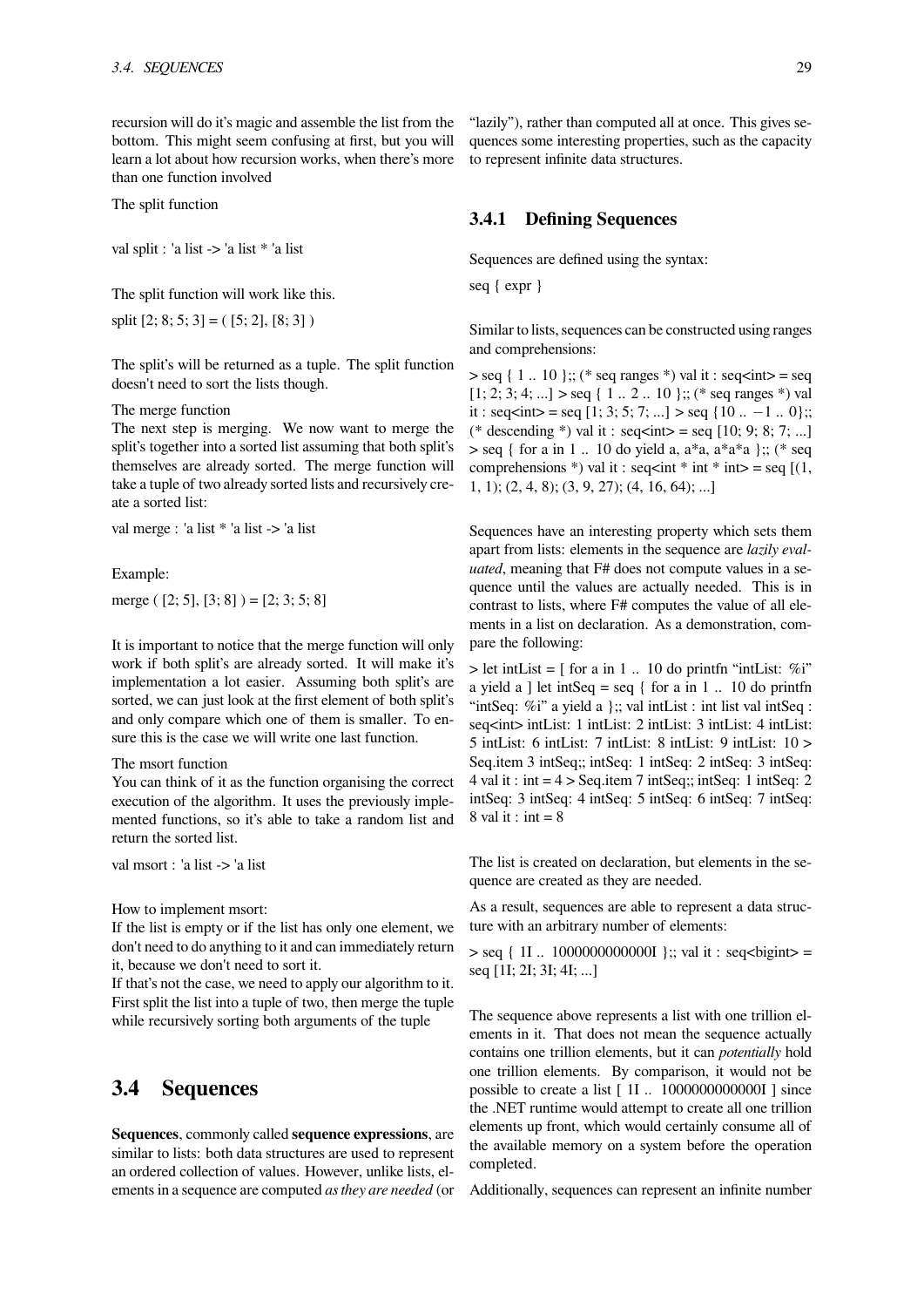of elements:

 $>$  let allEvens = let rec loop  $x =$  seq { yield x; yield! loop  $(x + 2)$  } loop  $0$ ;; > for a in (Seq.take 5 allEvens) do printfn "%i" a;; 0 2 4 6 8 val it : unit =  $()$ 

Notice the definition of allEvens does not terminate. The function Seq.take returns the first n elements of elements of the sequence. If we attempted to loop through all of the elements, fsi would print indefinitely.

**Note:** sequences are implemented as state machines by the F# compiler. In reality, they manage state internally and hold only the last generated item in memory at a time. Memory usage is constant for creating and traversing sequences of any length.

# **3.4.2 Iterating Through Sequences Manually**

<span id="page-35-0"></span>The .NET Base Class Library (BCL) contains two interfaces in the System.Collections.Generic namespace:

type IEnumerable $\langle a \rangle$  = interface (\* Returns an enumerator that iterates through a collection \*) member GetEnumerator<'a> : unit -> IEnumerator<'a> end type IEnumerator $\langle a \rangle$  = interface (\* Advances to the next element in the sequences. Returns true if the enumerator was successfully advanced to the next element; false if the enumerator has passed the end of the collection. \*) member MoveNext : unit -> bool (\* Gets the current element in the collection. \*) member Current : 'a (\* Sets the enumerator to its initial position, which is before the first element in the collection. \*) member Reset : unit -> unit end

The seq type is defined as follows:

 $type \qquad \qquad$  seq<'a>  $=$  System.Collections.Generic.IEnumerable<'a>

As you can see, seq is not a unique F# type, but rather another name for the built-in System.Collections.Generic.IEnumerable interface. Since seq/IEnumerable is a native .NET type, it was designed to be used in a more imperative style, which can be demonstrated as follows:

open System open System.Collections let evens = seq  $\{0.. 2.. 10\}$  (\* returns IEnumerable $\leq$ int $>$ \*) let  $main() = let evensEnumerator = evens.GetEnumerator()$ (\* returns IEnumerator<int> \*) while evensEnumerator.MoveNext() do printfn "evensEnumerator.Current: %i" evensEnumerator.Current Console.ReadKey(true) |> ignore main()

This program outputs:

evensEnumerator.Current: 0 evensEnumerator.Current: 2 evensEnumerator.Current: 4 evensEnumerator.Current: 6 evensEnumerator.Current: 8 evensEnumerator.Current: 10

Behind the scenes, .NET converts every for loop over a collection into an explicit while loop. In other words, the following two pieces of code compile down to the same bytecode:

All collections which can be used with the for keyword implement the IEnumerable<'a> interface, a concept which will be discussed later in this book.

# **3.4.3 The Seq Module**

Similar to the List modules, the Seq module contains a number of useful functions for operating on sequences:

# <span id="page-35-1"></span>**val append : seq<'T> -> seq<'T> -> seq<'T>**

Appends one sequence onto another sequence.

 $>$  let test = Seq.append (seq{1..3}) (seq{4..7});; val it :  $seq<sub>></sub> = seq [1; 2; 3; 4; ...]$ 

## **val choose : ('T -> 'U option) -> seq<'T> -> seq<'U>**

Filters and maps a sequence to another sequence.

> let thisworks = seq { for nm in [ Some("James"); None; Some("John") ]  $\triangleright$  Seq.choose id -> nm. Length } val it :  $\text{seq}\text{-}\text{int}\geq \text{seq}$  [5; 4]

# **val distinct : seq<'T> -> seq<'T>**

Returns a sequence that filters out duplicate entries.

 $>$  let dist = Seq.distinct (seq[1;2;2;6;3;2]) val it : seq<int>  $=$  seq [1; 2; 6; 3]

#### **val exists : ('T -> bool) -> seq<'T> -> bool**

Determines if an element exists in a sequence.

 $>$  let equalsTwo  $x = x=2$  > let exist = Seq.exists equalsTwo (seq $\{3..9\}$ ) val equalsTwo : int -> bool val it : bool = false

**val filter : ('T -> bool) -> seq<'T> -> seq<'T>**

Builds a new sequence consisting of elements filtered from the input sequence.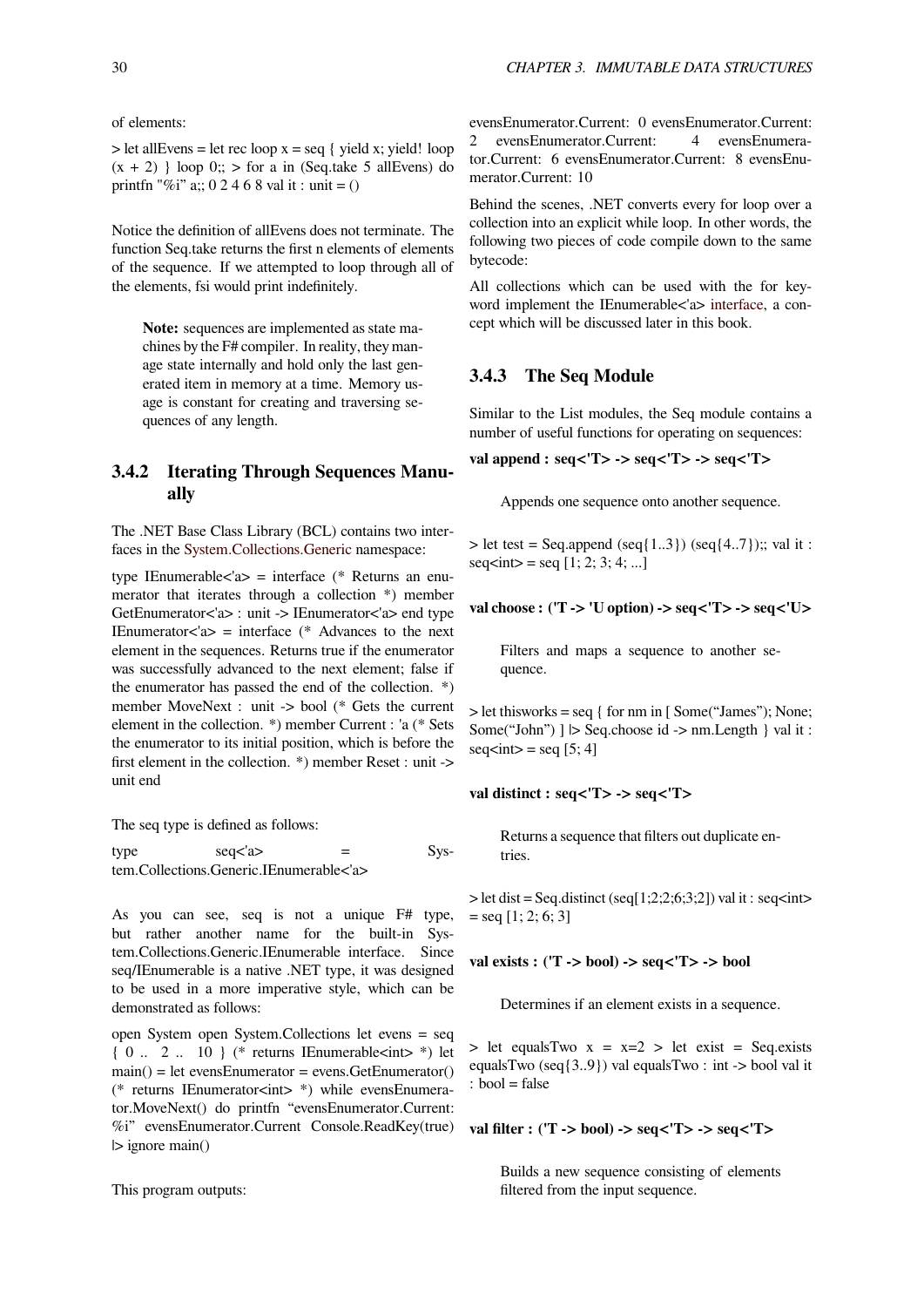$seq<sub>sup</sub> = seq [0; 2; 4; 6; ...]$ 

#### **val fold : ('State -> 'T -> 'State) -> 'State -> seq<'T> -> 'State**

Repeatedly applies a function to each element in the sequence from left to right.

> let sumSeq sequence1 = Seq.fold (fun acc elem -> acc + elem) 0 sequence1 Seq.init 10 (fun index -> index \*  $index$ )  $\geq$  sumSeq  $\geq$  printfn "The sum of the elements is %d." > The sum of the elements is 285. val sumSeq :  $seq<sub>1</sub> > -> int$ 

**Note:** sequences can only be read in a forwardonly manner, so there is no corresponding fold-Back function as found in the List and Array modules.

# **val initInfinite : (int -> 'T) -> seq<'T>**

Generates a sequence consisting of an infinite number of elements.

 $>$  Seq.initInfinite (fun x - $>$  x<sup>\*</sup>x) val it : seq<int $>$  = seq  $[0; 1; 4; 9; \ldots]$ 

#### **val map : ('T -> 'U) -> seq<'T> -> seq<'U>**

Maps a sequence of type 'a to type 'b.

 $>$  Seq.map (fun x- $>$ x<sup>\*</sup>x+2) (seq[3;5;4;3]) val it :  $seq<sub>></sub> = seq [11; 27; 18; 11]$ 

#### **val item : int -> seq<'T> -> 'T**

Returns the *nth* value of a sequence.

 $>$  Seq.item 3 (seq {for n in 2..9 do yield n}) val it : int = 5

#### **val take : int -> seq<'T> -> seq<'T>**

Returns a new sequence consisting of the first *n* elements of the input sequence.

 $>$  Seq.take 3 (seq{1..6}) val it : seq<int $>$  = seq [1; 2; 3]

**val takeWhile : ('T -> bool) -> seq<'T> -> seq<'T>**

Return a sequence that, when iterated, yields elements of the underlying sequence while the given predicate returns true, and returns no further elements.

 $>$  Seq.filter (fun x- $>$  x%2 = 0) (seq{0..9}) val it :  $>$  let sequenciaMenorqDez = Seq.takeWhile (fun elem  $\Rightarrow$  elem < 10) (seq {for i in 0..20 do yield i+1}) val sequenciaMenorqDez : seq<int> > sequenciaMenorqDez;; val it : seq<int> = seq  $[1; 2; 3; 4; ...]$ 

## **val unfold : ('State -> ('T \* 'State) option) -> 'State seed -> seq<'T>**

The opposite of fold: this function generates a sequence as long as the generator function returns Some.

 $>$  let fibs = (0I, 1I)  $>$  Seq.unfold (fun (a, b) - $>$ Some $(a, (b, a + b))$ ; val fibs : seq<br/>shight> > Seq.iter (fun x -> printf "%O " x) (Seq.take 20 fibs);; 0 1 1 2 3 5 8 13 21 34 55 89 144 233 377 610 987 1597 2584 4181

The generator function in unfold expects a return type of ( $T^*$  'State) option. The first value of the tuple is inserted as an element into the sequence, the second value of the tuple is passed as the accumulator. The fibs function is clever for its brevity, but it's hard to understand if you've never seen an unfold function. The following demonstrates unfold in a more straightforward way:

 $>$  let test = 1  $>$  Seq.unfold (fun x - $>$  if x  $\lt = 5$  then Some(sprintf "x: %i" x,  $x + 1$ ) else None );; val test : seq<string> > Seq.iter (fun x -> printfn "%s" x) test;; x: 1 x: 2 x: 3 x: 4 x: 5

Often, it's preferable to generate sequences using seq comprehensions rather than the unfold.

# **3.5 Sets and Maps**

In addition to lists and sequences, F# provides two related immutable data structures called **sets** and **maps**. Unlike lists, sets and maps are *unordered* data structures, meaning that these collections do not preserve the order of elements as they are inserted, nor do they permit duplicates.

# **3.5.1 Sets**

A set in F# is just a container for items. Sets do not preserve the order in which items are inserted, nor do they allow duplicate entries to be inserted into the collection.

Sets can be created in a variety of ways:

**Adding an item to an empty set** The Set module contains a useful function Set.empty which returns an empty set to start with.

Conveniently, all instances of sets have an Add function with the type val Add : 'a -> Set<'a>. In other words, our Add returns a new set containing our new item, which makes it easy to add items together in this fashion: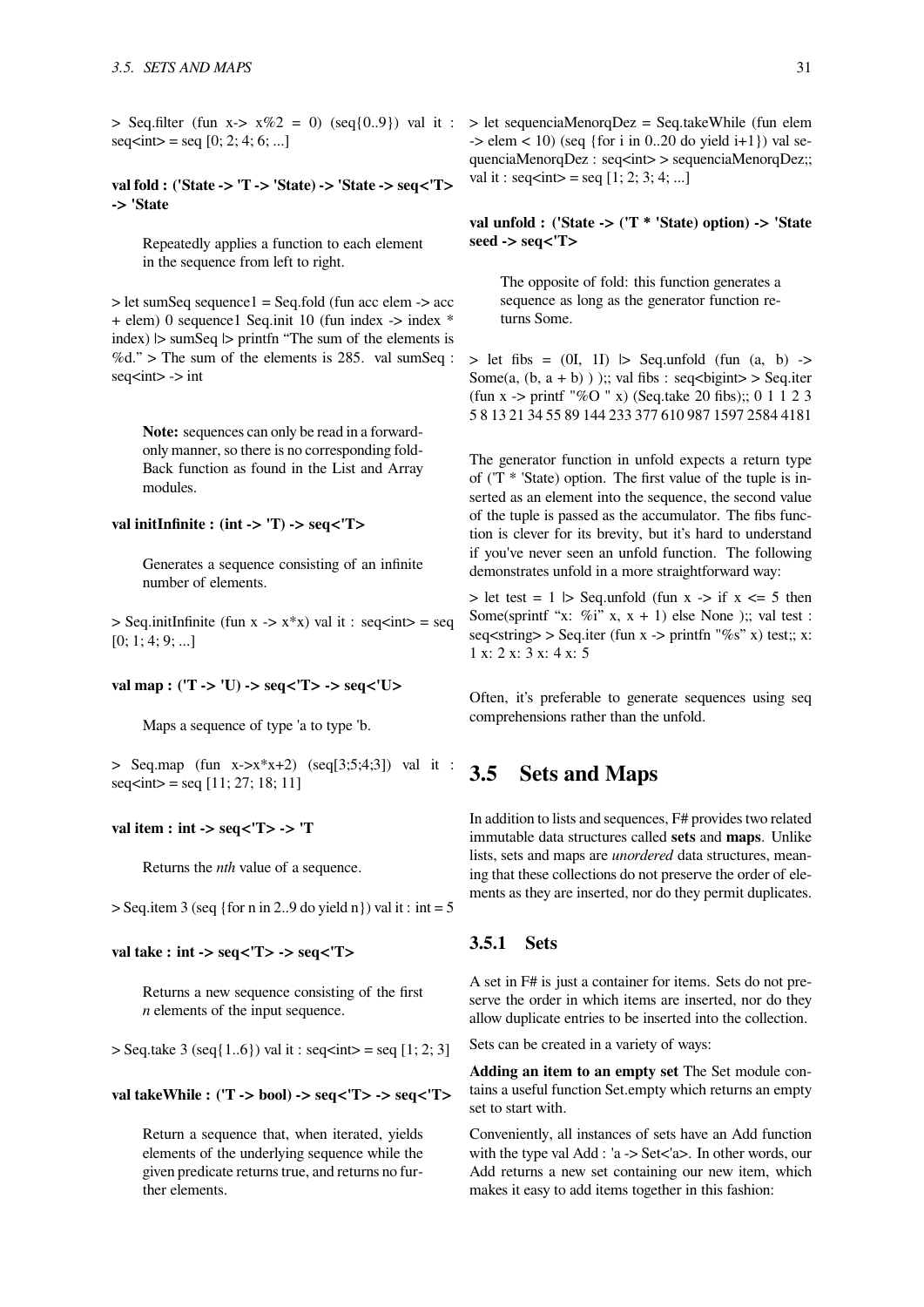$>$  Set.empty.Add(1).Add(2).Add(7);; val it : Set $\ltminus$ int $>$  = set [1; 2; 7]

**Converting lists and sequences into sets** Additionally, the we can use Set.ofList and Set.ofSeq to convert an entire collection into a set:

> Set.ofList ["Mercury"; "Venus"; "Earth"; "Mars"; "Jupiter"; "Saturn"; "Uranus"; "Neptune"];; val it : Set<string> = set ["Earth"; "Jupiter"; "Mars"; "Mercury"; ...]

The example above demonstrates the unordered nature of sets.

### **The Set Module**

The Microsoft.FSharp.Collections.Set module contains a variety of useful methods for working with sets.

#### **val add : 'a -> Set<'a> -> Set<'a>**

[Return a new set with an element](http://msdn.microsoft.com/en-us/library/ee340244.aspx) added to the set. No exception is raised if the set already contains the given element.

#### **val compare : Set<'a> -> Set<'a> -> int**

Compare two sets. Places sets into a total order.

#### **val count : Set<'a> -> int**

Return the number of elements in the set. Same as "size".

## **val difference : Set<'a> -> Set<'a> -> Set<'a>**

Return a new set with the elements of the second set removed from the first. That is a set containing only those items from the first set that are not also in the second set.

 $>$  let a = Set.ofSeq [ 1 .. 10 ] let b = Set.ofSeq [ 5 .. 15 ];; val a : Set<int> val b : Set<int> > Set.difference a b;; val it : Set<int> = set  $[1; 2; 3; 4] > a - b$ ;; (\* The '-' operator is equivalent to Set.difference \*) val it : Set $\langle$ int $\rangle$  = set [1; 2; 3; 4]

#### **val exists : ('a -> bool) -> Set<'a> -> bool**

Test if any element of the collection satisfies the given predicate.

**val filter : ('a -> bool) -> Set<'a> -> Set<'a>**

Return a new collection containing only the elements of the collection for which the given predicate returns "true".

#### **val intersect : Set<'a> -> Set<'a> -> Set<'a>**

Compute the intersection, or overlap, of the two sets.

 $>$  let a = Set.ofSeq [ 1 .. 10 ] let b = Set.ofSeq [ 5 .. 15 ];; val a : Set<int> val b : Set<int> > Set.iter (fun x -> printf "%O " x) (Set.intersect a b);; 5 6 7 8 9 10

**val map : ('a -> 'b) -> Set<'a> -> Set<'b>**

Return a new collection containing the results of applying the given function to each element of the input set.

**val contains: 'a -> Set<'a> -> bool**

Evaluates to true if the given element is in the given set.

# **val remove : 'a -> Set<'a> -> Set<'a>**

Return a new set with the given element removed. No exception is raised if the set doesn't contain the given element.

#### **val count: Set<'a> -> int**

Return the number of elements in the set.

### **val isSubset : Set<'a> -> Set<'a> -> bool**

Evaluates to "true" if all elements of the first set are in the second.

#### **val isProperSubset : Set<'a> -> Set<'a> -> bool**

Evaluates to "true" if all elements of the first set are in the second, and there is at least one element in the second set which is not in the first.

 $>$  let a = Set.ofSeq [ 1 .. 10 ] let b = Set.ofSeq [ 5 .. 15 ] let c = Set.ofSeq  $[2; 4; 5; 9]$ ;; val a : Set<int> val b : Set<int> val c : Set<int> > Set.isSubset c a;; (\* All elements of 'c' exist in 'a' \*) val it : bool = true > Set.isSubset c b;; (\* Not all of the elements of 'c' exist in 'b' \*);; val it : bool = false

#### **val union : Set<'a> -> Set<'a> -> Set<'a>**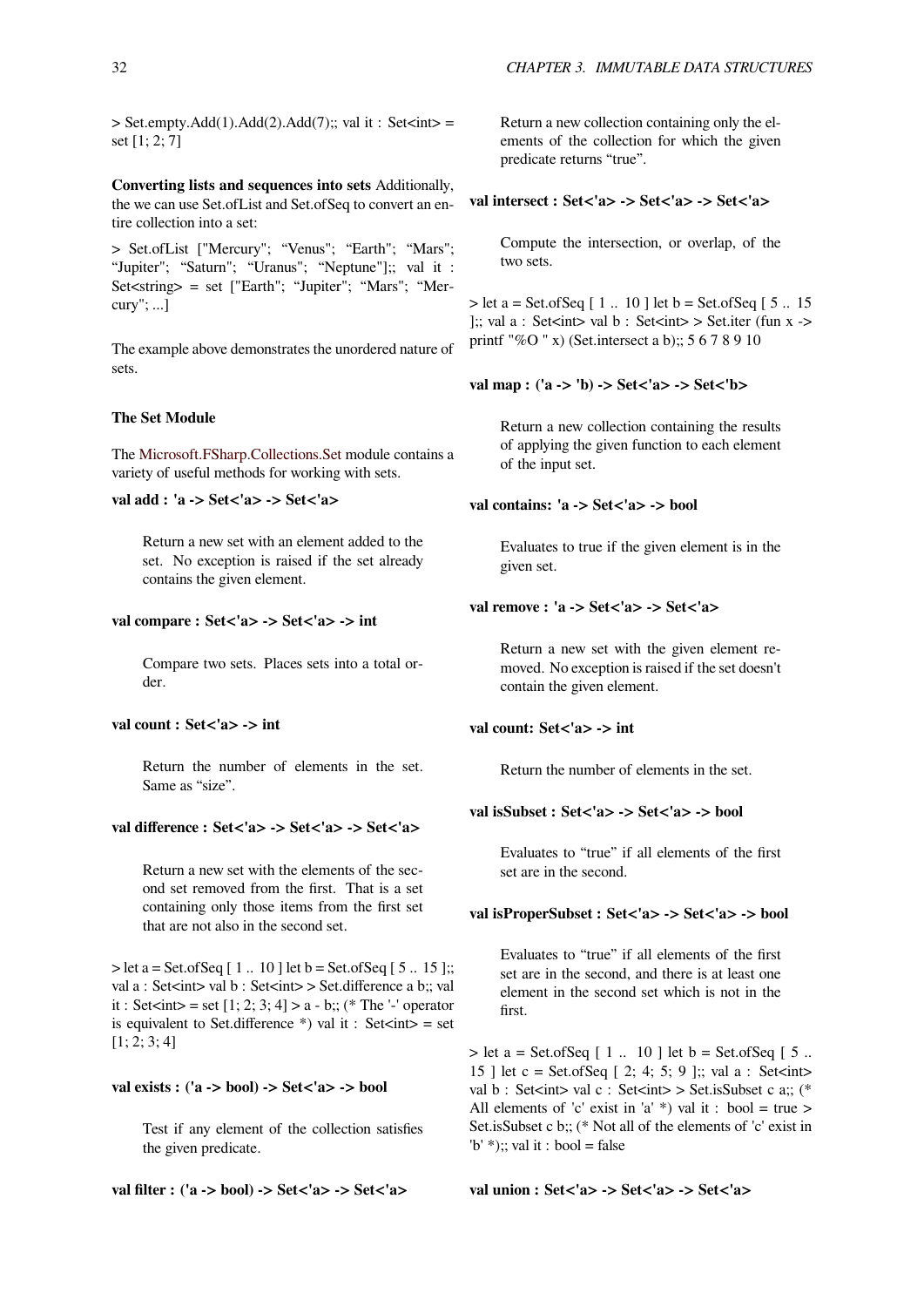$>$  let a = Set.of Seq [ 1 .. 10 ] let b = Set.of Seq [ 5 .. 15 ];; val a : Set<int> val b : Set<int> > Set.iter (fun x -> printf "%O " x) (Set.union a b);; 1 2 3 4 5 6 7 8 9 10 11 12 13 14 15 val it : unit =  $()$  > Set.iter (fun x -> printf "%O " x) (a + b);; (\* '+' computes union \*) 1 2 3 4 5 6 7 8 9 10 11 12 13 14 15

#### **Examples**

open System let shakespeare = "O Romeo, Romeo! wherefore art thou Romeo?" let shakespeareArray = shakespeare.Split([| ' '; ','; '!'; '?' |], StringSplitOptions.RemoveEmptyEntries) let shakespeareSet = shakespeareArray  $\triangleright$  Set.ofSeq let main() = printfn "shakespeare:  $%A"$  shakespeare let printCollection msg coll = printfn "%s:" msg Seq.iteri (fun index item -> printfn " %i: %O" index item) coll printCollection "shakespeareArray" shakespeareArray printCollection "shakespeareSet" shakespeareSet Console.ReadKey(true)  $\vert$ > ignore main()

shakespeare: "O Romeo, Romeo! wherefore art thou Romeo?" shakespeareArray: 0: O 1: Romeo 2: Romeo 3: wherefore 4: art 5: thou 6: Romeo shakespeareSet: 0: O 1: Romeo 2: art 3: thou 4: wherefore

# **3.5.2 Maps**

A map is a special kind of set: it associates *keys* with *values*. A map is created in a similar way to sets:

 $>$  let holidays = Map.empty. (\* Start with empty Map \*) Add("Christmas", "Dec. 25"). Add("Halloween", "Oct. 31"). Add("Darwin Day", "Feb. 12"). Add("World Vegan Day", "Nov. 1");; val holidays : Map<string,string> > let monkeys = [ "Squirrel Monkey", "Simia sciureus"; "Marmoset", "Callithrix jacchus"; "Macaque", "Macaca mulatta"; "Gibbon", "Hylobates lar"; "Gorilla", "Gorilla gorilla"; "Humans", "Homo sapiens"; "Chimpanzee", "Pan troglodytes" ] |> Map.ofList;; (\* Convert list to Map \*) val monkeys : Map<string,string>

You can use the .[key] to access elements in the map:

> holidays.["Christmas"];; val it : string = "Dec. 25" > monkeys.["Marmoset"];; val it : string = "Callithrix jacchus"

#### **The Map Module**

The Microsoft.FSharp.Collections.Map module handles map operations.

**val add : 'key -> 'a -> Map<'key,'a> -> Ma[p<](https://msdn.microsoft.com/en-us/visualfsharpdocs/conceptual/collections.map-module-%255bfsharp%255d)'[key,](https://msdn.microsoft.com/en-us/visualfsharpdocs/conceptual/collections.map-module-%255bfsharp%255d)'[a>](https://msdn.microsoft.com/en-us/visualfsharpdocs/conceptual/collections.map-module-%255bfsharp%255d)**

Return a new map with the binding added to the given map.

#### **val empty<'key,'a> : Map<'key,'a>**

Returns an empty map.

**val exists : ('key -> 'a -> bool) -> Map<'key,'a> -> bool**

Return true if the given predicate returns true for one of the bindings in the map.

# **val filter : ('key -> 'a -> bool) -> Map<'key,'a> -> Map<'key,'a>**

Build a new map containing only the bindings for which the given predicate returns true.

**val find : 'key -> Map<'key,'a> -> 'a**

Lookup an element in the map, raising KeyNotFoundException if no binding exists in the map.

#### **val containsKey: 'key -> Map<'key,'a> -> bool**

Test if an element is in the domain of the map.

#### **val remove : 'key -> Map<'key,'a> -> Map<'key,'a>**

Remove an element from the domain of the map. No exception is raised if the element is not present.

# **val tryFind : 'key -> Map<'key,'a> -> 'a option**

Lookup an element in the map, returning a Some value if the element is in the domain of the map and None if not.

#### **Examples**

open System let capitals = [("Australia", "Canberra"); ("Canada", "Ottawa"); ("China", "Beijing"); ("Denmark", "Copenhagen"); ("Egypt", "Cairo"); ("Finland", "Helsinki"); ("France", "Paris"); ("Germany", "Berlin"); ("India", "New Delhi"); ("Japan", "Tokyo"); ("Mexico", "Mexico City"); ("Russia", "Moscow"); ("Slovenia", "Ljubljana"); ("Spain", "Madrid"); ("Sweden", "Stockholm"); ("Taiwan", "Taipei"); ("USA", "Washington D.C.")]  $\triangleright$  Map.ofList let rec main() = Console.Write("Find a capital by country (type 'q' to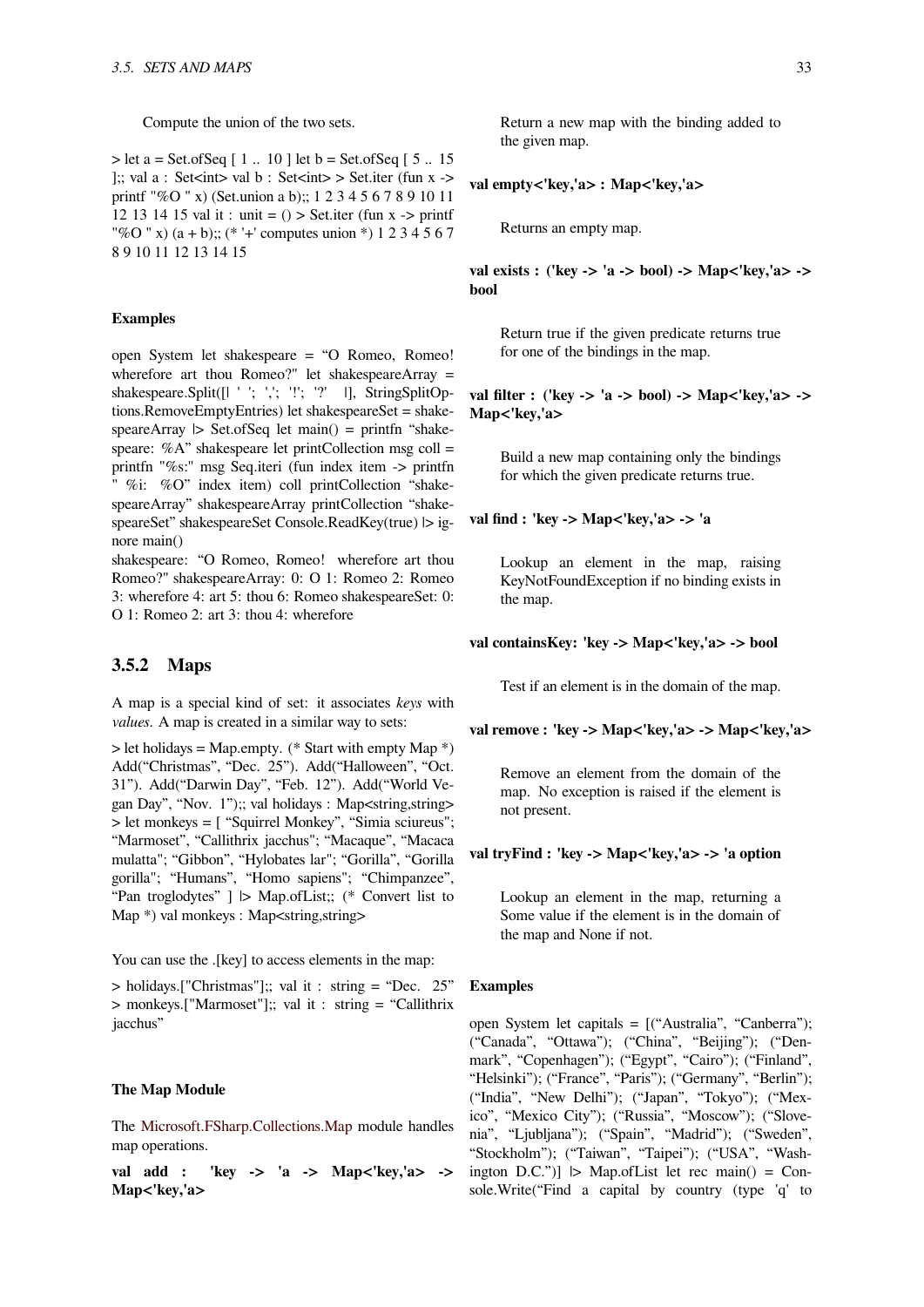quit): ") match Console.ReadLine() with | "q" -> Console.WriteLine("Bye bye") | country -> match capitals.TryFind(country) with | Some(capital) -> Console. Write Line ("The capital of  $\{0\}$  is  $\{1\}$ \n", country, capital) | None -> Console.WriteLine("Country not found. $\ln$ ") main() (\* loop again \*) main()

Find a capital by country (type 'q' to quit): Egypt The capital of Egypt is Cairo Find a capital by country (type 'q' to quit): Slovenia The capital of Slovenia is Ljubljana Find a capital by country (type 'q' to quit): Latveria Country not found. Find a capital by country (type 'q' to quit): USA The capital of USA is Washington D.C. Find a capital by country (type 'q' to quit): q Bye bye

# **3.5.3 Set and Map Performance**

F# sets and maps are implemented as immutable AVL trees, an efficient data structure which forms a selfbalancing binary tree. AVL trees are well-known for their efficiency, in which they can search, insert, and delete elements in the tree in O(log *n*) time, where *n* is the number of elements in the tree.

# **3.6 Discriminated Unions**

**Discriminated unions**, also called **tagged unions**, represent a finite, well-defined set of choices. Discriminated unions are often the tool of choice for building up more complicated data structures including linked lists and a wide range of trees.

# **3.6.1 Creating Discriminated Unions**

Discriminated unions are defined using the following syntax:

type unionName =  $|$  Case1  $|$  Case2 of datatype  $| \dots$ 

By convention, union names start with a lowercase character, and union cases are written in PascalCase.

# **3.6.2 Union basics: an On/Off switch**

Let's say we have a light switch. For most of us, a light switch has two possible states: the light switch can be ON, or it can be OFF. We can use an F# union to model our light switch's state as follows:

type switchstate  $= | On | Off$ 

We've defined a union called switchstate which has two cases, On and Off. You can create and use instances of switchstate as follows:

type switchstate =  $\vert$  On  $\vert$  Off let x = On (\* creates an instance of switchstate  $*$ ) let y = Off ( $*$  creates another instance of switchstate \*) let main() = printfn "x: %A" x printfn "y: %A" y main()

This program has the following types:

type switchstate =  $On \perp$  Off val x : switchstate val y : switchstate

It outputs the following:

x: On y: Off

Notice that we create an instance of switchstate simply by using the name of its cases; this is because, in a literal sense, the cases of a union are constructors. As you may have guessed, since we use the same syntax for constructing objects as for matching them, we can pattern match on unions in the following way:

type switchstate =  $\vert$  On  $\vert$  Off let toggle = function (\* pattern matching input  $*)$  | On -> Off | Off -> On let main() = let  $x =$  On let  $y =$  Off let  $z =$  toggle y printfn "x: %A" x printfn "y: %A" y printfn "z: %A" z printfn "toggle z: %A" (toggle z) main()

The function toggle has the type val toggle : switchstate -> switchstate.

This program has the following output:

x: On y: Off z: On toggle z: Off

# **3.6.3 Holding Data In Unions: a dimmer switch**

The example above is kept deliberately simple. In fact, in many ways, the discriminated union defined above doesn't appear much different from an enum value. However, let's say we wanted to change our light switch model into a model of a dimmer switch, or in other words a light switch that allows users to adjust a lightbulb's power output from 0% to 100% power.

We can modify our union above to accommodate three possible states: On, Off, and an adjustable value between 0 and 100:

type switchstate  $= | On | Off | Adjustable of float$ 

We've added a new case, Adjustable of float. This case is fundamentally the same as the others, except it takes a single float value in its constructor:

open System type switchstate  $= | On | Off | Adi$ of float let toggle = function  $|$  On -> Off  $|$  Off -> On | Adjustable(brightness) -> (\* Matches any switchstate of type Adjustable. Binds the value passed into the constructor to the variable 'brightness'. Toggles dimness around the halfway point. \*) let pivot  $= 0.5$  if bright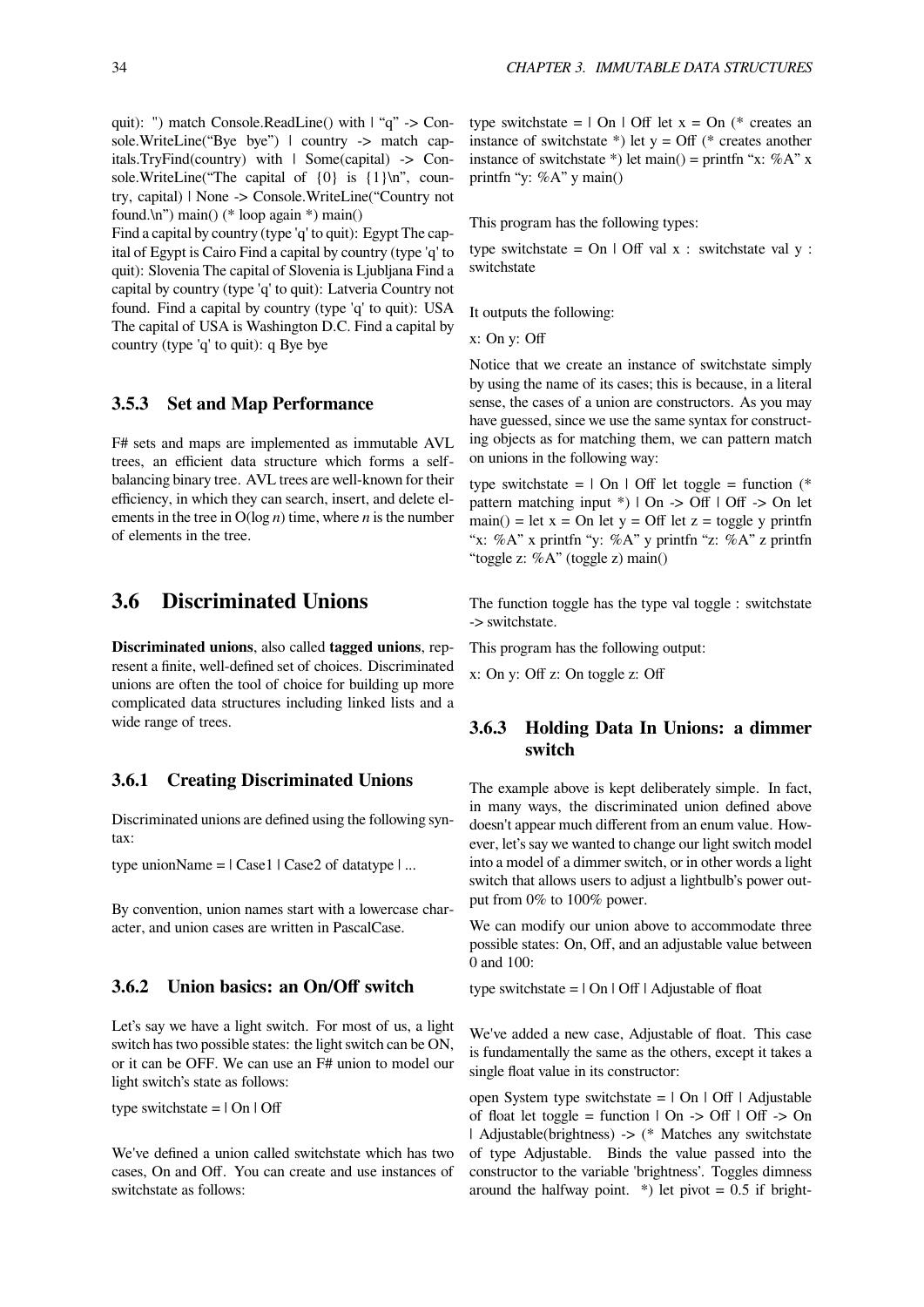ness <= pivot then Adjustable(brightness + pivot) else Adjustable(brightness - pivot) let main() = let  $x = On$ let y = Off let z = Adjustable(0.25) (\* takes a float in constructor \*) printfn "x: %A" x printfn "y: %A" y printfn "z: %A" z printfn "toggle z: %A" (toggle z) Console.ReadKey(true) |> ignore main()

This program outputs:

x: On y: Off z: Adjustable 0.25 toggle z: Adjustable 0.75

# **3.6.4 Creating Trees**

Discriminated unions can easily model a wide variety of trees and hierarchical data structures.

For example, let's consider the following binary tree:

Each node of our tree contains exactly two branches, and each branch can either be a integer or another tree. We can represent this tree as follows:

type tree  $=$  | Leaf of int | Node of tree  $*$  tree

We can create an instance of the tree above using the following code:

open System type tree  $=$   $\vert$  Leaf of int  $\vert$  Node of tree \* tree let simpleTree = Node( Leaf 1, Node( Leaf 2, Node( Node( Leaf 4, Leaf 5 ), Leaf 3 ) ) ) let main() = printfn "%A" simpleTree Console.ReadKey(true) |> ignore main()

This program outputs the following:

Node (Leaf 1,Node (Leaf 2,Node (Node (Leaf 4,Leaf 5),Leaf 3)))

Very often, we want to recursively enumerate through all of the nodes in a tree structure. For example, if we wanted to count the total number of Leaf nodes in our tree, we can use:

open System type tree  $=$   $\vert$  Leaf of int  $\vert$  Node of tree  $*$  tree let simpleTree = Node (Leaf 1, Node (Leaf 2, Node (Node (Leaf 4, Leaf 5), Leaf 3))) let countLeaves tree = let rec loop sum = function  $|$  Leaf() -> sum +  $1 \mid Node(tree1, tree2) \rightarrow sum + (loop 0 tree1) + (loop$ 0 tree2) loop 0 tree let main() = printfn "countLeaves simpleTree: %i" (countLeaves simpleTree) Con $sole. ReadKey(true)$   $\triangleright$  ignore main()

This program outputs:

countLeaves simpleTree: 5

# **3.6.5 Generalizing Unions For All Datatypes**

Note that our binary tree above only operates on integers. Its possible to construct unions which are generalized to operate on all possible data types. We can modify the definition of our union to the following:

type 'a tree  $=$  | Leaf of 'a | Node of 'a tree  $*$  'a tree ( $*$ The syntax above is "OCaml" style. It's common to see unions defined using the ".NET" style as follows which surrounds the type parameter with  $\langle s \rangle$  and  $\langle s \rangle$  after the type name: type tree $\langle a \rangle$  = | Leaf of 'a | Node of tree $\langle a \rangle$  \* tree $\langle a \rangle$  \*)

We can use the union define above to define a binary tree of any data type:

open System type 'a tree  $=$  | Leaf of 'a | Node of 'a tree \* 'a tree let firstTree = Node( Leaf 1, Node( Leaf 2, Node( Node( Leaf 4, Leaf 5 ), Leaf 3 ) ) ) let secondTree = Node( Node( Node( Leaf "Red", Leaf "Orange" ), Node( Leaf "Yellow", Leaf "Green" ) ), Node( Leaf "Blue", Leaf "Violet" ) ) let prettyPrint tree = let rec loop depth tree  $=$  let spacer  $=$  new String(', depth) match tree with  $|$  Leaf(value) -> printfn "%s  $|-\%$ A" spacer value | Node(tree1, tree2) -> printfn "%s |" spacer loop (depth  $+ 1$ ) tree1 loop (depth  $+ 1$ ) tree2 loop 0 tree let main() = printfn "firstTree:" prettyPrint firstTree printfn "secondTree:" prettyPrint secondTree Console.ReadKey(true) |> ignore main()

The functions above have the following types:

type 'a tree  $=$  | Leaf of 'a | Node of 'a tree  $*$  'a tree val firstTree : int tree val secondTree : string tree val prettyPrint : 'a tree -> unit

This program outputs:

firstTree: | |- 1 | |- 2 | | |- 4 |- 5 |- 3 secondTree: | | | |- "Red" |- "Orange" | |- "Yellow" |- "Green" | |- "Blue" |- "Violet"

# **3.6.6 Examples**

#### **Built-in Union Types**

F# has several built-in types derived from discriminated unions, some of which have already been introduced in this tutorial. These types include:

type 'a list =  $\vert$  Cons of 'a \* 'a list  $\vert$  Nil type 'a option =  $\vert$ Some of 'a | None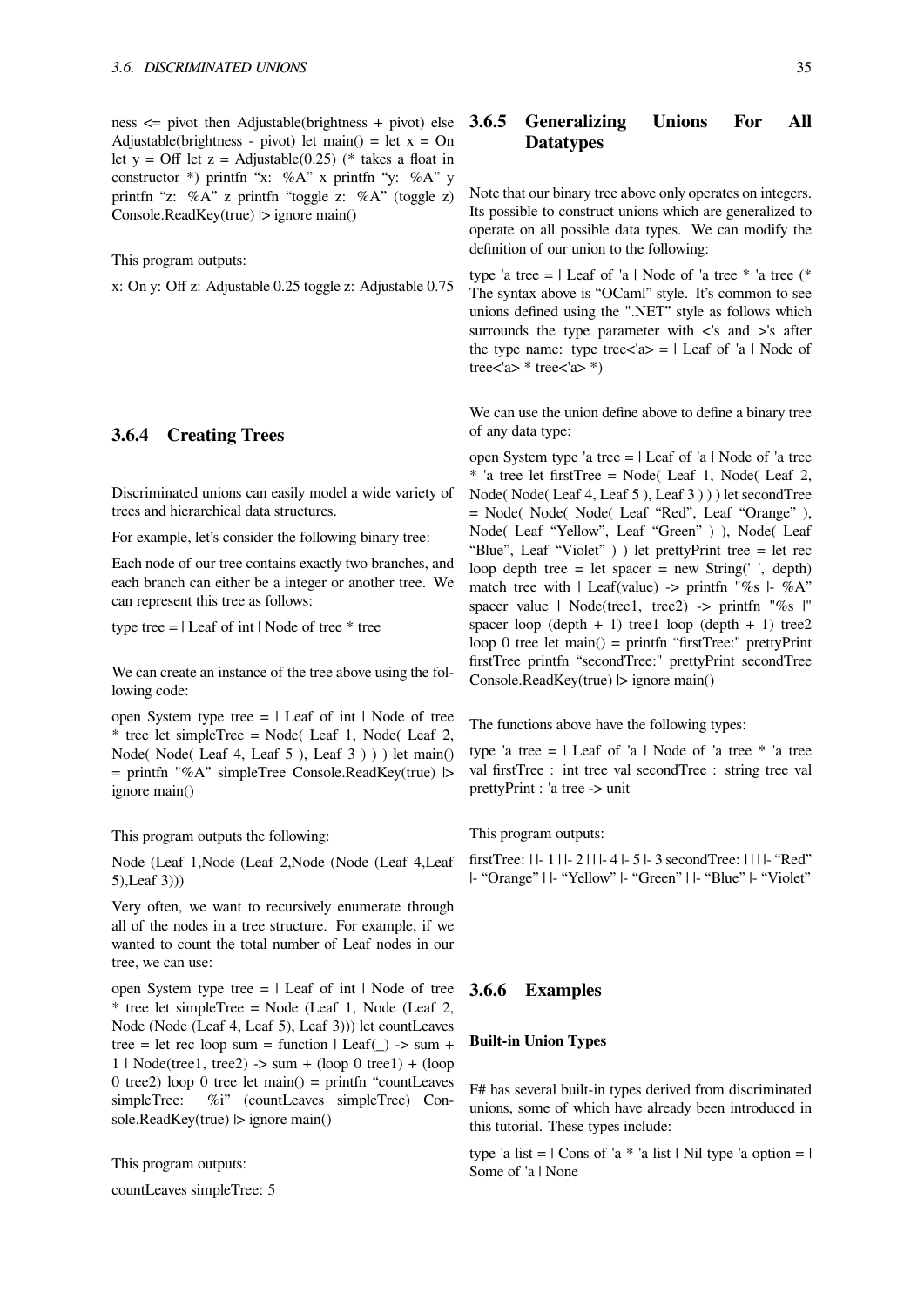# **Propositional Logic**

The ML family of languages, which includes F# and its parent language OCaml, were originally designed for the development of automated theorem provers. Union types allow F# programmers to represent propositional logic remarkably concisely. To keep things simple, lets limit our propositions to four possible cases:

type proposition  $=$  | True | Not of proposition | And of proposition \* proposition | Or of proposition \* proposition

Let's say we had a series of propositions and wanted to determine whether they evaluate to true or false. We can easily write an eval function by recursively enumerating through a propositional statement as follows:

let rec eval = function  $\vert$  True -> true  $\vert$  Not(prop) -> not (eval(prop)) | And(prop1, prop2)  $\rightarrow$  eval(prop1) && eval(prop2)  $\vert$  Or(prop1, prop2) -> eval(prop1)  $\Vert$ eval(prop2)

The eval function has the type val eval : proposition -> bool.

Here is a full program using the eval function:

open System type proposition  $=$  | True | Not of proposition | And of proposition \* proposition | Or of proposition \* proposition let prop1 = (\* ~t  $\parallel$  ~~t \*) Or( Not True, Not (Not True) ) let  $prop2 = (* -(t \&& -t) || (t || t)$  $|| -t||$  \*) Or( Not( And( True, Not True ) ), Or( Or( True, True), Not True) ) let  $prop3 = (* \sim \sim \sim \sim t*)$ Not(Not(Not(Not(Not(Not(Not True)))))) let rec eval = function  $\vert$  True -> true  $\vert$  Not(prop) -> not (eval(prop)) | And(prop1, prop2) -> eval(prop1)  $&&$  eval(prop2) |  $Or(prop1, prop2)$  -> eval(prop1) || eval(prop2) let main()  $=$  let testProp name prop  $=$  printfn "%s: %b" name (eval prop) testProp "prop1" prop1 testProp "prop2" prop2 testProp "prop3" prop3 Console.ReadKey(true) |> ignore main()

This program outputs the following: prop1: true prop2: true prop3: false

# **3.6.7 Additional Reading**

Theorem Proving Examples (OCaml)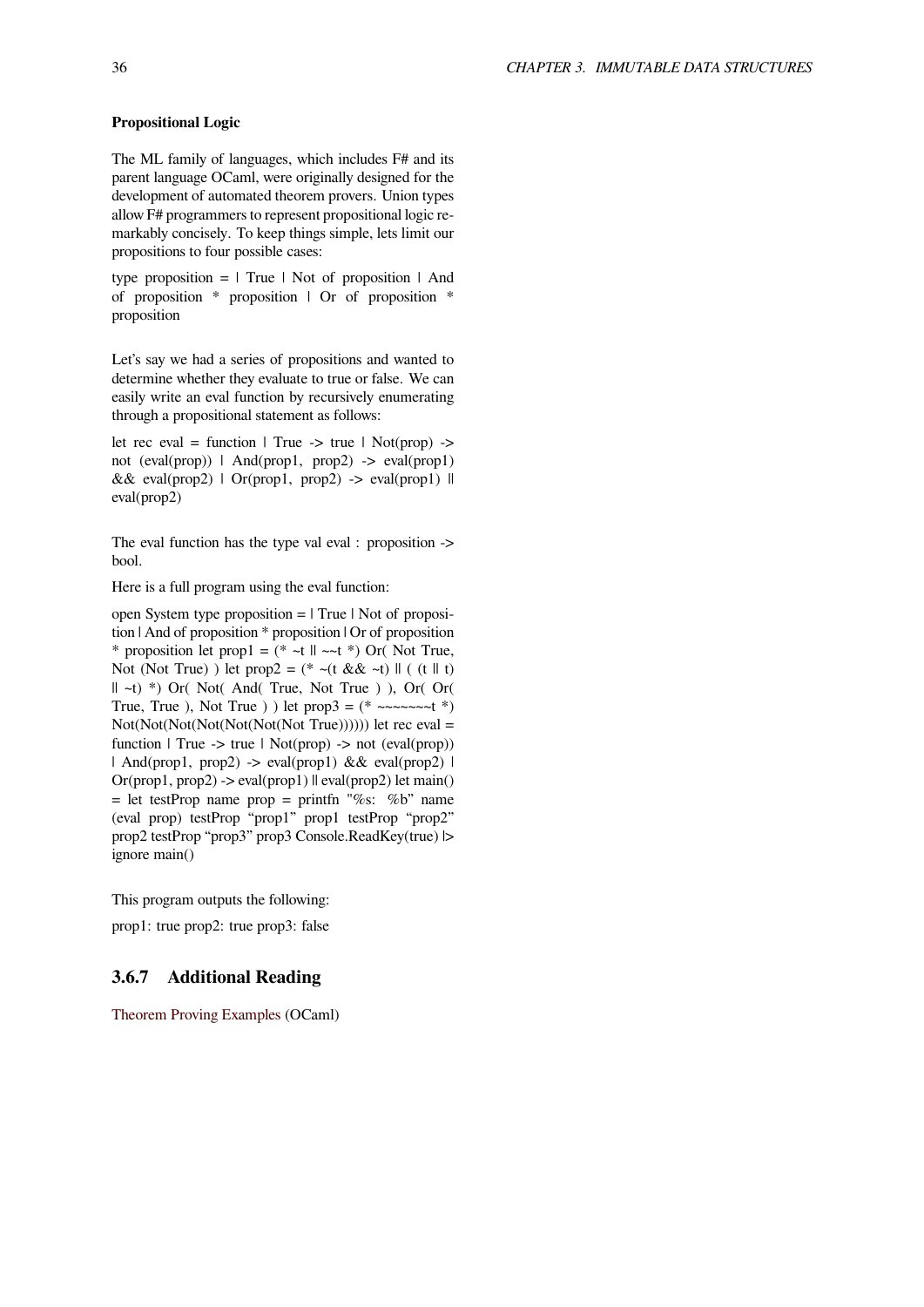# **Chapter 4**

# **Imperative Programming**

# **4.1 Mutable Data**

All of the data types and values in F# seen so far have been immutable, meaning the values cannot be reassigned another value after they've been declared. However, F# allows programmers to create variables in the true sense of the word: variables whose values can change throughout the lifetime of the application.

# **4.1.1 mutable Keyword**

The simplest mutable variables in F# are declared using the mutable keyword. Here is a sample using fsi:

 $>$  let mutable x = 5;; val mutable x : int > x;; val it : int =  $5 > x < -10$ ;; val it : unit = () > x;; val it : int = 10

As shown above, the <- operator is used to assign a mutable variable a new value. Notice that variable assignment actually returns unit as a value.

The mutable keyword is frequently used with record types to create mutable records:

open System type transactionItem  $= \{ ID : int; mu$ table IsProcessed : bool; mutable ProcessedText : string; } let getItem id = {  $ID = id$ ; IsProcessed = false; ProcessedText = null;  $\}$  let processItems (items : transactionItem list) = items  $\triangleright$  List.iter(fun item -> item.IsProcessed <- true item.ProcessedText <- sprintf "Processed %s" (DateTime.Now.ToString("hh:mm:ss")) Threading.Thread.Sleep(1000) (\* Putting thread to sleep for 1 second to simulate processing overhead.  $*)$ ) let printItems (items : transactionItem list) = items  $\triangleright$ List.iter (fun x -> printfn "%A" x) let main() = let items = List.init 5 getItem printfn "Before process:" printItems items printfn "After process:" processItems items print-Items items Console.ReadKey(true)  $\triangleright$  ignore main() Before process:  ${ID = 0; IsProceed = false; Processes$ Text = null;}  $\{ID = 1; IsProceed = false; Processes$ Text = null;}  $\{ID = 2; IsProceed = false; Processes$ Text = null;}  ${ID = 3; IsProceed = false; Processes$ Text = null;  $\{ID = 4; IsProceed = false; Processes$ Text = null;  $\text{After process: } \text{ID} = 0$ ; IsProcessed = true; ProcessedText = "Processed  $10:00:31"$ ; {ID = 1; IsProcessed = true; ProcessedText = "Processed  $10:00:32$ "; }  ${ID = 2; IsProceed = true; ProcessesdText = "Proceed.}$  $10:00:33$ "; {ID = 3; IsProcessed = true; ProcessedText  $=$  "Processed 10:00:34";} {ID = 4; IsProcessed = true; ProcessedText = "Processed 10:00:35";}

#### **Limitations of Mutable Variables**

Mutable variables are somewhat limited: with early version of F#, mutables are inaccessible outside of the scope of the function where they are defined. Specifically, this means its not possible to reference a mutable in a subfunction of another function. Here's a demonstration in fsi:

 $>$  let testMutable() = let mutable msg = "hello" printfn "%s" msg let setMsg() = msg <- "world" setMsg() printfn "%s" msg;; msg <- "world" --------^^^^^^^^^^^^^^^ stdin(18,9): error FS0191: The mutable variable 'msg' is used in an invalid way. Mutable variables may not be captured by closures. Consider eliminating this use of mutation or using a heap-allocated mutable reference cell via 'ref' and '!'.

# **4.1.2 Ref cells**

Ref cells get around some of the limitations of mutables. In fact, ref cells are very simple datatypes which wrap up a mutable field in a record type. Ref cells are defined by F# as follows:

type 'a ref = { mutable contents : 'a }

The F# library contains several built-in functions and operators for working with ref cells:

let ref  $v = \{$  contents = v  $\}$  (\* val ref : 'a -> 'a ref \*) let (!)  $r = r$ .contents (\* val (!) : 'a ref -> 'a \*) let (:=)  $r = r$ r.contents  $\lt\lt$  v (\* val (:=) : 'a ref  $\lt\gt$  'a  $\lt\gt$  unit \*)

The ref function is used to create a ref cell, the ! operator is used to read the contents of a ref cell, and the := operator is used to assign a ref cell a new value. Here is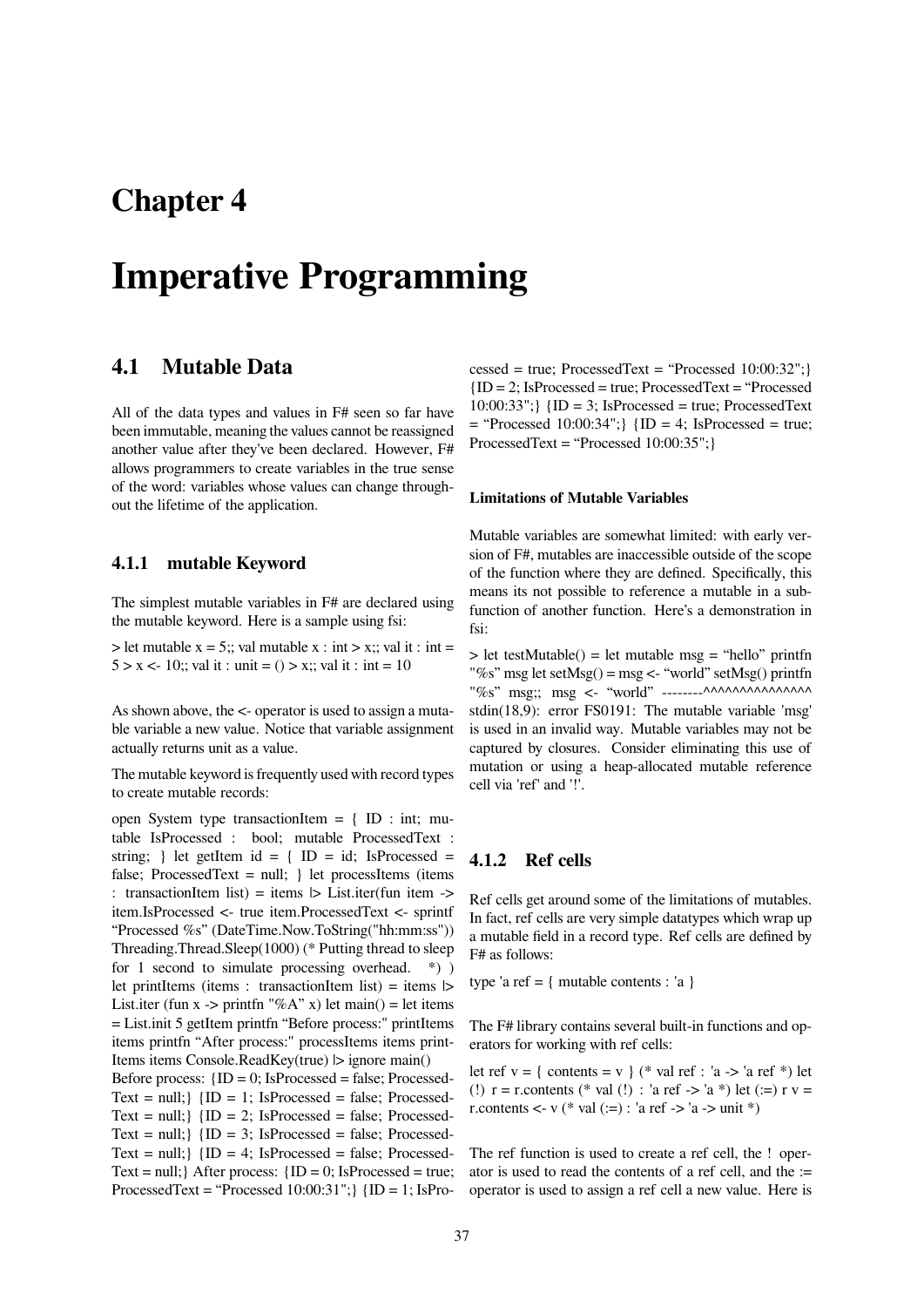a sample in fsi:

 $>$  let x = ref "hello";; val x : string ref  $>$  x;; (\* returns ref instance  $\ast$ ) val it : string ref = {contents = "hello";} > !x;; (\* returns x.contents \*) val it : string = "hello" > x := "world";; (\* updates x.contents with a new value \*) val it : unit =  $()$  > !x;; (\* returns x.contents \*) val it : string = "world"

Since ref cells are allocated on the heap, they can be shared across multiple functions:

open System let withSideEffects  $x = x :=$  "assigned from withSideEffects function" let refTest() = let msg = ref "hello" printfn "%s" !msg let setMsg $() = msg := "world"$ setMsg() printfn "%s" !msg withSideEffects msg printfn "%s" !msg let main() = refTest() Console.ReadKey(true) |> ignore main()

The withSideEffects function has the type val withSide-Effects : string ref -> unit.

This program outputs the following:

hello world assigned from withSideEffects function

The withSideEffects function is named as such because it has a *side-effect*, meaning it can change the state of a variable in other functions. Ref Cells should be treated like fire. Use it cautiously when it is absolutely necessary but avoid it in general. If you find yourself using Ref Cells while translating code from C/C++, then ignore efficiency for a while and see if you can get away without Ref Cells or at worst using mutable. You would often stumble upon a more elegant and more maintanable algorithm

#### **Aliasing Ref Cells**

**Note:** While imperative programming uses aliasing extensively, this practice has a number of problems. In particular it makes programs hard to follow since the state of any variable can be modified at any point elsewhere in an application. Additionally, multithreaded applications sharing mutable state are difficult to reason about since one thread can potentially change the state of a variable in another thread, which can result in a number of subtle errors related to race conditions and dead locks.

A ref cell is very similar to a C or C++ pointer. Its possible to point to two or more ref cells to the same memory address; changes at that memory address will change the state of all ref cells pointing to it. Conceptually, this process looks like this:

Let's say we have 3 ref cells looking at the same address in memory:

cell1, cell2, and cell3 are all pointing to the same address in memory. The .contents property of each cell is 7. Let's say, at some point in our program, we execute the code  $cell1 := 10$ , this changes the value in memory to the following:

By assigning cell1.contents a new value, the variables cell2 and cell3 were changed as well. This can be demonstrated using fsi as follows:

 $>$  let cell1 = ref 7;; val cell1 : int ref  $>$  let cell2 = cell1;; val cell2 : int ref > let cell3 = cell2;; val cell3 : int ref > !cell1;; val it : int =  $7 >$  !cell2;; val it : int =  $7 >$  !cell3;; val it : int =  $7 > \text{cell1} := 10$ ;; val it : unit =  $() > !\text{cell1}$ ;; val it : int =  $10$  > !cell2;; val it : int =  $10$  > !cell3;; val it : int =  $10$ 

# **4.1.3 Encapsulating Mutable State**

F# discourages the practice of passing mutable data between functions. Functions that rely on mutation should generally hide its implementation details behind a private function, such as the following example in FSI:

 $>$  let incr = let counter = ref 0 fun () - $>$  counter := ! counter + 1 ! counter;; val incr : (unit  $\rightarrow$  int)  $>$  incr();; val it : int =  $1 >$  incr();; val it : int =  $2 >$  incr();; val it :  $int = 3$ 

# **4.2 Control Flow**

In all programming languages, **control flow** refers to the decisions made in code that affect the order in which statements are executed in an application. F#'s imperative control flow elements are similar to those encountered in other languages.

# **4.2.1 Imperative Programming in a Nutshell**

Most programmers coming from a C#, Java, or C++ background are familiar with an imperative style of programming which uses loops, mutable data, and functions with side-effects in applications. While F# primarily encourages the use of a functional programming style, it has constructs which allow programmers to write code in a more imperative style as well. Imperative programming can be useful in the following situations:

- Interacting with many objects in the .NET Framework, most of which are inherently imperative.
- *•* Interacting with components that depend heavily on side-effects, such as GUIs, I/O, and sockets.
- Scripting and prototyping snippets of code.
- Initializing complex data structures.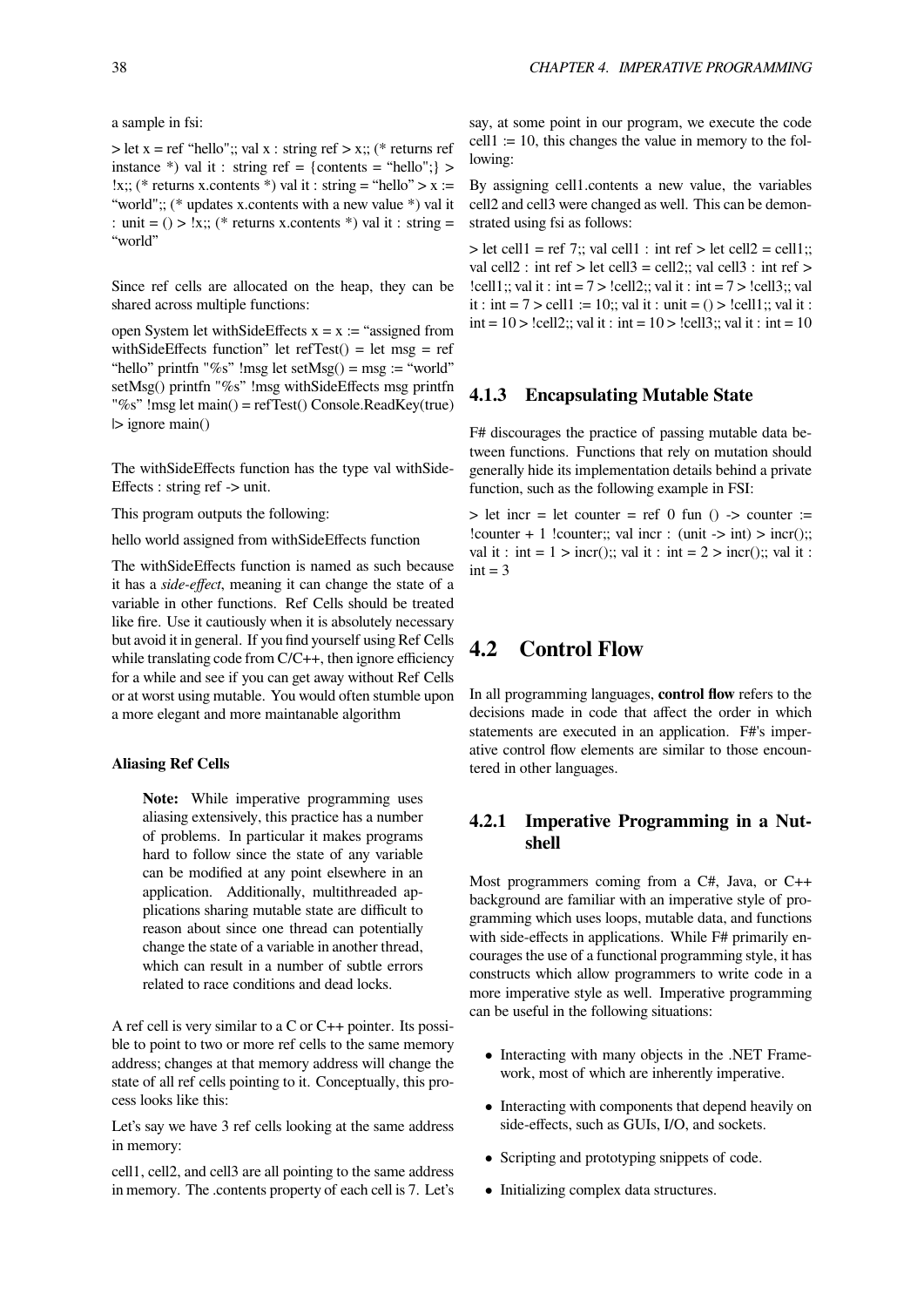• Optimizing blocks of code where an imperative version of an algorithm is more efficient than the functional version.

# **4.2.2 if/then Decisions**

F#'s if/then/elif/else construct has already been seen earlier in this book, but to introduce it more formally, the if/then construct has the following syntaxes:

(\* simple if \*) if expr then expr (\* binary if \*) if expr then expr else expr (\* multiple else branches \*) if expr then expr elif expr then expr elif expr then expr ... else expr

Like all F# blocks, the scope of an if statement extends to any code indented under it. For example:

open System let printMessage condition = if condition then printfn "condition = true: inside the 'if'" printfn "outside the 'if' block" let main() = printMessage true printfn "--------" printMessage false Console.ReadKey(true) |> ignore main()

This program prints:

condition = true: inside the 'if' outside the 'if' block ----- --- outside the 'if' block

#### **Working With Conditions**

F# has three boolean operators:

The  $& \&$  and  $\parallel$  operators are short-circuited, meaning the CLR will perform the minimum evaluation necessary to determine whether the condition will succeed or fail. For example, if the left side of an && evaluates to false, then there is no need to evaluate the right side; likewise, if the left side of a  $\parallel$  evaluates to true, then there is no need to evaluate the right side of the expression.

Here is a demonstration of short-circuiting in F#:

open System let alwaysTrue() = printfn "Always true" true let alwaysFalse() = printfn "Always false" false let main() = let testCases = ["alwaysTrue && alwaysFalse", fun() -> alwaysTrue() && alwaysFalse(); "alwaysFalse && alwaysTrue", fun() -> alwaysFalse()  $&\&$  alwaysTrue(); "alwaysTrue  $\parallel$  alwaysFalse", fun() -> alwaysTrue() || alwaysFalse(); "alwaysFalse || alwaysTrue", fun() -> alwaysFalse() || alwaysTrue();] testCases |> List.iter (fun (msg, res) -> printfn "%s: %b" msg (res()) printfn "-------") Console.ReadKey(true) |> ignore main()

The alwaysTrue and alwaysFalse methods return true and false respectively, but they also have a side-effect of printing a message to the console whenever the functions are evaluated.

This program outputs the following:

Always true Always false alwaysTrue && alwaysFalse: false ------- Always false alwaysFalse && alwaysTrue: false ------- Always true alwaysTrue || alwaysFalse: true ------- Always false Always true alwaysFalse || alwaysTrue: true -------

As you can see above, the expression alwaysTrue && alwaysFalse evaluates both sides of the expression. alwaysFalse && alwaysTrue only evaluates the left side of the expression; since the left side returns false, its unnecessary to evaluate the right side.

## **4.2.3 for Loops Over Ranges**

for loops are traditionally used to iterate over a welldefined integer range. The syntax of a for loop is defined as:

for var = start-expr to end-expr do ... // loop body

Here's a trivial program which prints out the numbers 1 - 10:

let main() = for i = 1 to 10 do printfn "i: %i" i main()

This program outputs:

i: 1 i: 2 i: 3 i: 4 i: 5 i: 6 i: 7 i: 8 i: 9 i: 10

This code takes input from the user to compute an average:

open System let main() = Console.WriteLine("This program averages numbers input by the user.") Console.Write("How many numbers do you want to add? ") let mutable sum  $= 0$  let numbersToAdd  $=$  Console.ReadLine()  $\vert \rangle$  int for  $i = 1$  to numbersToAdd do Console.Write("Input #{0}: ", i) let input = Console.ReadLine()  $\triangleright$  int sum <- sum + input let average = sum / numbersToAdd Console.WriteLine("Average: {0}", average) main()

This program outputs:

This program averages numbers input by the user. How many numbers do you want to add? 3 Input #1: 100 Input #2: 90 Input #3: 50 Average: 80

# **4.2.4 for Loops Over Collections and Sequences**

Its often convenient to iterate over collections of items using the syntax:

for pattern in expr do ... // loop body

For example, we can print out a shopping list in fsi:

 $>$  let shoppingList = ["Tofu", 2, 1.99; "Seitan", 2,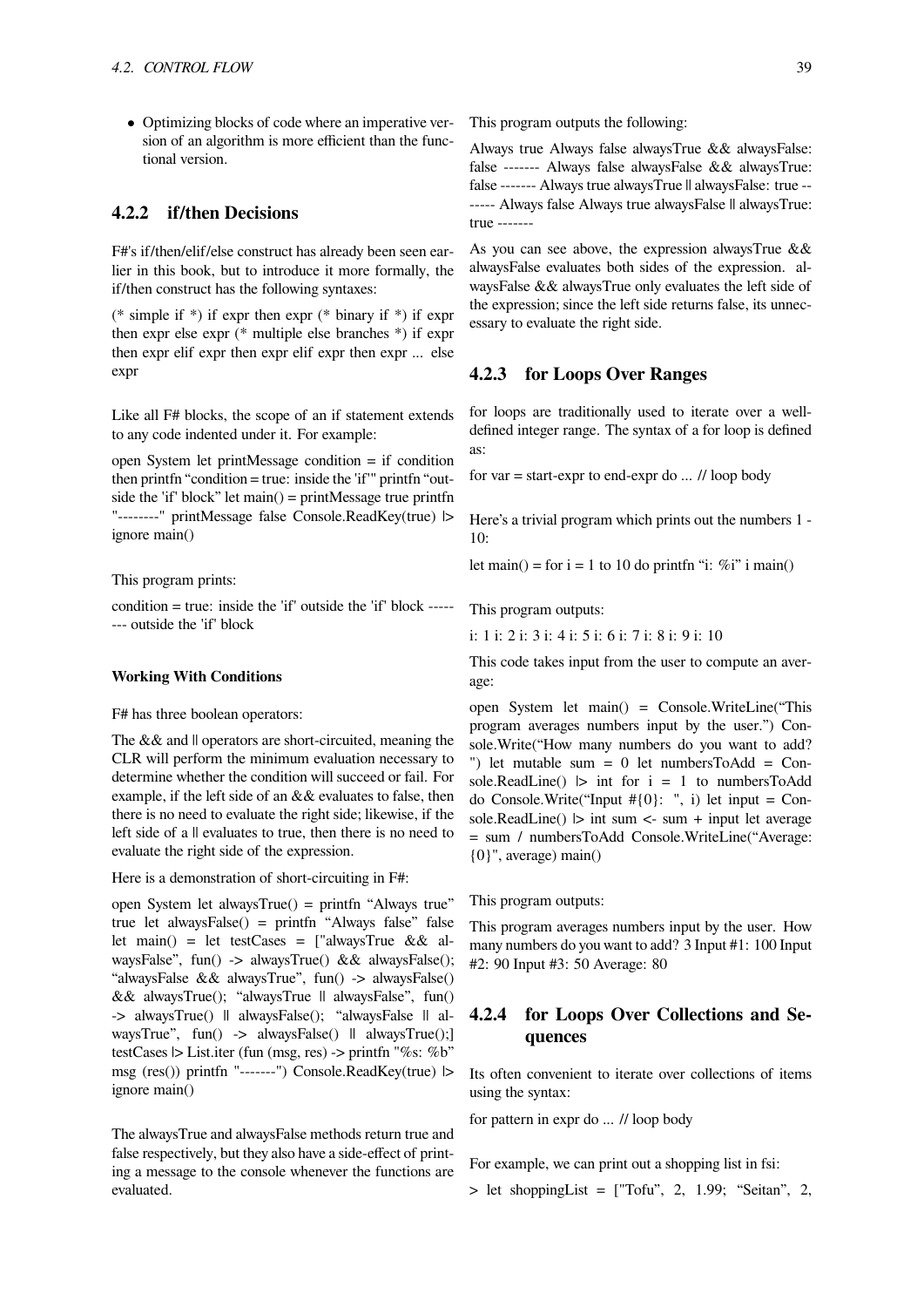3.99; "Tempeh", 3, 2.69; "Rice milk", 1, 2.95;];; val shoppingList : (string  $*$  int  $*$  float) list  $>$  for (food, quantity, price) in shoppingList do printfn "food: %s, quantity: %i, price: %g" food quantity price;; food: Tofu, quantity: 2, price: 1.99 food: Seitan, quantity: 2, price: 3.99 food: Tempeh, quantity: 3, price: 2.69 food: Rice milk, quantity: 1, price: 2.95

# **4.2.5 while Loops**

As the name suggests, while loops will repeat a block of code indefinitely while a particular condition is true. The syntax of a while loop is defined as follows:

while expr do ... // loop body

We use a while loop when we don't know how many times to execute a block of code. For example, lets say we wanted the user to guess a password to a secret area; the user could get the password right on the first try, or the user could try millions of passwords, we just don't know. Here is a short program that requires a user to guess a password correctly in at most 3 attempts:

open System let main() = let password = "monkey" let mutable guess = String.Empty let mutable attempts = 0 while password <> guess && attempts < 3 do Console.Write("What's the password? ") attempts < attempts + 1 guess <- Console.ReadLine() if password = guess then Console.WriteLine("You got the password right!") else Console.WriteLine("You didn't guess the password") Console.ReadKey(true) |> ignore main()

This program outputs the following:

What's the password? kitty What's the password? monkey You got the password right!

# **4.3 Arrays**

**Arrays** are a ubiquitous, familiar data structure used to represent a group of related, ordered values. Unlike F# data structures, arrays are mutable, meaning the values in an array can be changed after the array has been created.

# **4.3.1 Creating Arrays**

Arrays are conceptually similar to lists. Naturally, arrays can be created using many of the same techniques as lists:

#### **Array literals**

 $>$  [| 1; 2; 3; 4; 5 |];; val it : int array = [11; 2; 3; 4; 5|]

#### **Array comprehensions**

F# supports array comprehensions using ranges and generators in the same style and format as list comprehensions:

 $>$  [| 1 .. 10 |];; val it : int array = [11; 2; 3; 4; 5; 6; 7; 8; 9;  $10| > 11...3...10|$ ;; val it : int array = [11; 4; 7; 10] > [ $\vert$  for a in 1  $\ldots$  5 do yield (a, a\*a, a\*a\*a)  $\vert \vert$ ;; val it : (int \* int  $*$  int) array =  $[(1, 1, 1); (2, 4, 8); (3, 9, 27); (4, 16,$ 64); (5, 25, 125)|]

#### **System.Array Methods**

There are several methods in the System.Array module for creating arrays:

## **val zeroCreate : int arraySize -> 'T []**

Creates an array with arraySize elements. Each element in the array holds the default value for the particular data type (0 for numbers, false for bools, null for reference types).

 $>$  let (x : int array) = Array.zeroCreate 5;; val x : int  $arrav > x$ ;; val it : int  $arrav = [10; 0; 0; 0; 0]$ 

# **val create : int -> 'T value -> 'T []**

Creates an array with arraySize elements. Initializes each element in the array with value.

 $>$  Array.create 5 "Juliet"; val it : string  $[] = []$ "Juliet"; "Juliet"; "Juliet"; "Juliet"; "Juliet"|]

# **val init : int arraySize -> (int index -> 'T) initializer -> 'T []**

Creates an array with arraySize elements. Initializes each element in the array with the initializer function.

> Array.init 5 (fun index -> sprintf "index: %i" index);; val it : string  $[] = []$ "index: 0"; "index: 1"; "index: 2"; "index: 3"; "index: 4"|]

# **4.3.2 Working With Arrays**

Elements in an array are accessed by their *index*, or position in an array. Array indexes always start at 0 and end at array.length - 1. For example, lets take the following array:

let names = [| "Juliet"; "Monique"; "Rachelle"; "Tara"; "Sophia" |] (\* Indexes: 0 1 2 3 4 \*)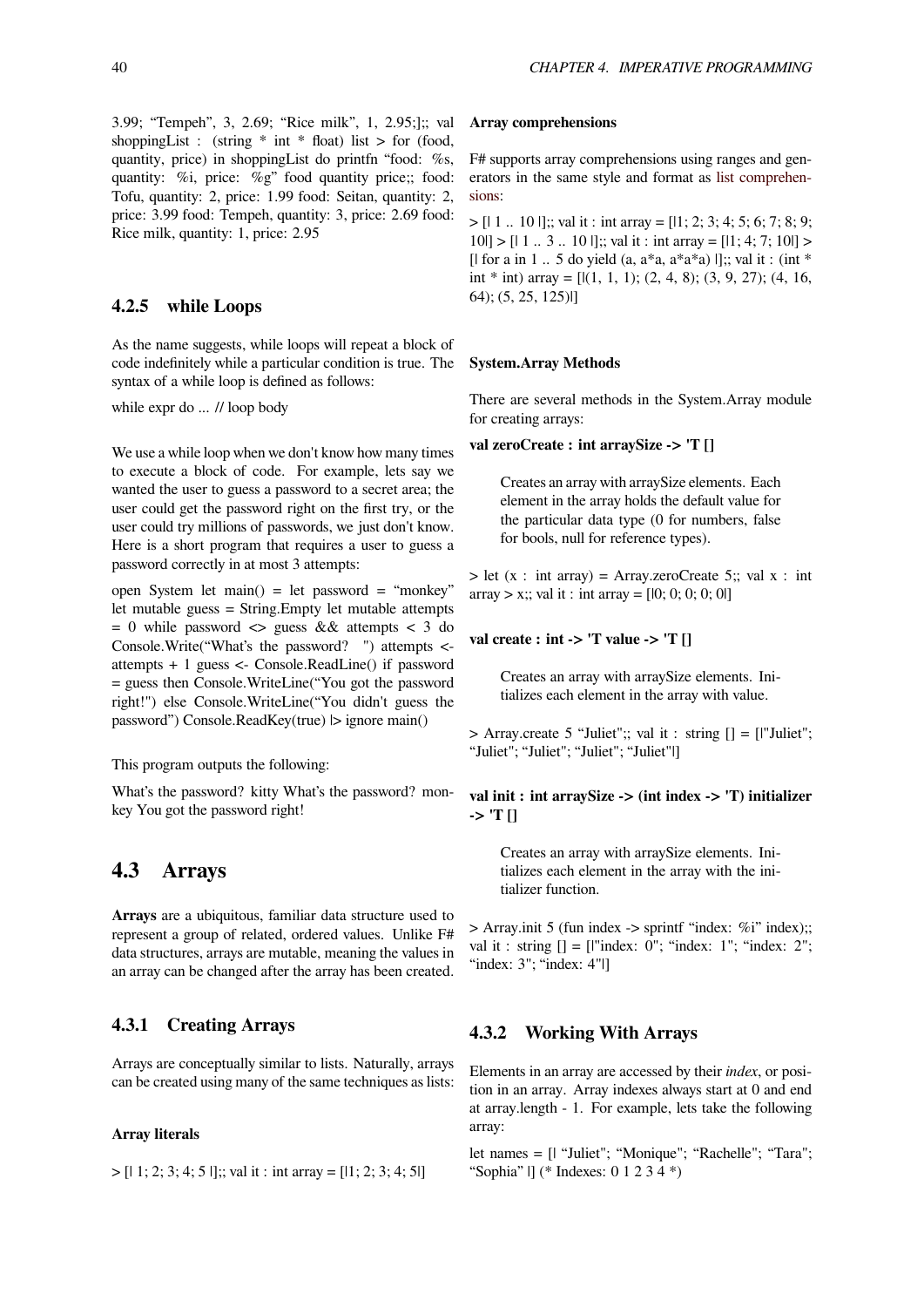This list contains 5 items. The first index is 0, and the last index is 4.

We can access items in the array using the .[index] operator, also called indexer notation. Here is the same array in fsi:

> let names = [| "Juliet"; "Monique"; "Rachelle"; "Tara"; "Sophia" |];; val names : string array > names.[2];; val it : string = "Rachelle" > names.[0];; val it : string = "Juliet"

Instances of arrays have a Length property which returns the number of elements in the array:

 $>$  names. Length;; val it : int = 5  $>$  for i = 0 to names.Length - 1 do printfn "%s" (names.[i]);; Juliet Monique Rachelle Tara Sophia

Arrays are mutable data structures, meaning we can assign elements in an array new values at any point in our program:

> names;; val it : string array = [|"Juliet"; "Monique"; "Rachelle"; "Tara"; "Sophia"|] > names.[4] <- "Kristen";; val it : unit  $= ()$  > names;; val it : string array  $=$  [ $"Juliet"$ ; "Monique"; "Rachelle"; "Tara"; "Kristen"|]

If you try to access an element outside the range of an array, you'll get an exception:

> names.[*−*1];; System.IndexOutOfRangeException: Index was outside the bounds of the array. at <Startup-Code\$FSI\_0029>.\$FSI\_0029.\_main() stopped due to error > names.[5];; System.IndexOutOfRangeException: Index was outside the bounds of the array. at <Startup-Code \$FSI 0030>. \$FSI 0030. main() stopped due to error

#### **Array Slicing**

F# supports a few useful operators which allow programmers to return "slices" or subarrays of an array using the .[start..finish] operator, where one of the start and finish arguments may be omitted.

> let names = [|"0: Juliet"; "1: Monique"; "2: Rachelle"; "3: Tara"; "4: Sophia"|];; val names : string array > names.[1..3];; (\* Grabs items between index 1 and 3 \*) val it : string  $[] = []$ "1: Monique"; "2: Rachelle"; "3: Tara" $|$  > names.[2..];; (\* Grabs items between index 2 and last element \*) val it : string  $[] = [I"2: Rachelle";$ "3: Tara"; "4: Sophia"|] > names.[..3];; (\* Grabs items between first element and index  $3$  \*) val it : string  $[] =$ [|"0: Juliet"; "1: Monique"; "2: Rachelle"; "3: Tara"|]

Note that array slices generate a new array, rather than altering the existing array. This requires allocating new memory and copying elements from our source array into our target array. If performance is a high priority, it is generally more efficient to look at parts of an array using a few index adjustments.

#### **Multi-dimensional Arrays**

A multi-dimensional array is literally an array of arrays. Conceptually, it's not any harder to work with these types of arrays than single-dimensional arrays (as shown above). Multi-dimensional arrays come in two forms: rectangular and jagged arrays.

**Rectangular Arrays** A rectangular array, which may be called a grid or a matrix, is an array of arrays, where all of the inner arrays have the same length. Here is a simple 2x3 rectangular array in fsi:

 $>$  Array2D.zeroCreate $\ltminus$ int $>$  2 3;; val it : int [,] = [|[|0; 0; 0|]; [|0; 0; 0|]|]

This array has 2 rows, and each row has 3 columns. To access elements in this array, you use the .[row,col] operator:

> let grid = Array2D.init<string> 3 3 (fun row col -> sprintf "row: %i, col: %i" row col);; val grid : string [,]  $>$  grid;; val it : string  $\lceil$ , $\rceil$  =  $\lceil$ | $\lceil$ | $\lceil$ "row: 0, col: 0"; "row: 0, col: 1"; "row: 0, col: 2"|]; [|"row: 1, col: 0"; "row: 1, col: 1"; "row: 1, col: 2"|]; [|"row: 2, col: 0"; "row: 2, col: 1"; "row: 2, col: 2"|||| > grid.[0, 1];; val it : string = "row: 0, col:  $1"$  > grid.[1, 2];; val it : string = "row: 1, col: 2"

Here's a simple program to demonstrate how to use and iterate through multidimensional arrays:

open System let printGrid grid = let maxY = (Array2D.length1 grid) - 1 let max $X = (Array2D.length2$ grid) - 1 for row in 0 .. maxY do for col in 0 .. maxX do if grid.[row, col] = true then Console.Write("\* ") else Console.Write("\_ ") Console.WriteLine() let toggleGrid (grid : bool[,]) = Console.WriteLine() Console.WriteLine("Toggle grid:") let row = Console.Write("Row: ") Console.ReadLine()  $\triangleright$  int let col = Console.Write("Col: ") Console.ReadLine() |> int grid.[row, col] <- (not grid.[row, col]) let  $\text{main}() =$ Console.WriteLine("Create a grid:") let rows = Console.Write("Rows: ") Console.ReadLine()  $\vert$  int let cols = Console.Write("Cols: ") Console.ReadLine() |> int let grid = Array2D.zeroCreate<bool> rows cols printGrid grid let mutable go = true while go do toggleGrid grid printGrid grid Console.Write("Keep playing  $(y/n)$ ? ") go <- Console.ReadLine() = "y" Console.WriteLine("Thanks for playing") main()

This program outputs the following:

Create a grid: Rows: 2 Cols:  $3 \_ \_ \_ \_ \_ \_$  Toggle grid: Row: 0 Col:  $1 - \times \_$  Keep playing  $(y/n)$ ? y Toggle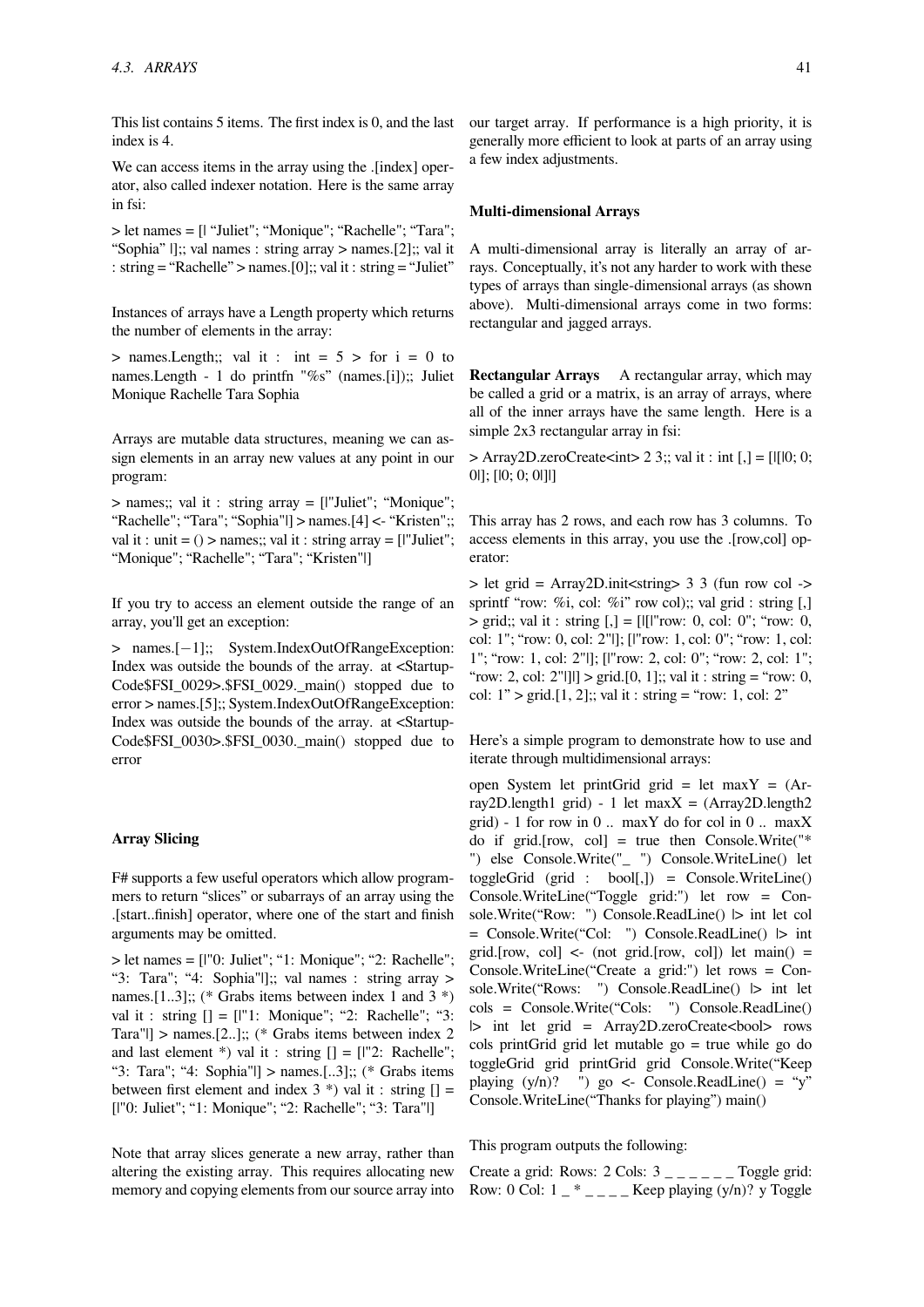grid: Row: 1 Col:  $1 - \times - \times -$  Keep playing  $(y/n)$ ? y Toggle grid: Row: 1 Col: 2  $_{-}$  \*  $_{-}$  \* \* Keep playing (y/n)? n Thanks for playing

In additional to the Array2D module, F# has an Array3D module to support 3-dimensional arrays as well.

Note It's possible to create arrays with more than 3 dimensions using the System.Array.CreateInstance method, but it's generally recommended to avoid creating arrays with huge numbers of elements or dimensions, since it can quickly consume all of the available memory on a machine. For comparison, an int is 4 bytes, and a  $1000x1000x1000$  int array would consume about 3.7 GB of memory, more than the memory available on 99% of desktop PCs.

**Jagged arrays** A jagged array is an array of arrays, except each row in the array does not necessary need to have the same number of elements:

 $>$  [| for a in 1 .. 5 do yield  $[1 \dots a]$ ]];; val it : int array  $array = [||[1][1]; [1; 2]; [1; 2; 3]; [1; 2; 3; 4]; [1; 2; 3; 4;$ 5|]|]

You use the .[index] operator to access items in the array. Since each element contains another array, it's common to see code that resembles .[row].[col]:

 $>$  let jagged = [ $\vert$  for a in 1  $\vert$  5 do yield  $\vert$   $\vert$  1  $\vert$  a  $\vert$   $\vert$   $\vert$  for arr in jagged do for col in arr do printf "%i" col printfn "";; val jagged : int array array 1 1 2 1 2 3 1 2 3 4 1 2 3 4 5  $>$  jagged.[2].[2];; val it : int = 3  $>$  jagged.[4].[0];; val it :  $int = 1$ 

**Note:** Notice that the data type of a rectangular array is 'a[,], but the data type of a jagged array is 'a array array. This results because a rectangular array stores data "flat", whereas a jagged array is literally an array of *pointers to arrays*. Since these two types of arrays are stored differently in memory, F# treats 'a[,] and 'a array array as two different, noninterchangeable data types. As a result, rectangular and jagged arrays have slightly different syntax for element access.

Rectangular arrays are stored in a slightly more efficient manner and generally perform better than jagged arrays, although there may not be a perceptible difference in most applications. However, it's worth noting performance differences between the two in benchmark tests.

#### **Using the Array Module**

There are two array modules, System.Array and Microsoft.FSharp.Collections.Array, developed by the .NET BCL designers and the creators of F# respectively. Many of the methods and functions in the F# Array module are similar to those in the List module.

**val append : 'T[] first -> 'T[] second -> 'T[]**

Returns a new array with elements consisting of the first array followed by the second array.

**val choose : ('T item -> 'U option) -> 'T[] input -> 'U[]**

Filters and maps an array, returning a new array consisting of all elements which returned Some.

**val copy : 'T[] input -> 'T[]**

Returns a copy of the input array.

# **val fill : 'T[] input -> int start -> int end -> 'T value -> unit**

Assigns value to all the elements between the start and end indexes.

**val filter : ('T -> bool) -> 'T[] -> 'T[]**

Returns a new array consisting of items filtered out of the input array.

**val fold : ('State -> 'T -> 'State) -> 'State -> 'T[] input -> 'State**

Accumulates left to right over an array.

**val foldBack : ('T -> 'State -> 'State) -> 'T[] input -> 'State -> 'State**

Accumulates right to left over an array.

**val iter : ('T -> unit) -> 'T[] input -> unit**

Applies a function to all of the elements of the input array.

**val length : 'T[] -> int**

Returns the number of items in an array.

**val map : ('T -> 'U) -> 'T[] -> 'U[]**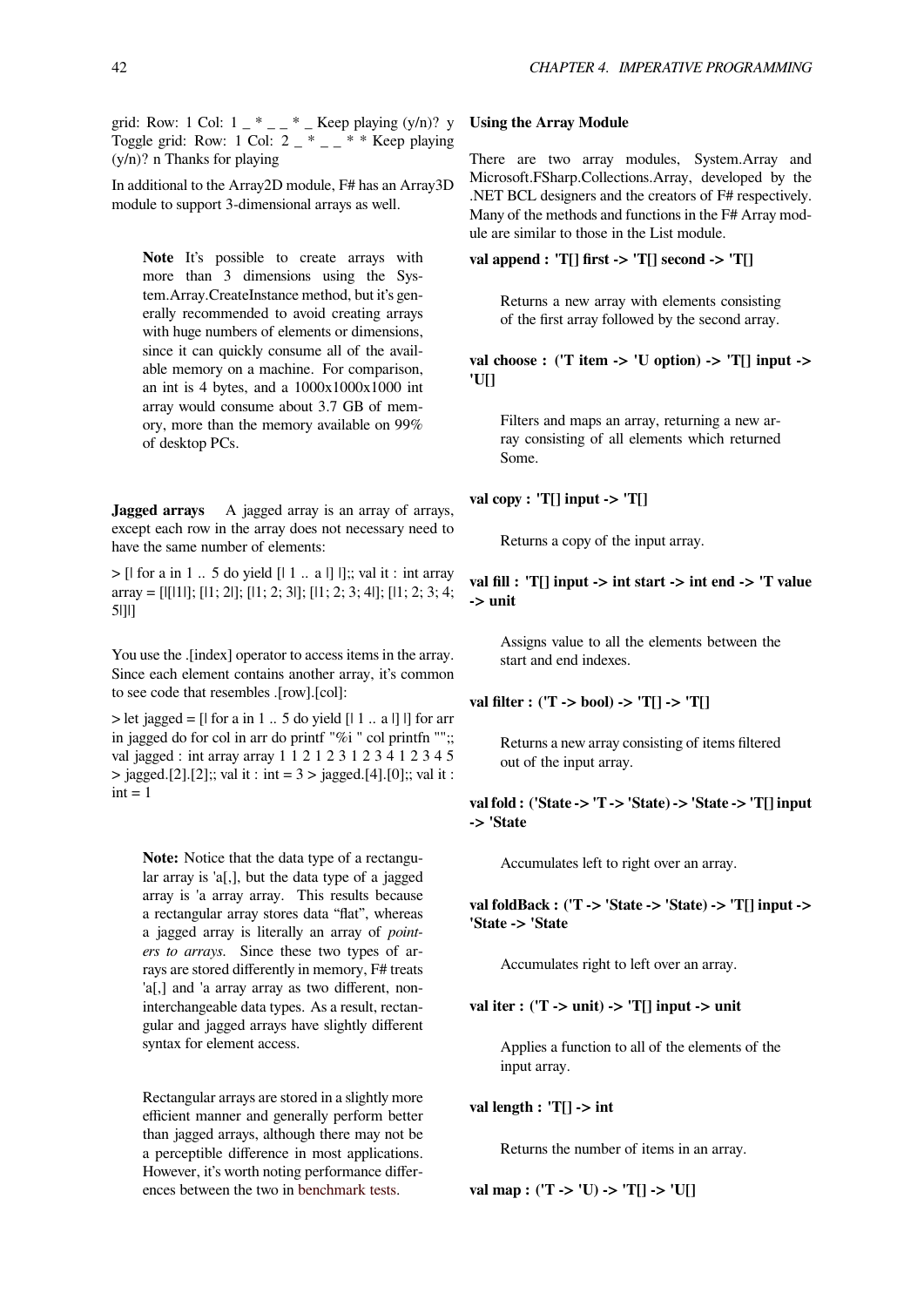Applies a mapping function to each element in the input array to return a new array.

# **val rev : 'T[] input -> 'T[]**

Returns a new array with the items in reverse order.

# **val sort : 'T[] -> 'T[]**

Sorts a copy of an array.

#### **val sortInPlace : 'T[] -> unit**

Sorts an array in place. Note that the sortIn-Place method returns unit, indicating the sort-InPlace mutates the original array.

# **val sortBy : ('T -> 'T -> int) -> 'T[] -> 'T[]**

Sorts a copy of an array based on the sorting function.

## **val sub : 'T[] -> int start -> int end -> 'T[]**

Returns a sub array based on the given start and end indexes.

# **4.3.3 Differences Between Arrays and Lists**

- *•* Lists
	- $\bullet$  Immutable, allows new lists to share nodes with other lists.
	- *•* List literals.
	- **•** Pattern matching.
	- $\triangle$  Supports mapping and folding.
	- **V** Linear lookup time.
	- $\sqrt{\frac{6}{5}}$  No random access to elements, just "forward-only" traversal.
- *•* Arrays
	- **•** Array literals.
	- $\mathbf{\hat{\Phi}}$  Constant lookup time.
	- $\bullet$  Good spacial locality of reference ensures efficient lookup time.
	- $\bullet$  Indexes indicate the position of each element relative to others, making arrays ideal for random access.
- $\bullet$  Supports mapping and folding.
- **••** Mutability prevents arrays from sharing nodes with other elements in an array.
- **V** Not resizable.

### **Representation in Memory**

Items in an array are represented in memory as adjacent values in memory. For example, lets say we create the following int array:

```
[1\,15; 5; 21; 0; 9]
```
Represented in memory, our array resembles something like this:

Memory Location: | 100 | 104 | 108 | 112 | 116 Value: | 15 | 5 | 21 | 0 | 9 Index: | 0 | 1 | 2 | 3 | 4

Each int occupies 4 bytes of memory. Since our array contains 5 elements, the operating systems allocates 20 bytes of memory to hold this array (4 bytes \* 5 elements  $= 20$  bytes). The first first element in the array occupies memory 100-103, the second element occupies 104-107, and so on.

We know that each element in the array is identified by it's *index* or position in the array. Literally, the index is an offset: since the array starts at memory location 100, and each element in the array occupies a fixed amount of memory, the operating system can know the exact address of each element in memory using the formula:

Start memory address of element at index n  $=$  StartPosition of array  $+$  (n  $*$  length of data type)

End memory address of element at index  $n =$ Start memory address + length of data type

In laymens terms, this means we can access the *nth* element of any array in constant time, or in O(1) operations. This is in contrast to lists, where accessing the *nth* element requires O(n) operations.

With the understanding that elements in an array occupy adjacent memory locations, we can deduce two properties of arrays:

- 1. Creating arrays requires programmers to specify the size of the array upfront, otherwise the operating system won't know how many adjacent memory locations to allocate.
- 2. Arrays are not resizable, because memory locations before the first element or beyond the last element may hold data used by other applications. An array is only "resized" by allocating a new block of memory and copying all of the elements from the old array into the new array.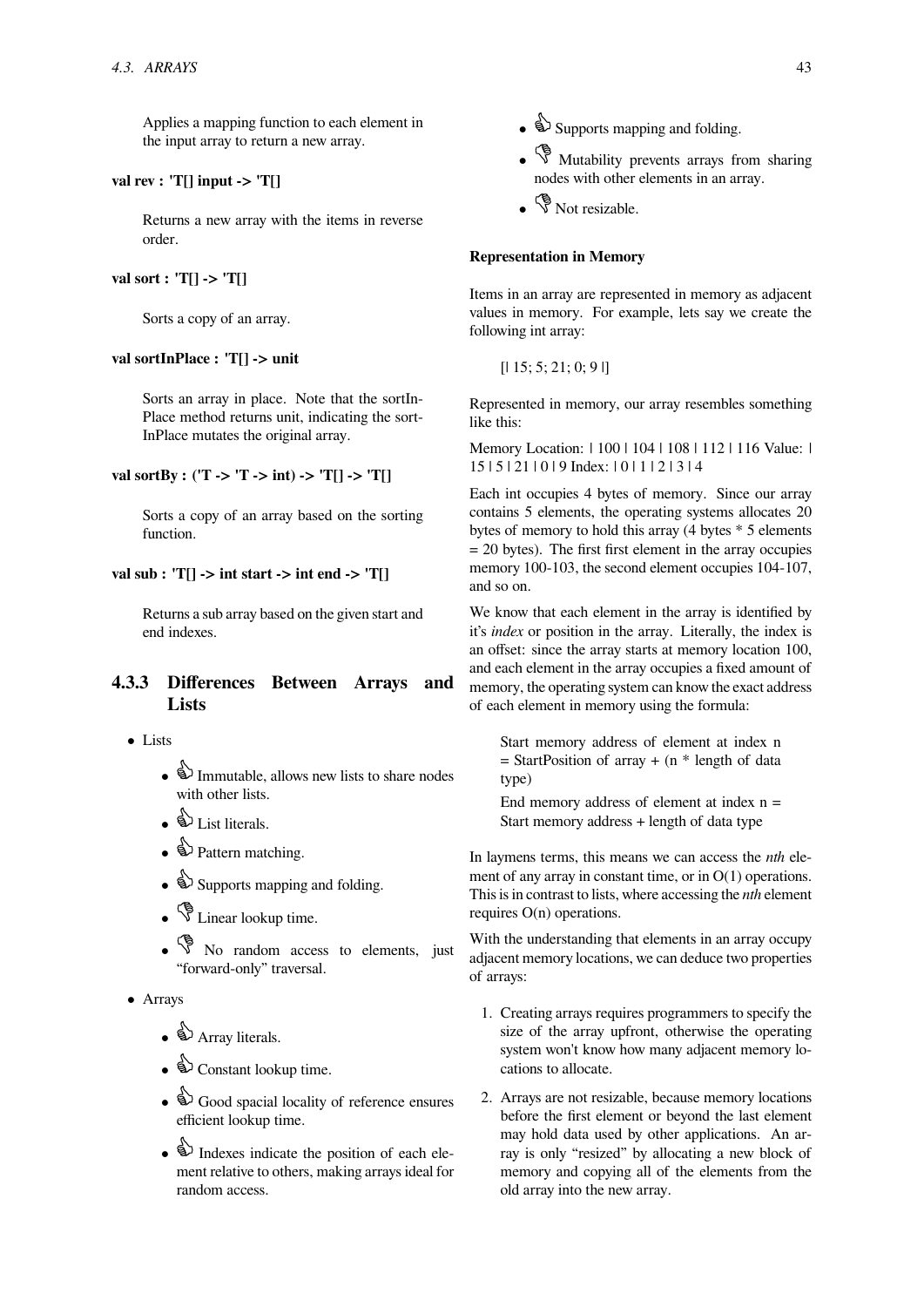# **4.4 Mutable Collections**

The .NET BCL comes with its own suite of **mutable collections** which are found in the System.Collections.Generic namespace. These builtin collections are very similar to their immutable counterparts in F#.

# **[4.4.1 List<](http://msdn.microsoft.com/en-us/library/system.collections.generic.aspx)'[T> Clas](http://msdn.microsoft.com/en-us/library/system.collections.generic.aspx)s**

The List<'T> class represents a strongly typed list of objects that can be accessed by index. Conceptually, this makes the List<'T> class similar to arrays. However, unlike arrays, Lists can be resized and don't need to have thei[r size spec](http://msdn.microsoft.com/en-us/library/6sh2ey19.aspx)ified on declaration.

.NET lists are created using the ne[w keyw](https://en.wikibooks.org/wiki/F_Sharp_Programming/Arrays)ord and calling the list's constructor as follows:

> open System.Collections.Generic;; > let myList  $=$  new List < string > ();; val myList : List < string > > myList.Add("hello");; val it : unit = () > myList.Add("world");; val it : unit =  $()$  > myList.[0];; val it : string = "hello" > myList  $\triangleright$  Seq.iteri (fun index item -> printfn "%i: %s" index myList.[index]);; 0: hello 1: world

It's easy to tell that .NET lists are mutable because their Add methods return unit rather than returning another list.

#### **Underlying Implementation**

Behind the scenes, the List<'T> class is just a fancy wrapper for an array. When a List<'T> is constructed, it creates an 4-element array in memory. Adding the first 4 items is an  $O(1)$  operation. However, as soon as the 5th element needs to be added, the list doubles the size of the internal array, which means it has to reallocate new memory and copy elements in the existing list; this is a *O(n)* operation, where *n* is the number of items in the list.

The List<'T>.Count property returns the number of items currently held in the collection, the List<'T>.Capacity collection returns the size of the underlying array. This code sample demonstrates how the underlying array is resized:

open System open System.Collections.Generic let items  $=$  new List  $\langle$ string  $\rangle$  () let print List  $(1 : List < ) =$ printfn "l.Count: %i, l.Capacity: %i" l.Count l.Capacity printfn "Items:" l |> Seq.iteri (fun index item -> printfn " l.[%i]: %s" index l.[index]) printfn "-----------" let main() = printList items items.Add("monkey") print-List items items.Add("kitty") items.Add("bunny") print-List items items.Add("doggy") items.Add("octopussy") items.Add("ducky") printList items printfn "Removing entry for \"doggy\"\n--------\n" items.Remove("doggy") |> ignore printList items printfn "Removing item at index 3\n--------\n" items.RemoveAt(3) printList items Console.ReadKey(true)  $\triangleright$  ignore main()

l.Count: 0, l.Capacity: 0 Items: ----------- l.Count: 1, l.Capacity: 4 Items: l.[0]: monkey ----------- l.Count: 3, l.Capacity: 4 Items: l.[0]: monkey l.[1]: kitty l.[2]: bunny ----------- l.Count: 6, l.Capacity: 8 Items: l.[0]: monkey l.[1]: kitty l.[2]: bunny l.[3]: doggy l.[4]: octopussy l.[5]: ducky ----------- Removing entry for "doggy" -------- l.Count: 5, l.Capacity: 8 Items: l.[0]: monkey l.[1]: kitty l.[2]: bunny l.[3]: octopussy l.[4]: ducky - ---------- Removing item at index 3 -------- l.Count: 4, l.Capacity: 8 Items: l.[0]: monkey l.[1]: kitty l.[2]: bunny l.[3]: ducky -----------

If you know the maximum size of the list beforehand, it is possible to avoid the performance hit by calling the List<T>(size : int) constructor instead. The following sample demonstrates how to add 1000 items to a list without resizing the internal array:

 $>$  let myList = new List  $\langle 1000 \rangle$ ;; val myList : List<int> > myList.Count, myList.Capacity;; val it : int  $*$  int = (0, 1000) > seq { 1 .. 1000 }  $\triangleright$  Seq.iter (fun x  $\Rightarrow$  myList.Add(x));; val it : unit = () > myList.Count, myList.Capacity;; val it : int  $*$  int = (1000, 1000)

# **4.4.2 LinkedList<'T> Class**

A LinkedList<'T> represented a doubly-linked sequence of nodes which allows efficient *O(1)* inserts and removal, supports forward and backward traversal, but its implementation prevents efficient random access. Linked lists ha[ve a few valuabl](http://msdn.microsoft.com/en-us/library/he2s3bh7.aspx)e methods:

(\* Prepends an item to the LinkedList \*) val AddFirst : 'T -> LinkedListNode<'T> (\* Appends an items to the LinkedList \*) val AddLast : 'T -> LinkedListNode<'T> (\* Adds an item before a LinkedListNode \*) val AddBefore : LinkedListNode<'T> -> 'T -> LinkedListNode<'T> (\* Adds an item after a LinkedListNode \*) val AddAfter : LinkedListNode<'T> -> 'T -> LinkedListNode<'T>

Note that these methods return a LinkedListNode<'T>, not a new LinkedList<'T>. Adding nodes actually mutates the LinkedList object:

> open System.Collections.Generic;; > let items = new LinkedList<string>();; val items : LinkedList<string> > items.AddLast("AddLast1");; val it : LinkedListNode<string> = System.Collections.Generic.LinkedListNode`1[System.String]  ${List = seq ["AddLast1"]}; Next = null; Previous = null;$ Value = "AddLast1";} > items.AddLast("AddLast2");; val it : LinkedListNode<string> = System.Collections.Generic.LinkedListNode`1[System.String]  ${List}$  = seq  $["AddLast1";$  "Add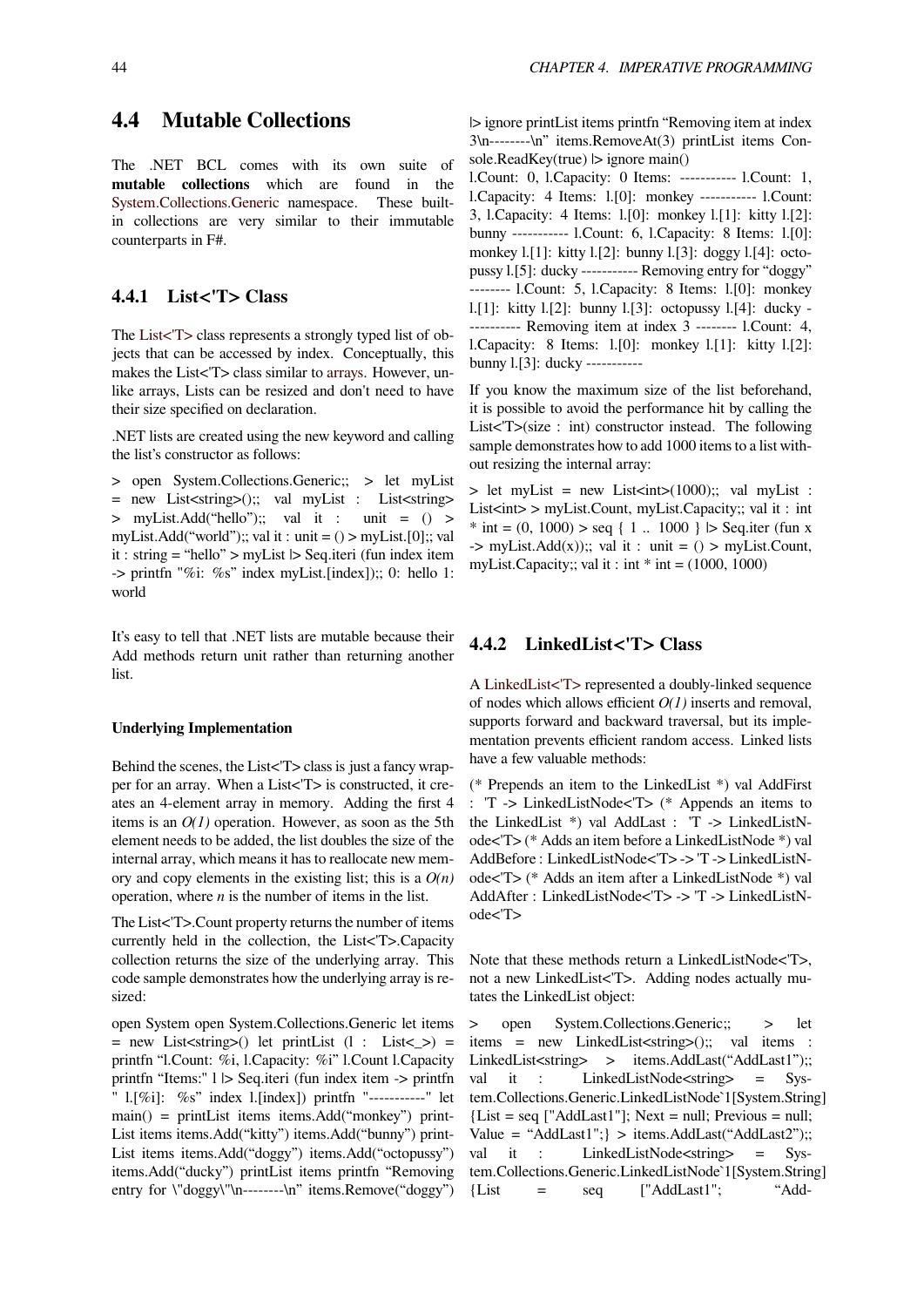Last2"]; Next = null; Previous =  $Sys$ tem.Collections.Generic.LinkedListNode`1[System.String]; (FIFO) data structure. from the front of a list, which makes it a *first in, first out*

Value = "AddLast2";} > let firstItem = items.AddFirst("AddFirst1");; val firstItem : LinkedListNode<string> > let addAfter = items.AddAfter(firstItem, "addAfter");; val addAfter : LinkedListNode<string> > let addBefore = items.AddBefore(addAfter, "addBefore");; val addBefore : LinkedListNode<string> > items |> Seq.iter (fun x -> printfn "%s" x);; AddFirst1 addBefore addAfter AddLast1 AddLast2

The Stack<'T> and Queue<'T> classes are special cases of a linked list (they can be thought of as linked lists with restrictions on where you can add and remove items).

#### **Stack<'T> Class**

A Stack<'T> only allows programmers prepend/push and remove/pop items from the front of a list, which makes it a *last in, first out* (LIFO) data structure. The Stack<'T> class can be thought of as a mutable version of the F# list.

> [stack.Push\(](http://msdn.microsoft.com/en-us/library/3278tedw.aspx)"First");; (\* Adds item to front of the list \*) val it : unit =  $()$  > stack.Push("Second");; val it : unit =  $()$  $>$  stack.Push("Third");; val it : unit = ()  $>$  stack.Pop();; (\* Returns and removes item from front of the lis[t \\*\)](https://en.wikibooks.org/wiki/F_Sharp_Programming/Lists) val it : string = "Third" > stack.Pop();; val it : string = "Second" > stack.Pop $($ );; val it : string = "First"

A stack of coins could be represented with this data structure. If we stacked coins one on top another, the first coin in the stack is at the bottom of the stack, and the last coin in the stack appears at the top. We remove coins from top to bottom, so the last coin added to the stack is the first one removed.



*A simple representation of a stack*

#### **Queue<'T> Class**

A Queue<'T> only allows programmers to ap-

> let queue = new Queue<string>();; val queue : Queue<string> > queue.Enqueue("First");; (\* Adds item to the rear of the list  $*)$  val it : unit  $= () >$  queue. Enqueue ("Second");; val it : unit = () > queue.Enqueue("Third");; val it : unit =  $()$  > queue.Dequeue();; (\* Returns and removes item from front of the queue  $*$ ) val it : string = "First" > queue.Dequeue();; val it : string = "Second" > queue.Dequeue $(i)$ ;; val it : string = "Third"

A line of people might be represented by a queue: people add themselves to the rear of the line, and are removed from the front. The first person to stand in line is the first person to be served.



# **4.4.3 HashSet<'T>, and Dictionary<'TKey, 'TValue> Classes**

The HashSet<'T> and Dictionary<'TKey, 'TValue> classes are mutable analogs of the F# set and map data structures and contain many of the same functions.

#### **Using the HashSet<'T>**

open [System op](http://msdn.microsoft.com/en-us/library/bb359438.aspx)en S[ystem.Collect](http://msdn.microsoft.com/en-us/library/xfhwa508.aspx)[ions.Generic](https://en.wikibooks.org/wiki/F_Sharp_Programming/Sets_and_Maps) [let](http://msdn.microsoft.com/en-us/library/xfhwa508.aspx) nums  $1\text{to}10 = \text{new}$  HashSet $\text{<}$ int $\text{>}$ () let nums  $5\text{to}15 =$ new HashSet $\langle int \rangle$  let main() = let printCollection msg targetSet = printf "%s: " msg targetSet |> Seq.sort |> Seq.iter(fun x -> printf "%O " x) printfn "" let addNums min max (targetSet : ICollection<\_>) = seq  $\{ \min \dots \max \}$   $\triangleright$  Seq.iter(fun x -> targetSet.Add(x)) addNums 1 10 nums\_1to10 addNums 5 15 nums\_5to15 printCollection "nums\_1to10 (before)" nums\_1to10 printCollection "nums\_5to15 (before)" nums\_5to15 nums\_1to10.IntersectWith(nums\_5to15) (\* mutates nums 1to10 \*) printCollection "nums 1to10 (after)" nums\_1to10 printCollection "nums\_5to15 (after)" nums  $5t015$  Console.ReadKey(true)  $|>$  ignore main() nums\_1to10 (before): 1 2 3 4 5 6 7 8 9 10 nums\_5to15 (before): 5 6 7 8 9 10 11 12 13 14 15 nums\_1to10 (after): 5 6 7 8 9 10 nums\_5to15 (after): 5 6 7 8 9 10 11 12 13 14 15

# **Using the Dictionary<'TKey, 'TValue>**

pend/enqueue to the rear of a list and remove/dequeue new Dictionary<string, string>();; val dict : Dictio-> open System.Collections.Generic;; > let dict =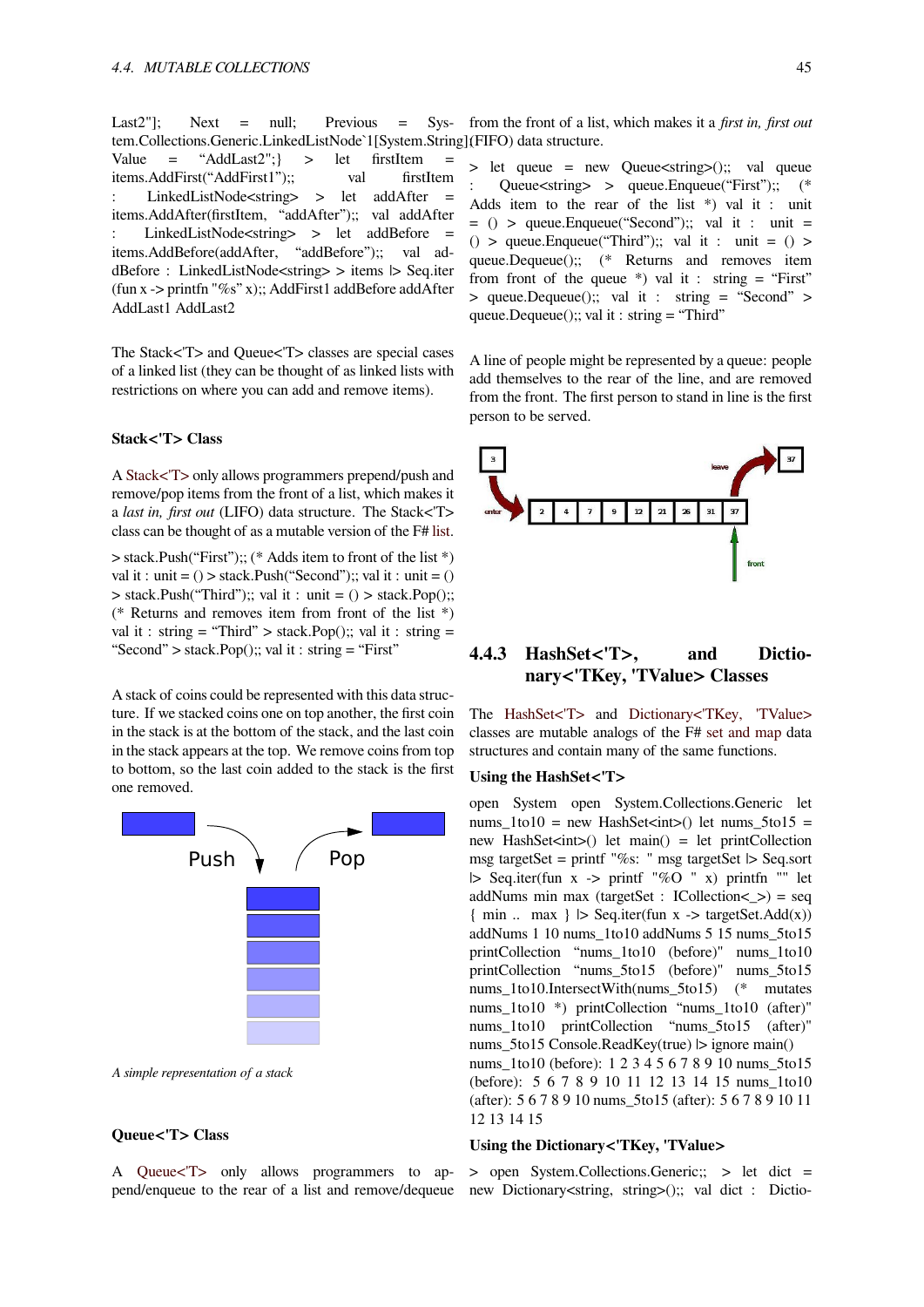nary<string,string>>dict.Add("Garfield", "Jim Davis");; val it : unit  $= () >$  dict.Add("Farside", "Gary Larson");; val it : unit  $= () >$  dict. Add("Calvin and Hobbes", "Bill Watterson");; val it : unit =  $()$  > dict.Add("Peanuts", "Charles Schultz");; val it : unit =  $()$  > dict.["Farside"];; (\* Use the '.[key]' operator to retrieve items \*) val it : string = "Gary Larson"

# **4.4.4 Differences Between .NET BCL and F# Collections**

The major difference between the collections built into the .NET BCL and their F# analogs is, of course, mutability. The mutable nature of BCL collections dramatically affects their implementation and time-complexity:

\* These classes are built on top of internal arrays. They may take a performance hit as the internal arrays are periodically resized when adding items.

**Note:** the Big-O notation above refers to the time-complexity of the insert/remove/retrieve operations relative to the number of items in the data structure, not the relative amount of time required to evaluate the operations relative to other data structures. For example, accessing arrays by index vs. accessing dictionaries by key have the same time complexity, *O(1)*, but the operations do not necessarily occur in the same amount of time.

# **4.5 Basic I/O**

Input and output, also called **I/O**, refers to any kind of communication between two hardware devices or between the user and the computer. This includes printing text out to the console, reading and writing files to disk, sending data over a socket, sending data to the printer, and a wide variety of other common tasks.

This page is not intended to provide an exhaustive look at .NET's I/O methods (readers seeking exhaustive references are encouraged to review the excellent documentation on the System.IO namespace on MSDN). This page will provide a cursory overview of some of the basic methods available to F# programmers for printing and working with files.

## **4.5.1 Working with the Console**

## **With F#**

By now, you're probably familiar with the printf, printfn, sprintf and its variants in the Printf module. However,

just to describe these methods more formally, these methods are used for printf-style printing and formatting using % markers as placeholders:

Print methods take a format string and a series of arguments, for example:

> sprintf "Hi, I'm %s and I'm a %s" "Juliet" "Scorpio";; val it : string = "Hi, I'm Juliet and I'm a Scorpio"

Methods in the Printf module are type-safe. For example, attempting to use substitute an int placeholder with a string results in a compilation error:

> sprintf "I'm %i years old" "kitty";; sprintf "I'm  $\%$ i years old" "kitty";;  $\lambda$ <sup> $\lambda$  $\lambda$  $\lambda$  $\lambda$  $\lambda$  stdin(17,28): error FS0001: The type</sup> 'string' is not compatible with any of the types byte,int16,int32,int64,sbyte,uint16,uint32,uint64,nativeint,unativeint, arising from the use of a printf-style format string.

According to the F# documentation, % placeholders consist of the following:

%[flags][width][.precision][type]

#### **[flags]** (optional)

Valid flags are:

0: add zeros instead of spaces to make up the required width

'-': left justify the result within the width specified

'+': add a '+' character if the number is positive (to match a '-' sign for negatives)

' ': add an extra space if the number is positive (to match a '-' sign for negatives)

#### **[width]** (optional)

The optional width is an integer indicating the minimal width of the result. For instance, %6d prints an integer, prefixing it with spaces to fill at least 6 characters. If width is '\*', then an extra integer argument is taken to specify the corresponding width.

any number '\*':

#### **[.precision]** (optional)

Represents the number of digits after a floating point number.

> sprintf "%.2f" 12345.67890;; val it : string = "12345.68" > sprintf "%.7f" 12345.67890;; val it : string  $=$  "12345.6789000"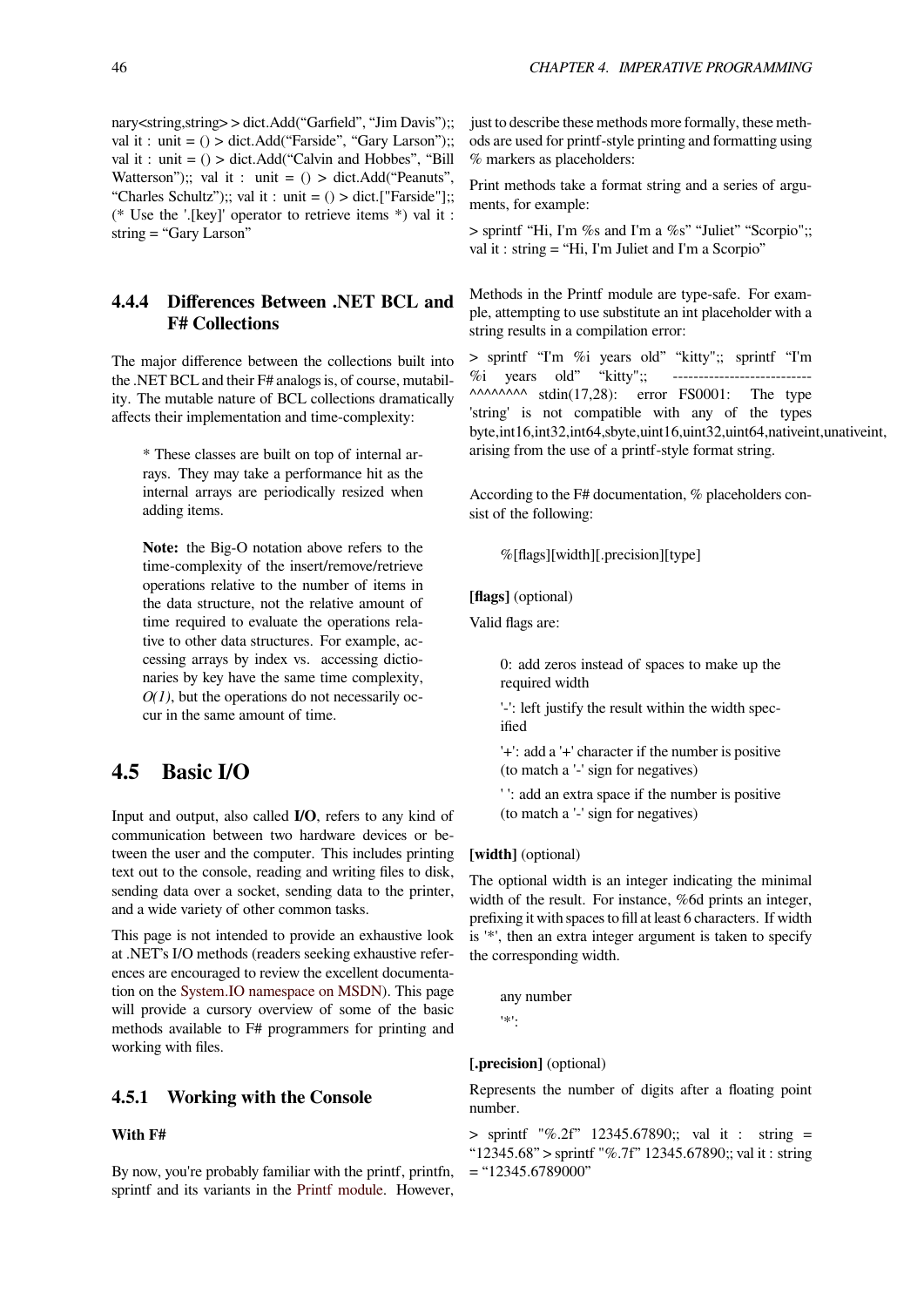#### **[type]** (required)

The following placeholder types are interpreted as follows:

%b: bool, formatted as "true" or "false" %s: string, formatted as its unescaped contents %d, %i: any basic integer type formatted as a decimal integer, signed if the basic integer type is signed. %u: any basic integer type formatted as an unsigned decimal integer %x, %X, %o: any basic integer type formatted as an unsigned hexadecimal (a-f)/Hexadecimal (A-F)/Octal integer %e, %E, %f, %F, %g, %G: any basic floating point type (float,float32) formatted using a C-style floating point format specifications, i.e %e, %E: Signed value having the form [-]d.dddde[sign]ddd where d is a single decimal digit, dddd is one or more decimal digits, ddd is exactly three decimal digits, and sign is  $+$  or  $-$  %f: Signed value having the form [-]dddd.dddd, where dddd is one or more decimal digits. The number of digits before the decimal point depends on the magnitude of the number, and the number of digits after the decimal point depends on the requested precision. %g, %G: Signed value printed in f or e format, whichever is more compact for the given value and precision. %M: System.Decimal value %O: Any value, printed by boxing the object and using it's ToString method(s) %A: Any value, printed by using Microsoft.FSharp.Text.StructuredFormat.Display.any\_to\_string with the default layout settings %a: A general format specifier, requires two arguments: (1) a function which accepts two arguments: (a) a context parameter of the appropriate type for the given formatting function (e.g. an #System.IO.TextWriter) (b) a value to print and which either outputs or returns appropriate text. (2) the particular value to print %t: A general format specifier, requires one argument: (1) a function which accepts a context parameter of the appropriate type for the given formatting function (e.g. an #System.IO.TextWriter)and which either outputs or returns appropriate text. Basic integer types are: byte,sbyte,int16,uint16,int32,uint32,int64,uint64,nativeint,unativem.IO.Path performs operations on strings Basic floating point types are: float, float32

Programmers can print to the console using the printf method, however F# recommends reading console input using the System.Console.ReadLine() method.

#### **With .NET**

.NET includes its own notation for format specifiers. .NET format strings are untyped. Additionally, .NET's format strings are designed to be extensible, meaning that a programmer can implement their own custom format strings. Format [placeholders have](http://msdn.microsoft.com/en-us/library/26etazsy.aspx) the following form:

{index[, length][:formatString]}

For example, using the String.Format method in fsi:

> System.String.Format("Hi, my name is {0} and I'm a {1}", "Juliet", "Scorpio");; val it : string = "Hi, my name is Juliet and I'm a Scorpio" > System.String.Format("|{0,*−*50}|", "Left justified");; val it : string = "|Left justified |" > System.String.Format("|{0,50}|", "Right justified");; val it : string = "| Right justified|"  $>$ System.String.Format("|{0:yyyy-MMM-dd}|", System.DateTime.Now);; val it : string = "|2009-Apr-06|"

See Number Format Strings, Date and Time Format Strings, and Enum Format Strings for a comprehensive reference on format specifiers for .NET.

Programmers can read and writ[e to the console using the](http://msdn.microsoft.com/en-us/library/97x6twsz.aspx) Syst[em.Console class:](http://msdn.microsoft.com/en-us/library/427bttx3.aspx)

[open S](http://msdn.microsoft.com/en-us/library/97x6twsz.aspx)yste[m let main\(\) = C](http://msdn.microsoft.com/en-us/library/c3s1ez6e.aspx)onsole.Write("What's your name? ") let name = Console.ReadLine() Con[sole.Write\("Hello, {0](http://msdn.microsoft.com/en-us/library/system.console.aspx)}", name) main()

## **4.5.2 System.IO Namespace**

The System.IO namespace contains a variety of useful classes for performing basic I/O.

## **File[s and Direc](http://msdn.microsoft.com/en-us/library/system.io.aspx)tories**

The following classes are useful for interrogating the host filesystem:

- *•* The System.IO.File class exposes several useful members for creating, appending, and deleting files.
- *•* System.IO.Directory exposes methods for creating, movi[ng, and deleting](http://msdn.microsoft.com/en-us/library/system.io.file.aspx) directories.

[which represent file p](http://msdn.microsoft.com/en-us/library/system.io.directory.aspx)aths.

*•* System.IO.FileSystemWatcher which allows users [to listen to a dir](http://msdn.microsoft.com/en-us/library/system.io.path.aspx)ectory for changes.

#### **Stre[ams](http://msdn.microsoft.com/en-us/library/system.io.filesystemwatcher.aspx)**

A stream is a sequence of bytes. .NET provides some classes which allow programmers to work with steams including:

- *•* System.IO.StreamReader which is used to read characters from a stream.
- System.IO.StreamWriter which is used to write [characters to a stream.](http://msdn.microsoft.com/en-us/library/system.io.streamreader.aspx)
- *•* System.IO.MemoryStream which creates an in[memory stream of bytes.](http://msdn.microsoft.com/en-us/library/system.io.streamwriter.aspx)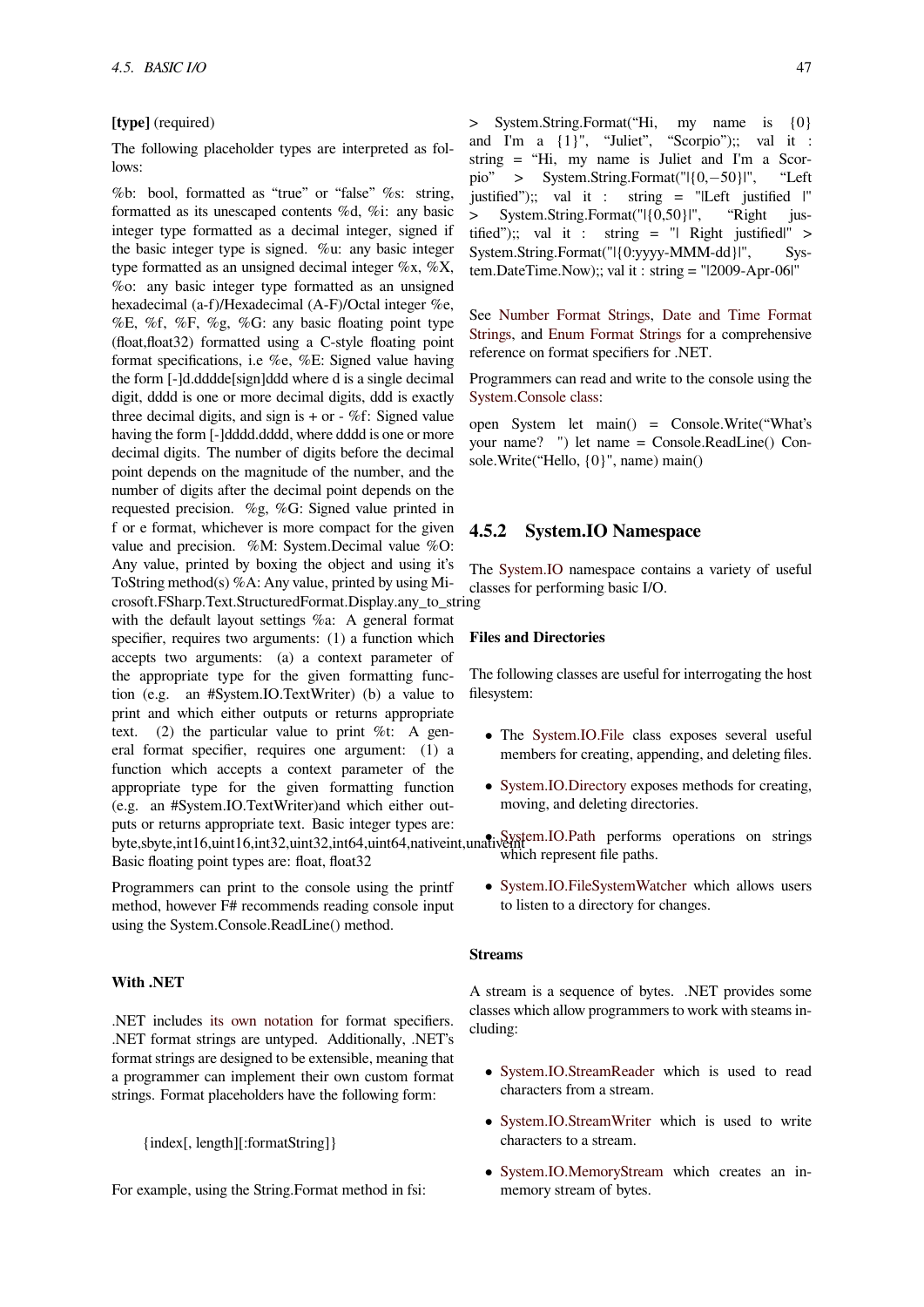# **4.6 Exception Handling**

When a program encounters a problem or enters an invalid state, it will often respond by throwing an exception. Left to its own devices, an uncaught exception will crash an application. Programmers write **exception handling** code to rescue an application from an invalid state.

# **4.6.1 Try/With**

Let's look at the following code:

let getNumber msg = printf msg;  $int32(System.Console, ReadLine())$  let  $x = getNum$ ber("x = ") let y = getNumber("y = ") printfn "%i + %i  $= \%i"$  x y (x + y)

This code is syntactically valid, and it has the correct types. However, it can fail at run time if we give it a bad input:

This program outputs the following:

 $x = 7$  y = monkeys! ------------ FormatException was unhandled. Input string was not in a correct format.

The string monkeys does not represent a number, so the conversion fails with an exception. We can handle this exception using F#'s try... with, a special kind of pattern matching construct:

let getNumber msg = printf msg; try int32(System.Console.ReadLine()) with | :? System.FormatException -> System.Int32.MinValue let x  $=$  getNumber("x = ") let y = getNumber("y = ") printfn "%i + %i = %i" x y (x + y)

This program outputs the following:

x = 7 y = monkeys! 7 + *−*2147483648 = *−*2147483641

It is, of course, wholly possible to catch multiple types of exceptions in a single with block. For example, according to the MSDN documentation, the System.Int32.Parse(s : string) method will throw three types of exceptions:

#### ArgumentNullException

[Occurs when s is a null r](http://msdn.microsoft.com/en-us/library/b3h1hf19.aspx)eference.

#### [FormatException](http://msdn.microsoft.com/en-us/library/system.argumentnullexception.aspx)

Occurs when s does not represent a numeric input.

#### **OverflowException**

Occurs when s represents number greater than or less than Int32.MaxValue or [Int32.MinValu](http://msdn.microsoft.com/en-us/library/system.overflowexception.aspx)e (i.e. the number cannot be represented with a 32-bit signed integer).

We can catch all of these exceptions by adding additional match cases:

let getNumber msg = printf msg; try int32(System.Console.ReadLine()) with | :? System.FormatException -> −1 | :? System.OverflowException -> System.Int32.MinValue System.Int32.MinValue | :? System.ArgumentNullException -> 0

Its not necessary to have an exhaustive list of match cases on exception types, as the uncaught exception will simply move to the next method in the stack trace.

# **4.6.2 Raising Exceptions**

The code above demonstrates how to recover from an invalid state. However, when designing F# libraries, its often useful to throw exceptions to notify users that the program encountered some kind of invalid input. There are several standard functions for raising exceptions:

(\* General failure \*) val failwith : string -> 'a (\* General failure with formatted message \*) val failwithf : String-Format<'a, 'b> -> 'a (\* Raise a specific exception \*) val raise : #exn -> 'a (\* Bad input \*) val invalidArg : string -> 'a

For example:

type 'a tree  $=$  | Node of 'a  $*$  'a tree  $*$  'a tree | Empty let rec add  $x =$  function  $|$  Empty -> Node(x, Empty, Empty) | Node(y, left, right)  $\rightarrow$  if  $x > y$  then Node(y, left, add x right) else if  $x < y$  then Node(y, add x left, right) else failwithf "Item '%A' has already been added to tree" x

# **4.6.3 Try/Finally**

Normally, an exception will cause a function to exit immediately. However, a finally block will always execute, even if the code throws an exception:

let tryWithFinallyExample  $f = try$  printfn "tryWithFinallyExample: outer try block" try printfn "tryWith-FinallyExample: inner try block" f() with  $\mid$  exn -> printfn "tryWithFinallyExample: inner with block" reraise() (\* raises the same exception we just caught \*) finally printfn "tryWithFinally: outer finally block" let  $catchAllExceptions f = try printfn "-----" printfn$ "catchAllExceptions: try block" tryWithFinallyExample f with  $|\text{exn} \rangle$  printfn "catchAllExceptions: with block" printfn "Exception message: %s" exn.Message let  $main() = catch All Exceptions (fun () \rightarrow printfn "Function$ executed successfully") catchAllExceptions (fun () -> failwith "Function executed with an error") main()

This program will output the following: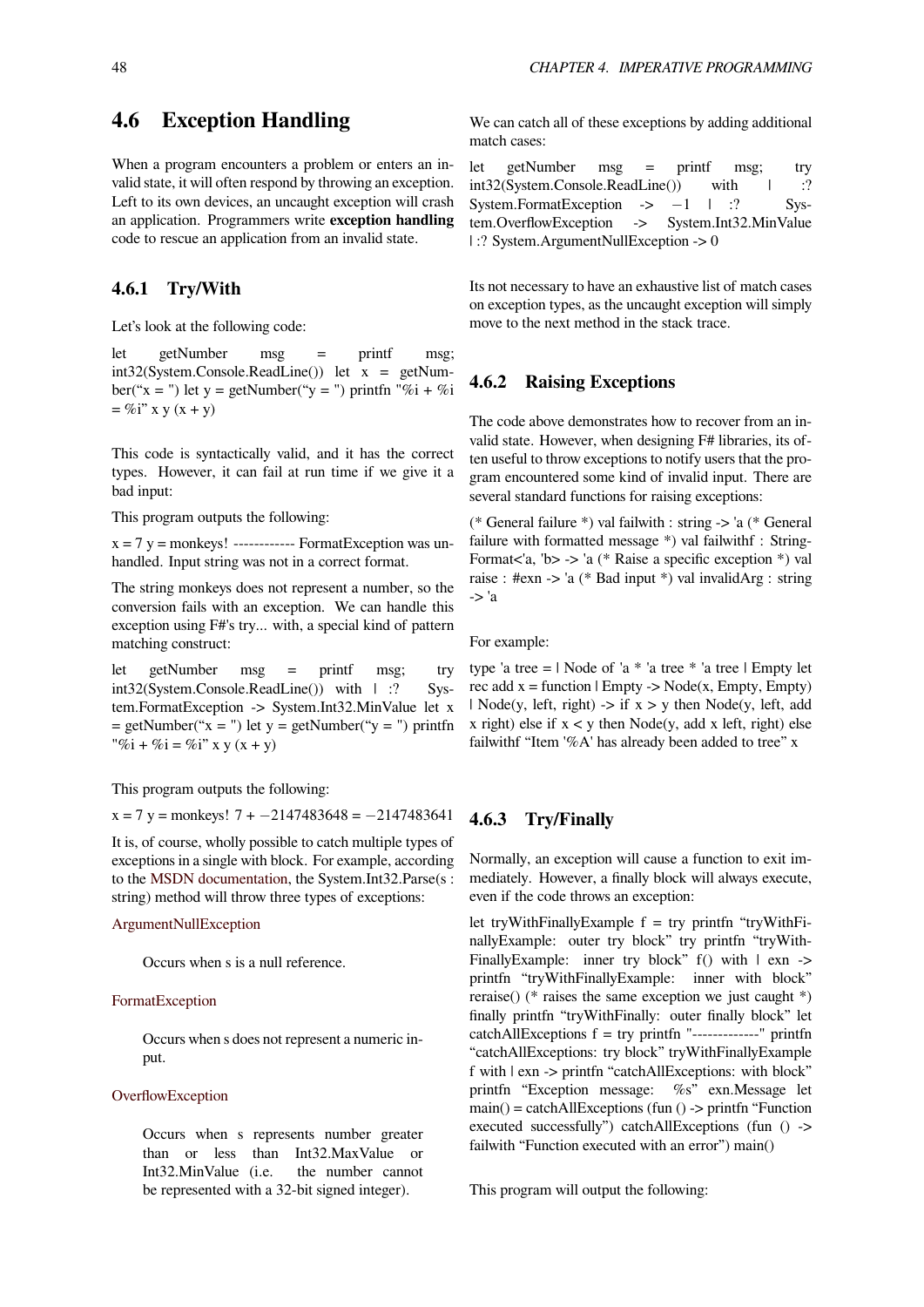------------- catchAllExceptions: try block tryWithFinallyExample: outer try block tryWithFinallyExample: inner try block Function executed successfully tryWithFinally: outer finally block ------------- catchAllExceptions: try block tryWithFinallyExample: outer try block try-WithFinallyExample: inner try block tryWithFinallyExample: inner with block tryWithFinally: outer finally block catchAllExceptions: with block Exception message: Function executed with an error

Notice that our finally block executed in spite of the exception. Finally blocks are used most commonly to clean up resources, such as closing an open file handle or closing a database connection (even in the event of an exception, we *do not* want to leave file handles or database connections open):

open System.Data.SqlClient let executeScalar connectionString sql = let conn = new SqlConnection(connectionString) try conn.Open() (\* this line can throw an exception  $*)$  let comm = new SqlCommand(sql, conn) comm.ExecuteScalar() (\* this line can throw an exception \*) finally (\* finally block guarantees our SqlConnection is closed, even if our sql statement fails \*) conn.Close()

#### **use Statement**

Many objects in the .NET framework implement the System.IDisposable interface, which means the objects have a special method called Dispose to guarantee deterministic cleanup of unmanaged resources. It's considered a best practice to call Dispose on these types of objects [as soon as they are n](http://msdn.microsoft.com/en-us/library/system.idisposable.aspx)o longer needed.

Traditionally, we'd use a try/finally block in this fashion:

let writeToFile fileName = let sw = new System.IO.StreamWriter(fileName : string) try sw.Write("Hello ") sw.Write("World!") finally sw.Dispose()

However, this can be occasionally bulky and cumbersome, especially when dealing with many objects which implement the IDisposable interface. F# provides the keyword use as syntactic sugar for the pattern above. An equivalent version of the code above can be written as follows:

let writeToFile fileName = use sw = new System.IO.StreamWriter(fileName : string) sw.Write("Hello ") sw.Write("World!")

The scope of a use statement is identical to the scope of a let statement. F# will automatically call Dispose() on an object when the identifier goes out of scope.

#### **4.6.4 Defining New Exceptions**

F# allows us to easily define new types of exceptions using the exception declaration. Here's an example using fsi:

> exception ReindeerNotFoundException of string let reindeer = ["Dasher"; "Dancer"; "Prancer"; "Vixen"; "Comet"; "Cupid"; "Donner"; "Blitzen"] let getReindeerPosition name = match List.tryFindIndex (fun  $x \rightarrow x =$  name) reindeer with  $\mid$  Some(index) -> index | None -> raise (ReindeerNotFoundException(name));; exception ReindeerNotFoundException of string val reindeer : string list val getReindeerPosition : string -> int > getReindeerPosition "Comet";; val it : int =  $4 > getReindeerPosition$  "Donner";; val it : int = 6 > getReindeerPosition "Rudolf";; FSI\_0033+ReindeerNotFoundExceptionException:

Rudolf at FSI\_0033.getReindeerPosition(String name) at <StartupCode\$FSI\_0036>.\$FSI\_0036.\_main() stopped due to error

We can pattern match on our new existing exception type just as easily as any other exception:

> let tryGetReindeerPosition name = try getReindeer-Position name with | ReindeerNotFoundException(s) -> printfn "Got ReindeerNotFoundException: %s" s −1;; val tryGetReindeerPosition : string -> int > tryGetReindeerPosition "Comet";; val it : int = 4 > tryGetReindeerPosition "Rudolf";; Got ReindeerNot-FoundException: Rudolf val it : int = *−*1

# **4.6.5 Exception Handling Constructs**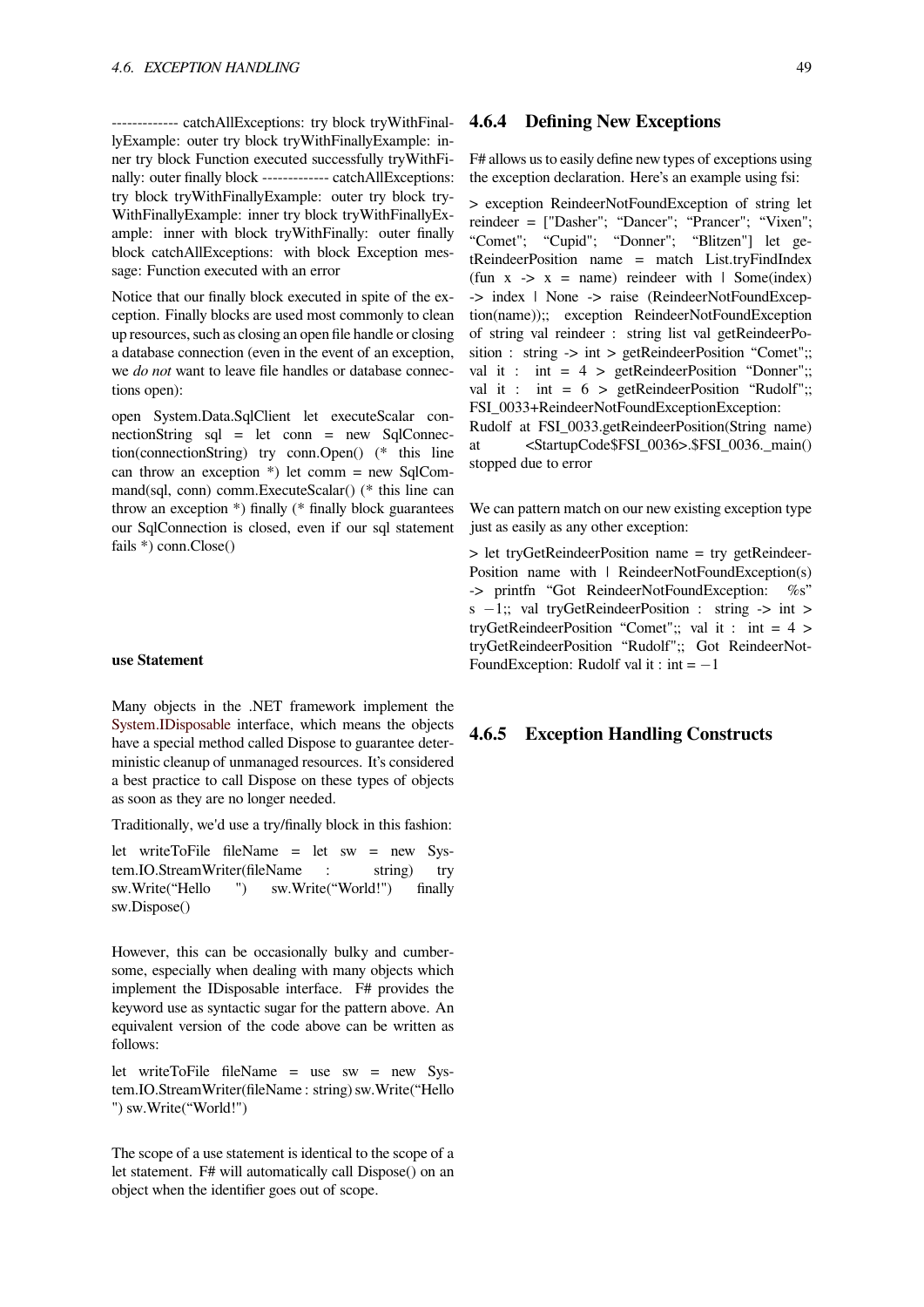# **Chapter 5**

# **Object Oriented Programming**

# **5.1 Operator Overloading**

Operator overloading allows programmers to provide new behavior for the default operators in F#. In practice, programmers overload operators to provide a simplified syntax for objects which can be combined mathematically.

# **5.1.1 Using Operators**

You've already used operators:

let sum  $= x + y$ 

Here + is example of using a mathematical addition operator.

# **5.1.2 Operator Overloading**

Operators are functions with special names, enclosed in brackets. They must be defined as static class members. Here's an example on declaring + operator on complex numbers:

type Complex  $= \{$  Re: double Im: double  $\}$  static member  $( + )$  (left: Complex, right: Complex) = { $Re =$ left.Re + right.Re;  $Im = leftIm + rightIm$  }

In FSI, we can add two complex numbers as follows:

 $>$  let first = { Re = 1.0; Im = 7.0 };; val first : Complex > let second = { Re = 2.0; Im = *−*10.5 };; val second : Complex  $>$  first + second;; val it : Complex = {Re = 3.0; Im = *−*3.5;}

# **5.1.3 Defining New Operators**

In addition to overloading existing operators, its possible to define new operators. The names of custom operators can only be one or more of the following characters:

!%&\*+*−*./<=>?@^|~

F# supports two types of operators: infix operators and prefix operators.

#### **Infix operators**

An infix operator takes two arguments, with the operator appearing in between both arguments (i.e. arg1 {op} arg2). We can define our own infix operators using the syntax:

let (op) arg $1$  arg $2 = ...$ 

In addition to mathematical operators, F# has a variety of infix operators defined as part of its library, for example:

let inline  $(|> x f = f x$  let inline  $(:.)$  hd tl = Cons(hd, tl) let inline  $(:=)$   $(x : 'a \text{ ref})$  value = x.contents <- value

Let's say we're writing an application which performs a lot of regex matching and replacing. We can match text using Perl-style operators by defining our own operators as follows:

open System.Text.RegularExpressions let (=~) input pattern =  $Regex.IsMatch(input, pattern) let main() =$ printfn "cat =  $\sim$  dog: %b" ("cat" =  $\sim$  "dog") printfn "cat  $=$  catldog: %b" ("cat"  $=$  "catldog") printfn "monkey  $=$  monk\*: %b" ("monkey"  $=$  "monk\*") main()

This program outputs the following:

cat =~ dog: false cat =~ cat dog: true monkey =~ monk\*: true

#### **Prefix Operators**

Prefix operators take a single argument which appears to the right side of the operator ({op}argument). You've already seen how the ! operator is defined for ref cells:

type 'a ref = { mutable contents : 'a } let (!)  $(x : 'a \text{ ref}) =$ x.contents

Let's say we're writing a number crunching application, and we wanted to define some operators that work on lists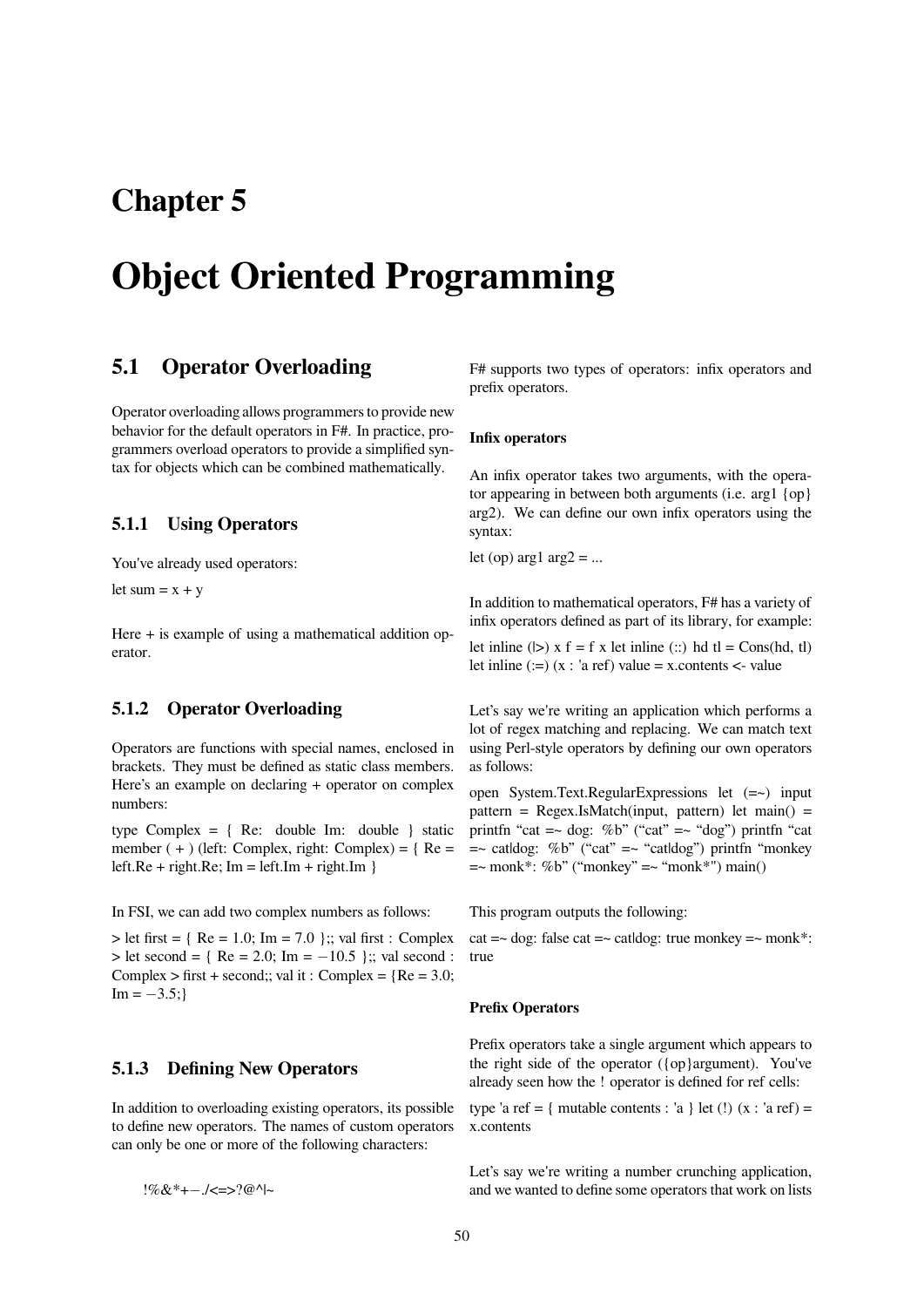of numbers. We might define some prefix operators in fsi **Implicit Class Construction** as follows:

 $>$  let ( $!+$ ) l = List.reduce ( $+$ ) l let ( $!-$ ) l = List.reduce ( -  $)$  l let  $(!*)$  l = List.reduce  $(*)$  l let  $(!')$  l = List.reduce ( / ) l;; val  $($ ! +  $)$  : int list  $\rightarrow$  int val  $($  ! -  $)$  : int list  $\rightarrow$  int val ( $!^*$ ) : int list -> int val ( $!/$ ) : int list -> int >  $!^*$  [2; 3; 5];; val it : int =  $30 > 1 + [2; 3; 5]$ ;; val it : int =  $10 > 1 - [2;$ 3; 7];; val it : int = *−*8 > !/ [100; 10; 2];; val it : int = 5

# **5.2 Classes**

In the real world, an **object** is a "real" thing. A cat, person, computer, and a roll of duct tape are all "real" things in the tangible sense. When we think about these things, we can broadly describe them in terms of a number of attributes:

- *•* Properties: a person has a name, a cat has four legs, computers have a price tag, duct tape is sticky.
- Behaviors: a person reads the newspaper, cats sleep all day, computers crunch numbers, duct tape attaches things to other things.
- *•* Types/group membership: an employee is a type of person, a cat is a pet, a Dell and Mac are types of computers, duct tape is part of the broader family of adhesives.

In the programming world, an "object" is, in the simplest of terms, a model of something in the real world. Objectoriented programming (OOP) exists because it allows programmers to model real-world entities and simulate their interactions in code. Just like their real-world counterparts, objects in computer programming have properties and behaviors, and can be classified according to their type.

While we can certainly create objects that represents cats, people, and adhesives, objects can also represent less concrete things, such as a bank account or a business rule.

Although the scope of OOP has expanded to include some advanced concepts such as design patterns and the large-scale architecture of applications, this page will keep things simple and limit the discussion of OOP to data modeling.

# **5.2.1 Defining an Object**

Before you create an object, you have to identify the properties of your object and describe what it does. You define properties and methods of an object in a *class*. There are actually two different syntaxes for defining a class: an implicit syntax and an explicit syntax.

Implicit class syntax is defined as follows:

type TypeName optional-type-arguments arguments [ as ident  $] = \lceil$  inherit type  $\{$  as base  $\}$   $\lceil$   $\lceil$  let-binding  $\lceil$ let-rec bindings ] \* [ do-statement ] \* [ abstract-binding | member-binding | interface-implementation ] \*

*Elements in brackets are optional, elements followed by a \* may appear zero or more times.*

This syntax above is not as daunting as it looks. Here's a simple class written in implicit style:

type Account(number : int, holder : string) = class let mutable amount = 0m member x.Number = number member x.Holder = holder member x.Amount = amount member x.Deposit(value) = amount  $\lt$ - amount + value member x. Withdraw(value) = amount  $\lt$ - amount - value end

The code above defines a class called Account, which has three properties and two methods. Let's take a closer look at the following:

type Account(number : int, holder : string) = class

The underlined code is called the class *constructor*. A constructor is a special kind of function used to initialize the fields in an object. In this case, our constructor defines two values, number and holder, which can be accessed anywhere in our class. You create an instance of Account by using the new keyword and passing the appropriate parameters into the constructor as follows:

let bob = new  $Account(123456, "Bob's Saving")$ 

Additionally, let's look at the way a member is defined:

member x.Deposit(value) = amount  $\lt$ - amount + value

The x above is an alias for the object currently in scope. Most OO languages provide an implicit this or self variable to access the object in scope, but F# requires programmers to create their own alias.

After we can create an instance of our Account, we can access its properties using .propertyName notation. Here's an example in FSI:

 $>$  let printAccount (x : Account) = printfn "x.Number: %i, x.Holder: %s, x.Amount: %M" x.Number x.Holder x.Amount;; val printAccount : Account -> unit > let bob = new  $Account(123456, "Bob's Savings");;$ val bob : Account > printAccount bob;; x.Number: 123456, x.Holder: Bob's Savings, x.Amount: 0 val it : unit =  $()$  > bob.Deposit $(100M)$ ;; val it : unit =  $()$ > printAccount bob;; x.Number: 123456, x.Holder: Bob's Savings, x.Amount: 100 val it : unit  $= ()$ bob.Withdraw(29.95M);; val it : unit =  $()$  > printAccount bob;; x.Number: 123456, x.Holder: Bob's Savings,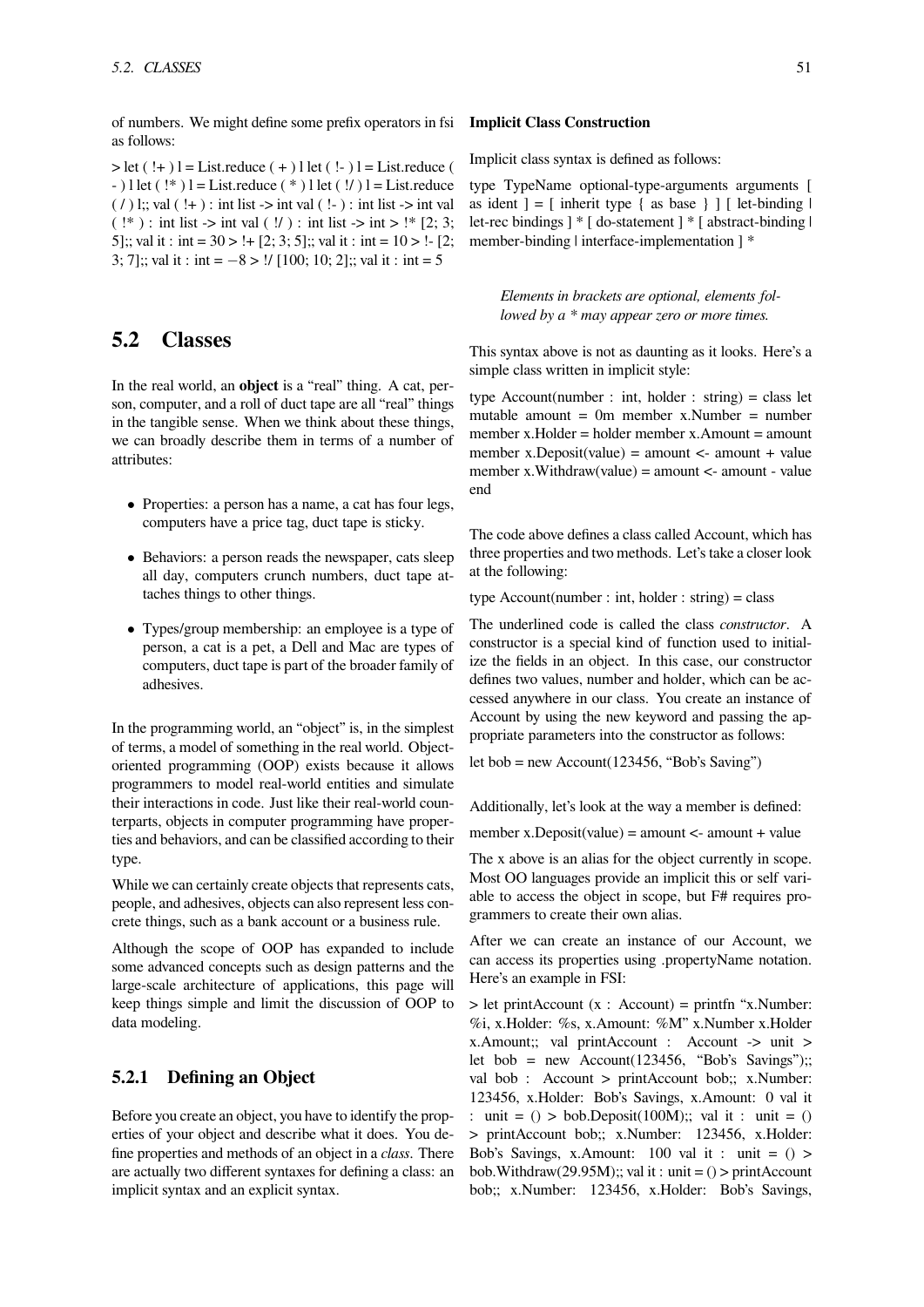#### x.Amount: 70.05

#### **Example** Let's use this class in a real program:

open System type Account(number : int, holder : string)  $=$  class let mutable amount  $= 0$ m member x.Number  $=$ number member x.Holder = holder member x.Amount  $=$  amount member x.Deposit(value)  $=$  amount  $\le$ amount + value member x.Withdraw(value) = amount  $\leq$  amount - value end let homer = new Account (12345, "Homer") let marge = new Account(67890, "Marge") let transfer amount (source : Account) (target : Account) = source.Withdraw amount target.Deposit amount let printAccount  $(x : Account) = printfn "x.Number: % i,$ x.Holder: %s, x.Amount: %M" x.Number x.Holder  $x$ .Amount let main() = let printAccounts() = [homer; marge] |> Seq.iter printAccount printfn "\nInializing account" homer.Deposit 50M marge.Deposit 100M printAccounts() printfn "\nTransferring \$30 from Marge to Homer" transfer 30M marge homer printAccounts() printfn "\nTransferring \$75 from Homer to Marge" transfer 75M homer marge printAccounts() main()

# The program has the following types:

type Account = class new : number:  $int * holder: string$ -> Account member Deposit : value:decimal -> unit member Withdraw : value:decimal -> unit member Amount : decimal member Holder : string member Number : int end val homer : Account val marge : Account val transfer : decimal -> Account -> Account -> unit val printAccount : Account -> unit

#### The program outputs the following:

Initializing account x.Number: 12345, x.Holder: Homer, x.Amount: 50 x.Number: 67890, x.Holder: Marge, x.Amount: 100 Transferring \$30 from Marge to Homer x.Number: 12345, x.Holder: Homer, x.Amount: 80 x.Number: 67890, x.Holder: Marge, x.Amount: 70 Transferring \$75 from Homer to Marge x.Number: 12345, x.Holder: Homer, x.Amount: 5 x.Number: 67890, x.Holder: Marge, x.Amount: 145

**Example using the do keyword** The do keyword is used for post-constructor initialization. For example, let's say we wanted to create an object which represents a stock. We only need to pass in the stock symbol, and initialize the rest of the properties in our constructor:

open System open System.Net type Stock(symbol string) = class let url = "http://download. finance.yahoo.com/d/quotes.csv?s=" + symbol "&f=sl1d1t1c1ohgv&e=.csv" let mutable \_symbol = String.Empty let mutable  $current = 0.0$  let mutable  $\_open = 0.0$  let mutable  $\_high = 0.0$  let mutable low  $= 0.0$  let mutable \_volume  $= 0$  do (\* We initialize our object in the do block  $*)$  let webClient = new WebClient() (\* Data comes back as a comma-seperated list, so we split it on each comma  $*)$  let data = webClient.DownloadString(url).Split([|','|]) \_symbol <data. $[0]$  \_current <- float data. $[1]$  \_open <- float data. $[5]$  $_\text{high}$  <- float data.[6]  $_\text{low}$  <- float data.[7]  $_\text{volume}$  $\le$ - int data.[8] member x.Symbol = \_symbol member  $x$ . Current = current member  $x$ . Open = open member x.High =  $_{high}$  member x.Low =  $_{low}$  member  $x.$ Volume = \_volume end let main() = let stocks =  ${\lceil}$ "msft"; "noc"; "yhoo"; "gm" ${\rceil}$   $\rceil$   $\leq$  Seq.map (fun x - $\gt$  new Stock(x)) stocks  $\triangleright$  Seq.iter (fun x -> printfn "Symbol: %s (%F)" x.Symbol x.Current) main()

This program has the following types:

type Stock = class new : symbol:string -> Stock member Current : float member High : float member Low : float member Open : float member Symbol : string member Volume : int end

This program outputs the following (your outputs will vary):

Symbol: "MSFT" (19.130000) Symbol: "NOC" (43.240000) Symbol: "YHOO" (12.340000) Symbol: "GM" (3.660000)

**Note:** It's possible to have any number of do statements in a class definition, although there's no particular reason why you'd need more than one.

#### **Explicit Class Definition**

Classes written in explicit style follow this format:

type TypeName = [ inherit type ] [ val-definitions ] [ new ( optional-type-arguments arguments ) [ as ident ] = { field-initialization } [ then constructor-statements ] ] \* [ abstract-binding | member-binding | interfaceimplementation ] \*

Here's a class defined using the explicit syntax:

type Line = class val  $X1$  : float val  $Y1$  : float val  $X2$  : float val Y2 : float new  $(x1, y1, x2, y2) = \{ X1 = x1; Y1$  $y = y1$ ;  $X2 = x2$ ;  $Y2 = y2$ } member x. Length = let sqr x =  $x * x$  sqrt(sqr(x.X1 - x.X2) + sqr(x.Y1 - x.Y2)) end

Each val defines a field in our object. Unlike other objectoriented languages, F# does not implicitly initialize fields in a class to any value. Instead, F# requires programmers to define a constructor and explicitly initialize each field in their object with a value.

We can perform some post-constructor processing using a then block as follows:

type Line = class val  $X1$  : float val  $Y1$  : float val  $X2$  :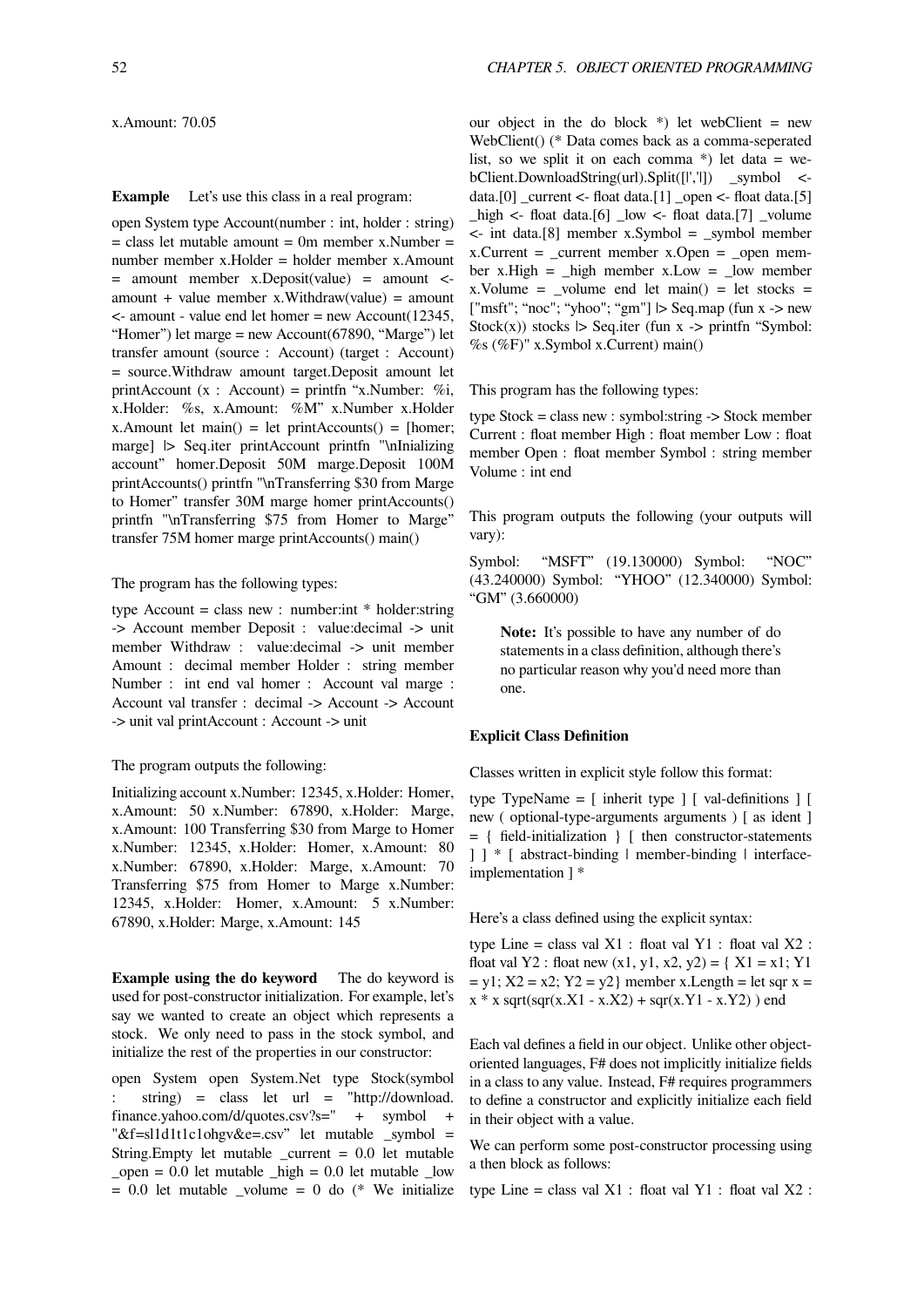float val Y2 : float new  $(x1, y1, x2, y2)$  as this  $= \{ X1$  $= x1$ ; Y1 = y1; X2 = x2; Y2 = y2;} then printfn "Line constructor:  $\{(\%F, \%F), (\%F, \%F)\}\$ , Line.Length:  $\%F$ " this.X1 this.Y1 this.X2 this.Y2 this.Length member  $x.Length = let$  sqr  $x = x * x$  sqrt(sqr(x.X1 - x.X2) +  $sqr(x.Y1 - x.Y2)$ ) end

Notice that we have to add an alias after our constructor, new  $(x1, y1, x2, y2)$  as this), to access the fields of our object being constructed. Each time we create a Line object, the constructor will print to the console. We can demonstrate this using fsi:

 $>$  let line = new Line(1.0, 1.0, 4.0, 2.5);; val line : Line Line constructor: {(1.000000, 1.000000), (4.000000, 2.500000)}, Line.Length: 3.354102

**Example Using Two Constructors** Since the constructor is defined explicitly, we have the option to provide more than one constructor.

open System open System.Net type Car = class val used : bool val owner : string val mutable mileage : int (\* first constructor \*) new (owner) = { used = false; owner = owner; mileage =  $0 \}$  (\* another constructor \*) new (owner, mileage) = { used = true; owner = owner; mileage = mileage } end let main() = let printCar (c :  $Car$ ) = printfn "c.used: %b, c.owner: %s, c.mileage:  $\%$ i" c.used c.owner c.mileage let stevesNewCar = new Car("Steve") let bobsUsedCar = new Car("Bob", 83000) let printCars() = [stevesNewCar; bobsUsedCar] |> Seq.iter printCar printfn "\nCars created" printCars() printfn "\nSteve drives all over the state" stevesNew-Car.mileage <- stevesNewCar.mileage + 780 printCars() printfn "\nBob commits odometer fraud" bobsUsed-Car.mileage <- 0 printCars() main()

This program has the following types:

type Car = class val used: bool val owner: string val mutable mileage: int new : owner:string \* mileage:int -> Car new : owner:string -> Car end

Notice that our val fields are included in the public interface of our class definition.

This program outputs the following:

Cars created c.used: false, c.owner: Steve, c.mileage: 0 c.used: true, c.owner: Bob, c.mileage: 83000 Steve drives all over the state c.used: false, c.owner: Steve, c.mileage: 780 c.used: true, c.owner: Bob, c.mileage: 83000 Bob commits odometer fraud c.used: false, c.owner: Steve, c.mileage: 780 c.used: true, c.owner: Bob, c.mileage: 0

#### **Differences Between Implicit and Explicit Syntaxes**

As you've probably guessed, the major difference between the two syntaxes is related to the constructor: the explicit syntax forces a programmer to provide explicit constructor(s), whereas the implicit syntax fuses the primary constructor with the class body. However, there are a few other subtle differences:

- *•* The explicit syntax does not allow programmers to declare let and do bindings.
- *•* Even though you can use val fields in the implicit syntax, they must have the attribute [<Default-Value>] and be mutable. It is more convenient to use let bindings in this case. You can add public member accessors when they need to be public.
- *•* In the implicit syntax, the primary constructor parameters are visible throughout the whole class body. By using this feature, you do not need to write code that copies constructor parameters to instance members.
- While both syntaxes support multiple constructors, when you declare additional constructors with the implicit syntax, they must call the primary constructor. In the explicit syntax all constructors are declared with new() and there is no primary constructor that needs to be referenced from others.

In general, its up to the programmer to use the implicit or explicit syntax to define classes. However, the implicit syntax is used more often in practice as it tends to result in shorter, more readable class definitions.

# **Class Inference**

F#'s #light syntax allows programmers to omit the class and end keywords in class definitions, a feature commonly referred to as *class inference* or *type kind inference*. For example, there is no difference between the following class definitions:

Both classes compile down to the same bytecode, but the code using class inference allows ust[o omit a few unnec](http://research.microsoft.com/en-us/um/cambridge/projects/fsharp/manual/spec2.aspx#_Toc207785727)essary keywords.

Class inference and class explicit styles are considered acceptable. At the very least, when writing F# libraries, don't define half of your classes using class inference and the other half using class explicit style—pick one style and use it consistently for all of your classes throughout your project.

# **5.2.2 Class Members**

## **Instance and Static Members**

There are two types of members you can add to an object: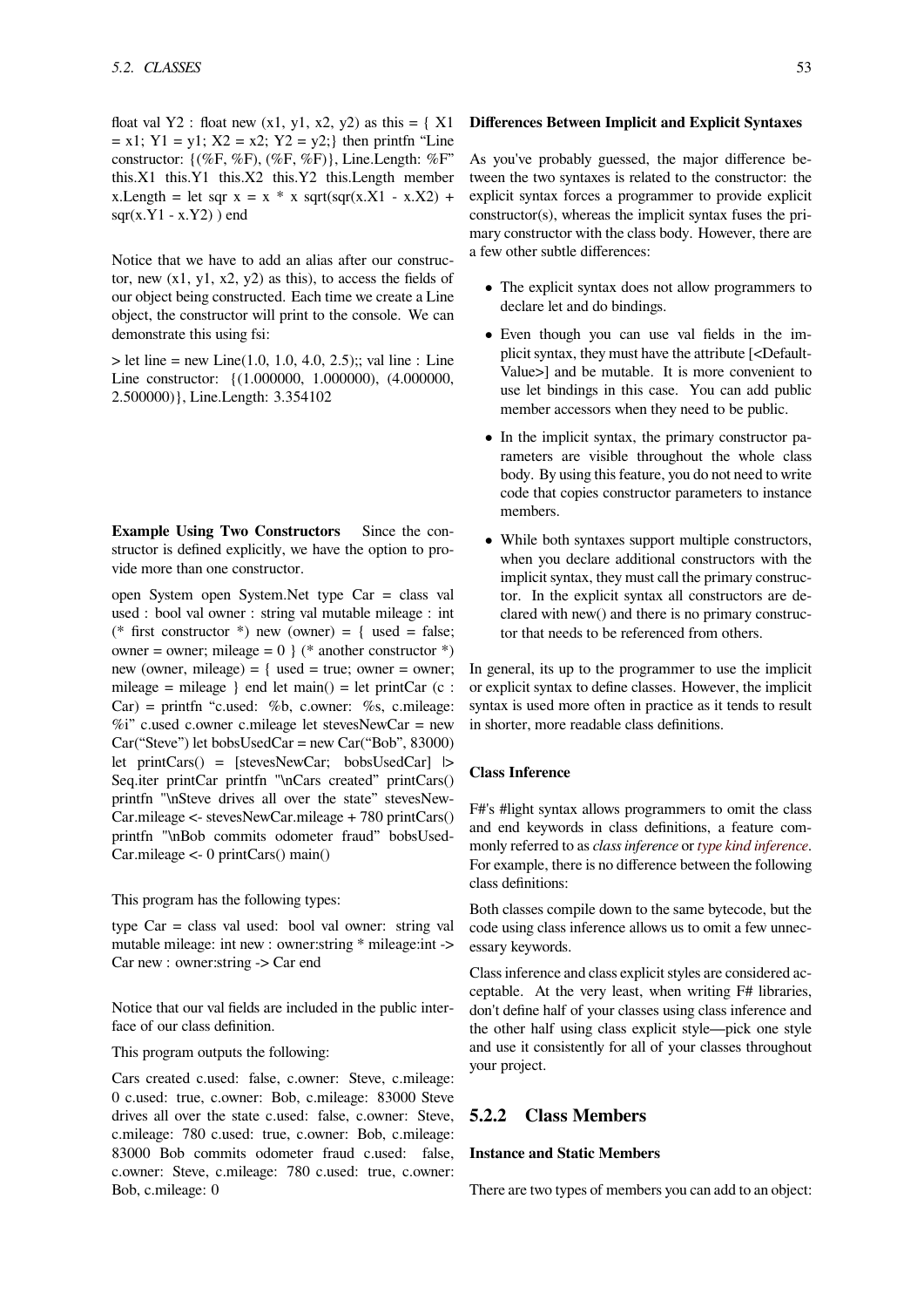- Instance members, which can only be called from an object instance created using the new keyword.
- *•* Static members, which are not associated with any object instance.

The following class has a static method and an instance method:

type SomeClass(prop : int) = class member x.Prop = prop static member SomeStaticMethod = "This is a static method" end

We invoke a static method using the form class-Name.methodName. We invoke instance methods by creating an instance of our class and calling the methods using classInstance.methodName. Here is a demonstration in fsi:

> SomeClass.SomeStaticMethod;; (\* invoking static method  $*$ ) val it : string = "This is a static method" > SomeClass.Prop;; (\* doesn't make sense, we haven't created an object instance yet \*) SomeClass.Prop;; (\* doesn't make sense, we haven't created an object instance yet \*)  $\Lambda$ <sup>^</sup>^^^^^^^^^^^^^^ stdin(78,1): error FS0191: property 'Prop' is not static. > let instance = new Some-Class(5);; val instance : SomeClass > instance.Prop;; (\* now we have an instance, we can call our instance method \*) val it : int  $= 5$  > instance.SomeStaticMethod;; (\* can't invoke static method from instance \*) instance.SomeStaticMethod;; (\* can't invoke static method from instance \*) ^^^^^^^^^^^^^^^^^^^^^^^^^^ stdin(81,1): error FS0191: property 'SomeStaticMethod' is static.

We can, of course, invoke instance methods from objects passed *into* static methods, for example, let's say we add a Copy method to our object defined above:

type SomeClass(prop : int) = class member  $x$ . Prop = prop static member SomeStaticMethod = "This is a static method" static member Copy (source : SomeClass) = new SomeClass(source.Prop) end

We can experiment with this method in fsi:

 $>$  let instance = new SomeClass(10);; val instance : SomeClass > let shallowCopy = instance;;  $(*$  copies pointer to another symbol \*) val shallowCopy : SomeClass > let deepCopy = SomeClass.Copy instance;; (\* copies values into a new object \*) val deepCopy : SomeClass > open System;; > Object.ReferenceEquals(instance, shallowCopy);; val it : bool = true > Object.ReferenceEquals(instance, deep-Copy);; val it : bool = false

Object.ReferenceEquals is a static method on the System.Object class which determines whether two objects instances are the same object. As shown above, our Copy method takes an instance of SomeClass and accesses its Prop property.

## **When should you use static methods rather than instance methods?**

When the designers of the .NET framework were designing the System.String class, they had to decide where the Length method should go. They had the option of making the property an instance method (s.Length) or making it static (String.GetLength(s)). The .NET designers chose to make Length an instance method because it is an intrinsic property of strings.

On the other hand, the String class also has several static methods, including String.Concat which takes a list of string and concatenates them all together. Concatenating strings is instance-agnostic, its does not depend on the instance members of any *particular* strings.

The following general principles apply to all OO languages:

- *•* Instance members should be used to access properties intrinsic to an object, such as stringInstance.Length.
- *•* Instance methods should be used when they depend on state of a *particular* object instance, such as stringInstance.Contains.
- Instance methods should be used when its expected that programmers will want to override the method in a derived class.
- *•* Static methods should not depend on a particular instance of an object, such as Int32.TryParse.
- Static methods should return the same value as long as the inputs remain the same.
- *•* Constants, which are values that don't change for any class instance, should be declared as a static members, such as System.Boolean.TrueString.

### **Getters and Setters**

Getters and setters are special functions which allow programmers to read and write to members using a convenient syntax. Getters and setters are written using this format:

member alias.PropertyName with  $get() = some-value$ and  $set(value) = some-assignment$ 

#### Here's a simple example using fsi:

 $>$  type IntWrapper() = class let mutable num = 0 member x. Num with  $get() = num$  and  $set(value) = num < - value$ end;; type IntWrapper = class new : unit -> IntWrapper member Num : int member Num : int with set end > let wrapper = new IntWrapper();; val wrapper : IntWrapper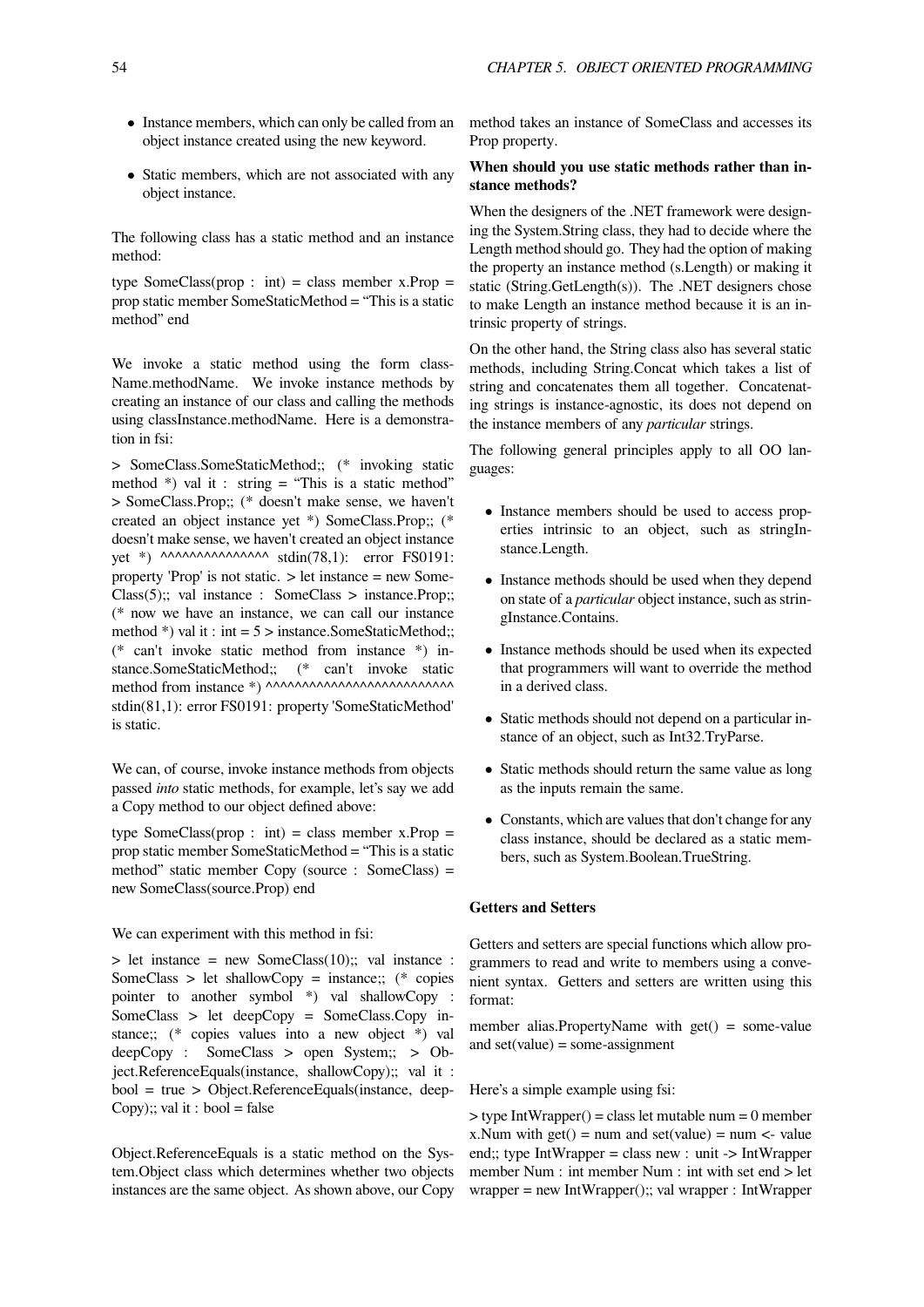$>$  wrapper.Num;; val it : int = 0  $>$  wrapper.Num <- 20;; val it : unit  $= ()$  > wrapper. Num;; val it : int  $= 20$ 

Getters and setters are used to expose private members to outside world. For example, our Num property allows users to read/write to the internal num variable. Since getters and setters are glorified functions, we can use them to sanitize input before writing the values to our internal variables. For example, we can modify our IntWrapper class to constrain our to values between 0 and 10 by modifying our class as follows:

type IntWrapper $()$  = class let mutable num = 0 member x.Num with get() = num and set(value) = if value > 10  $\parallel$  value  $\lt 0$  then raise (new Exception("Values must be between 0 and 10")) else num <- value end

We can use this class in fsi:

> let wrapper = new IntWrapper();; val wrapper : IntWrapper > wrapper.Num <- 5;; val it : unit =  $()$  $>$  wrapper.Num;; val it : int = 5  $>$  wrapper.Num <-20;; System.Exception: Values must be between 0 and 10 at FSI\_0072.IntWrapper.set\_Num(Int32 value) at <StartupCode\$FSI\_0076>.\$FSI\_0076.\_main() stopped due to error

#### **Adding Members to Records and Unions**

Its just as easy to add members to records and union types as well.

#### **Record example:**

 $>$  type Line = { $X1$  : float; Y1 : float; X2 : float; Y2 : float } with member x.Length = let sqr  $x = x * x$  sqrt(sqr(x.X1)  $- x.X2$ ) + sqr(x.Y1 - x.Y2)) member x.ShiftH amount  $= { x with X1 = x.X1 + amount; X2 = x.X2 + amount}$ } member x.ShiftV amount = { x with  $Y1 = x.Y1 +$ amount;  $Y2 = x.Y2 + amount$ ;; type Line = {X1: float; Y1: float; X2: float; Y2: float;} with member ShiftH : amount:float -> Line member ShiftV : amount:float  $\rightarrow$  Line member Length : float end  $>$  let line = { X1 = 1.0; Y1 = 2.0; X2 = 5.0; Y2 = 4.5 };; val line : Line > line.Length;; val it : float =  $4.716990566$  > line.ShiftH 10.0;; val it : Line =  ${X1 = 11.0; Y1 = 2.0; X2 = 15.0;$ Y2 = 4.5;} > line.ShiftV *−*5.0;; val it : Line = {X1 = 1.0; Y1 = *−*3.0; X2 = 5.0; Y2 = *−*0.5;}

#### **Union example**

> type shape = | Circle of float | Rectangle of float \* float | Triangle of float \* float with member x.Area = match x with  $\vert$  Circle(r) -> Math.PI \* r \* r  $\vert$  Rectangle(b, h)  $-$ > b  $*$  h | Triangle(b, h)  $-$ > b  $*$  h / 2.0 member x. Scale value = match x with  $\vert$  Circle(r) -> Circle(r + value) | Rectangle(b, h) -> Rectangle(b + value, h + value) | Triangle(b, h) -> Triangle(b + value, h + value);; type shape  $=$  | Circle of float | Rectangle of float  $*$  float | Triangle of float \* float with member Scale : value:float -> shape member Area : float end > let mycircle = Circle(5.0);; val mycircle : shape > mycircle.Area;; val it : float = 78.53981634 > mycircle.Scale(7.0);; val it : shape  $=$  Circle 12.0

# **5.2.3 Generic classes**

We can also create classes which take generic types:

type 'a GenericWrapper(initialVal : 'a) = class let mutable internalVal = initialVal member  $x$ . Value with  $get()$  = internalVal and set(value) = internalVal <- value end

We can use this class in FSI as follows:

 $>$  let intWrapper = new GenericWrapper $\lt$   $>$ (5);; val intWrapper : int GenericWrapper > intWrapper.Value;; val it : int =  $5 >$  intWrapper.Value <- 20;; val it : unit = () > intWrapper.Value;; val it : int = 20 > intWrapper.Value <- 2.0;; (\* throws an exception \*) intWrapper.Value <- 2.0;; (\* throws an exception \*) ---------------------^^^^ stdin(156,21): error FS0001: This expression has type float but is here used with type int.  $>$  let boolWrapper = new GenericWrapper<\_>(true);; val boolWrapper : bool GenericWrapper > boolWrapper.Value;; val it : bool = true

Generic classes help programmers generalize classes to operate on multiple different types. They are used in fundamentally the same way as all other generic types already seen in F#, such as Lists, Sets, Maps, and union types.

## **5.2.4 Pattern Matching Objects**

While it's not possible to match objects based on their *structure* in quite the same way that we do for lists and union types, F# allows programmers to match on *types* using the syntax:

match arg with  $|$  :? type1 -> expr  $|$  :? type2 -> expr

Here's an example which uses type testing:

type  $Cat() = class member x.Meow() = printfn "Meow"$ end type Person(name : string) = class member  $x.Name = name member x.SayHello() = printfn 'Hi,$ I'm %s" x.Name end type Monkey() = class member x.SwingFromTrees() = printfn "swinging from trees" end let handlesAnything  $(o : obj)$  = match o with | null -> printfn "<null>" | :? Cat as cat -> cat.Meow() | :? Person as person  $\rightarrow$  person.SayHello() | \_  $\rightarrow$  printfn "I don't recognize type '%s'" (o.GetType().Name) let main() = let cat = new Cat() let bob = new Person("Bob") let bill = new Person("Bill") let phrase = "Hello world!" let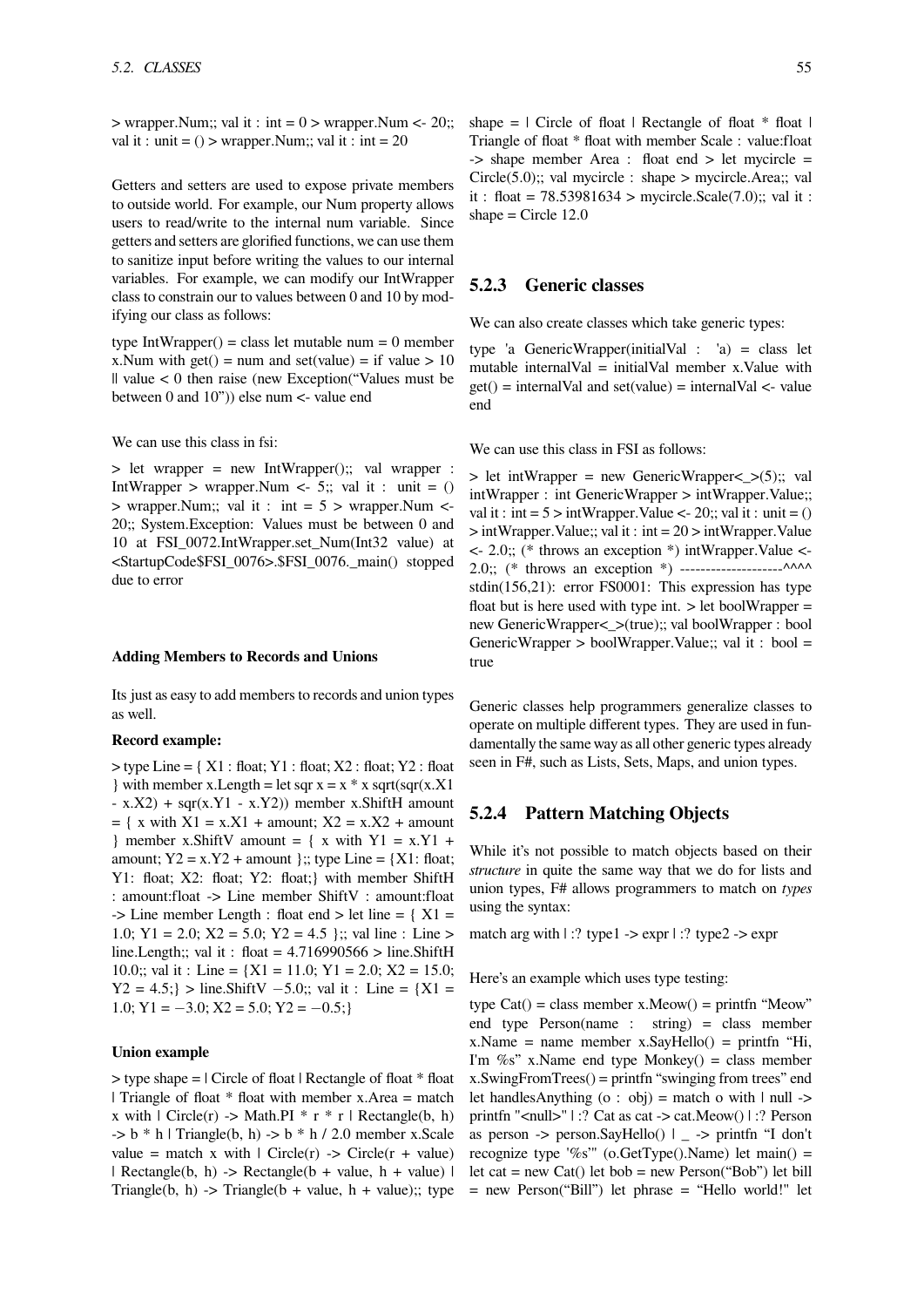monkey = new Monkey $()$  handlesAnything cat handlesAnything bob handlesAnything bill handlesAnything phrase handlesAnything monkey handlesAnything null main()

This program outputs:

Meow Hi, I'm Bob Hi, I'm Bill I don't recognize type 'String' I don't recognize type 'Monkey' <null>

# **5.3 Inheritance**

Many object-oriented languages use **inheritance** extensively in the .NET BCL to construct class hierarchies.

# **5.3.1 Subclasses**

A subclass is, in the simplest terms, a class derived from a class which has already been defined. A subclass inherits its members from a base class in addition to adding its own members. A subclass is defined using the inherit keyword as shown below:

type Person(name) = member x.Name = name member  $x.Greet()$  = printfn "Hi, I'm %s" x.Name type Stu $dent(name, studentID : int) = inherit Person(name) let$ mutable  $_GPA = 0.0$  member x.StudentID = studentID member x.GPA with get() =  $_GPA$  and set value = \_GPA <- value type Worker(name, employer : string) = inherit Person(name) let mutable  $\alpha$ salary = 0.0 member x.Salary with get() = \_salary and set value = \_salary  $\lt$ value member x.Employer = employer

Our simple class hierarchy looks like this:

System.Object (\* All classes descend from \*) - Person - Student - Worker

The Student and Worker subclasses both inherit the Name and Greet methods from the Person base class. This can be demonstrated in fsi:

> let somePerson, someStudent, someWorker = new Person("Juliet"), new Student("Monique", 123456), new Worker("Carla", "Awesome Hair Salon");; val someWorker : Worker val someStudent : Student val somePerson : Person > somePerson.Name, someStudent.Name, someWorker.Name;; val it : string \* string \* string = ("Juliet", "Monique", "Carla") > someStudent.StudentID;; val it : int = 123456 > someWorker.Employer;; val it : string = "Awesome Hair Salon" > someWorker.ToString();; (\* ToString method inherited from System.Object \*) val it : string = "FSI\_0002+Worker"

.NET's object model supports *single-class inheritance*, meaning that a subclass is limited to one base class. In other words, its not possible to create a class which derives from Student and Employee simultaneously.

#### **Overriding Methods**

Occasionally, you may want a derived class to change the default behavior of methods inherited from the base class. For example, the output of the .ToString() method above isn't very useful. We can override that behavior with a different implementation using the override:

type Person(name) = member x.Name = name member x.Greet() = printfn "Hi, I'm %s" x.Name override  $x.ToString() = x.Name (* The ToString() method is$ inherited from System.Object \*)

We've overridden the default implementation of the ToString() method, causing it to print out a person's name.

Methods in F# are not overridable by default. If you expect users will want to override methods in a derived class, you have to declare your method as overridable using the abstract and default keywords as follows:

type  $Person(name) = member x.Name = name abstract$ Greet : unit  $\rightarrow$  unit default x.Greet() = printfn "Hi, I'm %s" x.Name type Quebecois(name) = inherit Person(name) override x.Greet() = printfn "Bonjour, je m'appelle %s, eh." x.Name

Our class Person provides a Greet method which may be overridden in derived classes. Here's an example of these two classes in fsi:

> let terrance, phillip = new Person("Terrance"), new Quebecois("Phillip");; val terrance : Person val phillip : Quebecois > terrance.Greet();; Hi, I'm Terrance val it : unit =  $()$  > phillip. Greet $()$ ;; Bonjour, je m'appelle Phillip, eh.

#### **Abstract Classes**

An abstract class is one which provides an incomplete implementation of an object, and requires a programmer to create subclasses of the abstract class to fill in the rest of the implementation. For example, consider the following:

[<AbstractClass>] type Shape(position : Point) = member x.Position = position override x.ToString $()$  = sprintf "position =  $\{\%$ i, %i}, area = %f" position.X position.Y (x.Area()) abstract member Draw : unit -> unit abstract member Area : unit -> float

The first thing you'll notice is the AbstractClass attribute, which tells the compiler that our class has some abstract members. Additionally, you notice two abstract members, Draw and Area don't have an implementation, only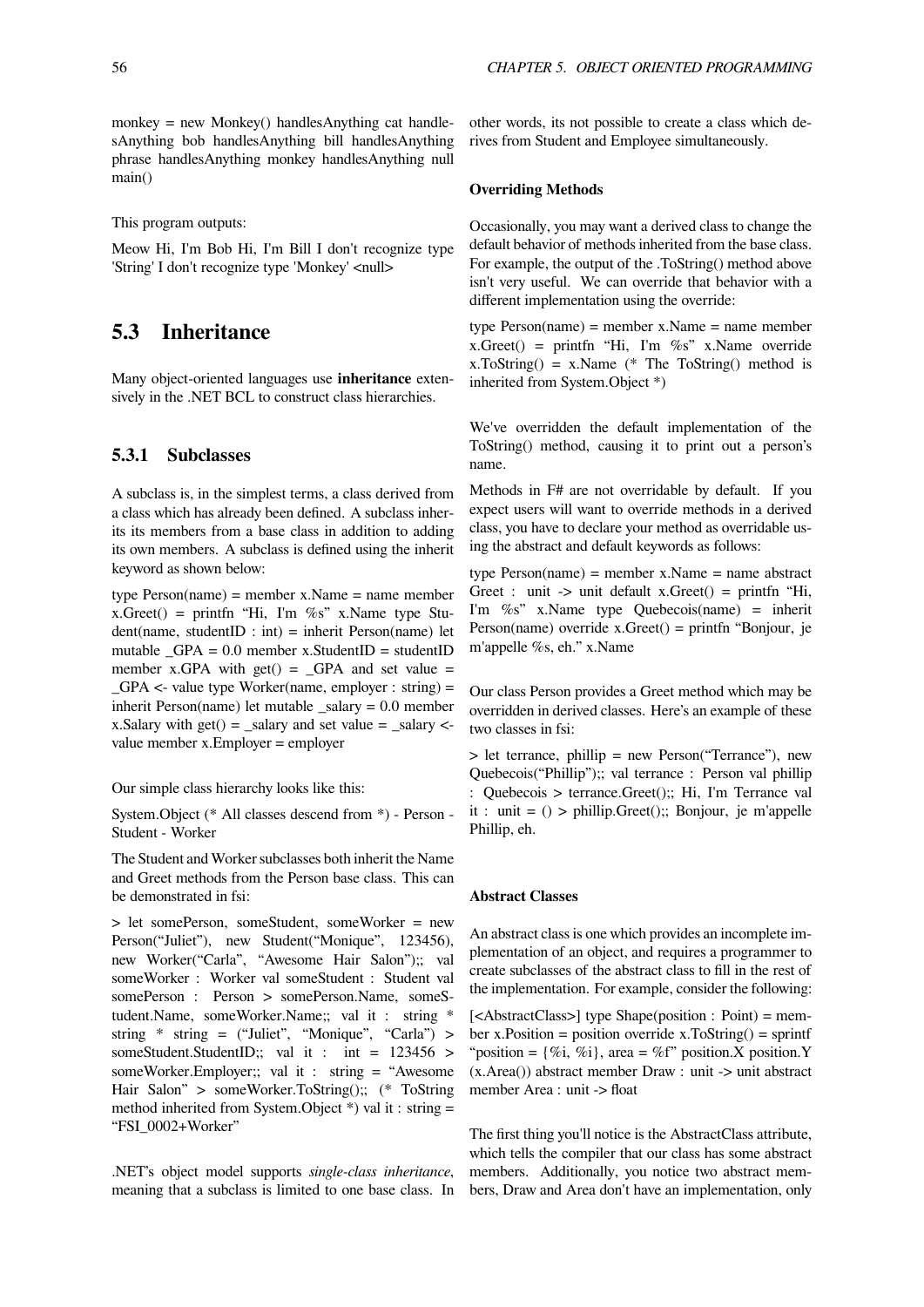#### a type signature.

We can't create an instance of Shape because the class hasn't been fully implemented. Instead, we have to derive from Shape and override the Draw and Area methods with a concrete implementation:

type Circle(position : Point, radius : float) = inherit  $Shape(position)$  member x.Radius = radius override x.Draw() = printfn "(Circle)" override x.Area() = Math.PI \* radius \* radius type Rectangle(position : Point, width : float, height : float) = inherit Shape(position) member x.Width = width member x.Height = height override x.Draw() = printfn "(Rectangle)" override  $x.Area() = width * height type Square(position : Point,$ width : float) = inherit Shape(position) member x.Width = width member x.ToRectangle() = new Rectangle(position, width, width) override  $x.Draw() = printfn$ "(Square)" override x.Area() = width  $*$  width type Triangle(position : Point, sideA : float, sideB : float, sideC :  $f$ loat) = inherit Shape(position) member x.SideA = sideA member x.SideB = sideB member x.SideC = sideC override x.Draw() = printfn "(Triangle)" override x.Area() = (\* Heron's formula \*) let a, b, c = sideA, sideB, sideC let  $s = (a + b + c) / 2.0$  Math.Sqrt(s \* (s - a) \* (s - b) \* (s - c))

Now we have several different implementations of the Shape class. We can experiment with these in fsi:

 $>$  let position = {  $X = 0$ ;  $Y = 0$  };; val position : Point  $>$  let circle, rectangle, square, triangle  $=$  new Circle(position, 5.0), new Rectangle(position, 2.0, 7.0), new Square(position, 10.0), new Triangle(position,  $3.0, 4.0, 5.0$ ; val triangle : Triangle val square : Square val rectangle : Rectangle val circle : Circle > circle.ToString();; val it : string = "Circle, position  $= \{0, 0\}$ , area = 78.539816" > triangle.ToString();; val it : string = "Triangle, position =  $\{0, 0\}$ , area  $= 6.000000$ " > square. Width;; val it : float  $= 10.0$ > square.ToRectangle().ToString();; val it : string = "Rectangle, position =  $\{0, 0\}$ , area =  $100.000000$ " > rectangle.Height, rectangle.Width;; val it : float  $*$  float = (7.0, 2.0)

## **5.3.2 Working With Subclasses**

#### **Up-casting and Down-casting**

A *type cast* is an operation which changes the type of an object from one type to another. This is not the same as a map function, because a type cast does not return an instance of a new object, it returns the same instance of an object with a different type.

For example, let's say B is a subclass of A. If we have an instance of B, we are able to cast as an instance of A. Since A is upward in the class hiearchy, we call this an up-cast. We use the  $\Rightarrow$  operator to perform upcasts:

> let regularString = "Hello world";; val regularString : string > let upcastString = "Hello world" :> obj;; val upcastString : obj > regularString.ToString();; val it : string = "Hello world" > regularString.Length;; val it : int =  $11$  > upcastString.ToString();; (\* type obj has a .ToString method \*) val it : string = "Hello world" > upcastString.Length;; (\* however, obj does not have Length method \*) upcastString.Length;; (\* however, obj does not have Length method \*) -------------^^^^^^^ stdin(24,14): error FS0039: The field, constructor or member 'Length' is not defined.

Up-casting is considered "safe", because a derived class is guaranteed to have all of the same members as an ancestor class. We can, if necessary, go in the opposite direction: we can down-cast from an ancestor class to a derived class using the :? > operator:

 $>$  let intAsObj = 20 : $>$  obj;; val intAsObj : obj  $>$  intAsObj, intAsObj.ToString();; val it : obj \* string =  $(20, "20")$  > let intDownCast = intAsObj :?> int;; val intDownCast : int > intDownCast, intDownCast.ToString();; val it : int \* string =  $(20, "20")$  > let stringDownCast = intAsObj :?> string;; (\* boom! \*) val stringDownCast : string System.InvalidCastException: Unable to cast object of type 'System.Int32' to type 'System.String'. at <StartupCode\$FSI\_0067>.\$FSI\_0067.\_main() stopped due to error

Since intAsObj holds an int boxed as an obj, we can downcast to an int as needed. However, we cannot downcast to a string because its an incompatible type. Downcasting is considered "unsafe" because the error isn't detectable by the type-checker, so an error with a down-cast always results in a runtime exception.

**Up-casting example** open System type Point = { X : int; Y : int } [<AbstractClass>] type Shape() = override x.ToString() = sprintf "%s, area = %f" (x.GetType().Name) (x.Area()) abstract member Draw : unit -> unit abstract member Area : unit -> float type Circle(radius : float) = inherit Shape() member  $x.Radius = radius override x.Draw() = printfn "(Circle)"$ override x.Area() = Math.PI  $*$  radius  $*$  radius type Rectangle(width : float, height : float) = inherit Shape() member x.Width = width member x.Height = height override x.Draw() = printfn "(Rectangle)" override  $x.Area() = width * height type Squarewidth : float)$  $=$  inherit Shape() member x. Width  $=$  width member x.ToRectangle() = new Rectangle(width, width) override  $x.Draw() = printfn$  "(Square)" override  $x.Area() =$ width \* width type Triangle(sideA : float, sideB : float,  $sideC : float) = inherit Shape() member x.SideA =$ sideA member  $x.SideB = sideB$  member  $x.SideC =$ sideC override x.Draw $()$  = printfn "(Triangle)" override  $xArea() = (* Heron's formula *) let a, b, c = sideA,$ sideB, sideC let  $s = (a + b + c) / 2.0$  Math.Sqrt(s  $*$  (s -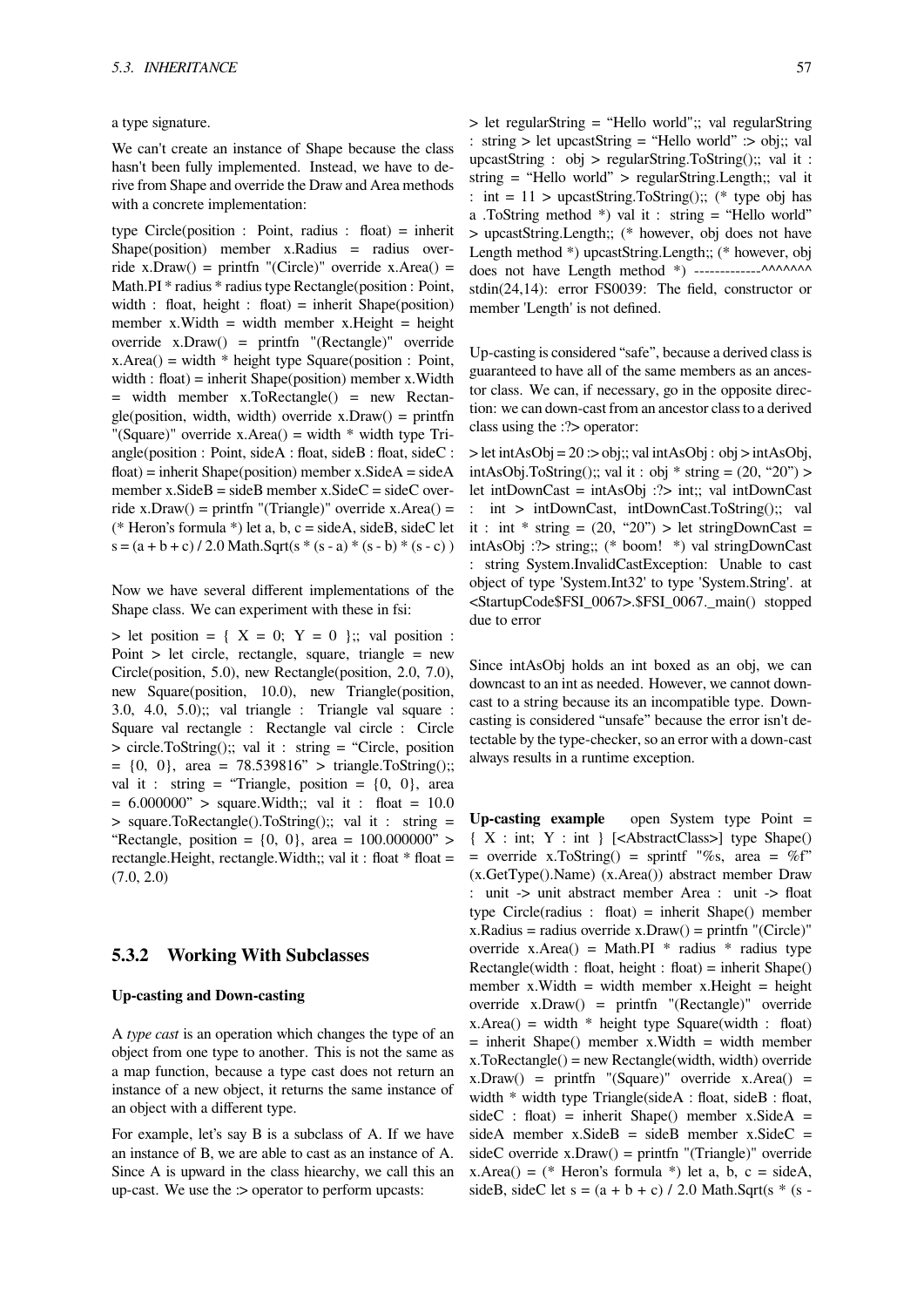a)  $*(s - b) * (s - c)$  ) let shapes =  $((new Circle(5.0) >$ Shape); (new Circle(12.0) :> Shape); (new Square(10.5) :  $\geq$  Shape); (new Triangle(3.0, 4.0, 5.0) :  $\geq$  Shape); (new Rectangle(5.0, 2.0) :> Shape)] (\* Notice we have to cast each object as a Shape  $*$ ) let main() = shapes  $\triangleright$  Seq.iter  $(fun x > printfn "x.ToString: %s" (x.ToString()) manin()$ 

This program has the following types:

type Point =  ${X: int; Y: int;}$  type Shape = class abstract member Area : unit -> float abstract member Draw : unit -> unit new : unit -> Shape override ToString : unit -> string end type Circle = class inherit Shape new : radius:float -> Circle override Area : unit -> float override Draw : unit -> unit member Radius : float end type Rectangle = class inherit Shape new : width:float \* height:float -> Rectangle override Area : unit -> float override Draw : unit -> unit member Height : float member Width : float end type Square = class inherit Shape new : width:float -> Square override Area : unit -> float override Draw : unit -> unit member ToRectangle : unit -> Rectangle member Width : float end type Triangle = class inherit Shape new : sideA:float \* sideB:float \* sideC:float -> Triangle override Area : unit -> float override Draw : unit -> unit member SideA : float member SideB : float member SideC : float end val shapes : Shape list

#### This program outputs:

x.ToString: Circle, area = 78.539816 x.ToString: Circle, area = 452.389342 x.ToString: Square, area = 110.250000 x.ToString: Triangle, area = 6.000000 x.ToString: Rectangle, area = 10.000000

#### **Public, Private, and Protected Members**

# **5.4 Interfaces**

An object's **interface** refers to all of the public members and functions that a function exposes to consumers of the object. For example, take the following:

type Monkey(name : string, birthday : DateTime) = let mutable \_birthday = birthday let mutable \_lastEaten = DateTime.Now let mutable \_food $sEaten = []$ : string list member this.Speak() = printfn "Ook ook!" member this.Name = name member this.Birthday with  $get() =$  \_birthday and  $set(value) = \text{birthday} < \text{value member internal}$ this.UpdateFoodsEaten(food) = \_foodsEaten <- food :: \_foodsEaten member internal this.ResetLastEaten() = \_lastEaten <- DateTime.Now member this.IsHungry = (DateTime.Now - \_lastEaten).TotalSeconds >= 5.0 member this.GetFoodsEaten() = lastEaten member this.Feed(food) = this.UpdateFoodsEaten(food) this.ResetLastEaten() this.Speak()

This class contains several public, private, and internal members. However, consumers of this class can only access the public members; when a consumer uses this class, they see the following interface:

type Monkey = class new : name:string \* birthday:DateTime -> Monkey member Feed : food:string -> unit member GetFoodsEaten : unit -> DateTime member Speak : unit -> unit member Birthday : DateTime member IsHungry : bool member Name : string member Birthday : DateTime with set end

Notice the \_birthday, \_lastEaten, \_foodsEaten, Update-FoodsEaten, and ResetLastEaten members are inaccessible to the outside world, so they are not part of this object's public interface.

All interfaces you've seen so far have been intrinsically tied to a specific object. However, F# and many other OO languages allow users to define interfaces as standalone types, allowing us to effectively *separate an object's interface from its implementation*.

# **5.4.1 Defining Interfaces**

According to the F# specification, interfaces are defined with the following syntax:

type type-name = interface inherits-decl member-defns end

**Note:** The interface/end tokens can be omitted when using the #light syntax option, in which case Type Kind Inference (§10.1) is used to determine the kind of the type. The presence of any non-abstract members or constructors means a type is not an interface type.

For example:

type ILifeForm = (\* .NET convention recommends the prefix 'I' on all interfaces \*) abstract Name : string abstract Speak : unit -> unit abstract Eat : unit -> unit

# **5.4.2 Using Interfaces**

Since they only define a set of public method signatures, users need to create an object to *implement* the interface. Here are three classes which implement the ILifeForm interface in fsi:

> type ILifeForm = abstract Name : string abstract Speak : unit -> unit abstract Eat : unit -> unit type Dog(name : string, age : int) = member this.Age = age interface ILifeForm with member this.Name = name member this.  $Speak() = printfn$  "Woof!" member this.Eat() = printfn "Yum, doggy biscuits!" type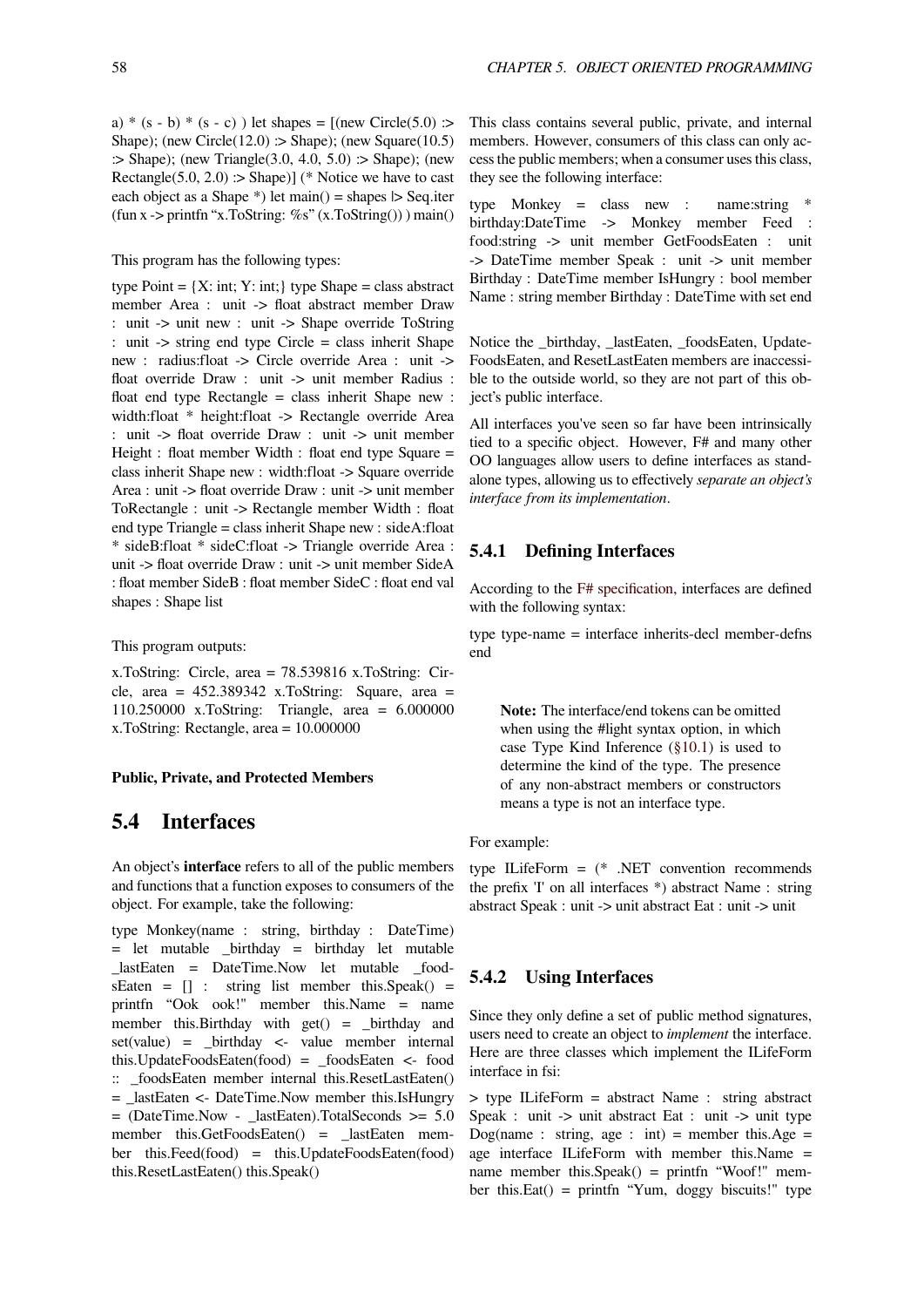Monkey(weight : float) = let mutable weight = weight member this. Weight with  $get() = \text{weight}$  and set(value) = \_weight <- value interface ILifeForm with member this.Name = "Monkey!!!" member this.Speak() = printfn "Ook ook" member this.Eat() = printfn "Bananas!" type Ninja() = interface ILifeForm with member this.Name  $=$  "Ninjas have no name" member this. Speak()  $=$  printfn "Ninjas are silent, deadly killers" member this.Eat() = printfn "Ninjas don't eat, they wail on guitars because they're totally sweet";; type ILifeForm = interface abstract member Eat : unit -> unit abstract member Speak : unit -> unit abstract member Name : string end type Dog = class interface ILifeForm new : name:string \* age:int -> Dog member Age : int end type Monkey = class interface ILifeForm new : weight:float -> Monkey member Weight : float member Weight : float with set end type Ninja = class interface ILifeForm new : unit -> Ninja end

Typically, we call an interface an *abstraction*, and any class which implements the interface as a *concrete implementation*. In the example above, ILifeForm is an abstraction, whereas Dog, Monkey, and Ninja are concrete implementations.

Its worth noting that interfaces only define instance members signatures on objects. In other words, they cannot define static member signatures or constructor signatures.

#### **What are interfaces used for?**

Interfaces are a mystery to newbie programmers (after all, what's the point of creating a type with no implementation?), however they are essential to many object-oriented programming techniques. Interfaces allow programmers to generalize functions to all classes which implement a particular interface, even if those classes don't necessarily descend from one another. For example, using the Dog, Monkey, and Ninja classes defined above, we can write a method to operate on all of them, as well as any other classes which implement the ILifeForm interface.

## **Implementing Interfaces with Object Expressions**

Interfaces are extremely useful for sharing snippets of implementation logic between other classes, however it can be very cumbersome to define and implement a new class for ad hoc interfaces. Object expressions allow users to implement interfaces on anonymous classes using the following syntax:

{ new ty0 [ args-expr ] [ as base-ident ] [ with val-or-member-defns end ] interface ty1 with [ valor-member-defns1 end ] … interface tyn with [ [val-or-member-d](http://research.microsoft.com/en-us/um/cambridge/projects/fsharp/manual/spec2.aspx#_Toc207785612)efnsn end ] }

Using a concrete example, the .NET BCL has a method called System.Array.Sort<T>(T array, IComparer<T>), where IComparer<T> exposes a single method called Compare. Let's say we wanted to sort an array on an ad hoc basis using this method; rather than litter our code with one-time use classes, we can use object expressions to defi[ne anonymous cl](http://msdn.microsoft.com/en-us/library/6zzyats9.aspx)asses on the fly:

> open System open System.Collections.Generic type person  $=$  { name : string; age : int } let people =  $[1]$  name = "Larry"; age = 20 }; { name = "Moe"; age =  $30$  }; { name = "Curly"; age =  $25$ } |] let sortAndPrint msg items (comparer : System.Collections.Generic.IComparer<person>) = Array.Sort(items, comparer) printf "%s: " msg Seq.iter (fun  $x \rightarrow$  printf "(%s, %i) " x.name x.age) items printfn "" (\* sorting by age \*) sortAndPrint "age" people { new IComparer<person> with member this.Compare(x, y) = x.age.CompareTo(y.age)  $\}$  (\* sorting by name \*) sortAndPrint "name" people { new IComparer<person> with member this.Compare $(x, y)$  $=$  x.name.CompareTo(y.name)  $\}$  (\* sorting by name descending \*) sortAndPrint "name desc" people { new IComparer<person> with member this.Compare $(x, y)$  = y.name.CompareTo(x.name) };; type person = { name: string; age: int; } val people : person array val sortAnd-Print : string -> person array -> IComparer<person>  $\rightarrow$  unit age: (Larry, 20) (Curly, 25) (Moe, 30) name: (Curly, 25) (Larry, 20) (Moe, 30) name desc: (Moe, 30) (Larry, 20) (Curly, 25)

#### **Implementing Multiple Interfaces**

Unlike inheritance, its possible to implement multiple interfaces:

open System type Person(name : string, age : int)  $=$  member this.Name  $=$  name member this.Age  $=$ age (\* IComparable is used for ordering instances \*) interface IComparable<Person> with member this.CompareTo(other) =  $(*$  sorts by name, then age \*) match this.Name.CompareTo(other.Name) with  $| 0 \rightarrow \text{this} \text{Age}.\text{CompareTo}(\text{other} \text{Age}) | n \rightarrow \text{%}$ n (\* Used for comparing this type against other types \*) interface IEquatable<string> with member this.Equals(othername) = this.Name.Equals(othername)

Its just as easy to implement multiple interfaces in object expressions as well.

#### **Interface Hierarchies**

Interfaces can extend other interfaces in a kind of interface hierarchy. For example:

type ILifeForm = abstract member location : System.Drawing.Point type 'a IAnimal  $=$  (\* interface with generic type parameter \*) inherit ILifeForm inherit System.IComparable<'a> abstract member speak : unit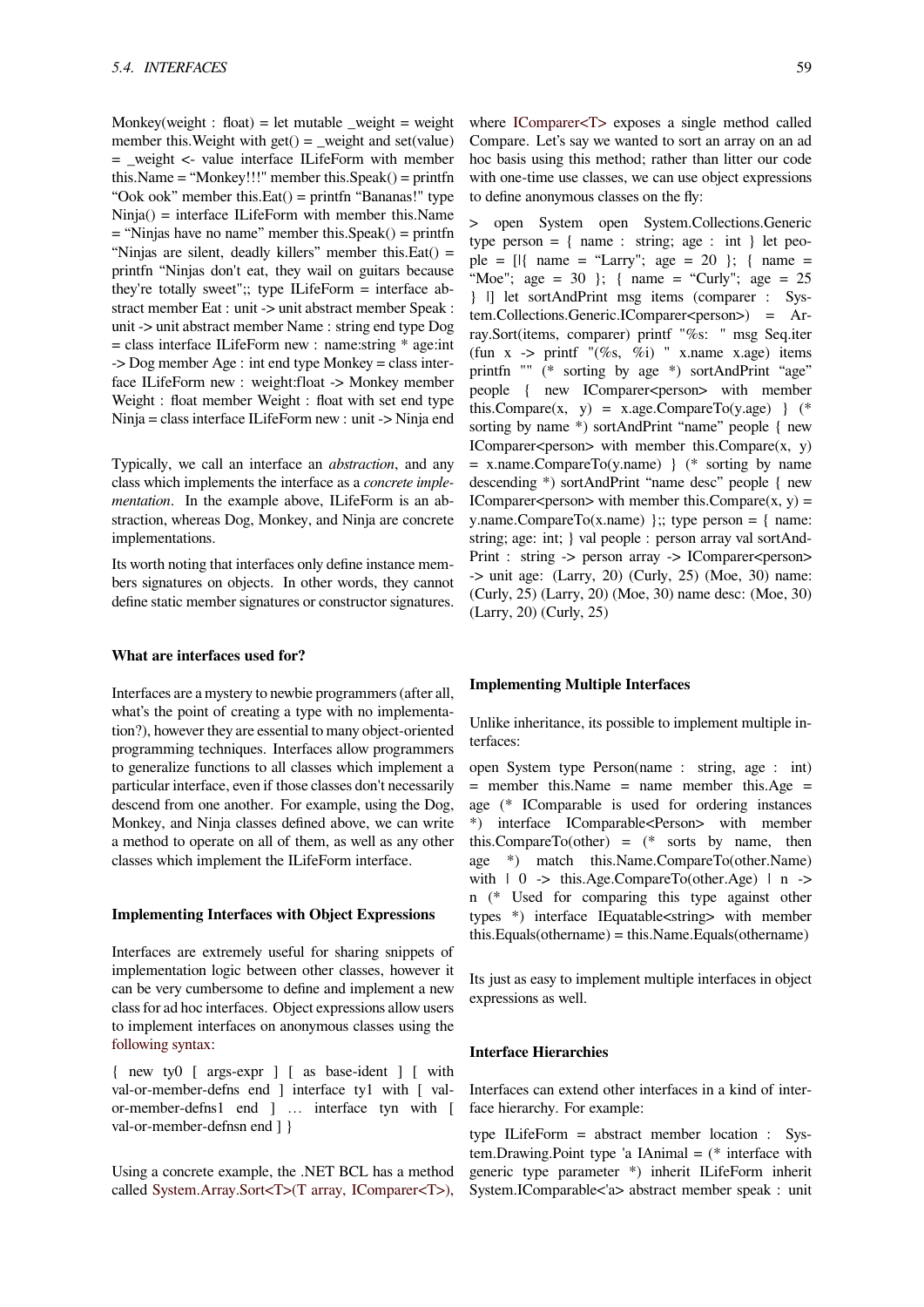-> unit type IFeline = inherit IAnimal<IFeline> abstract member purr : unit -> unit

When users create a concrete implementation of IFeline, they are required to provide implementations for all of the methods defined in the IAnimal, IComparable, and ILifeForm interfaces.

**Note:** Interface hierarchies are occasionally useful, however deep, complicated hierarchies can be cumbersome to work with.

## **5.4.3 Examples**

#### **Generalizing a function to many classes**

open System type ILifeForm = abstract Name : string abstract Speak : unit -> unit abstract Eat : unit -> unit type  $\text{Dog}(\text{name}: \text{string}, \text{age}: \text{int}) = \text{member this}.\text{Age}$ = age interface ILifeForm with member this.Name = name member this.Speak() = printfn "Woof!" member this.Eat() = printfn "Yum, doggy biscuits!" type Monkey(weight : float) = let mutable \_weight = weight member this. Weight with  $get() = \text{weight}$  and set(value) = \_weight <- value interface ILifeForm with member this.Name = "Monkey!!!" member this.Speak() = printfn "Ook ook" member this.Eat() = printfn "Bananas!" type Ninja() = interface ILifeForm with member this.Name  $=$  "Ninjas have no name" member this. Speak() = printfn "Ninjas are silent, deadly killers" member this.Eat() = printfn "Ninjas don't eat, they wail on guitars because they're totally sweet" let lifeforms = [(new Dog("Fido", 7) :> ILifeForm); (new Monkey(500.0) :> ILifeForm); (new Ninja $()$  :> ILifeForm)] let handleLifeForm  $(x :$ ILifeForm) = printfn "Handling lifeform '%s" x.Name x.Speak() x.Eat() printfn "" let main() = printfn "Processing...\n" lifeforms |> Seq.iter handleLifeForm printfn "Done." main()

This program has the following types:

type ILifeForm = interface abstract member Eat : unit -> unit abstract member Speak : unit -> unit abstract member Name : string end type Dog = class interface ILifeForm new : name:string \* age:int -> Dog member Age : int end type Monkey = class interface ILifeForm new : weight:float -> Monkey member Weight : float member Weight : float with set end type Ninja = class interface ILifeForm new : unit -> Ninja end val lifeforms : ILifeForm list val handleLifeForm : ILifeForm -> unit val main : unit -> unit

#### This program outputs the following:

Processing... Handling lifeform 'Fido' Woof! Yum, doggy biscuits! Handling lifeform 'Monkey!!!' Ook ook Bananas! Handling lifeform 'Ninjas have no name' Ninjas are silent, deadly killers Ninjas don't eat, they wail on guitars because they're totally sweet Done.

#### **Using interfaces in generic type definitions**

We can constrain generic types in class and function definitions to particular interfaces. For example, let's say that we wanted to create a binary tree which satisfies the following property: each node in a binary tree has two children, left and right, where all of the child nodes in left are less than all of its parent nodes, and all of the child nodes in right are greater than all of its parent nodes.

We can implement a binary tree with these properties defining a binary tree which constrains our tree to the IComparable<T> interface.

**Note:** .NET has a number of interfaces defined in the BCL, including the very important IComparable<T> interface. IComparable exposes a single method, objectInstance.CompareTo(otherInstance), which should return 1, *−*1, or 0 when the objectInstance is [greater than, less than, or equal](http://msdn.microsoft.com/en-us/library/4d7sx9hd.aspx) to otherInstance respectively. Many classes [in the .NET framework already implem](http://msdn.microsoft.com/en-us/library/43hc6wht.aspx)ent IComparable, including all of the numeric data types, strings, and datetimes.

For example, using fsi:

> open System type tree<'a> when 'a :> IComparable $\langle a \rangle = |$  Nil | Node of 'a \* 'a tree \* 'a tree let rec insert  $(x : #IComparable < a>) = function | Nil -> Node(x,$ Nil, Nil)  $\vert$  Node(y, l, r) as node -> if x. CompareTo(y) = 0 then node elif x.CompareTo(y) = *−*1 then Node(y, insert x l, r) else Node $(y, l)$ , insert x r) let rec contains  $(x, l)$ : #IComparable<'a>) = function | Nil -> false | Node(y, l, r) as node  $\rightarrow$  if x.CompareTo(y) = 0 then true elif x.CompareTo(y) =  $-1$  then contains x l else contains x r;; type tree<'a> when 'a :> IComparable<'a>> =  $\vert$ Nil | Node of 'a \* tree<'a> \* tree<'a> val insert : 'a -> tree<'a> -> tree<'a> when 'a :> IComparable<'a> val contains : #IComparable<'a> -> tree<'a> -> bool when  $a : IComparable < a>$  > let  $x = let$  rnd = new Random() [ for a in 1  $\ldots$  10 -> rnd. Next(1, 100) ]  $\triangleright$  Seq. fold (fun acc  $x \rightarrow$  insert x acc) Nil;; val  $x :$  tree $\lt int$  > x;; val it : tree $\langle$ int $\rangle$  = Node (25, Node (20, Node (6, Nil, Nil), Nil), Node (90, Node (86,Node (65,Node (50,Node (39,Node  $(32, Nil,Nil),Nil),Nil),Nil),Nil), Nil), Nil)$  > contains 39 x;; val it : bool = true > contains 55 x;; val it : bool = false

#### **Simple dependency injection**

Dependency injection refers to the process of supplying an external dependency to a software component. For example, let's say we had a class which, in the event of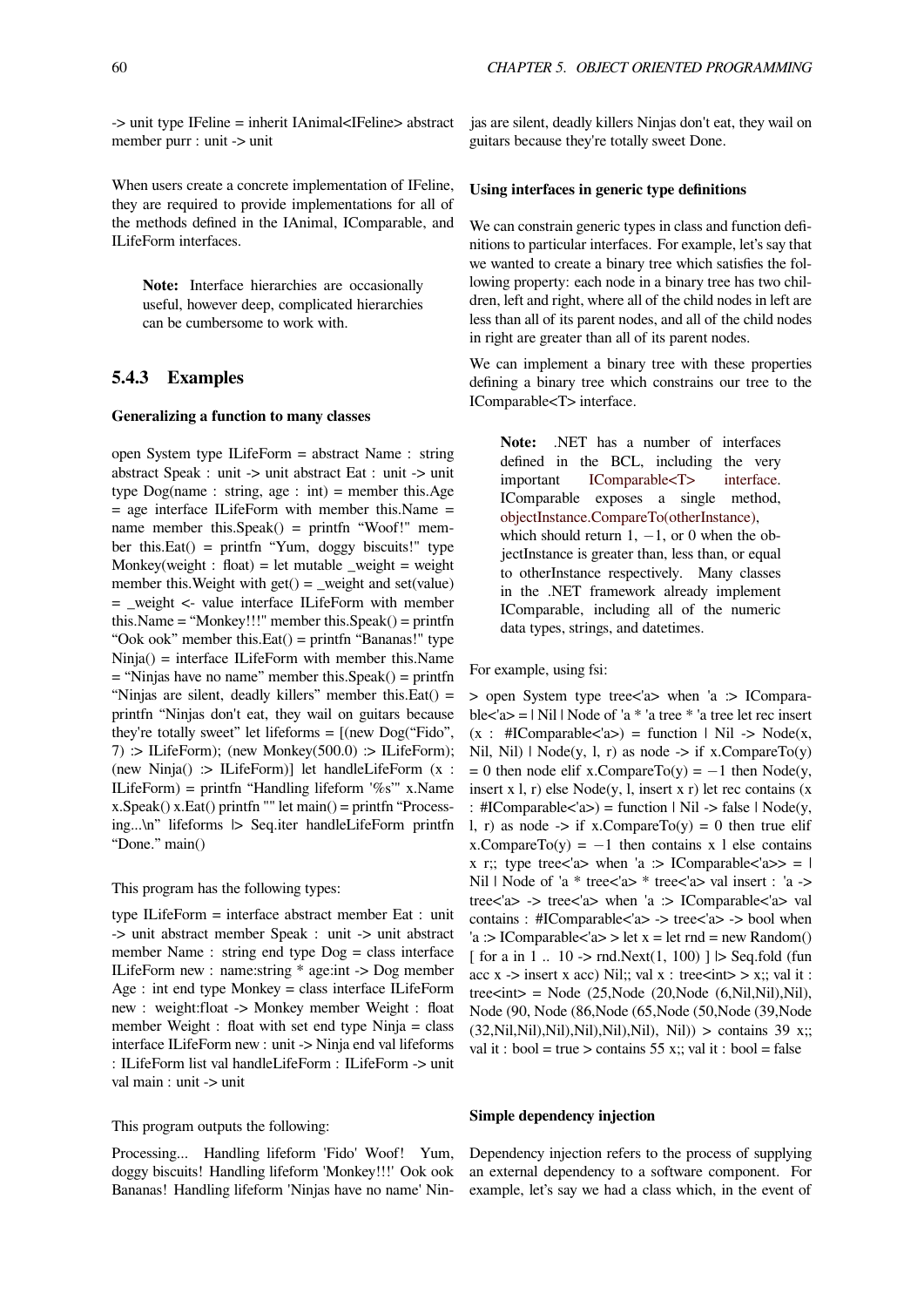an error, sends an email to the network administrator, we might write some code like this:

type Processor() =  $(* \dots * )$  member this. Process items  $=$  try (\* do stuff with items \*) with  $|$  err -> (new Emailer()).SendMsg("admin@company.com", "Error! " + err.Message)

The Process method creates an instance of Emailer, so we can say that the Processor class *depends* on the Emailer class.

Let's say we're testing our Processor class, and we don't want to be sending emails to the network admin all the time. Rather than comment out the lines of code we don't want to run while we test, its much easier to substitute the Emailer dependency with a dummy class instead. We can achieve that by passing in our dependency through the constructor:

type IFailureNotifier = abstract Notify : string -> unit type Processor(notifier : IFailureNotifier) = (\* ... \*) member this. Process items  $=$  try  $//$  do stuff with items with | err -> notifier.Notify(err.Message) (\* concrete implementations of IFailureNotifier \*) type EmailNotifier() = interface IFailureNotifier with member Notify(msg) = (new Emailer()).SendMsg("admin@company.com", "Error! " + msg) type DummyNotifier() = interface IFailureNotifier with member Notify(msg) =  $()$  // swallow message type LogfileNotifier(filename : string) = interface IFailureNotifer with member Notify $(msg)$  = System.IO.File.AppendAllText(filename, msg)

Now, we create a processor and pass in the kind of FailureNotifier we're interested in. In test environments, we'd use new Processor(new DummyNotifier()); in production, we'd use new Processor(new EmailNotifier()) or new Processor(new LogfileNotifier(@"C:\log.txt")).

To demonstrate dependency injection using a somewhat contrived example, the following code in fsi shows how to hot swap one interface implementation with another:

> #time;; --> Timing now on > type IAddStrategy = abstract add : int  $\rightarrow$  int  $\rightarrow$  int type DefaultAdder() = interface IAddStrategy with member this.add  $x y = x$ + y type SlowAdder() = interface IAddStrategy with member this.add  $x y = let rec loop acc = function 10$  $\Rightarrow$  acc | n  $\Rightarrow$  loop (acc + 1) (n - 1) loop x y type Off- $ByOneAdder()$  = interface IAddStrategy with member this.add  $x y = x + y - 1$  type SwappableAdder(adder: IAddStrategy) = let mutable \_adder = adder member this. Adder with  $get() =$  \_adder and  $set(value) =$  \_adder  $\le$  value member this. Add x y = this. Adder. add x y;; type IAddStrategy = interface abstract member add : int  $\Rightarrow$  (int  $\Rightarrow$  int) end type DefaultAdder = class interface IAddStrategy new : unit -> DefaultAdder end type SlowAdder = class interface IAddStrategy new : unit -> SlowAdder end type OffByOneAdder = class interface IAddStrategy new : unit -> OffByOneAdder end type SwappableAdder = class new : adder:IAddStrategy -> SwappableAdder member Add : x:int -> (int -> int) member Adder : IAddStrategy member Adder : IAddStrategy with set end Real: 00:00:00.000, CPU: 00:00:00.000, GC gen0: 0, gen1: 0, gen2: 0 > let myAdder = new SwappableAdder(new DefaultAdder());; val myAdder : SwappableAdder Real: 00:00:00.000, CPU: 00:00:00.000, GC gen0: 0, gen1: 0, gen2: 0 > myAdder.Add 10 1000000000;; Real: 00:00:00.001, CPU: 00:00:00.015, GC gen0: 0, gen1: 0, gen2: 0 val it : int =  $1000000010$  > myAdder.Adder <- new SlowAdder();; Real: 00:00:00.000, CPU: 00:00:00.000, GC gen0: 0, gen1: 0, gen2: 0 val it : unit =  $()$  > myAdder.Add 10 1000000000;; Real: 00:00:01.085, CPU: 00:00:01.078, GC gen0: 0, gen1: 0, gen2: 0 val it : int =  $1000000010$  > myAdder.Adder <- new OffBy-OneAdder();; Real: 00:00:00.000, CPU: 00:00:00.000, GC gen0: 0, gen1: 0, gen2: 0 val it : unit =  $()$  > myAdder.Add 10 1000000000;; Real: 00:00:00.000, CPU: 00:00:00.000, GC gen0: 0, gen1: 0, gen2: 0 val it  $:$  int = 1000000009

# **5.5 Events**

**Events** allow objects to communicate with one another through a kind of synchronous message passing. Events are simply hooks to other functions: objects register callback functions to an event, and these callbacks will be executed when (and if) the event is triggered by some object.

For example, let's say we have a clickable button which exposed an event called Click. We can register a block of code, something like fun () -> printfn "I've been clicked!", to the button's click event. When the click event is triggered, it will execute the block of code we've registered. If we wanted to, we could register an indefinite number of callback functions to the click event—the button doesn't care what code is trigged by the callbacks or how many callback functions are registered to its click event, it blindly executes whatever functions are hooked to its click event.

Event-driven programming is natural in GUI code, as GUIs tend to consist of controls which react and respond to user input. Events are, of course, useful in non-GUI applications as well. For example, if we have an object with mutable properties, we may want to notify another object when those properties change.

# **5.5.1 Defining Events**

Events are created and used though F#'s Event class. To create an event, use the Event constructor as follows:

type Person(name : string) = let mutable  $_name =$ name; let nameChanged = new Event<st[ring>\(\) mem](http://msdn.microsoft.com/en-us/library/ee370608(VS.100).aspx)ber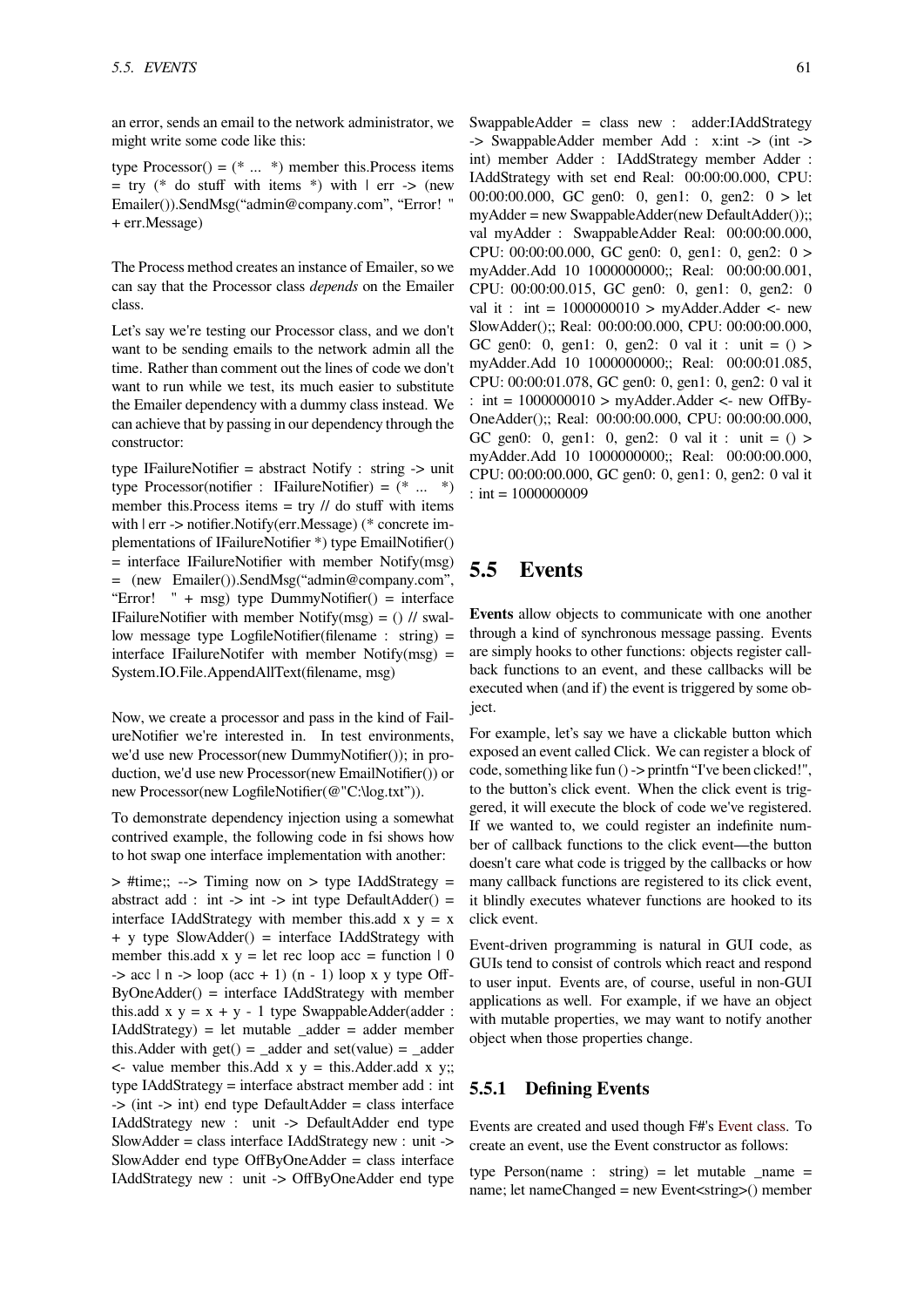this. Name with  $get() =$  name and  $set(value) =$  name <- value

To allow listeners to hook onto our event, we need to expose the nameChanged field as a public member using the event's Publish property:

type Person(name : string) = let mutable \_name = name; let nameChanged = new Event<unit>() (\* creates event \*) member this.NameChanged = nameChanged.Publish (\* exposed event handler \*) member this.Name with  $get() = \text{name} and set(value) = \text{name} < - value$ nameChanged.Trigger() (\* invokes event handler \*)

Now, any object can listen to the changes on the person method. By convention and Microsoft's recommendation, events are usually named *Verb* or *VerbPhrase*, as well as adding tenses like *Verbed* and *Verbing* to indicate postand pre-events.

# **[5.5.](http://msdn.microsoft.com/en-us/library/ms229012.aspx)2 Adding Callbacks to Event Handlers**

Its very easy to add callbacks to event handlers. Each event handler has the type IEvent<'T> which exposes several methods:

#### **val Add : event:('T -> unit) -> unit**

Connect a listener function to the event. The listener will be invoked when the event is fired.

#### **val AddHandler : 'del -> unit**

Connect a handler delegate object to the event. A handler can be later removed using Remove-Handler. The listener will be invoked when the event is fired.

# **val RemoveHandler : 'del -> unit**

Remove a listener delegate from an event listener store.

Here's an example program:

type  $Person(name : string) = let mutable_name = name;$ let nameChanged = new Event<unit>() (\* creates event \*) member this.NameChanged = nameChanged.Publish (\* exposed event handler \*) member this.Name with  $get() = \text{name} and set(value) = \text{name} < - value$ nameChanged.Trigger() (\* invokes event handler \*) let  $p = new Person("Bob") p.NameChangedAdd(fun() ->$ printfn "-- Name changed! New name: %s" p.Name) printfn "Event handling is easy" p.Name <- "Joe" printfn "It handily decouples objects from one another" p.Name <- "Moe" p.NameChanged.Add(fun () -> printfn "-- Another handler attached to NameChanged!") printfn "It's also causes programs behave non-deterministically." p.Name <- "Bo" printfn "The function NameChanged is invoked effortlessly."

This program outputs the following:

Event handling is easy -- Name changed! New name: Joe It handily decouples objects from one another -- Name changed! New name: Moe It's also causes programs behave non-deterministically. -- Name changed! New name: Bo -- Another handler attached to NameChanged! The function NameChanged is invoked effortlessly.

**Note:** When multiple callbacks are connected to a single event, they are executed in the order they are added. However, in practice, you should **not** write code with the expectation that events will trigger in a particular order, as doing so can introduce complex dependencies between functions. Event-driven programming is often non-deterministic and fundamentally stateful, which can occasionally be at odds with the spirit of functional programming. Its best to write callback functions which do not modify state, and do not depend on the invocation of any prior events.

# **5.5.3 Working with EventHandlers Explicitly**

## **Adding and Removing Event Handlers**

The code above demonstrates how to use the IEvent<'T>.add method. However, occasionally we need to remove callbacks. To do so, we need to work with the IEvent<'T>.AddHandler and IEvent<'T>.RemoveHandler methods, as well as .NET's built-in System.Delegate type.

The function person.NameChanged.AddHandler has the type val AddHandler : Handler<'T> -> unit, where Handler<'T> inherits from System.Delegate. We can create an insta[nce of Handler as](http://msdn.microsoft.com/en-us/library/system.delegate.aspx) follows:

type Person(name : string) = let mutable \_name = name; let nameChanged = new Event<unit>() (\* creates event \*) member this.NameChanged = nameChanged.Publish (\* exposed event handler \*) member this.Name with  $get() = \text{name} and set(value) = \text{name} < - value$ nameChanged.Trigger() (\* invokes event handler \*) let p = new Person("Bob") let person\_NameChanged = new Handler<unit>(fun sender eventargs -> printfn "-- Name changed! New name: %s" p.Name) p.NameChanged.AddHandler(person\_NameChanged) printfn "Event handling is easy" p.Name <- "Joe" printfn "It handily decouples objects from one another" p.Name <- "Moe" p.NameChanged.RemoveHandler(person\_NameChanged) p.NameChanged.Add(fun () -> printfn "-- Another han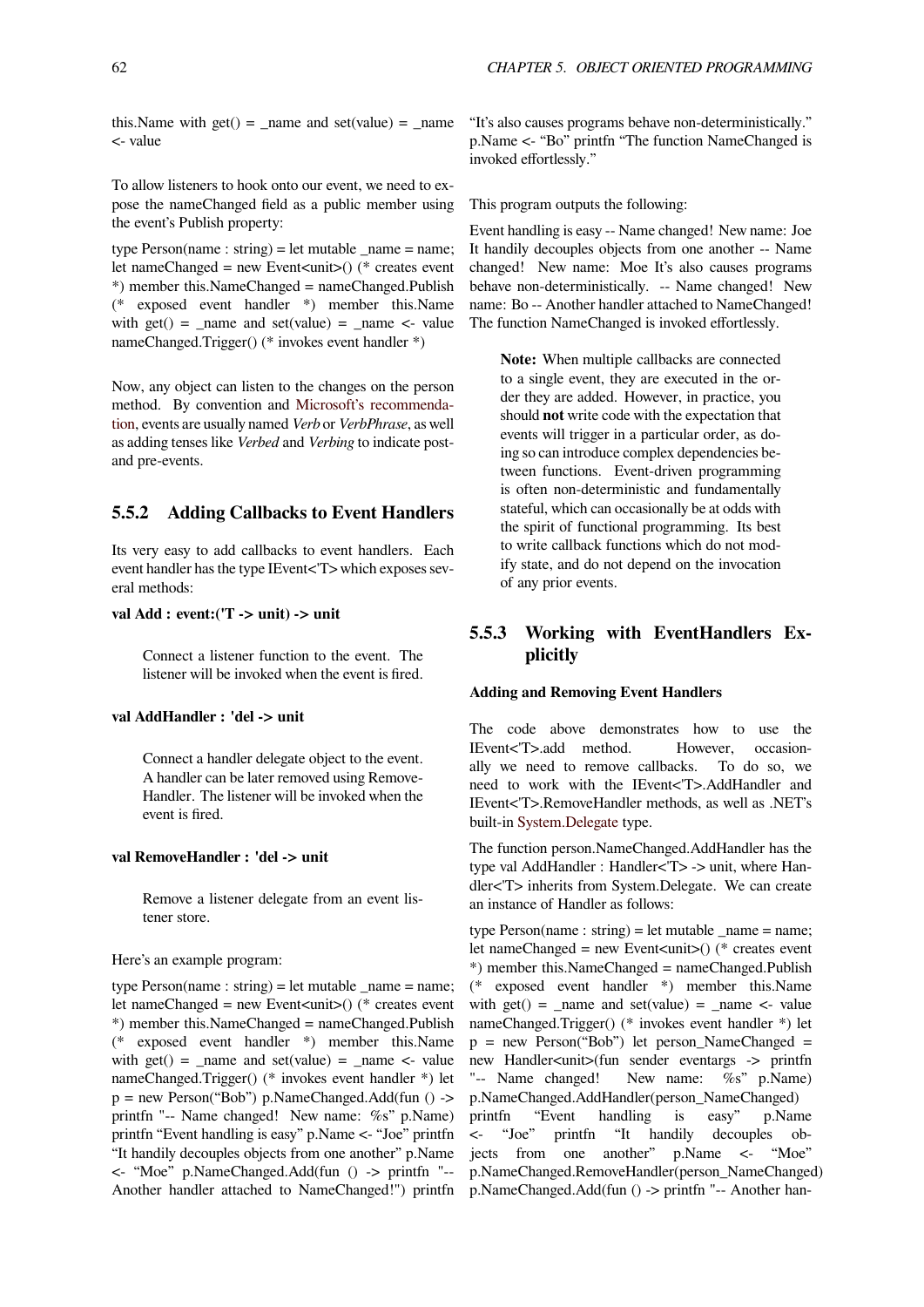dler attached to NameChanged!") printfn "It's also causes programs behave non-deterministically." p.Name <- "Bo" printfn "The function NameChanged is invoked effortlessly."

This program outputs the following:

Event handling is easy -- Name changed! New name: Joe It handily decouples objects from one another -- Name changed! New name: Moe It's also causes programs behave non-deterministically. -- Another handler attached to NameChanged! The function NameChanged is invoked effortlessly.

#### **Defining New Delegate Types**

F#'s event handling model is a little different from the rest of .NET. If we want to expose F# events to different languages like C# or VB.NET, we can define a custom delegate type which compiles to a .NET delegate using the delegate keyword, for example:

type NameChangingEventArgs(oldName : string, new-Name : string) = inherit System.EventArgs() member this.OldName = oldName member this.NewName = newName type NameChangingDelegate = delegate of obj \* NameChangingEventArgs -> unit

The convention obj \* NameChangingEventArgs corresponds to the .NET naming guidelines which recommend that all events have the type val eventName : (sender : obj  $*$  e : #EventArgs) -> unit.

#### **Use existing .NET WPF Event and Delegate Types**

Try using existing .NET WPF Event and Delegate, example, ClickEvent and RoutedEventHandler. Create F# Windows Application .NET project with referring these libraries (PresentationCore PresentationFramework System.Xaml WindowsBase). The program will display a button in a window. Clicking the button will display the button's content as string.

open System.Windows open System.Windows.Controls open System.Windows.Input open System [<Entry-Point>] [<STAThread>] // STAThread is Single-Threading-Apartment which is required by WPF let main argv = let  $b = new Button(Content="Button")$ // b is a Button with "Button" as content let f(sender:obj)(e:RoutedEventArgs) =  $\frac{1}{10}$  (#3) f is a fun going to handle the Button.ClickEvent // f signature must be curried, not tuple as govened by Delegate-RoutedEventHandler. // that means f(sender:obj,e:RoutedEventArgs) will not work. let b = sender:?>Button // sender will have Buttontype. Convert it to Button into b. Message-Box.Show(b.Content:?>string) // Retrieve the content of b which is obj. // Convert it to string and display by  $<$ code>Messagebox.Show</code>  $\vert$ > ignore // ignore the return because f-signature requires: obj->RoutedEventArgs->unit let d = new RoutedEventHandler(f) // (#2) d will have type-RoutedEventHandler, // RoutedEventHandler is a kind of delegate to handle Button.ClickEvent. // The f must have signature governed by RoutedEventHandler. b.AddHandler(Button.ClickEvent,d) // (#1) attach a RountedEventHandler-d for Button.ClickEvent let w = new Window(Visibility=Visibility.Visible,Content=b) // create a window-w have a Button-b // which will show the content of b when clicked (new Application()).Run(w) // create new Application() running the Window-w.

(#1) To attach a handler to a control for an event: b.AddHandler(Button.ClickEvent,d)

(#2) Create a delegate/handler using a function: let  $d =$ new RoutedEventHandler(f)

(#3) Create a function with specific signature defined by the delegate: let  $f(\text{sender:obj})(e:\text{RoutedEventArgs}) = ...$ b is the control.

AddHandler is attach.

Button.ClickEvent is the event.

d is delegate/handler. It is a layer to make sure the signature is correct

f is the real function/program provided to the delegate.

Rule#1: b must have this event Button.ClickEvent: b is type-Button-object. ClickEvent is a static property of type-ButtonBase which is inherited by type-Button. So Button-type will also have this static property Click-Event.

Rule#2: d must be the handler of ClickEvent: Click-Event is type-RoutedEvent. RoutedEvent's handler is RoutedEventHandler, just adding Handler at end. RoutedEventHandler is a defined delegate in .NET library. To create d, just let  $d = new RoutedEventHandler(f)$ , where f is function.

Rule#3: f must have signature obeying delegate-d's definition: Check .NET library, RoutedEventHandler is a delegate of C#-signature: void RoutedEventHandler(object sender, RoutedEventArgs e). So f must have same signature. Present the signature in F# is (obj \* RountedEventHandler) -> unit

## **5.5.4 Passing State To Callbacks**

Events can pass state to callbacks with minimal effort. Here is a simple program which reads a file in blocks of characters:

open System type SuperFileReader() = let pro $gressChanged = new Event $\langle$  member$ this.ProgressChanged = progressChanged.Publish member this.OpenFile (filename : string, charsPerBlock) = use sr = new System.IO.StreamReader(filename) let streamLength = int64 sr.BaseStream.Length let sb = new System.Text.StringBuilder(int streamLength) let charBuffer = Array.zeroCreate<char> charsPerBlock let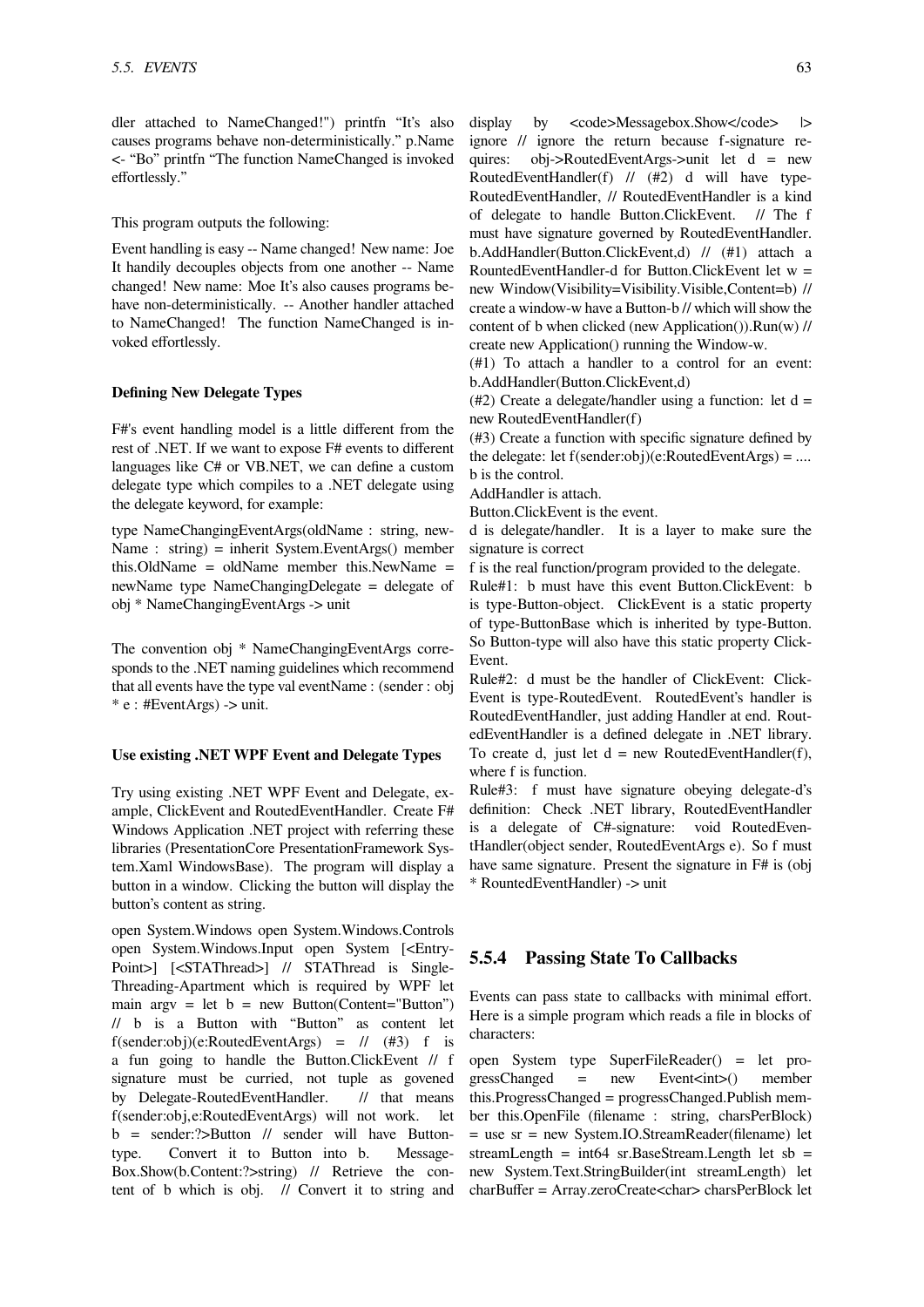mutable oldProgress =  $0$  let mutable totalCharsRead =  $0$ progressChanged.Trigger(0) while not sr.EndOfStream do (\* sr.ReadBlock returns number of characters read from stream \*) let charsRead = sr.ReadBlock(charBuffer, 0, charBuffer.Length) totalCharsRead <- totalCharsRead + charsRead (\* appending chars read from buffer \*) sb.Append(charBuffer, 0, charsRead)  $\vert$  ignore let newProgress = int(decimal totalCharsRead / decimal streamLength \* 100m) if newProgress > oldProgress then progressChanged.Trigger(newProgress) // passes newProgress as state to callbacks oldProgress < newProgress sb.ToString() let fileReader = new SuperFileReader() fileReader.ProgressChanged.Add(fun percent -> printfn "%i percent done..." percent) let  $x = \text{fileReader}$ . OpenFile(@"C:\Test.txt", 50) printfn "%s[...]" x.[0 .. if x.Length  $\leq$  100 then x.Length - 1 else 100]

This program has the following types:

type SuperFileReader = class new : unit -> Super-FileReader member OpenFile : filename:string \* charsToRead:int -> string member ProgressChanged : IEvent<int> end val fileReader : SuperFileReader val x : string

Since our event has the type IEvent<int>, we can pass int data as state to listening callbacks. This program outputs the following:

0 percent done... 4 percent done... 9 percent done... 14 percent done... 19 percent done... 24 percent done... 29 percent done... 34 percent done... 39 percent done... 44 percent done... 49 percent done... 53 percent done... 58 percent done... 63 percent done... 68 percent done... 73 percent done... 78 percent done... 83 percent done... 88 percent done... 93 percent done... 98 percent done... 100 percent done... In computer programming, event-driven programming or event-based programming is a programming paradig[...]

# **5.5.5 Retrieving State from Callers**

A common idiom in event-driven programming is preand post-event handling, as well as the ability to cancel events. Cancellation requires two-way communication between an event handler and a listener, which we can easily accomplish through the use of ref cells or mutable members:

type Person(name : string) = let mutable \_name = name; let nameChanging = new Event $\lt$ string  $*$  bool ref>() let nameChanged = new Eve[nt<unit>](https://en.wikibooks.org/wiki/F_Sharp_Programming/Mutable_Data#Ref_cells)() member this.NameChanging = nameChanging.Publish member this.NameChanged = nameChanged.Publish member this. Name with  $get() = \text{name}$  and  $set(value) = let$ cancelChange = ref false nameChanging.Trigger(value, cancelChange) if not !cancelChange then \_name  $\leq$  value nameChanged.Trigger() let  $p = new$  Person("Bob") p.NameChanging.Add(fun (name, cancel) -> let exboyfriends = ["Steve"; "Mike"; "Jon"; "Seth"] if List.exists (fun forbiddenName -> forbiddenName = name) exboyfriends then printfn "-- No %s's allowed!" name cancel := true else printfn "-- Name allowed") p.NameChanged.Add(fun () -> printfn "-- Name changed to %s" p.Name) let tryChangeName newName = printfn "Attempting to change name to '%s'" newName p.Name <- newName tryChangeName "Joe" tryChangeName "Moe" tryChangeName "Jon" tryChangeName "Thor"

This program has the following types:

type Person = class new : name:string -> Person member Name : string member NameChanged : IEvent<unit> member NameChanging : IEvent<string \* bool ref> member Name : string with set end val p : Person val tryChangeName : string -> unit

This program outputs the following:

Attempting to change name to 'Joe' -- Name allowed - - Name changed to Joe Attempting to change name to 'Moe' -- Name allowed -- Name changed to Moe Attempting to change name to 'Jon' -- No Jon's allowed! Attempting to change name to 'Thor' -- Name allowed -- Name changed to Thor

If we need to pass a significant amount of state to listeners, then its recommended to wrap the state in an object as follows:

type NameChangingEventArgs(newName : string) = inherit System.EventArgs() let mutable cancel = false member this.NewName = newName member this.Cancel with  $get() = cancel$  and  $set(value)$  $=$  cancel  $\le$  value type Person(name : string)  $=$  let mutable \_name = name; let nameChanging = new Event<NameChangingEventArgs>() let nameChanged = new Event<unit>() member this.NameChanging = nameChanging.Publish member this.NameChanged = nameChanged.Publish member this.Name with  $get()$  = name and set(value) = let eventArgs = new NameChangingEventArgs(value) nameChanging.Trigger(eventArgs) if not eventArgs.Cancel then  $\_name \leftarrow value$  nameChanged.Trigger() let  $p = new$ Person("Bob") p.NameChanging.Add(fun e -> let exboyfriends = ["Steve"; "Mike"; "Jon"; "Seth"] if List.exists (fun forbiddenName -> forbiddenName = e.NewName) exboyfriends then printfn "-- No %s's allowed!" e.NewName e.Cancel <- true else printfn "-- Name allowed") (\* ... rest of program ... \*)

By convention, custom event parameters should inherit from System.EventArgs, and should have the suffix EventArgs.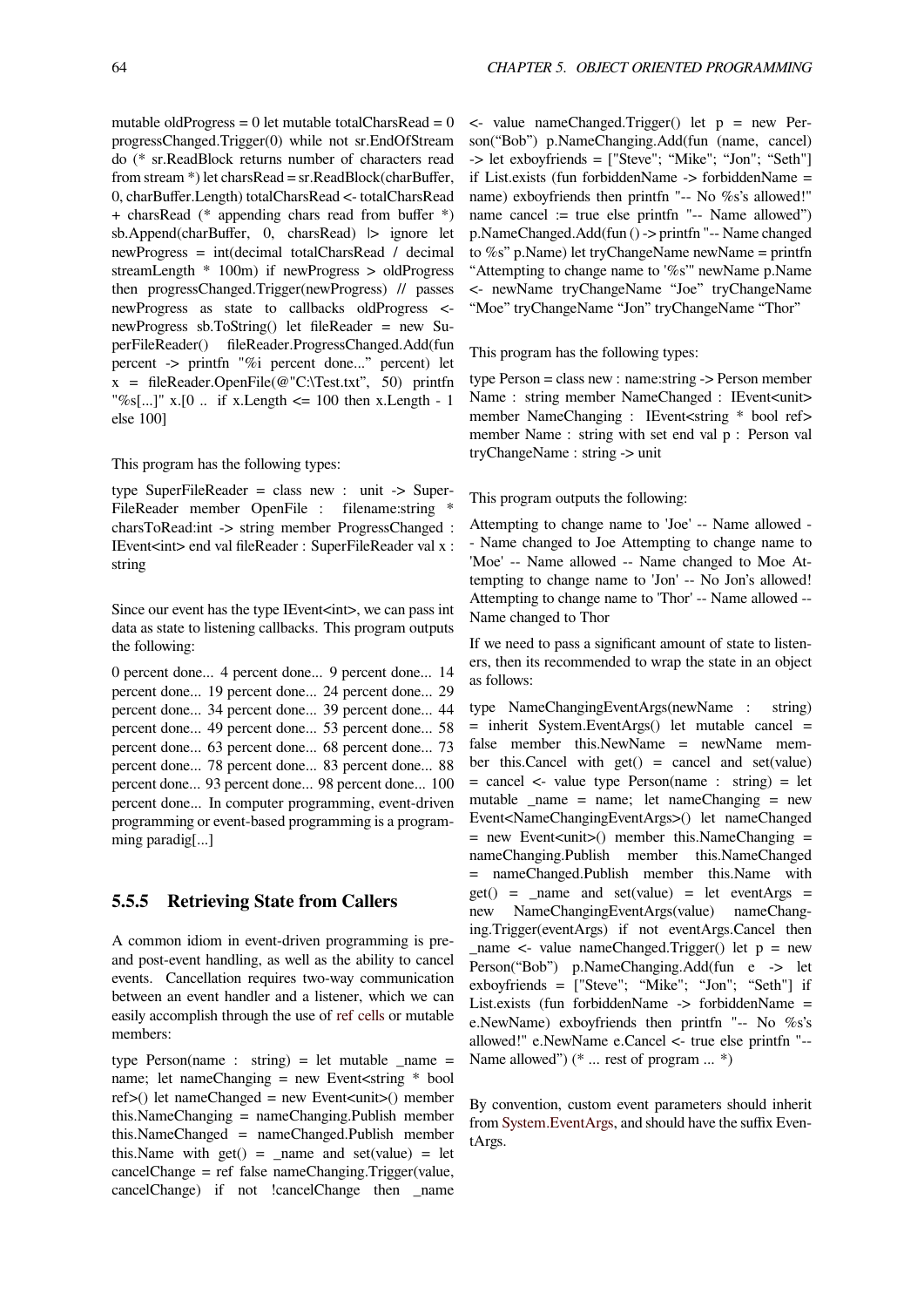# **5.5.6 Using the Event Module**

F# allows users to pass event handlers around as first-class values in fundamentally the same way as all other functions. The Event module has a variety of functions for working with event handlers:

**val choose : ('T -> 'U option) -> IEvent<'del,'T> -> IEvent<'U[> \(requires de](http://research.microsoft.com/en-us/um/cambridge/projects/fsharp/manual/FSharp.Core/Microsoft.FSharp.Control.Event.html)legate and 'del :> Delegate)**

Return a new event which fires on a selection of messages from the original event. The selection function takes an original message to an optional new message.

# **val filter : ('T -> bool) -> IEvent<'del,'T> -> IEvent<'T> (requires delegate and 'del :> Delegate)**

Return a new event that listens to the original event and triggers the resulting event only when the argument to the event passes the given function.

**val listen : ('T -> unit) -> IEvent<'del,'T> -> unit (requires delegate and 'del :> Delegate)**

Run the given function each time the given event is triggered.

# **val map : ('T -> 'U) -> IEvent<'del,'T> -> IEvent<'U> (requires delegate and 'del :> Delegate)**

Return a new event which fires on a selection of messages from the original event. The selection function takes an original message to an optional new message.

# **val merge : IEvent<'del1,'T> -> IEvent<'del2,'T> -> IEvent<'T> (requires delegate and 'del1 :> Delegate and delegate and 'del2 :> Delegate)**

Fire the output event when either of the input events fire.

# **val pairwise : IEvent<'del,'T> -> IEvent<'T \* 'T> (requires delegate and 'del :> Delegate)**

Return a new event that triggers on the second and subsequent triggerings of the input event. The Nth triggering of the input event passes the arguments from the N-1th and Nth triggering as a pair. The argument passed to the N-1th triggering is held in hidden internal state until the Nth triggering occurs. You should ensure that the contents of the values being sent down the event are not mutable. Note that many EventArgs types are mutable, e.g. MouseEventArgs, and each firing of an event using this argument type may reuse the same physical argument obejct with different values. In this case you should extract the necessary information from the argument before using this combinator.

# **val partition : ('T -> bool) -> IEvent<'del,'T> -> IEvent<'T> \* IEvent<'T> (requires delegate and 'del :> Delegate**

Return a new event that listens to the original event and triggers the first resulting event if the application of the predicate to the event arguments returned true, and the second event if it returned false.

# **val scan : ('U -> 'T -> 'U) -> 'U -> IEvent<'del,'T> -> IEvent<'U> (requires delegate and 'del :> Delegate)**

Return a new event consisting of the results of applying the given accumulating function to successive values triggered on the input event. An item of internal state records the current value of the state parameter. The internal state is not locked during the execution of the accumulation function, so care should be taken that the input IEvent not triggered by multiple threads simultaneously.

# **val split : ('T -> Choice<'U1,'U2>) -> IEvent<'del,'T> -> IEvent<'U1> \* IEvent<'U2> (requires delegate and 'del :> Delegate)**

Return a new event that listens to the original event and triggers the first resulting event if the application of the function to the event arguments returned a Choice2Of1, and the second event if it returns a Choice2Of2.

Take the following snippet:

p.NameChanging.Add(fun (e : NameChangingEventArgs) -> let exboyfriends = ["Steve"; "Mike"; "Jon"; "Seth"] if List.exists (fun forbiddenName -> forbidden-Name = e.NewName) exboyfriends then printfn "-- No %s's allowed!" e.NewName e.Cancel <- true)

We can rewrite this in a more functional style as follows:

p.NameChanging |> Event.filter (fun (e : NameChangingEventArgs) -> let exboyfriends = ["Steve"; "Mike"; "Jon"; "Seth"] List.exists (fun forbiddenName -> forbiddenName = e.NewName) exboyfriends ) |> Event.listen (fun e -> printfn "-- No %s's allowed!" e.NewName e.Cancel <- true)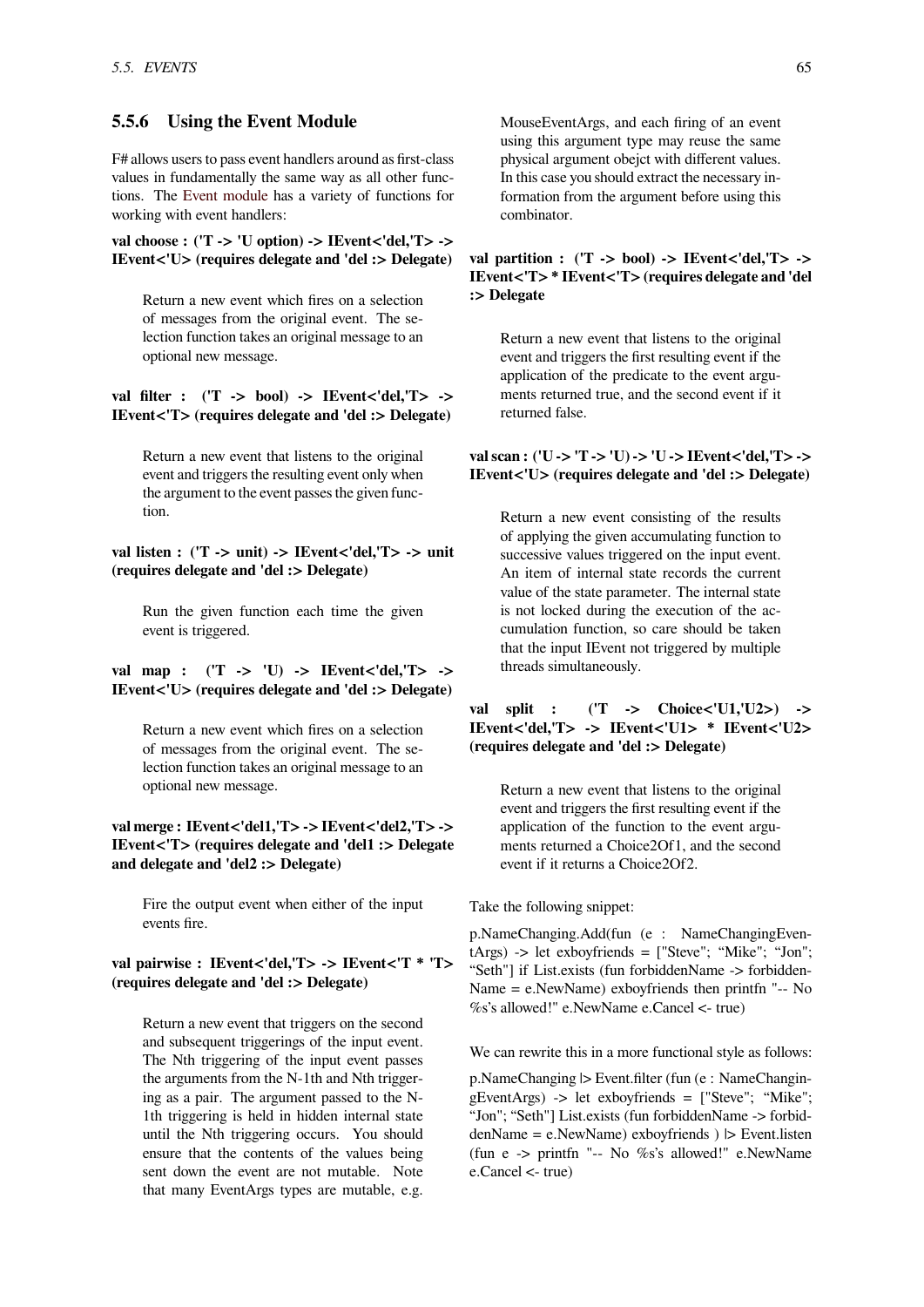# **5.6 Modules and Namespaces**

**Modules and Namespaces** are primarily used for grouping and organizing code.

# **5.6.1 Defining Modules**

No code is required to define a module. If a codefile does not contain a leading namespace or module declaration, F# code will implicitly place the code in a module, where the name of the module is the same as the file name with the first letter capitalized.

To access code in another module, simply use . notation: moduleName.member. Notice that this notation is similar to the syntax used to access static members—this is not a coincidence. F# modules are compiled as classes which only contain static members, values, and type definitions.

Let's create two files:

#### **DataStructures.fs**

type 'a Stack = | EmptyStack | StackNode of 'a \* 'a Stack let rec getRange startNum endNum = if startNum > endNum then EmptyStack else StackNode(startNum, getRange (startNum+1) endNum)

#### **Program.fs**

let x = DataStructures.StackNode(1, DataStructures.StackNode(2, DataStructures.StackNode(3, DataStructures.EmptyStack))) let y = DataStructures.getRange 5 10 printfn "%A" x printfn "%A" y

### This program outputs:

StackNode (1,StackNode (2,StackNode (3,EmptyStack))) StackNode (5, StackNode (6,StackNode (7,StackNode (8,StackNode (9,StackNode (10,EmptyS $tack)))))$ 

**Note:** Remember, order of compilation matters in F#. Dependencies must come before dependents, so DataStructures.fs comes before Program.fs when compiling this program.

Like all modules, we can use the open keyword to give us access to the methods inside a module without fully qualifying the naming of the method. This allows us to revise Program.fs as follows:

open DataStructures let x = StackNode(1, StackNode(2, StackNode(3, EmptyStack))) let  $y = getRange 5 10$ printfn "%A" x printfn "%A" y

#### **Submodules**

Its very easy to create submodules using the module keyword:

(\* DataStructures.fs \*) type 'a Stack = | EmptyStack | StackNode of 'a \* 'a Stack module StackOps = let rec getRange startNum endNum = if startNum > endNum then EmptyStack else StackNode(startNum, getRange (startNum+1) endNum)

Since the getRange method is under another module, the fully qualified name of this method is DataStructures.StackOps.getRange. We can use it as follows:

(\* Program.fs \*) open DataStructures let x = StackNode(1, StackNode(2, StackNode(3, EmptyStack))) let y  $=$  StackOps.getRange 5 10 printfn "%A" x printfn "%A" y

F# allows us to create a module and a type having the same name, for example the following code is perfectly acceptable:

type 'a Stack = | EmptyStack | StackNode of 'a \* 'a Stack module Stack = let rec getRange startNum endNum = if startNum > endNum then EmptyStack else StackNode(startNum, getRange (startNum+1) endNum)

**Note:** Its possible to nest submodules inside other submodules. However, as a general principle, its best to avoid creating complex module hierarchies. Functional programming libraries tend to be very "flat" with nearly all functionality accessible in the first 2 or 3 levels of a hierarchy. This is in contrast to many other OO languages which encourage programmers to create deeply nested class libraries, where functionality might be buried 8 or 10 levels down the hierarchy.

#### **Extending Types and Modules**

F# supports extension methods, which allow programmers to add new static and instance methods to classes and modules without inheriting from them.

#### **Extending a Module**

The Seq module contains several pairs of methods:

- *•* iter/iteri
- *•* [map/mapi](https://en.wikibooks.org/wiki/F_Sharp_Programming/Sequences#The_Seq_Module)

Seq has a forall member, but does not have a corresponding foralli function, which includes the index of each sequence element. We add this missing method to the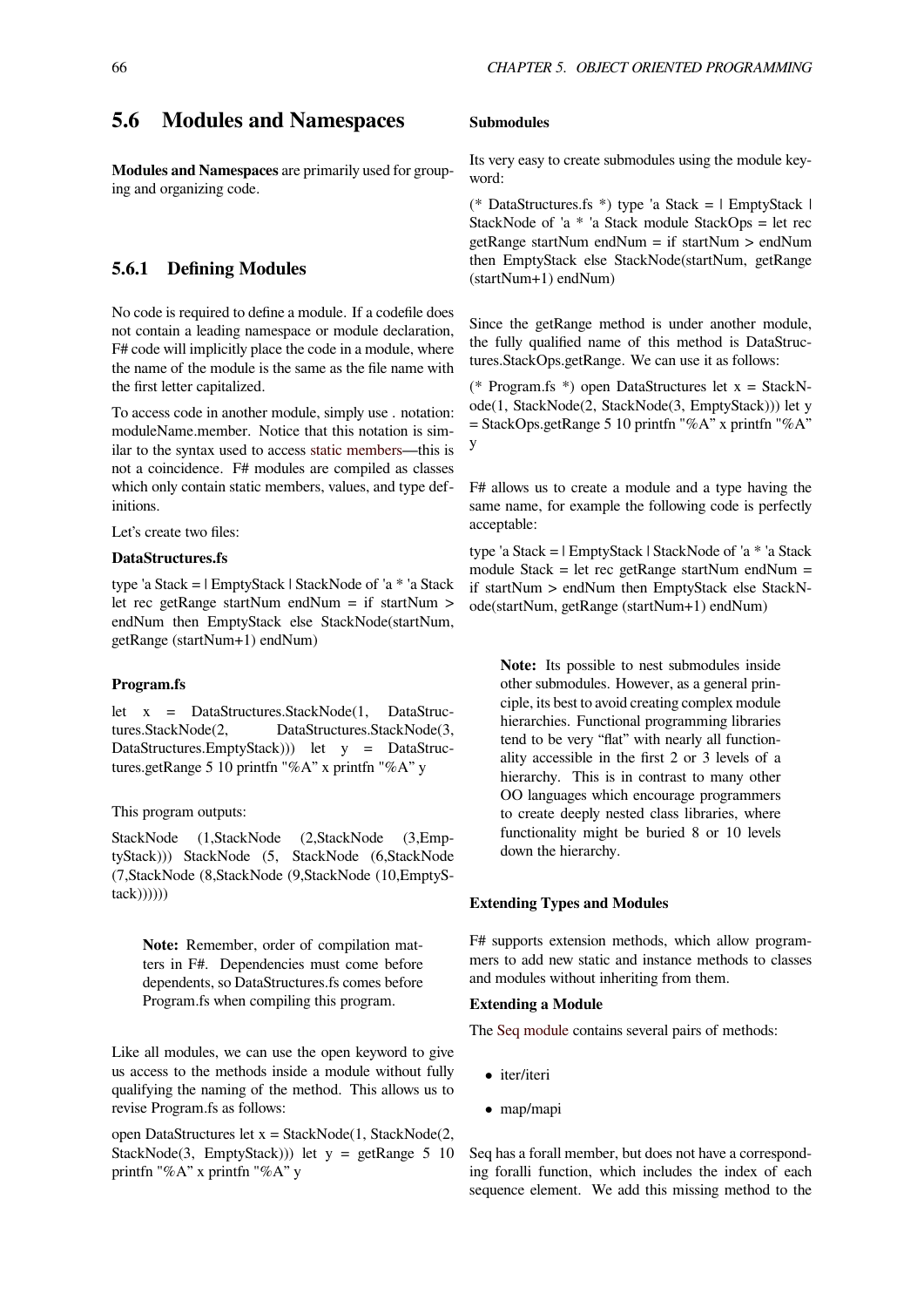module simply by creating another module with the same name. For example, using fsi:

 $>$  module Seq = let foralli f s = s  $>$  Seq.mapi (fun i x - $>$ ) i, x) (\* pair item with its index \*)  $\triangleright$  Seq.forall (fun (i, x)  $-$  f i x) (\* apply item and index to function \*) let is Palindrome (input : string) = input  $\triangleright$  Seq.take (input. Length  $/ 2$ )  $\triangleright$  Seq.foralli (fun i x  $\rightarrow$  x = input. [input. Length  $i - 1$ );; module Seq = begin val foralli : (int -> 'a -> bool) -> seq<'a> -> bool end val isPalindrome : string  $\rightarrow$  bool  $>$  isPalindrome "hello";; val it : bool = false  $>$ isPalindrome "racecar";; val it : bool = true

# **Extending a Type**

The System.String has many useful methods, but let's say we thought it was missing a few important functions, Reverse and IsPalindrome. Since this class is marked as sealed or NotInheritable, we can't create a derived version [of this class.](http://msdn.microsoft.com/en-us/library/system.string.aspx) Instead, we create a module with the new methods we want. Here's an example in fsi which demonstrates how to add new static and instance methods to the String class:

 $>$  module Seq = let foralli f s = s  $>$  Seq.mapi (fun i x - $>$ i, x) (\* pair item with its index \*)  $\triangleright$  Seq.forall (fun (i, x)  $\Rightarrow$  f i x) (\* apply item and index to function \*) module StringExtensions = type System.String with member this.IsPalindrome = this  $\triangleright$  Seq.take (this.Length / 2)  $\triangleright$ Seq.foralli (fun i x -> this.[this.Length - i - 1] = x) static member Reverse(s : string) = let chars : char array = let temp = Array.zeroCreate s.Length let charsToTake  $=$  if temp. Length % 2  $\lt\gt$  0 then (temp. Length + 1) / 2 else temp.Length / 2 s |> Seq.take charsToTake  $\triangleright$  Seq.iteri (fun i x -> temp.[i] <- s.[temp.Length  $- i - 1$ ] temp.[temp.Length  $- i - 1$ ] <- x) temp new System.String(chars) open StringExtensions;; module Seq = begin val foralli : (int  $\rightarrow$  'a  $\rightarrow$  bool)  $\rightarrow$  seq $\lt'$ a $\gt$ -> bool end module StringExtensions = begin end > "hello world".IsPalindrome;; val it : bool = false > System.String.Reverse("hello world");; val it : System.String = "dlrow olleh"

#### **Module Signatures**

By default, all members in a module are accessible from outside the module. However, a module often contain members which should not be accessible outside itself, such as helper functions. One way to expose only a subset of a module's members is by creating a signature file for that module. (Another way is to apply .Net CLR access modifiers of public, internal, or private to individual declarations).

Signature files have the same name as their corresponding module, but end with a ".fsi" extension (f-sharp interface). Signature files always come before their implementation files, which have a corresponding ".fs" extension. For example:

## **DataStructures.fsi**

type 'a stack = | EmptyStack | StackNode of 'a \* 'a stack module Stack = val getRange : int  $\rightarrow$  int  $\rightarrow$  int stack val hd : 'a stack -> 'a val tl : 'a stack -> 'a stack val fold : ('a -> 'b -> 'a) -> 'a -> 'b stack -> 'a val reduce : ('a -> 'a -> 'a) -> 'a stack -> 'a

#### **DataStructures.fs**

type 'a stack =  $\vert$  EmptyStack  $\vert$  StackNode of 'a \* 'a stack module Stack =  $(*$  helper functions  $*)$  let internal\_head\_tail = function | EmptyStack -> failwith "Empty stack" | StackNode(hd, tail) -> hd, tail let rec internal\_fold\_left f acc = function | EmptyStack -> acc | StackNode(hd, tail) -> internal\_fold\_left f (f acc hd) tail (\* public functions \*) let rec getRange startNum endNum = if startNum > endNum then EmptyStack else StackNode(startNum, getRange (startNum+1) endNum) let hd s = internal head tail s  $|$ > fst let tl  $s = internal\_head\_tail s$  |> snd let fold f seed stack  $=$  internal fold left f seed stack let reduce f stack  $=$ internal\_fold\_left f (hd stack) (tl stack)

# **Program.fs**

open DataStructures let x = Stack.getRange 1 10 printfn "%A" (Stack.hd x) printfn "%A" (Stack.tl x) printfn "%A" (Stack.fold ( \* ) 1 x) printfn "%A" (Stack.reduce  $(+)$  x) (\* printfn "%A" (Stack.internal head tail x) \*) (\* will not compile \*)

Since Stack.internal\_head\_tail is not defined in our interface file, the method is marked private and no longer accessible outside of the DataStructures module.

Module signatures are useful to building a code library's skeleton, however they have a few caveats. If you want to expose a class, record, or union in a module through a signature, then the signature file must expose *all* of the objects members, records fields, and union's cases. Additionally, the signature of the function defined in the module and it's corresponding signature in the signature file must match *exactly*. Unlike OCaml, F# does not allow a function in a module with the generic type 'a -> 'a -> 'a to be restricted to int  $\rightarrow$  int  $\rightarrow$  int in the signature file.

# **5.6.2 Defining Namespaces**

A namespace is a hierarchial catergorization of modules, classes, and other namespaces. For example, the System.Collections namespace groups together all of the collections and data structures in the .NET BCL, whereas the System.Security.Cryptography namespace groups together all classes which provide cryptographic services.

[Namespaces are pr](http://msdn.microsoft.com/en-us/library/system.collections.aspx)imarily used to avoid name conflicts. For [example, let's say we were wri](http://msdn.microsoft.com/en-us/library/system.security.cryptography.aspx)ting an application in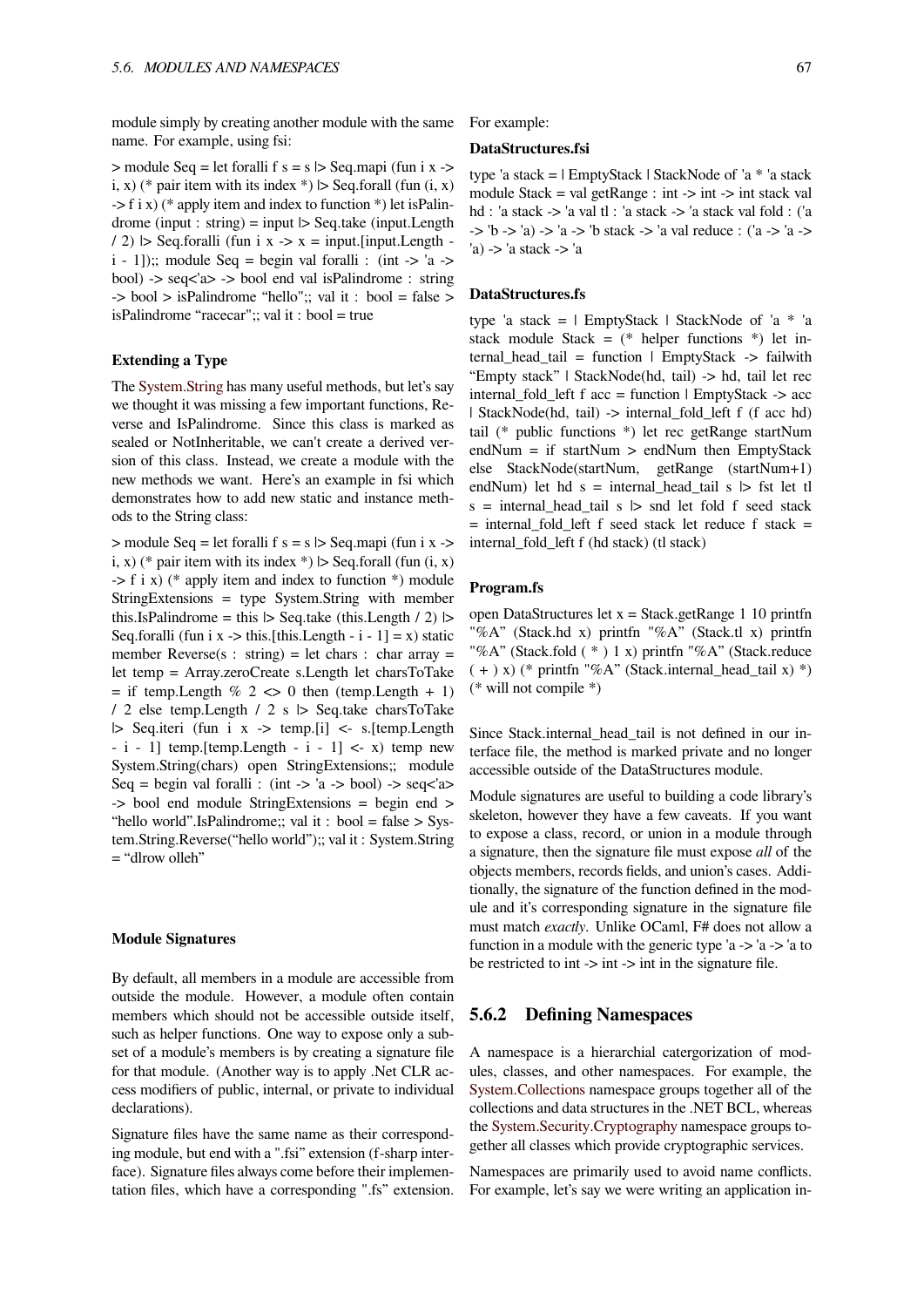corporated code from several different vendors. If Vendor A and Vendor B both have a class called Collections. Stack, and we wrote the code let  $s = new Stack()$ , how would the compiler know whether which stack we intended to create? Namespaces can eliminate this ambiguity by adding one more layer of grouping to our code.

Code is grouped under a namespace using the namespace keyword:

## **DataStructures.fsi**

namespace Princess. Collections type 'a stack  $=$  | EmptyStack | StackNode of 'a \* 'a stack module Stack = val getRange : int -> int -> int stack val hd : 'a stack -> 'a val tl : 'a stack -> 'a stack val fold : ('a -> 'b -> 'a) -> 'a -> 'b stack -> 'a val reduce : ('a -> 'a -> 'a) -> 'a stack -> 'a

#### **DataStructures.fs**

namespace Princess. Collections type 'a stack  $=$   $\vert$  EmptyStack | StackNode of 'a  $*$  'a stack module Stack =  $(*$ helper functions  $*)$  let internal\_head\_tail = function | EmptyStack -> failwith "Empty stack" | StackNode(hd, tail)  $\rightarrow$  hd, tail let rec internal fold left f acc = function | EmptyStack -> acc | StackNode(hd, tail) -> internal\_fold\_left f (f acc hd) tail (\* public functions \*) let rec getRange startNum endNum = if startNum > endNum then EmptyStack else StackNode(startNum, getRange  $(startNum+1)$  endNum) let hd s = internal\_head\_tail s |> fst let tl s = internal\_head\_tail s |> snd let fold f seed stack = internal\_fold\_left f seed stack let reduce f stack = internal\_fold\_left f (hd stack) (tl stack)

## **Program.fs**

open Princess.Collections let x = Stack.getRange 1 10 printfn "%A" (Stack.hd x) printfn "%A" (Stack.tl x) printfn "%A" (Stack.fold  $(* ) 1 x$ ) printfn "%A" (Stack.reduce  $( + ) x$ )

#### **Where is the DataStructures Module?**

You may have expected the code in Program.fs above to open Princess.Collections.DataStructures rather than Princess.Collections. According to the F# spec, F# treats *anonymous implementation files* (which are files without a leading module or namespace declaration) by putting all code in an implicit module which matches the code's filename. Since we have a leading name[space de](http://research.microsoft.com/en-us/um/cambridge/projects/fsharp/manual/spec2.aspx#_Toc207785747)claration, F# does not create the implicit module.

.NET does not permit users to create functions or values outside of classes or modules. As a consequence, we cannot write the following code:

namespace Princess. Collections type 'a stack  $=$  | EmptyStack | StackNode of 'a  $*$  'a stack let some function() = 12 ( $* \leftarrow$ --- functions not allowed outside modules  $*)$  ( $* \dots$ \*)

If we prefer to have a module called DataStructures, we can write this:

namespace Princess.Collections module DataStructures type 'a stack = | EmptyStack | StackNode of 'a \* 'a stack let some function() =  $12$  (\* ... \*)

Or equivalently, we define a module and place it a namespace simultaneously using:

module Princess.Collections.DataStructures type 'a stack =  $|$  EmptyStack  $|$  StackNode of 'a \* 'a stack let sometunction() =  $12$  (\* ... \*)

#### **Adding to Namespace from Multiple Files**

Unlike modules and classes, any file can contribute to a namespace. For example:

#### **DataStructures.fs**

namespace Princess. Collections type 'a stack  $=$  | EmptyStack | StackNode of 'a  $*$  'a stack module Stack =  $(*$ helper functions  $*$ ) let internal\_head\_tail = function | EmptyStack -> failwith "Empty stack" | StackNode(hd, tail) -> hd, tail let rec internal\_fold\_left f acc = function | EmptyStack -> acc | StackNode(hd, tail) -> internal\_fold\_left f (f acc hd) tail (\* public functions \*) let rec getRange startNum endNum = if startNum > endNum then EmptyStack else StackNode(startNum, getRange  $(startNum+1)$  endNum) let hd s = internal head tail s |> fst let tl s = internal\_head\_tail s |> snd let fold f seed stack = internal\_fold\_left f seed stack let reduce f stack = internal\_fold\_left f (hd stack) (tl stack)

#### **MoreDataStructures.fs**

namespace Princess.Collections type 'a tree when 'a :> System.IComparable<'a> = | EmptyTree | TreeNode of 'a \* 'a tree \* 'a tree module Tree = let rec insert  $(x :$ #System.IComparable<'a>) = function | EmptyTree -> TreeNode(x, EmptyTree, EmptyTree) | TreeNode(y, l, r) as node -> match x.CompareTo(y) with  $| 0 \rightarrow$  node  $| 1 \rangle$ -> TreeNode(y, l, insert x r) | *−*1 -> TreeNode(y, insert x l, r) | \_ -> failwith "CompareTo returned illegal value"

Since we have a leading namespace declaration in both files, F# does not create any implicit modules. The 'a stack, 'a tree, Stack, and Tree types are all accessible through the Princess.Collections namespace:

#### **Program.fs**

open Princess.Collections let x = Stack.getRange 1 10 let  $y = let$  rnd = new System.Random() [ for a in 1 .. 10 -> rnd.Next $(0, 100)$ ]  $\triangleright$  Seq.fold (fun acc x -> Tree.insert x acc) EmptyTree printfn "%A" (Stack.hd x) printfn "%A" (Stack.tl x) printfn "%A" (Stack.fold ( \* ) 1 x) printfn "%A" (Stack.reduce  $(+)$  x) printfn "%A" y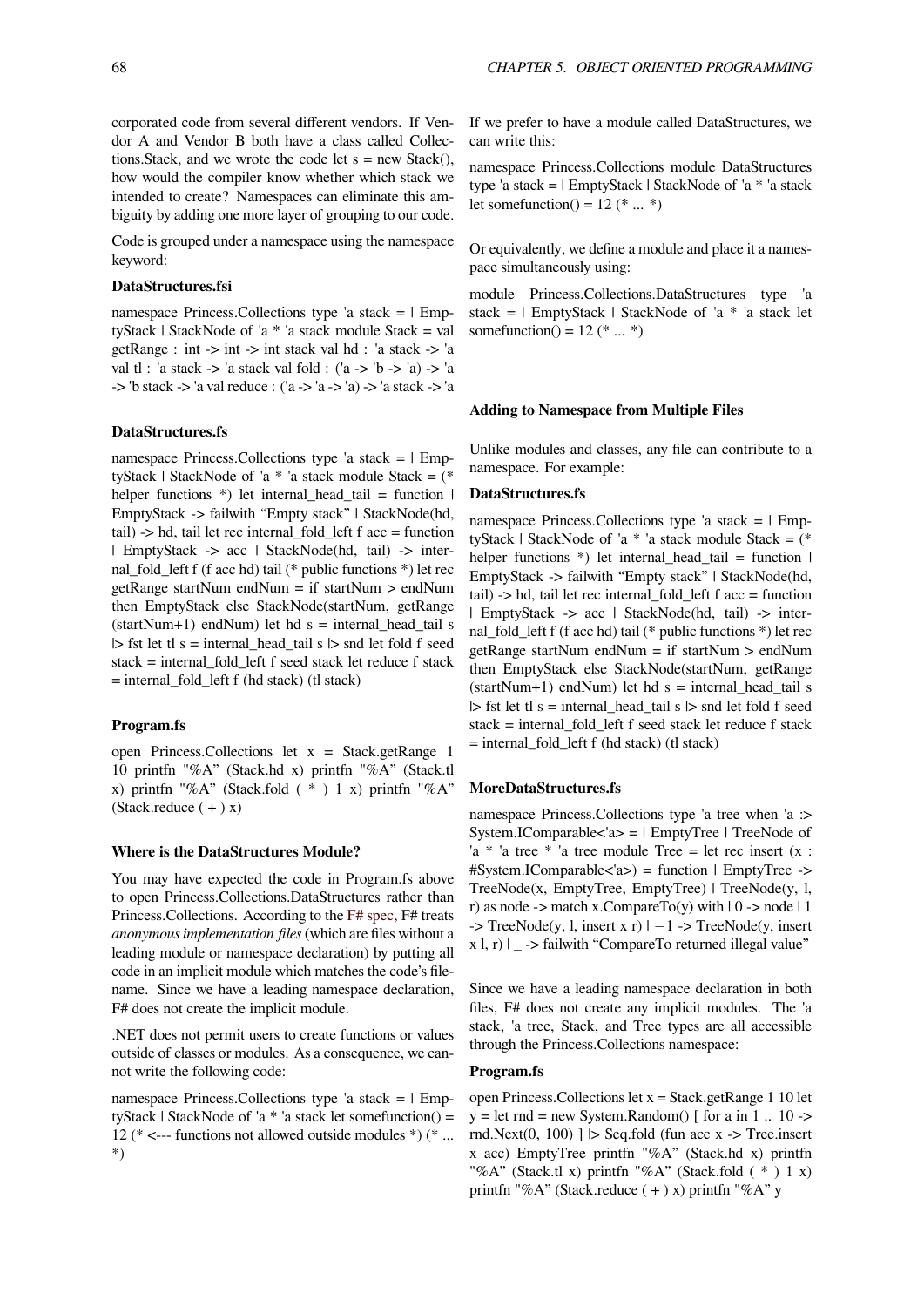## **Controlling Class and Module Accessibility**

Unlike modules, there is no equivalent to a signature file for namespaces. Instead, the visibility of classes and submodules is controlled through standard accessibility modifiers:

namespace Princess.Collections type 'a tree when 'a :> System.IComparable<'a> = | EmptyTree | TreeNode of 'a \* 'a tree \* 'a tree (\* InvisibleModul[e is only accessible](http://research.microsoft.com/en-us/um/cambridge/projects/fsharp/manual/spec2.aspx#_Toc207785709) [by cl](http://research.microsoft.com/en-us/um/cambridge/projects/fsharp/manual/spec2.aspx#_Toc207785709)asses or modules inside the Princess.Collections namespace\*) module private InvisibleModule = let msg = "I'm invisible!" module Tree = (\* InvisibleClass is only accessible by methods inside the Tree module \*) type private InvisibleClass() = member  $x.Msg()$  = "I'm invisible too!" let rec insert  $(x : #System.IComparebb < a$  $=$  function  $\vert$  EmptyTree  $\vert$  -> TreeNode(x, EmptyTree, EmptyTree)  $\vert$  TreeNode(y, 1, r) as node -> match x.CompareTo(y) with  $| 0 \rightarrow$  node  $| 1 \rightarrow$  TreeNode(y, l, insert x r) | *−*1 -> TreeNode(y, insert x l, r) | \_ -> failwith "CompareTo returned illegal value"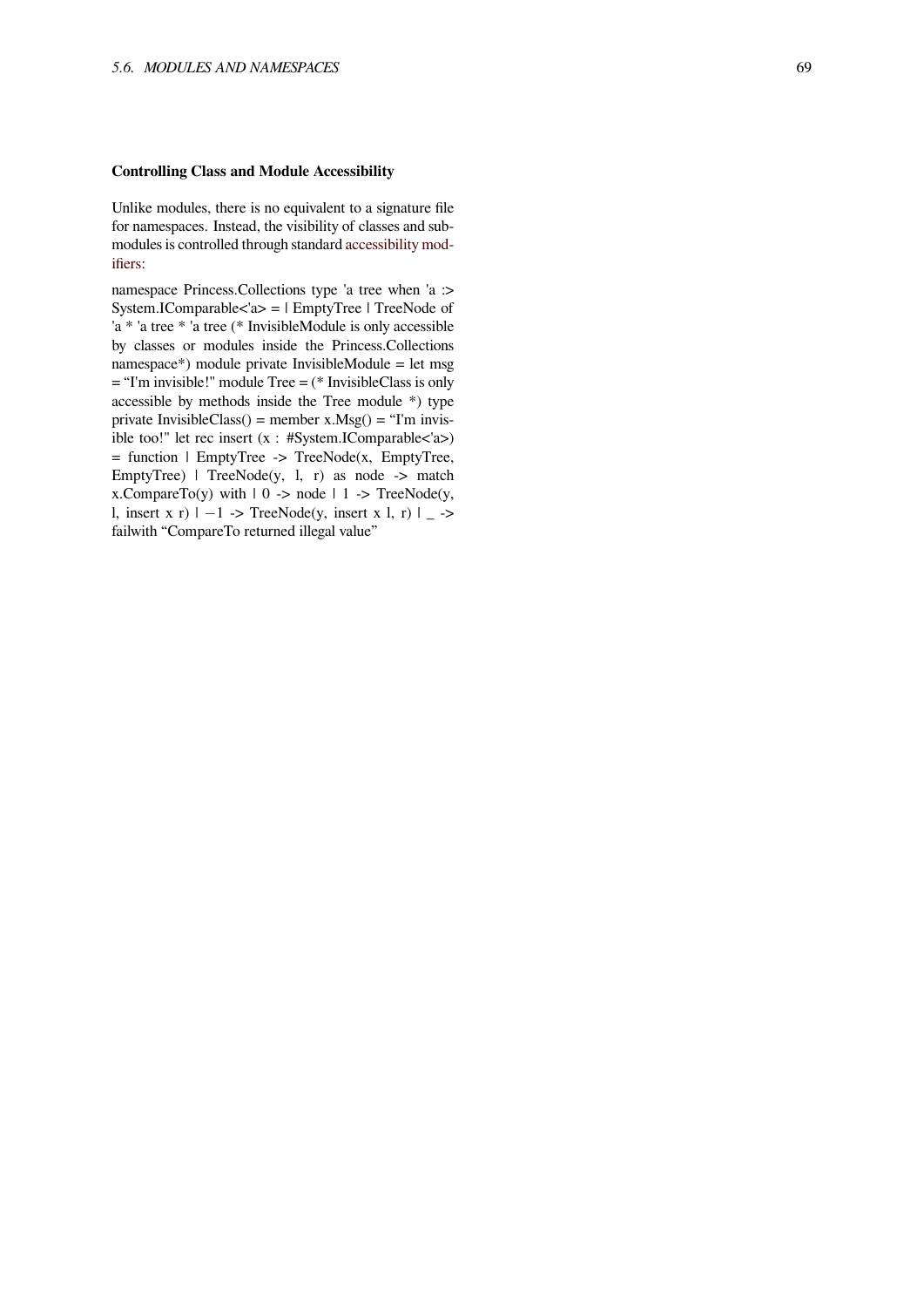# **Chapter 6**

# **F# Advanced**

# **6.1 Units of Measure**

**Units of measure** allow programmers to annotate floats and integers with statically-typed unit metadata. This can be handy when writing programs which manipulate floats and integers representing specific units of measure, such as kilograms, pounds, meters, newtons, pascals, etc. F# will verify that units are used in places where the programmer intended. For example, the F# compiler will throw an error if a float<m/>s> is used where it expects a float<kg>.

# **6.1.1 Use Cases**

# **Statically Checked Type Conversions**

Units of measure are invaluable to programmers who work in scientific research, they add an extra layer of protection to guard against conversion related errors. To cite a famous case study, NASA's \$125 million Mars Climate Orbiter project ended in failure when the orbiter dipped 90 km closer to Mars than originally intended, causing it to tear apart and disintegrate spectacularly in the Mars atmosphere. A post mortem analysis [narrowed](http://mars.jpl.nasa.gov/msp98/news/mco991110.html) [down the roo](http://mars.jpl.nasa.gov/msp98/news/mco991110.html)t cause of the problem to a conversion error in the orbiter's propulsion systems used to lower the spacecraft into orbit: NASA passed data to the systems in metric units, but the software expected data in Imperial units. Although there were many contributing projectmanagement errors which resulted in the failed mission, this software bug in particular could have been prevented if the software engineers had used a type-system powerful enough to detect unit-related errors.

### **Decorating Data With Contextual Information**

In an article Making Code Look Wrong, Joel Spolsky describes a scenario in which, during the design of Microsoft Word and Excel, programmers at Microsoft were required to track the position of objects on a page using two non-inter[changeable coordinate system](http://www.joelonsoftware.com/articles/Wrong.html)s:

In WYSIWYG word processing, you have scrollable windows, so every coordinate has to be interpreted as either relative to the window or relative to the page, and that makes a big difference, and keeping them straight is pretty important. [...]

The compiler won't help you if you assign one to the other and Intellisense won't tell you bupkis. But they are semantically different; they need to be interpreted differently and treated differently and some kind of conversion function will need to be called if you assign one to the other or you will have a *runtime* bug. If you're lucky. [...]

In Excel's source code you see a lot of rw and col and when you see those you know that they refer to rows and columns. Yep, they're both integers, but it never makes sense to assign between them. In Word, I'm told, you see a lot of xl and xw, where xl means "horizontal coordinates relative to the layout" and xw means "horizontal coordinates relative to the window." Both ints. Not interchangeable. In both apps you see a lot of cb meaning "count of bytes." Yep, it's an int again, but you know so much more about it just by looking at the variable name. It's a count of bytes: a buffer size. And if you see  $x = cb$ , well, blow the Bad Code Whistle, that is obviously wrong code, because even though xl and cb are both integers, it's completely crazy to set a horizontal offset in pixels to a count of bytes.

In short, Microsoft depends on coding conventions to encode contextual data about a variable, and they depend on code reviews to enforce correct usage of a variable from its context. This works in practice, but its still possible for incorrect code to work its way it the product without the bug being detected for months.

If Microsoft were using a language with units of measure, they could have defined their own rw, col, xw, xl, and cb units of measure so that an assignment of the form int<xl> = int<cb> not only fails visual inspection, it doesn't even compile.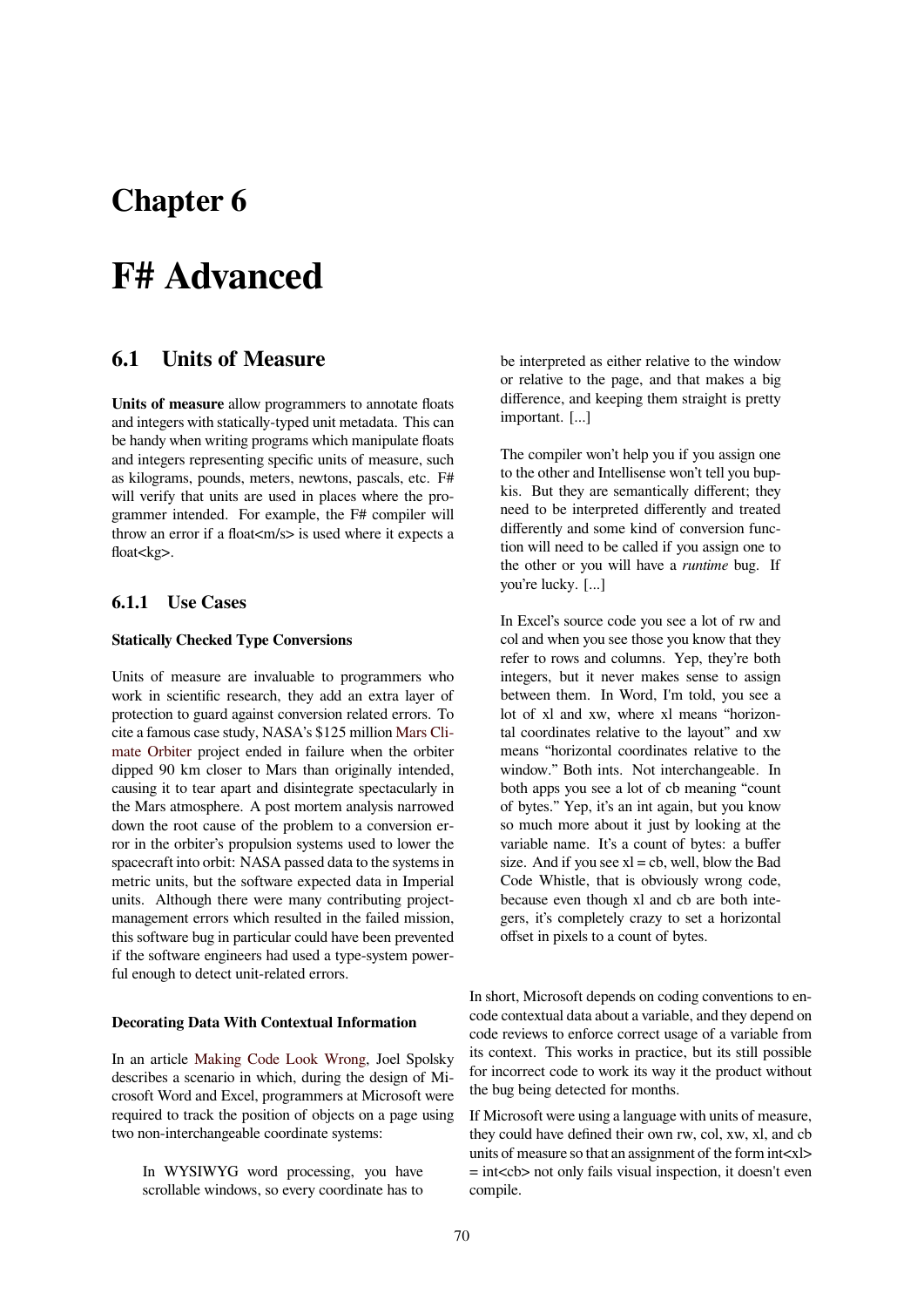New units of measure are defined using the Measure attribute:

[<Measure>] type m (\* meter \*) [<Measure>] type s (\* second \*)

Additionally, we can define types measures which are derived from existing measures as well:

[<Measure>] type m (\* meter \*) [<Measure>] type s (\* second \*) [<Measure>] type kg (\* kilogram \*) [<Measure>] type  $N = (kg * m)/(s^2)$  (\* Newtons \*) [<Measure>] type  $Pa = N/(m^2)$  (\* Pascals \*)

**Important:** Units of measure look like a data type, but they aren't. .NET's type system does not support the behaviors that units of measure have, such as being able to square, divide, or raise datatypes to powers. This functionality is provided by the F# static type checker at compile time, but units are erased from compiled code. Consequently, it is not possible to determine value's unit at runtime.

We can create instances of float and integer data which represent these units using the same notation we use with generics:

 $>$  let distance = 100.0  $<$ m $>$  let time = 5.0 $<$ s $>$  let speed = distance / time;; val distance : float  $\langle m \rangle = 100.0$  val time : float $\langle s \rangle$  = 5.0 val speed : float $\langle m/s \rangle$  = 20.0

Notice the that F# automatically derives a new unit, m/s, for the value speed. Units of measure will multiply, divide, and cancel as needed depending on how they are used. Using these properties, it's very easy to convert between two units:

[<Measure>] type C [<Measure>] type F let to fahrenheit (x : float  $(C) = x * (9.0 \le F > /5.0 \le C >) +$ 32.0<F> let to\_celsius  $(x : float < F>) = (x - 32.0 < F>)$  \*  $(5.0 < C > 9.0 < F >)$ 

Units of measure are statically checked at compile time for proper usage. For example, if we use a measure where it isn't expected, we get a compilation error:

> [<Measure>] type m [<Measure>] type s let speed (x : float  $\langle m \rangle$  (y : float  $\langle s \rangle$ ) = x / y;; [ $\langle Measure \rangle$ ] type m [<Measure>] type s val speed : float<m> -> float<s>  $\Rightarrow$  float  $\langle$ m/s $\rangle$   $>$  speed 20.0 $\langle$ m $\rangle$  4.0 $\langle$ s $\rangle$ ;; (\* should get a speed \*) val it : float  $\langle m/s \rangle = 5.0$  > speed 20.0  $\langle m \rangle$ 4.0<m>;; (\* boom! \*) speed 20.0<m> 4.0<m>;; --------- -----^^^^^^ stdin(39,15): error FS0001: Type mismatch. Expecting a float<s> but given a float<m>>>>>>. The unit of measure 's' does not match the unit of measure 'm'

Units can be defined for integral types too:

> [<Measure>] type col [<Measure>] type row let colOffset (a : int<col>) (b : int<col>) = a - b let rowOffset (a : int<row>) (b : int<row>) = a - b;; [<Measure>] type col [<Measure>] type row val colOffset : int<col> -> int<col> -> int<col> val rowOffset : int<row> -> int<row> -> int<row>

# **6.1.3 Dimensionless Values**

A value without a unit is *dimensionless*. Dimensionless values are represented implicitly by writing them out without units (i.e. 7.0, *−*14, 200.5), or they can be represented explicitly using the  $\langle 1 \rangle$  type (i.e. 7.0 $\langle 1 \rangle$ , *−*14<1>, 200.5<1>).

We can convert dimensionless units to a specific measure by multiplying by 1<*targetMeasure*>. We can convert a measure back to a dimensionless unit by passing it to the built-in float or int methods:

[<Measure>] type m (\* val to\_meters : (x : float<'u>) -> float<'u m> \*) let to\_meters  $x = x * 1$ <m> (\* val of meters :  $(x : float < m$  >  $)$  -> float \*) let of meters  $(x :$  $float<sub>m</sub>> = float x$ 

Alternatively, its often easier (and safer) to divide away unneeded units:

let of \_meters (x : float<m> $= x / 1.0$  <m>

# **6.1.4 Generalizing Units of Measure**

Since measures and dimensionless values are (or appear to be) generic types, we can write functions which operate on both transparently:

> [<Measure>] type m [<Measure>] type kg let vanillaFloats =  $[10.0; 15.5; 17.0]$  let lengths =  $[$  for a in  $[2.0;$ 7.0; 14.0; 5.0]  $\rightarrow$  a  $*$  1.0 < m> ] let masses = [ for a in [155.54; 179.01; 135.90]  $\rightarrow$  a \* 1.0 < kg> ] let densities = [ for a in [0.54; 1.0; 1.1; 0.25; 0.7]  $\rightarrow$  a \* 1.0 < kg/m^3 > ] let average (l : float  $\langle u \rangle$  list) = let sum, count = l  $\triangleright$ List.fold (fun (sum, count)  $x \rightarrow$  sum + x, count + 1.0<  $>$ )  $(0.0<\rangle, 0.0<\rangle)$  sum / count;; [<Measure>] type m  $[\langle$ Measure> $]$  type kg val vanillaFloats : float list = [10.0; 15.5; 17.0] val lengths : float <m> list = [2.0; 7.0; 14.0; 5.0] val masses : float<kg> list = [155.54; 179.01; 135.9] val densities : float<kg/m  $\land$  3> list = [0.54; 1.0; 1.1; 0.25; 0.7] val average : float<'u> list -> float<'u> > average vanillaFloats, average lengths, average masses, average densities;; val it : float \* float <m> \* float <kg>  $*$  float<kg/m  $\land$  3> = (14.16666667, 7.0, 156.8166667, 0.718)

Since units are erased from compiled code, they are not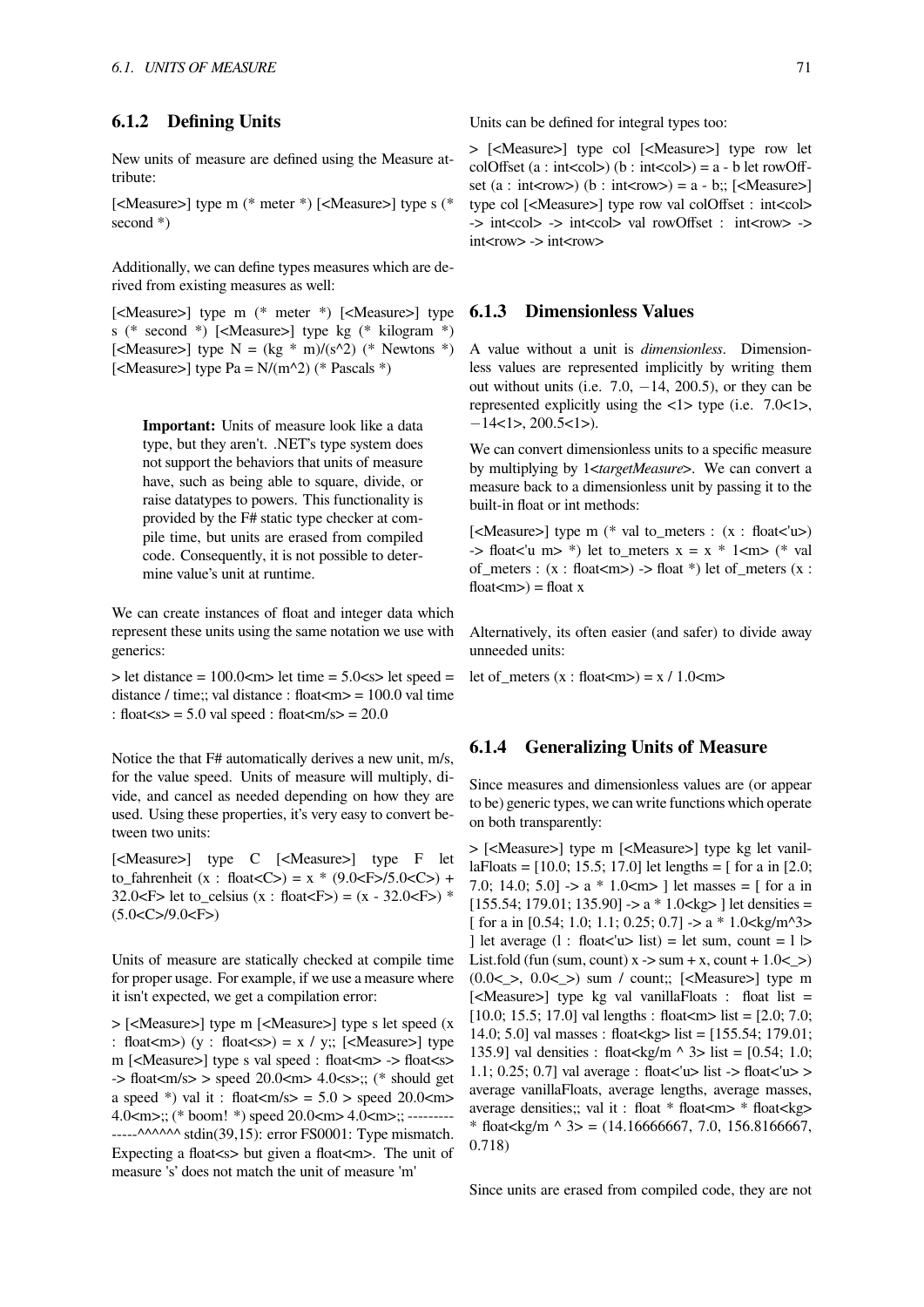considered a real data type, so they can't be used *directly* as a type parameter in generic functions and classes. For example, the following code will not compile:

 $>$  type triple $\langle a \rangle = \{ a : \text{float} \langle a \rangle : b : \text{float} \langle a \rangle : c : c \rangle \}$ float  $\langle a \rangle$ ;; type triple  $\langle a \rangle = \{ a : \text{float} \langle a \rangle : b : \text{float} \langle a \rangle \}$ ; c : float<'a>};; --------------------------------^^ stdin(40,31): error FS0191: Expected unit-of-measure parameter, not type parameter. Explicit unit-of-measure parameters must be marked with the [<Measure>] attribute

F# does not infer that 'a is a unit of measure above, possibly because the following code *appears* correct, but it can be used in non-sensical ways:

type quad $\langle a \rangle = \{ a : \text{float} \langle a \rangle : b : \text{float} \langle a \rangle : c :$ float $\langle a \rangle$ ; d : 'a}

The type 'a can be a unit of measure *or* a data type, but not both at the same time. F#'s type checker assumes 'a is a type parameter *unless otherwise specified*. We can use the [<Measure>] attribute to change the 'a to a unit of measure:

> type triple<[<Measure>] 'a> = { a : float<'a>; b : float<'a>; c : float<'a>};; type triple<[<Measure>] 'a> = {a: float<'a>; b: float<'a>; c: float<'a>;} > {  $a = 7.0$  < kg>; b = −10.5<\_>; c = 0.5<\_> };; val it : triple<kg> = {a = 7.0;  $b = -10.5$ ;  $c = 0.5$ ;}

# **6.1.5 F# PowerPack**

The F# PowerPack (FSharp.PowerPack.dll) includes a number of predefined units of measure for scientific applications. These are available in the following modules:

- *•* Microsoft.FSharp.Math.SI a variety of predefined measures in the International System of Units (SI).
- *•* Microsoft.FSharp.Math.PhysicalConstants- Funda[mental physical constants w](http://research.microsoft.com/en-us/um/cambridge/projects/fsharp/manual/fsharp.powerpack/Microsoft.FSharp.Math.SI.html)ith units of measure.

# **6.1.[6 External Resources](http://research.microsoft.com/en-us/um/cambridge/projects/fsharp/manual/fsharp.powerpack/Microsoft.FSharp.Math.PhysicalConstants.html)**

- *•* Andrew Kennedy's 4-part tutorial on units of measure:
	- Part 1: Introducing Units
	- *•* Part 2: Unit Conversions
	- *•* Part 3: Generic Units
	- *•* [Part 4: Parameterized Ty](http://blogs.msdn.com/andrewkennedy/archive/2008/08/29/units-of-measure-in-f-part-one-introducing-units.aspx)pes
- F# U[nits of Measure](http://blogs.msdn.com/andrewkennedy/archive/2008/09/04/units-of-measure-in-f-part-three-generic-units.aspx) (MSDN)

# **6.2 Caching**

Caching is often useful to re-use data which has already been computed. F# provides a number of built-in techniques to cache data for future use.

# **6.2.1 Partial Functions**

F# automatically caches the value of any function which takes no parameters. When F# comes across a function with no parameters, F# will only evaluate the function once and reuse its value everytime the function is accessed. Compare the following:

let isNebraskaCity\_bad city = let cities = printfn "Creating cities Set" ["Bellevue"; "Omaha"; "Lincoln"; "Papillion"] |> Set.ofList cities.Contains(city) let isNebraskaCity\_good = let cities = printfn "Creating cities Set" ["Bellevue"; "Omaha"; "Lincoln"; "Papillion"] |> Set.ofList fun city -> cities.Contains(city)

Both functions accept and return the same values, but they have very different behavior. Here's a comparison of the output in fsi:

The implementation of isNebraskaCity\_bad forces F# to re-create the internal set on each call. On the other hand, isNebraskaCity\_good is a value initialized to the function fun city -> cities.Contains(city), so it creates its internal set once and reuses it for all successive calls.

**Note:** Internally, isNebraskaCity\_bad is compiled as a static function which constructs a set on every call. isNebraskaCity\_good is compiled as a static readonly property, where the value is initialized in a static constructor.

This distinction is often subtle, but it can have a huge impact on an application's performance.

# **6.2.2 Memoization**

"Memoization" is a fancy word meaning that computed values are stored in a lookup table rather than recomputed on every successive call. Long-running pure functions (i.e. functions which have no side-effects) are good candidates for memoization. Consider the recursive definition for computing Fibonacci numbers:

 $\Rightarrow$  #time;; -- $\Rightarrow$  Timing now on  $\Rightarrow$  let rec fib n = if n = 0I then 0I elif  $n = 1$ I then 1I else fib  $(n - 1I) + fib(n - 2I)$ ;; Real: 00:00:00.000, CPU: 00:00:00.000, GC gen0: 0, gen1: 0, gen2: 0 val fib : Math.bigint -> Math.bigint > fib 35I;; Real: 00:00:23.557, CPU: 00:00:23.515, GC gen0: 2877, gen1: 3, gen2: 0 val it : Math.bigint = 9227465I

Beyond fib 35I, the runtime of the function becomes unbearable. Each recursive call to the fib function throws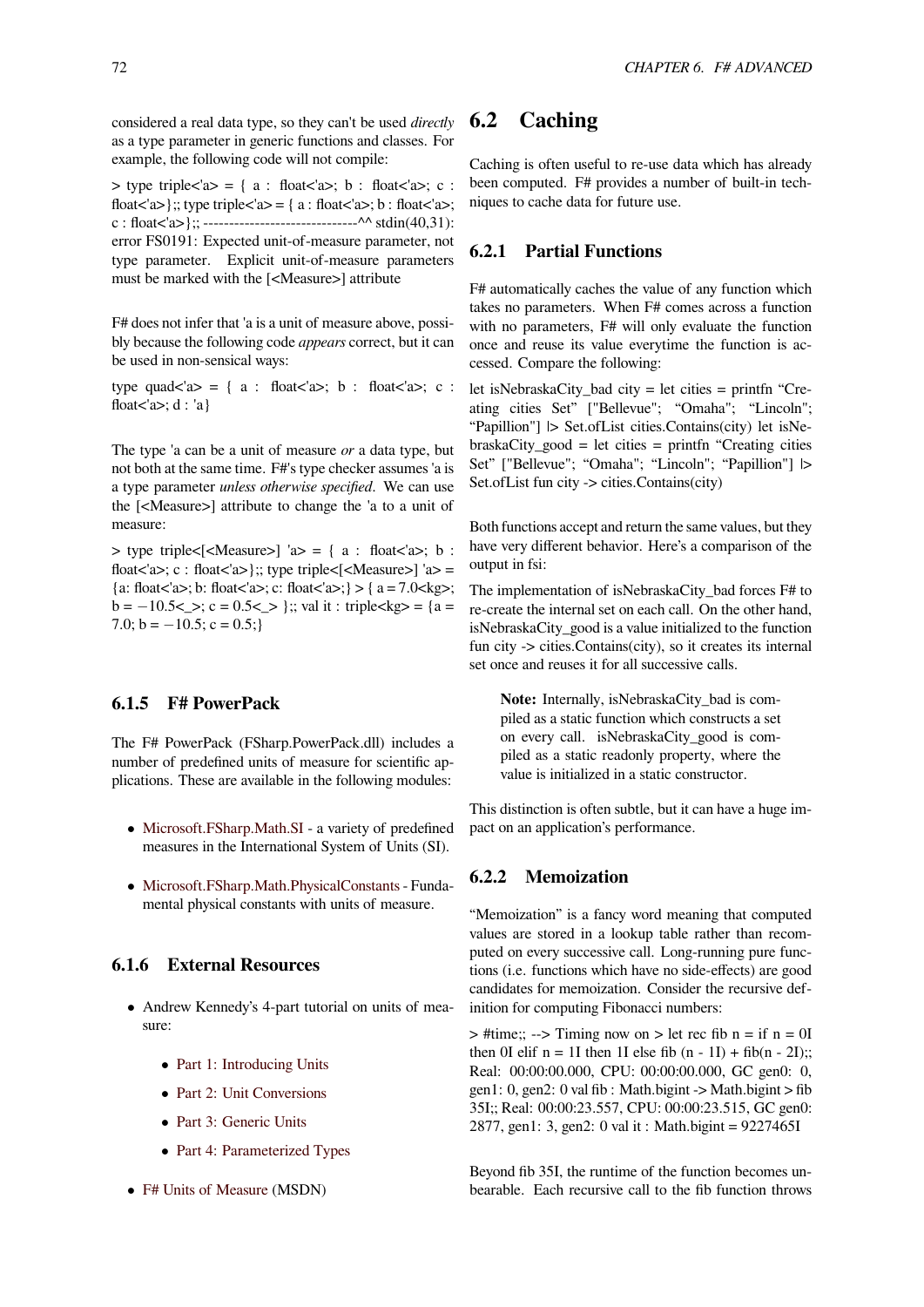away all of its intermediate calculations to fib $(n - 1)$ and fib $(n - 2I)$ , giving it a runtime complexity of about  $O(2<sup>2</sup>n)$ . What if we kept all of those intermediate calculations around in a lookup table? Here's the memoized version of the fib function:

 $>$ #time;; -- $>$  Timing now on  $>$  let rec fib = let dict = new System.Collections.Generic.Dictionary<,  $>()$  fun n -> match dict.TryGetValue(n) with  $\vert$  true,  $v \rightarrow v \vert$ false,  $\angle$  -> let temp = if n = 0I then 0I elif n = 1I then 1I else fib  $(n - 1I) + fib(n - 2I)$  dict.Add $(n, temp)$  temp;; val fib : (Math.bigint -> Math.bigint) > fib 35I;; Real: 00:00:00.000, CPU: 00:00:00.000, GC gen0: 0, gen1: 0, gen2: 0 val it : Math.bigint =  $9227465I$ 

Much better! This version of the fib function runs almost instaneously. In fact, since we only calculate the value of any fib(n) precisely once, and dictionary lookups are an  $O(1)$  operation, this fib function runs in  $O(n)$  time.

Notice all of the memoization logic is contained in the fib function. We can write a more general function to memoize any function:

let memoize f = let dict = new System.Collections.Generic.Dictionary<\_,\_>() fun n -> match dict.TryGetValue(n) with  $\vert$  (true, v) -> v  $\vert$  -> let temp =  $f(n)$  dict.Add(n, temp) temp let rec fib = memoize(fun  $n \rightarrow$  if  $n = 0$ I then 0I elif  $n = 1$ I then 1I else fib  $(n - 1I) + fib (n - 2I)$ 

**Note:** Its very important to remember that the implementation above is not thread-safe -- the dictionary should be locked before adding/retrieving items if it will be accessed by multiple threads.

Additionally, although dictionary lookups occur in constant time, the hash function used by the dictionary can take an arbitrarily long time to execute (this is especially true with strings, where the time it takes to hash a string is proportional to its length). For this reason, it is wholly possible for a memoized function to have less performance than an unmemoized function. Always profile code to determine whether optimization is necessary and whether memoization genuinely improves performance.

# **6.2.3 Lazy Values**

The F# lazy data type is an interesting primitive which delays evaluation of a value until the value is actually needed. Once computed, lazy values are cached for reuse later:

 $>$  let x = lazy(printfn "I'm lazy"; 5 + 5);; val x : Lazy<int $>$  $=$  <unevaluated> > x. Force $($ );; (\* Should print "I'm lazy"

\*) I'm lazy val it : int =  $10 > x$ . Force();; (\* Value already computed, should not print "I'm lazy" again \*) val it : int  $= 10$ 

F# uses some compiler magic to avoid evaluating the expression (printfn "I'm lazy";  $5 + 5$ ) on declaration. Lazy values are probably the simplest form of caching, however they can be used to create some interesting and sophisticated data structures. For example, two F# data structures are implemented on top of lazy values, namely the F# Lazy List and Seq.cache method.

Lazy lists and cached sequences represent arbitrary sequences of potentially infinite numbers of elements. The elements are computed and cached the first time they are access[ed, but wil](http://research.microsoft.com/en-us/um/cambridge/projects/fsharp/manual/fsharp.powerpack/microsoft.fsharp.collections.lazylist.html)l not be recomputed when the sequence is enumerated again. Here's a demonstration in fsi:

 $>$  let x = seq { for a in 1 .. 10 -> printfn "Got %i" a; a }  $\triangleright$  Seq.cache;; val x : seq<int> > let y = Seq.take 5 x;; val  $y : seq<sub>sup</sub> > Seq. reduce (+) y; Got 1 Got 2 Got 3 Got$ 4 Got 5 val it : int =  $15 >$  Seq.reduce (+) y;; (\* Should not recompute values \*) val it : int =  $15 >$  Seq.reduce (+) x;; (\* Values 1 through 5 already computed, should only compute 6 through 10 \*) Got 6 Got 7 Got 8 Got 9 Got 10 val it : int =  $55$ 

# **6.3 Active Patterns**

*Active Patterns* allow programmers to wrap arbitrary values in a union-like data structure for easy pattern matching. For example, its possible wrap objects with an active pattern, so that you can use objects in pattern matching as easily as any other union type.

# **6.3.1 Defining Active Patterns**

Active patterns look like functions with a funny name: let  $(lname1|name2...l) = ...$ 

This function defines an ad hoc union data structure, where each union case name*n* is separated from the next by a  $\vert$  and the entire list is enclosed between  $(\vert$  and  $\vert)$ (humbly called "banana brackets"). In other words, the function does not have a simple name at all, it instead defines a series of union constructors.

A typical active pattern might look like this:

let (|Even|Odd|) n = if n % 2 = 0 then Even else Odd

Even and Odd are union constructors, so our active pattern either returns an instance of Even or an instance of Odd. The code above is roughly equivalent to the following: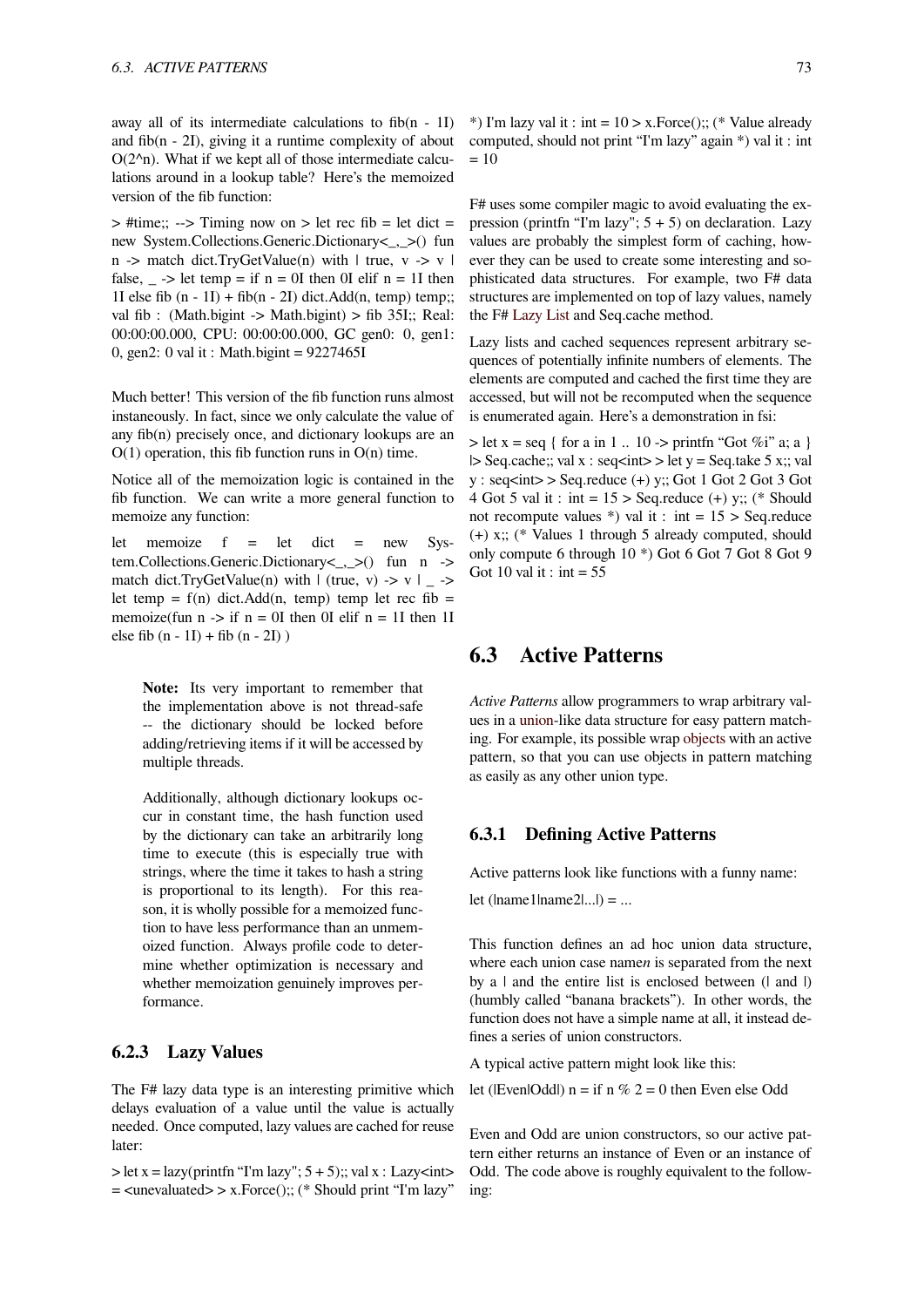type numKind = | Even | Odd let get choice n = if n % 2  $= 0$  then Even else Odd

Active patterns can also define union constructors which take a set of parameters. For example, consider we can wrap a seq<'a> with an active pattern as follows:

let ( $|SeqNode|SeqEmpty|$ ) s = if Seq.is Empty s then SeqEmpty else SeqNode ((Seq.hd s), Seq.skip 1 s)

This code is, of course, equivalent to the following:

type 'a seqWrapper  $=$  | SeqEmpty | SeqNode of 'a \* seq<'a> let get choice s = if Seq.isEmpty s then SeqEmpty else SeqNode ((Seq.hd s), Seq.skip 1 s)

You've probably noticed the immediate difference between active patterns and explicitly defined unions:

- *•* Active patterns define an *anonymous* union, where the explicit union has a name (numKind, seqWrapper, etc.).
- *•* Active patterns determine their constructor parameters using a kind of type-inference, whereas we need to explicitly define the constructor parameters for each case of our explicit union.

# **Using Active Patterns**

The syntax for using active patterns looks a little odd, but once you know what's going on, it's very easy to understand. Active patterns are used in pattern matching expressions, for example:

 $>$  let (|Even|Odd|) n = if n % 2 = 0 then Even else Odd let testNum  $n =$  match n with  $\vert$  Even  $\vert$  printfn "%i is even" n | Odd -> printfn "%i is odd" n;; val ( |Even|Odd| ) : int -> Choice<unit,unit> val testNum : int -> unit > testNum 12;; 12 is even val it : unit =  $()$  > testNum 17;; 17 is odd

What's going on here? When the pattern matching function encounters Even, it calls (|Even|Odd|) with parameter in the match clause, it's as if you've written:

type numKind =  $|$  Even  $|$  Odd let get choice n = if n  $% 2 = 0$  then Even else Odd let testNum n = match get\_choice n with | Even -> printfn "%i is even" n | Odd -> printfn "%i is odd" n

The parameter in the match clause is always passed as the last argument to the active pattern expression. Using our seq example from earlier, we can write the following:

 $>$  let ( $|SeqNode|SeqEmpty|$ ) s = if Seq.is Empty s then SeqEmpty else SeqNode ((Seq.head s), Seq.skip 1 s) let perfectSquares = seq { for a in 1  $\ldots$  10 -> a  $*$  a } let rec printSeq = function | SeqEmpty -> printfn "Done." | SeqNode(hd, tl) -> printf "%A " hd printSeq tl;; val ( |SeqNode|SeqEmpty| ) : seq<'a> -> Choice<('a \* seq<'a>),unit> val perfectSquares : seq<int> val printSeq : seq<'a> -> unit > printSeq perfectSquares;; 1 4 9 16 25 36 49 64 81 100 Done.

Traditionally, seq's are resistant to pattern matching, but now we can operate on them just as easily as lists.

# **Parameterizing Active Patterns**

Its possible to pass arguments to active patterns, for example:

> let (|Contains|) needle (haystack : string) = haystack.Contains(needle) let testString = function | Contains "kitty" true -> printfn "Text contains 'kitty'" | Contains "doggy" true -> printfn "Text contains 'doggy'" | \_ -> printfn "Text neither contains 'kitty' nor 'doggy'";; val ( |Contains| ) : string -> string -> bool val testString : string -> unit > testString "I have a pet kitty and she's super adorable!";; Text contains 'kitty' val it : unit  $= ()$ > testString "She's fat and purrs a lot :)";; Text neither contains 'kitty' nor 'doggy'

The single-case active pattern (|Contains|) wraps the String.Contains function. When we call Contains "kitty" true, F# passes "kitty" and the argument we're matching against to the (|Contains|) active pattern and tests the return value against the value true. The code above is equivalent to:

type choice = | Contains of bool let get\_choice needle (haystack : string) = Contains(haystack.Contains(needle)) let testString n = match get\_choice "kitty" n with | Contains(true) -> printfn "Text contains 'kitty'" | \_ -> match get\_choice "doggy" n with | Contains(true) -> printfn "Text contains 'doggy'" | printfn "Text neither contains 'kitty' nor 'doggy'"

As you can see, the code using the active patterns is much cleaner and easier to read than the equivalent code using the explicitly defined union.

**Note:** Single-case active patterns might not look terribly useful at first, but they can really help to clean up messy code. For example, the active pattern above wraps up the String.Contains method and allows us to invoke it in a pattern matching expression. Without the active pattern, pattern matching quickly becomes messy:

let testString = function  $|$  (n : string) when n.Contains("kitty") -> printfn "Text contains 'kitty'" | n when n.Contains("doggy") -> printfn "Text contains 'doggy'" | \_ -> printfn "Text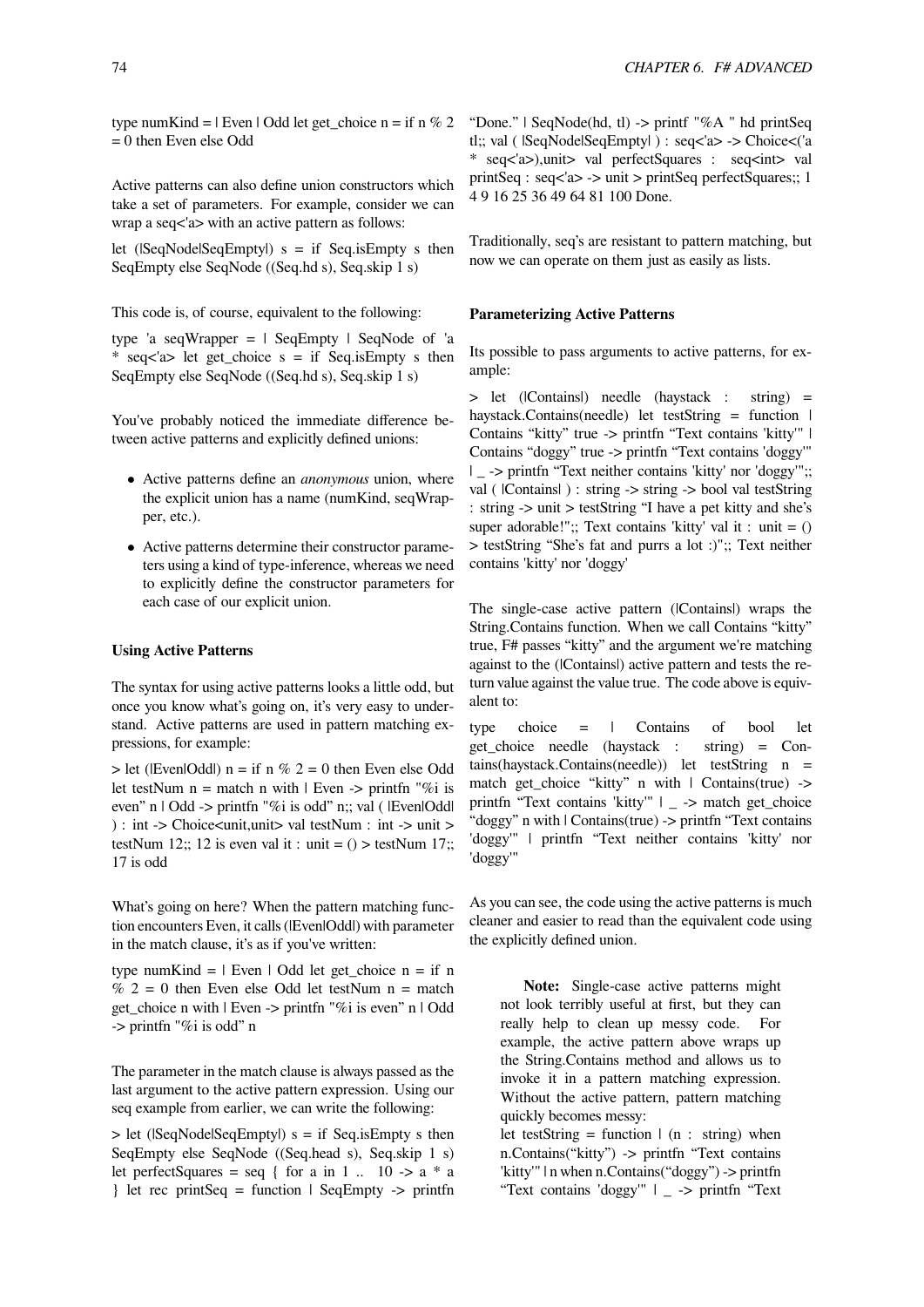## **Partial Active Patterns**

A partial active pattern is a special class of single-case active patterns: it either returns Some or None. For example, a very handy active pattern for working with regex can be defined as follows:

> let (|RegexContains|\_|) pattern input = let matches = System.Text.RegularExpressions.Regex.Matches(input, pattern) if matches.Count  $> 0$  then Some  $\lceil$  for m in matches -> m.Value ] else None let testString = function | RegexContains "http://\char"005C\relax{}S+" urls -> printfn "Got urls: %A" urls | RegexContains  $"[^{\wedge}@]@[^{\wedge}].]+\\ \vee\\ W+"$  emails -> printfn "Got email" address: %A" emails | RegexContains "\d+" numbers -> printfn "Got numbers: %A" numbers | \_ -> printfn "Didn't find anything.";; val ( |RegexContains|\_| ) : string -> string -> string list option val testString : string -> unit > testString "867-5309, Jenny are you there?";; Got numbers: ["867"; "5309"]

#### This is equivalent to writing:

type choice  $=$  | RegexContains of string list let get\_choice pattern input = let matches = System.Text.RegularExpressions.Regex.Matches(input, pattern) if matches.Count > 0 then Some (RegexContains [ for m in matches  $\rightarrow$  m. Value ]) else None let testString n = match get\_choice "http://\char"005C\relax{}S+" n with | Some(RegexContains(urls)) -> printfn "Got urls: %A" urls | None -> match get choice " $[^{\wedge} \mathcal{Q}]\mathcal{Q}[\wedge] + \lambda \W +$ " n with | Some(RegexContains emails) -> printfn "Got email address: %A" emails | None -> match get choice "\d+" n with | Some(RegexContains numbers) -> printfn "Got numbers: %A" numbers | \_ -> printfn "Didn't find anything."

Using partial active patterns, we can test an input against any number of active patterns:

let (|StartsWith|\_|) needle (haystack : string) = if haystack.StartsWith(needle) then Some() else None let (|EndsWith|\_|) needle (haystack : string) = if haystack.EndsWith(needle) then Some() else None let ( $|Equals|_$ ) x y = if x = y then Some() else None let  $($ [EqualsMonkey $|$ ]) = function (\* "Higher-order" active pattern \*) | Equals "monkey" () -> Some() | \_ -> None let (|RegexContains|\_|) pattern input = let matches = System.Text.RegularExpressions.Regex.Matches(input, pattern) if matches. Count  $> 0$  then Some  $\lceil$  for m in matches -> m.Value ] else None let testString n = match n with | StartsWith "kitty" () -> printfn "starts with 'kitty'" | StartsWith "bunny" () -> printfn "starts with 'bunny'" | EndsWith "doggy" () -> printfn "ends with 'doggy'" | Equals "monkey" () -> printfn "equals

'monkey'" | EqualsMonkey -> printfn "EqualsMonkey!" (\* Note: EqualsMonkey and EqualsMonkey() are equivalent \*) | RegexContains "http://\char"005C\relax{}S+" urls -> printfn "Got urls: %A" urls | RegexContains "[^@]@[^.]+\.\W+" emails -> printfn "Got email address: %A" emails | RegexContains "\d+" numbers  $\Rightarrow$  printfn "Got numbers: %A" numbers |  $\Rightarrow$  printfn "Didn't find anything."

Partial active patterns don't constrain us to a finite set of cases like traditional unions do, we can use as many partial active patterns in match statement as we need.

# **6.3.2 Additional Resources**

- Introduction to Active Patterns by Chris Smith
- *•* Extensible Pattern Matching via Lightweight Language Extension by Don Syme

# **6.4 [Advanced Data Structures](http://research.microsoft.com/pubs/79947/p29-syme.pdf)**

F# comes with its own set of data structures, however its very important to know how to implement data structures from scratch.

Incidentally, hundreds of authors have written thousands of lengthy volumes on this single topic alone, so its unreasonable to provide a comprehensive picture of data structures in the short amount of space available for this book. Instead, this chapter is intended as a cursory introduction to the development of immutable data structures using F#. Readers are encouraged to use the resources listed at the bottom of this page for a more comprehensive treatment of algorithms and data structures.

# **6.4.1 Stacks**

F#'s built-in list data structure is essentially an immutable stack. While its certainly usable, for the purposes of writing exploratory code, we're going to implement a stack from scratch. We can represent each node in a stack using a simple [uni](https://en.wikibooks.org/wiki/F_Sharp_Programming/Lists)on:

type 'a stack = | EmptyStack | StackNode of 'a \* 'a stack

It's easy enough to create an instance of a stack using:

let stack = StackNode(1, StackNode(2, StackNode(3, StackNode(4, StackNode(5, EmptyStack)))))

Each StackNode contains a value and a pointer to the next stack in the list. The resulting data structure can be diagrammed as follows:

\_\_\_ \_\_\_ \_\_\_ \_\_\_ \_\_\_ |\_1\_|->|\_2\_|->|\_3\_|->|\_4\_|->|\_5\_|-

>Empty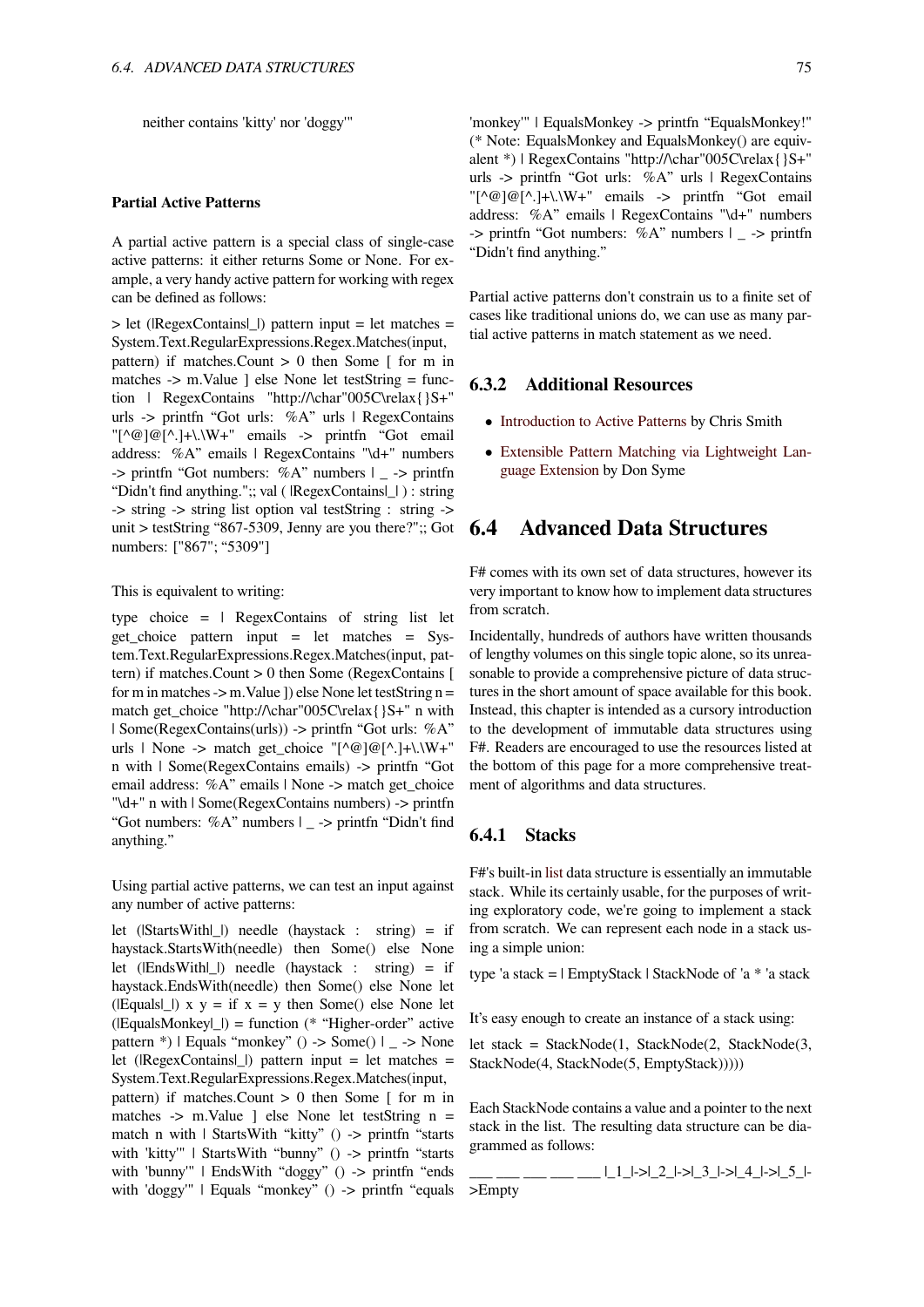We can create a boilerplate stack module as follows:

module Stack = type 'a stack = | EmptyStack | StackNode of 'a \* 'a stack let hd = function | EmptyStack -> failwith "Empty stack" | StackNode(hd, tl) -> hd let tl = function | EmptyStack -> failwith "Empty stack" | StackNode(hd, tl)  $\rightarrow$  tl let cons hd tl = StackNode(hd, tl) let empty = EmptyStack

Let's say we wanted to add a few methods to our stack, such as a method which updates an item at a certain index. Since our nodes are immutable, we can't update our list in place; we need to copy all of the nodes up to the node we want to update.

Setting item at index 2 to the value 9. 0 1 2 3 4  $\_$ \_\_\_ \_\_\_ \_\_\_ let x = |\_1\_|->|\_2\_|->|\_3\_|->|\_4\_|->|\_5\_|-  $\geq$ Empty ^ / \_\_\_ \_\_\_ \_\_\_ / let y =  $\lfloor 1 \rfloor$ - $\geq \lfloor 2 \rfloor$ - $\geq \lfloor 9 \rfloor$ 

So, we copy all of the nodes up to index 2 and reuse the remaining nodes. A function like this is very easy to write:

let rec update index value  $s =$  match index, s with  $\vert$ index, EmptyStack -> failwith "Index out of range" | 0, StackNode(hd, tl) -> StackNode(value, tl) | n, StackNode(hd, tl) -> StackNode(hd, update (index - 1) value tl)

Appending items from one stack to the rear of another uses a similar technique. Since we can't modify stacks in place, we append two stacks by copying all of the nodes from the "front" stack and pointing the last copied node to the our "rear" stack, resulting in the following:

Append x and y \_\_\_ \_\_ \_\_ \_\_ \_\_ let x = | 1 |->| 2 |->|\_3\_|->|\_4\_|->|\_5\_|->Empty \_\_\_ \_\_\_ \_\_\_ let y = |\_6\_|-  $>1$  -7 -  $>1$  - $8$  -  $>$  Empty ^ / \_\_\_ \_\_\_ \_\_\_ \_\_\_ \_\_\_ / let z = |\_1\_|->|\_2\_|->|\_3\_|->|\_4\_|->|\_5\_|

We can implement this function with minimal effort using the following:

let rec append x  $y =$  match x with  $\vert$  EmptyStack  $\vert$  > y  $\vert$ StackNode(hd, tl) -> StackNode(hd, append tl y)

Stacks are very easy to work with and implement. The principles behind copying nodes to "modify" stacks is fundamentally the same for all persistent data structures.

## **Complete Stack Module**

module Stack = type 'a stack = | EmptyStack | StackNode of 'a  $*$  'a stack let hd = function | EmptyStack -> failwith "Empty stack" | StackNode(hd, tl) -> hd let tl = function | EmptyStack -> failwith "Emtpy stack" | StackNode(hd, tl)  $\rightarrow$  tl let cons hd tl = StackNode(hd, tl) let empty = EmptyStack let rec update index value  $s =$  match index, s with | index, EmptyStack -> failwith "Index out of range" | 0, StackNode(hd, tl) -> StackNode(value, tl) | n, StackNode(hd, tl) -> StackNode(hd, update (index - 1) value tl) let rec append  $x y =$  match  $x$  with  $\vert$  EmptyStack  $\rightarrow$  y | StackNode(hd, tl)  $\rightarrow$  StackNode(hd, append tl y)

let rec map f = function | EmptyStack -> EmptyStack | StackNode(hd, tl) -> StackNode(f hd, map f tl) let rec rev  $s = let$  rec loop  $acc = function \mid EmptyStack$ -> acc | StackNode(hd, tl) -> loop (StackNode(hd, acc)) tl loop EmptyStack s let rec contains  $x =$  function | EmptyStack -> false | StackNode(hd, tl) -> hd =  $x \parallel$  contains x tl let rec fold f seed = function  $\parallel$  EmptyStack -> seed | StackNode(hd, tl) -> fold f (f seed hd) tl

# **6.4.2 Queues**

#### **Naive Queue**

Queues aren't quite as straightforward as stacks. A naive queue can be implemented using a stack, with the caveat that:

- *•* Items are always appended to the end of the list, and dequeued from the head of the stack.
- *•* -OR- Items are prepended to the front of the stack, and dequeued by reversing the stack and getting its head.

(\* AwesomeCollections.fsi \*) type 'a stack  $=$  | EmptyStack | StackNode of 'a  $*$  'a stack module Stack = begin val hd : 'a stack -> 'a val tl : 'a stack -> 'a stack val cons : 'a -> 'a stack -> 'a stack val empty : 'a stack val rev : 'a stack -> 'a stack end [<Class>] type 'a Queue = member hd : 'a member tl : 'a Queue member enqueue : 'a -> 'a Queue static member empty : 'a Queue

(\* AwesomeCollections.fs \*) type 'a stack  $=$  | EmptyStack | StackNode of 'a \* 'a stack module Stack = let hd = function | EmptyStack -> failwith "Empty stack" | StackNode(hd, tl) -> hd let tl = function | EmptyStack -> failwith "Emtpy stack" | StackNode(hd, tl) -> tl let cons hd tl = StackNode(hd, tl) let  $empty = EmptyStack$  let rec rev  $s = let$  rec loop acc  $=$  function  $\vert$  EmptyStack -> acc  $\vert$  StackNode(hd, tl) -> loop (StackNode(hd, acc)) tl loop EmptyStack s type Queue $\langle a \rangle$ (item : stack $\langle a \rangle$ ) = member this.hd with get() = Stack.hd (Stack.rev item) member this.tl with get() = Queue(item |> Stack.rev |> Stack.tl |> Stack.rev) member this.enqueue $(x) =$ Oueue(StackNode $(x,$  item)) override this.ToString() = sprintf "%A" item static member empty = Queue<'a>(Stack.empty)

We use an interface file to hide the Queue class's constructor. Although this technically satisfies the function of a queue, every dequeue is an O(*n*) operation where *n* is the number of items in the queue. There are lots of variations on the same approach, but these are often not very practical in practice. We can certainly improve on the implementation of immutable queues.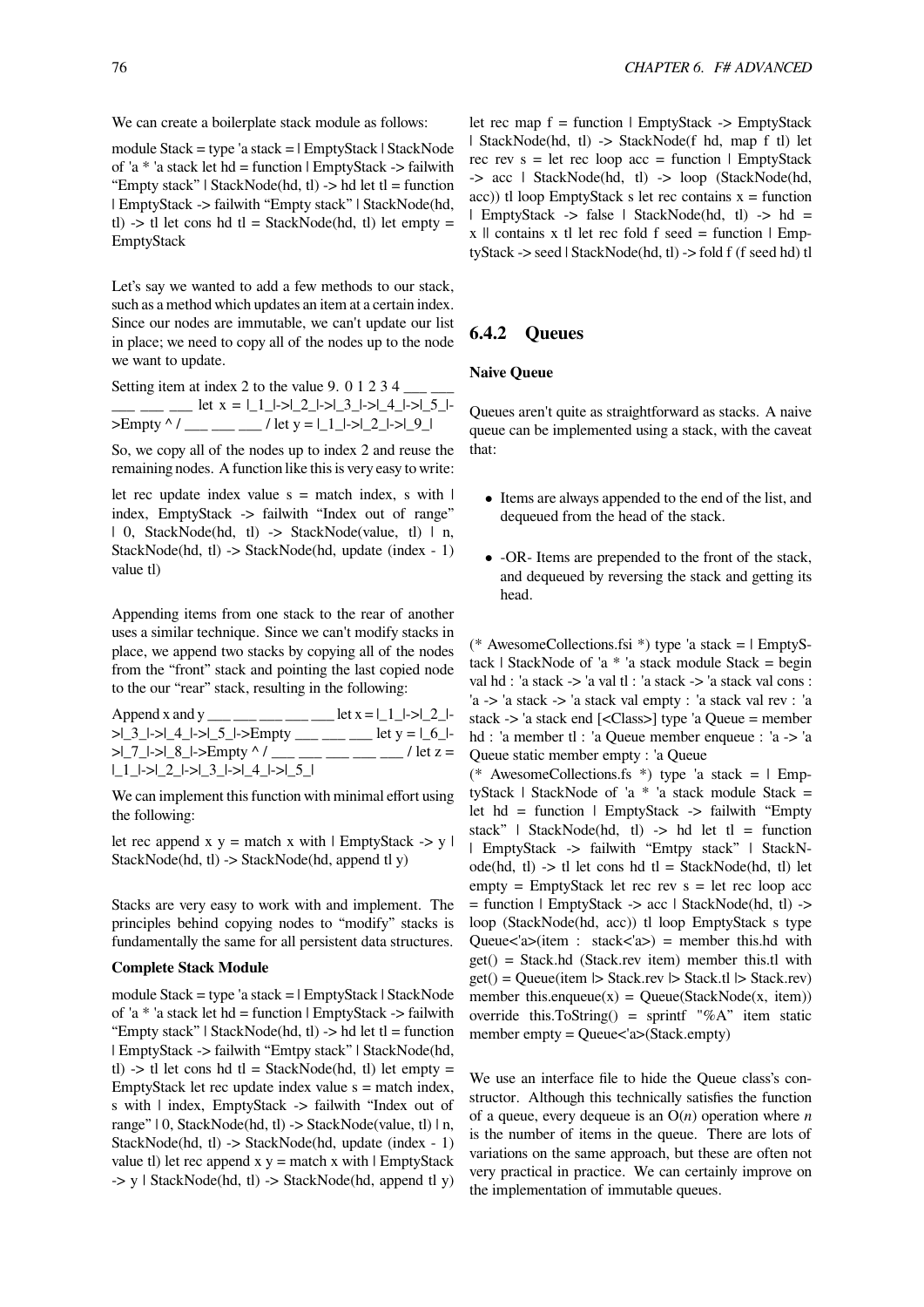#### **Queue From Two Stacks**

The implementation above isn't very efficient because it requires reversing our underlying data representation several times. Why not keep those reversed stacks around for future use? Rather than using one stack, we can have two stacks: a front stack f and a rear stack r.

Stack f holds items in the correct order, while stack r holds items in reverse order; this allows the first element in f to be the head of the queue, and the first element in r to be the last item in queue. So, a queue of the numbers 1 .. 6 might be represented with  $f = [1;2;3]$  and  $r = [6;5;4]$ .

To enqueue a new item, prepend it to the front of r; to dequeue an item, pop it off f. Both enqueues and dequeues are  $O(1)$  operations. Of course, at some point, f will be empty and there will be no more items to dequeue; in this case, simply move all items from r to f and reverse the list. While the queue certainly has  $O(n)$  worst-case behavior, it has acceptable O(1) amortized (average case) bounds.

The code for this implementation is straight forward:

type Queue<'a>(f : stack<'a>, r : stack<'a>) = let check = function | EmptyStack, r -> Queue(Stack.rev r, EmptyStack)  $| f, r \rangle$  Queue $(f, r)$  member this.hd = match f with | EmptyStack -> failwith "empty" | StackNode(hd, tl) -> hd member this.tl = match f, r with  $\vert$  EmptyStack,  $-$  -> failwith "empty" | StackNode(x, f), r -> check(f, r) member this.enqueue $(x)$  = check $(f, StackNode(x,$ r)) static member empty = Queue<'a>(Stack.empty, Stack.empty)

This is a simple, common, and useful implementation of an immutable queue. The magic is in the check function which maintains that f always contains items if they are available.

Note: The queue's periodic O(n) worst case behavior can give it unpredictable response times, especially in applications which rely heavily on persistence since its possible to hit the pathological case each time the queue is accessed. However, this particular implementation of queues is perfectly adequate for the vast majority of applications which do not require persistence or uniform response times.

As shown above, we often want to wrap our underlying data structure in class for two reasons:

- 1. To simplify the interface to the data structure. For example, clients neither know nor care that our queue uses two stacks; they only know that items in the queue obey the principle of first-in, first-out.
- 2. To prevent clients from putting the underlying data in the data structure in an invalid state.

Beyond stacks, virtually all data structures are complex enough to require wrapping up class to hide away complex details from clients.

# **6.4.3 Binary Search Trees**

Binary search trees are similar to stacks, but each node points to two other nodes called the left and right child nodes:

type 'a tree = | EmptyTree | TreeNode of 'a \* 'a tree \* 'a tree

Additionally, nodes in the tree are ordered in a particular way: each item in a tree is greater than all items in its left child node and less than all items in its right child node.

Since our tree is immutable, we "insert" into the tree by returning a brand new tree with the node inserted. This process is more efficient than it sounds: we copy nodes as we traverse down the tree, so we only copy nodes which are in the path of our node being inserted. Writing a binary search tree is relatively straightforward:

(\* AwesomeCollections.fsi \*) [<Class>] type 'a BinaryTree = member hd : 'a member exists : 'a -> bool member insert : 'a -> 'a BinaryTree

(\* AwesomeCollections.fs \*) type 'a tree  $=$  | EmptyTree | TreeNode of 'a \* 'a tree \* 'a tree module Tree = let hd = function | EmptyTree -> failwith "empty" | TreeNode(hd, 1, r) -> hd let rec exists item = function  $\vert$ EmptyTree -> false | TreeNode(hd,  $l, r$ ) -> if hd = item then true elif item < hd then exists item l else exists item r let rec insert item = function | EmptyTree -> TreeNode(item, EmptyTree, EmptyTree) | TreeNode(hd, l, r) as node  $\rightarrow$  if hd = item then node elif item  $\lt$  hd then TreeNode(hd, insert item l, r) else TreeNode(hd, l, insert item r) type 'a BinaryTree(inner : 'a tree) = member this.hd = Tree.hd inner member this.exists item  $=$  Tree.exists item inner member this insert item  $=$ BinaryTree(Tree.insert item inner) member this.empty = BinaryTree<'a>(EmptyTree)

We're using an interface and a wrapper class to hide the implementation details of the tree from the user, otherwise the user could construct a tree which invalidates the specific ordering rules used in the binary tree.

This implementation is simple and it allows us to add and lookup any item in the tree in O(log n) best case time. However, it suffers from a pathological case: if we add items in sorted order, or mostly sorted order, then the tree can become heavily unbalanced. For example, the following code:

 $[1 \dots 7]$   $\triangleright$  Seq.fold (fun (t : BinaryTree  $\preceq$ ) x ->  $t.insert(x)) BinaryTree. empty$ 

Results in this tree: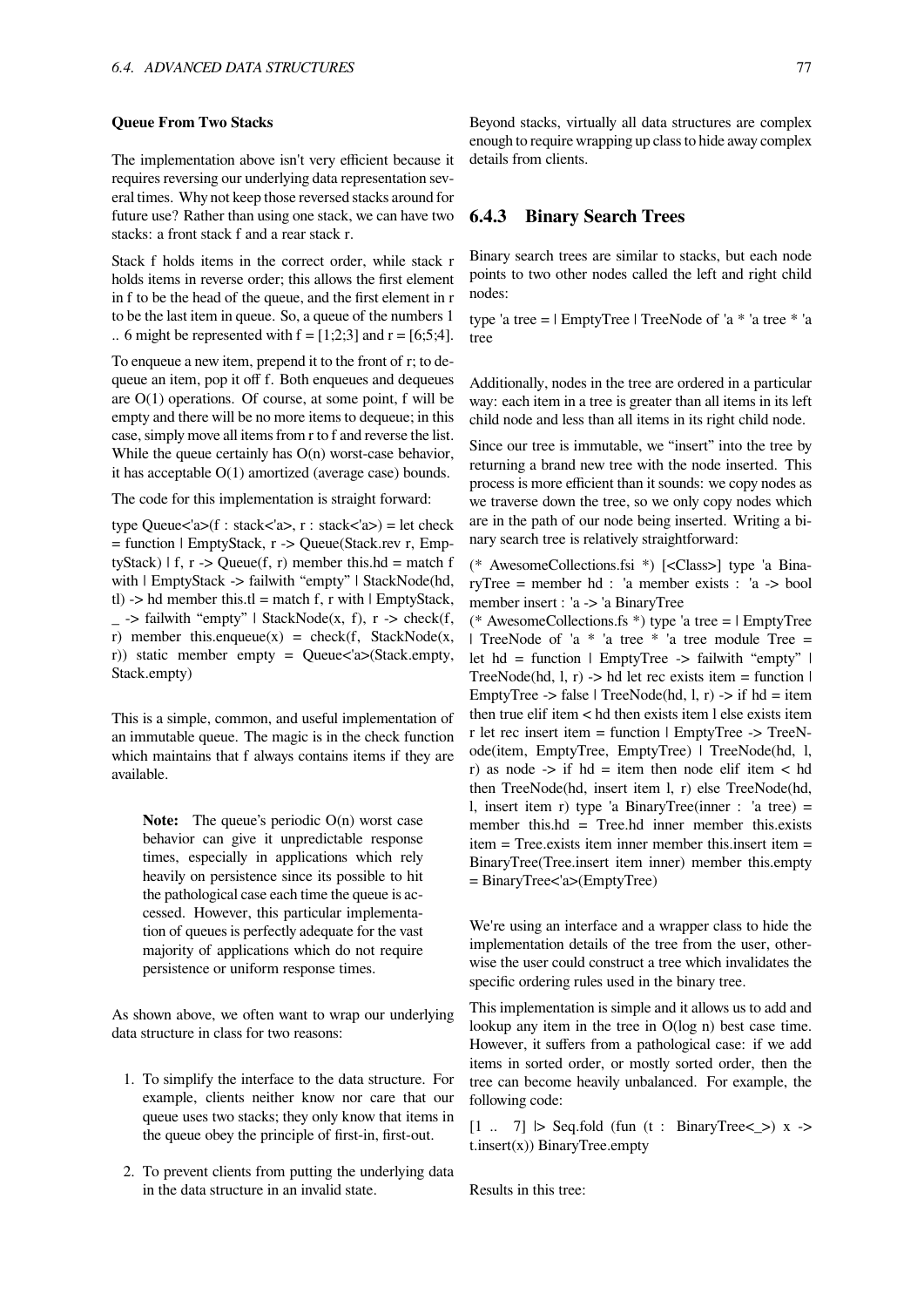#### $1 / \ E 2 / \ E 3 / \ E 4 / \ E 5 / \ E 6 / \ E 7 / \ E E$

A tree like this isn't much better than our inefficient queue implementation above! Trees are most efficient when they have a minimum height and are as full as possible. Ideally, we'd like to represent the tree above as follows:

## $4$  /  $26$ /  $\frac{1}{357}$ /  $\frac{1}{\sqrt{5}}$  E E E E E E E E E

The minimum height of the tree is ceiling(log  $n + 1$ ), where n is the number of items in the list. When we insert items into the tree, we want the tree to balance itself to maintain the minimum height. There are a variety of self-balancing tree implementations, many of which are easy to implement as immutable data structures.

# **Red Black Trees**

Red-black trees are self-balancing trees which attach a "color" attribute to each node in the tree. In addition to the rules defining a binary search tree, red-black trees must maintain the following set of rules:

- 1. A node is either red or black.
- 2. The root node is always black.
- 3. No red node has a red child.
- 4. Every simple path from a given node to any of its descendant leaves contains the same number of black nodes.



*An example of a red-black tree*

We can augment our binary tree with a color field as follows:

type color = R | B type 'a tree =  $E$  | T of color  $*$  'a  $*$  'a tree \* 'a tree

When we insert into the tree, we need to rebalance the tree to restore the rules. In particular, we need to remove nodes with a red child. There are four cases where a red node may have a red child. They are depicted in the diagram below by the top, right, bottom, and left trees. The center tree is the balanced version.

 $B(z) / \langle R(x) d / \langle a R(y) / \langle b c \rangle | \vee B(z) R(y) B(x) / \langle / \langle b \rangle |$  $\langle R(y) d \Rightarrow B(x) B(z) \le a R(y) / \langle 1 / \langle 1 / \langle 2 | \rangle \rangle$  c a b c d b R(z) / \ / \ a b c d  $\wedge$  || B(x) / \ a R(z) / \ R(y) d / \ b c

We can modify our binary tree class as follows:

(\* AwesomeCollections.fsi \*) [<Class>] type 'a BinaryTree = member hd : 'a member left : 'a BinaryTree member right : 'a BinaryTree member exists : 'a -> bool member insert : 'a -> 'a BinaryTree member print : unit -> unit static member empty : 'a BinaryTree

(\* AwesomeCollections.fs \*) type color =  $R$  | B type 'a tree = | E | T of color \* 'a tree \* 'a \* 'a tree module Tree  $=$  let hd  $=$  function  $\vert$  E -> failwith "empty"  $\vert$  T(c, 1, x, r) -> x let left = function  $|E -$ > failwith "empty"  $|T(c,$ l, x, r) -> l let right = function  $|E -$  failwith "empty"  $|E - E|$ T(c, l, x, r) -> r let rec exists item = function  $E -$  false | T(c, l, x, r) -> if item = x then true elif item  $\lt x$  then exists item l else exists item r let balance = function (\* Red nodes in relation to black root  $*$ ) | B, T(R, T(R, a, x, b), y, c), z, d (\* Left, left \*) | B, T(R, a, x, T(R, b, y, c)), z, d (\* Left, right \*) | B, a, x, T(R, T(R, b, y, c), z, d) (\* Right, left \*) | B, a, x, T(R, b, y, T(R, c, z, d)) (\* Right, right \*) -> T(R, T(B, a, x, b), y, T(B, c, z, d))  $\mid$  c, l, x,  $r \rightarrow T(c, l, x, r)$  let insert item tree = let rec ins = function  $| E - \rangle T(R, E, item, E) | T(c, a, y, b)$  as node -> if item  $=$  y then node elif item  $\lt$  y then balance(c, ins a, y, b) else balance(c, a, y, ins b) (\* Forcing root node to be black  $*$ ) match ins tree with  $\vert$  E -> failwith "Should" never return empty from an insert"  $\Gamma(\_1, \mathbf{I}, \mathbf{x}, \mathbf{r})$  ->  $\Gamma(\mathbf{B}, \mathbf{I})$ l, x, r) let rec print (spaces : int) = function  $|E \rightarrow ()|$ T(c, l, x, r) -> print (spaces + 4) r printfn "%s %A%A" (new System.String(' ', spaces)) c x print (spaces  $+4$ ) l type 'a BinaryTree(inner : 'a tree) = member this.hd = Tree.hd inner member this.left = BinaryTree(Tree.left inner) member this.right = BinaryTree(Tree.right inner) member this.exists item = Tree.exists item inner member this.insert item = BinaryTree(Tree.insert item inner) member this.print $()$  = Tree.print 0 inner static member  $empty = BinaryTree < a>(E)$ 

All of the magic that makes this tree work happens in the balance function. We're not performing any terribly complicated transformations to the tree, yet it comes out relatively balanced (in fact, the maximum depth of this tree is  $2 *$  ceiling(log  $n + 1$ ).

#### **AVL Trees**

AVL trees are named after its two inventors, G.M. Adelson-Velskii and E.M. Landis. These trees are selfbalancing because the heights of the two child subtrees of any node will only differ 0 or 1; therefore, these trees are said to be height-balanced.

An empty node in a tree has a height of 0; non-empty nodes have a height  $>= 1$ . We can store the height of each node in our tree definition:

type 'a tree =  $\vert$  Node of int \* 'a tree \* 'a \* 'a tree (\* height, left child, value, right child \*) | Nil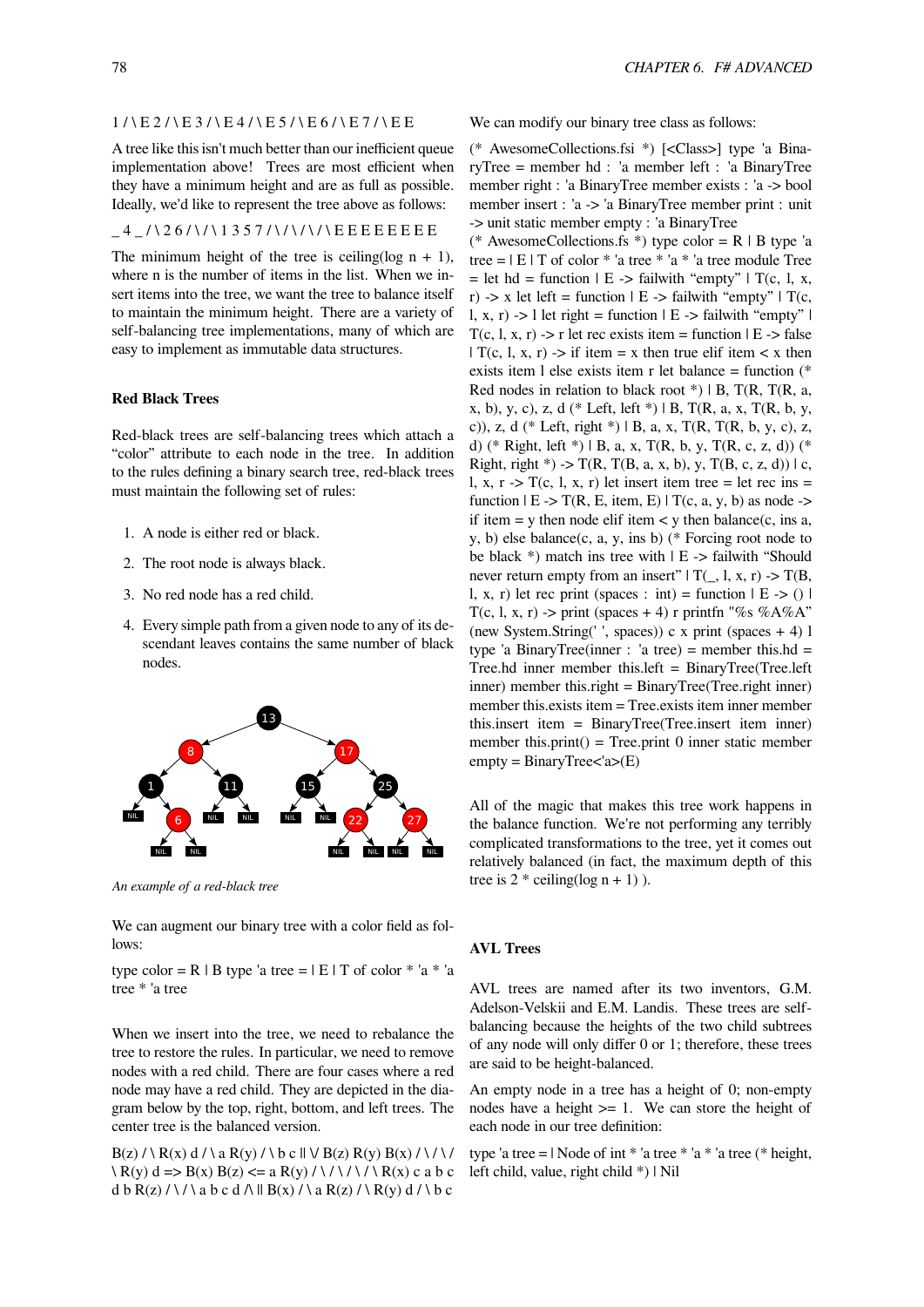The height of any node is equal to max(left height, right height) + 1. For convenience, we'll use the following constructor to create a tree node and initialize its height:

let height = function | Node(h, \_, \_, \_) -> h | Nil -> 0 let make  $1 x r = let h = 1 + max (height 1) (height r) Node(h,$  $l, x, r)$ 

Inserting into an AVL tree is very similar to inserting into an unbalanced binary tree with one exception: after we insert a node, we use a series of tree rotations to re-balance the tree. Each node has an implicit property, its *balance factor*, which refers to the left-child's height minus the right-child's height; a positive balance factor indicates the tree is weighted on the left, negative indicates the tree is weighted on the right, otherwise the tree is balanced.

We only need to rebalance the tree when balance factor for a node is +/*−*2. There are four scenarios which can cause our tree to become unbalanced:

**Left-left case:** root balance factor  $= +2$ , left-childs balance factor  $= +1$ . Balanced by right-rotating the root node:

5 3 / \ Root / \ 3 D Right rotation 2 5 / \ -----> / \ / \ 2 C  $ABCD/\A B$ 

**Left-right case:** root balance factor  $= +2$ , right-child's balance factor =  $-1$ . Balanced by left-rotating the left child, then right-rotating the root (this operation is called a double right rotation):

5 5 4 / \ Left child / \ Root / \ 3 D Left rotation 4 D Right rotation 3 5 / \ -----> / \ -----> / \ / \ A 4 3 C A B C D / \  $/ \setminus$  B C A B

**Right-right case**: root balance factor = *−*2, right-child's balance factor  $= -1$ . Balanced by left-rotating the root node:

3 5 / \ Root / \ A 5 Left rotation 3 7 / \ -----> / \ / \ B 7 A  $BCD/$  \ C D

**Right-left case**: root balance factor = *−*2, right-child's balance factor  $= +1$ . Balanced by right-rotating the right child, then left-rotating the root (this operation is called a double-left rotation):

 $3$  3 4 / \ Right child / \ Root / \ A 5 Right rotation A 4 Left rotation 3 5 / \ -----> / \ -----> / \ / \ 4 D B 5 A B C  $D / \backslash / \backslash B$  C C D

With this in mind, its very easy to put together the rest of our AVL tree:

(\* AwesomeCollections.fsi \*) [<Class>] type 'a AvlTree = member Height : int member Left : 'a AvlTree member Right : 'a AvlTree member Value : 'a member Insert : 'a -> 'a AvlTree member Contains : 'a -> bool module AvlTree = [<GeneralizableValue>] val empty<'a> : AvlTree<'a>

(\* AwesomeCollections.fs \*) type 'a tree  $=$  | Node of int  $*$  'a tree  $*$  'a  $*$  'a tree | Nil ( $*$  Notation: h = height  $x = value 1 = left child r = right child lh = left child's$ height  $lx = left child's value  $ll = left child's left child$$  $\text{lr} = \text{left child's right child rh} = \text{right child's height rx} =$ right child's value  $r =$  right child's left child  $rr =$  right child's right child \*) let height = function  $\vert$  Node(h,  $\lambda$ ,  $\lambda$   $\rightarrow$   $\lambda$   $\rightarrow$  h | Nil  $\rightarrow$  0 let make 1 x r = let h = 1 + max (height l) (height r) Node(h, l, x, r) let rotRight = function  $\vert$  Node( $\vert$ , Node( $\vert$ , ll, lx, lr), x, r) -> let r' = make lr x r make ll lx r' | node -> node let rotLeft = function  $\vert$  Node(, 1, x, Node(, rl, rx, rr)) -> let  $\vert$ ' = make l x rl make l' rx rr | node -> node let doubleRotLeft  $=$  function | Node(h, l, x, r) -> let r' = rotRight r let node' = make l x r' rotLeft node' | node -> node let doubleRotRight = function | Node(h, l, x, r) -> let  $l'$  = rotLeft l let node' = make l' x r rotRight node' | node -> node let balanceFactor = function  $\vert$  Nil -> 0  $\vert$  Node( $\vert$ , l,  $\Box$ , r) -> (height l) - (height r) let balance = function (\* left unbalanced \*) | Node(h, l, x, r) as node when balanceFactor node  $>= 2$  -> if balanceFactor  $l \ge 1$  then rotRight node (\* left left case \*) else doubleRotRight node (\* left right case \*) (\* right unbalanced \*) | Node(h, l, x, r) as node when balanceFactor node <= *−*2 -> if balanceFactor r <= *−*1 then rotLeft node (\* right right case \*) else doubleRotLeft node (\* right left case \*) | node  $\rightarrow$  node let rec insert  $v =$  function  $|$  Nil  $\rightarrow$  Node(1, Nil, v, Nil)  $|Node(_, l, x, r)$  as node -> if v = x then node else let l',  $r' = if v < x$  then insert v l, r else l, insert v r let node' = make l' x r' balance  $\leq$ l node' let rec contains  $v =$  function | Nil -> false | Node(, 1, x, r) -> if  $v = x$ then true else if  $v < x$  then contains v l else contains v r type 'a AvlTree(tree : 'a tree) = member this. Height = height tree member this. Left = match tree with  $|Node|$ , l,  $\Box$ ,  $\Box$ ) -> new AvlTree<'a>(l) | Nil -> failwith "Empty tree" member this.Right = match tree with  $\Delta$  Node( $\Delta$ ,  $\Delta$ ,  $\Rightarrow$  r) -> new AvlTree<'a>(r) | Nil -> failwith "Empty tree" member this.Value = match tree with  $\mid$  Node(\_,  $\langle x, x \rangle$   $\Rightarrow$  x | Nil  $\Rightarrow$  failwith "Empty tree" member this.Insert(x) = new AvlTree $\langle x \rangle$  as a tree) member this.Contains(y) = contains y tree module  $AvITEe$  = [<GeneralizableValue>] let empty<'a> : AvlTree<'a> = new AvlTree<'a>(Nil)

Note: The [<GeneralizableValue>] attribute indicates to F# that the construct can give rise to generic code through type inference . Without the attribute, F# will infer the type of AvlTree.empty as the undefined type Avl-Tree<' a>, resulting in a "value restriction" error at compilation.

**Optimization tip:** The tree supports inserts and lookups in  $log(n)$  time, where n is the number of nodes in the tree. This is already pretty good, but we can make it faster by eliminating unnecessary comparisons. Notice when we insert a node into the left side of the tree, we can only add weight to the left child; however, the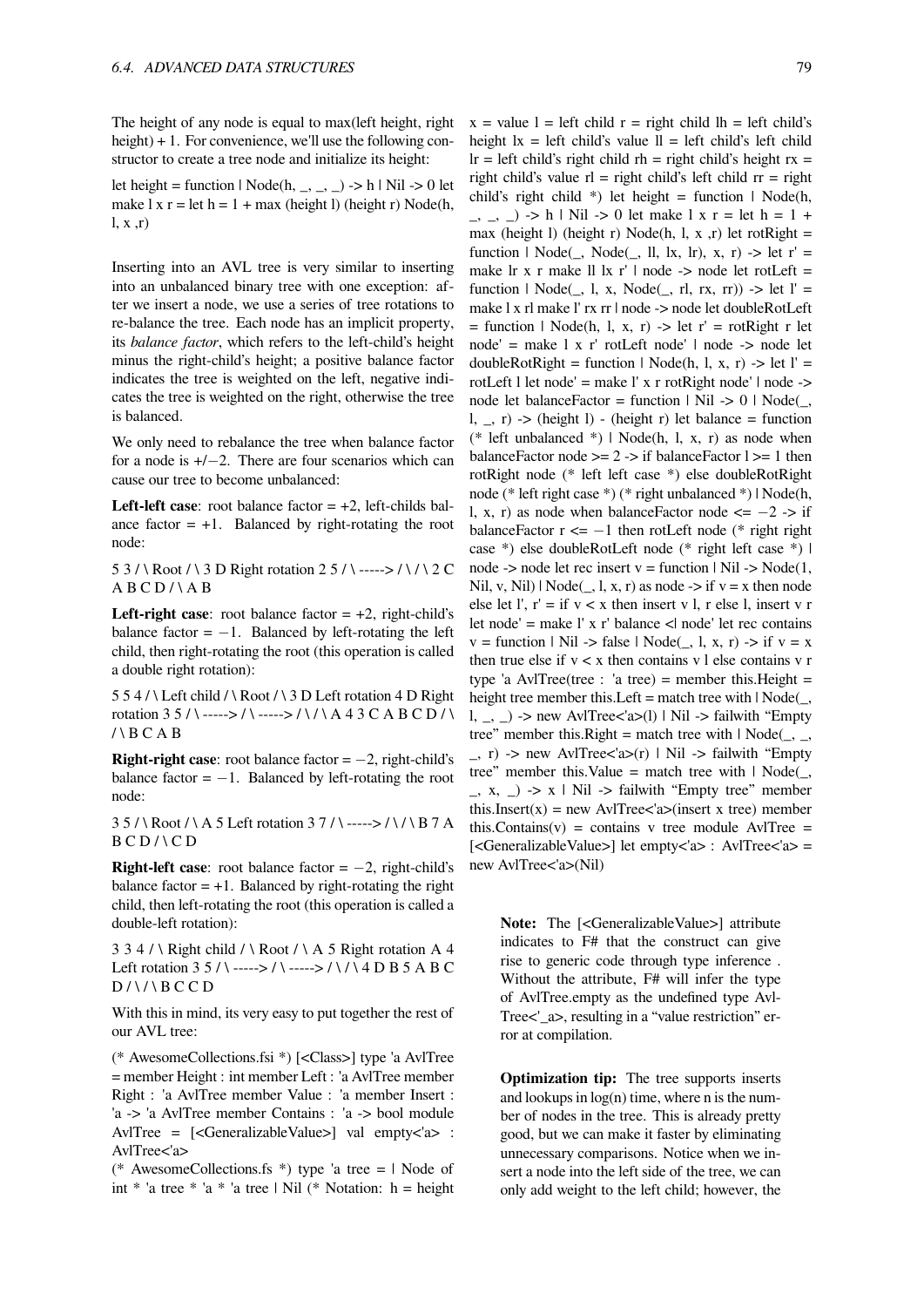balance function checks both sides of the tree for each insert. By re-writing balance into a balance\_left and balance\_right function to handle, we can handle left- and right-child inserts separately. Similar optimizations are possible on the red-black tree implementation as well.

An AVL trees height is limited to  $1.44 * log(n)$ , whereas a red-black tree's height is limited to  $2 * log(n)$ . The AVL trees smaller height and more rigid balancing leads to slower insert/removal but faster retrieval than red-black trees. In practice, the difference will be hardly noticeable: a lookup on a 10,000,000 node AVL tree lookup requires at most 34 comparisons, compared to 47 comparisons on a red-black tree.

### **Heaps**

Binary search trees can efficiently find arbitrary elements in a set, however it can be occasionally useful to access the *minimum* element in set. Heaps are special data structure which satisfy the *heap property*: the value of every node is greater than the value of any of its child nodes. Additionally, we can keep the tree approximately balanced using the *leftist property*, meaning that the height of any left child heap is at least as large as its right sibling. We can hold the height of each tree in each heap node.

Finally, since heaps can be implemented as min- or maxheaps, where the root element will either be the largest or smallest element in the set, we support both types of heaps by passing in an ordering function into heap's constructor as such:

type 'a heap = | EmptyHeap | HeapNode of int \* 'a \* 'a heap \* 'a heap type 'a BinaryHeap(comparer : 'a -> 'a -> int, inner : 'a heap) = static member make(comparer) = BinaryHeap<\_>(comparer, EmptyHeap)

**Note:** the functionality we gain by passing the comparer function into the BinaryHeap constructor approximates OCaml functors, although its not quite as elegant.

An interesting consequence of the leftist property is that elements along any path in a heap are stored in sorted order. This means we can merge any two heaps by merging their right spines and swapping children as necessary to restore the leftist property. Since each right spine contains at least as many nodes as the left spine, the height of each right spine is proportional to the logarithm of the number of elements in the heap, so merging two heaps can be performed in O(log n) time. We can implement all of the properties of our heap as follows:

(\* AwesomeCollections.fsi \*) [<Class>] type 'a BinaryHeap = member hd : 'a member tl : 'a BinaryHeap member insert : 'a -> 'a BinaryHeap member merge : 'a BinaryHeap -> 'a BinaryHeap interface System.Collections.IEnumerable interface System.Collections.Generic.IEnumerable<'a> static member make : ('b -> 'b -> int) -> 'b BinaryHeap

(\* AwesomeCollections.fs \*) type 'a heap = | EmptyHeap | HeapNode of int  $* 'a * 'a$  heap  $* 'a$  heap module Heap = let height = function | EmptyHeap -> 0 | HeapNode(h, \_,

\_, \_) -> h (\* Helper function to restore the leftist property \*) let makeT  $(x, a, b) =$  if height a  $\ge$ = height b then HeapNode(height  $b + 1$ , x, a, b) else HeapNode(height  $a + 1$ , x, b, a) let rec merge comparer = function | x, EmptyHeap  $\rightarrow$  x | EmptyHeap, x  $\rightarrow$  x | (HeapNode( x, 11, r1) as h1), (HeapNode(, y, 12, r2) as h2)  $\rightarrow$  if comparer x  $y \le 0$  then makeT(x, 11, merge comparer  $(r1, h2)$ ) else makeT (y, 12, merge comparer  $(h1, r2)$ ) let  $hd = function \perp Empt$  => failwith "empty"  $\perp$ HeapNode(h, x, l, r)  $\rightarrow$  x let tl comparer = function | EmptyHeap -> failwith "empty" | HeapNode(h, x, l, r) -> merge comparer  $(l, r)$  let rec to\_seq comparer = function | EmptyHeap -> Seq.empty | HeapNode(h, x, l, r) as node -> seq { yield x; yield! to\_seq comparer (tl comparer node) } type 'a BinaryHeap(comparer : 'a  $\rightarrow$  'a  $\rightarrow$  int, inner : 'a heap) = (\* private \*) member this.inner = inner (\* public \*) member this.hd = Heap.hd inner member this.tl = BinaryHeap(comparer, Heap.tl comparer inner) member this.merge (other : BinaryHeap<\_>) = BinaryHeap(comparer, Heap.merge comparer (inner, other.inner)) member this.insert x = BinaryHeap(comparer, Heap.merge comparer (inner,(HeapNode(1, x, EmptyHeap, EmptyHeap)))) interface System.Collections.Generic.IEnumerable<'a> with member this.GetEnumerator() = (Heap.to\_seq comparer inner).GetEnumerator() interface System.Collections.IEnumerable with member this.GetEnumerator() = (Heap.to\_seq comparer inner :> System.Collections.IEnumerable).GetEnumerator() static member make(comparer) = Binary-Heap<\_>(comparer, EmptyHeap)

This heap implements the IEnumerable<'a> interface, allowing us to iterate through it like a seq. In addition to the leftist heap shown above, its very easy to implement immutable versions of splay heaps, binomial heaps, Fibonacci heaps, pairing heaps, and a variety other tree-like data structures in F#.

# **6.4.4 Lazy Data Structures**

Its worth noting that some purely functional data structures above are not as efficient as their imperative implementations. For example, appending two immutable stacks x and y together takes  $O(n)$  time, where *n* is the number of elements in stack x. However, we can exploit laziness in ways which make purely functional data structures just as efficient as their imperative counterparts.

For example, its easy to create a stack-like data structure [which d](https://en.wikibooks.org/wiki/F_Sharp_Programming/Caching#Lazy_Values)elays all computation until its really needed: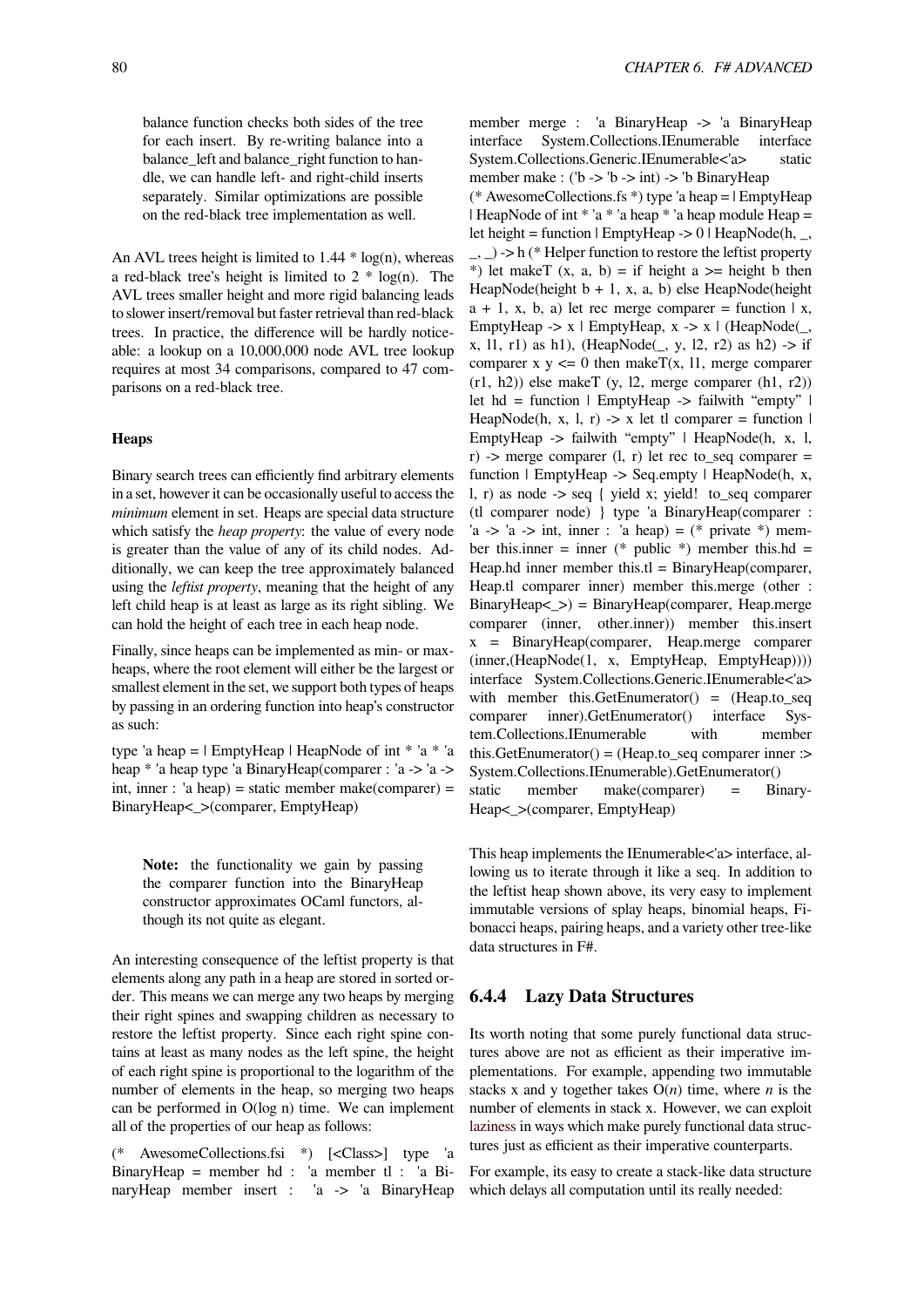type 'a lazyStack =  $\vert$  Node of Lazy $\vert$ 'a \* 'a lazyStack >  $\vert$  $EmptyStack$  module  $LazyStack = let (|Cons[Nill]) = func$ tion | Node(item) -> let hd, tl = item.Force()  $Cons(hd, tl)$  $|$  EmptyStack -> Nil let hd = function  $|$  Cons(hd, tl) -> hd  $|$ Nil -> failwith "empty" let tl = function | Cons(hd, tl) -> tl | Nil -> failwith "empty" let cons(hd, tl) = Node(lazy(hd, tl)) let empty = EmptyStack let rec append  $x y =$  match  $x$  with  $|$  Cons(hd, tl)  $\rightarrow$  Node(lazy(printfn "appending... got %A" hd; hd, append tl y)) | Nil -> y let rec iter f = function  $|\text{Cons}(\text{hd}, \text{tl}) \rightarrow f(\text{hd})$ ; iter f tl  $|\text{Nil} \rightarrow ()$ 

In the example above, the append operation returns one node delays the rest of the computation, so appending two lists will occur in constant time. A printfn statement above has been added to demonstrate that we really don't compute appended values until the first time they're accessed:

 $>$  open LazyStack;;  $>$  let  $x = \text{cons}(1, \text{cons}(2, \text{cons}(3,$  $cons(4, Emptystack)))$ ;; val x : int lazyStack = Node  $\langle$ unevaluated $\rangle$  > let y = cons(5, cons(6, cons(7, EmptyStack)));; val  $y$  : int lazyStack = Node <unevaluated> > let  $z =$  append x y;; val  $z :$  int lazyStack = Node <unevaluated> > hd z;; appending... got 1 val it : int =  $1 >$  hd (tl (tl z)); appending... got 2 appending... got 3 val it : int =  $3 >$  iter (fun x -> printfn "%i" x) z;; 1 2 3 appending... got 4 4 5 6 7 val it : unit =  $()$ 

Interestingly, the append method clearly runs in  $O(1)$  time because the actual appending operation is delayed until a user grabs the head of the list. At the same time, grabbing the head of the list may have the side effect of triggering, at most, one call to the append method without causing a monolithic rebuilding the rest of the data structure, so grabbing the head is itself an  $O(1)$  operation. This stack implementation supports supports constant-time consing and appending, and linear time lookups.

Similarly, implementations of lazy queues exists which support  $O(1)$  worst-case behavior for all operations.

# **6.4.5 Additional Resources**

- Purely Functional Data Structures by Chris Okasaki (ISBN 978-0521663502). Highly recommended. Provides techniques and analysis of immutable data structures using SML.
- *•* The Algor[ithm Design Manual by S](https://en.wikibooks.org/wiki/Special:BookSources/9780521663502)teven S. Skiena (ISBN 978-0387948607). Highly recommended. Provides language-agnostic description of a variety of algorithms, data structures, and techniques for solving hard problems in computer science.
- *•* [Tutorial on immutable da](https://en.wikibooks.org/wiki/Special:BookSources/9780387948607)ta structures using C#:
	- 1. Kinds of Immutability
	- 2. A Simple Immutable Stack
- 3. A Covariant Immutable Stack
- 4. An Immutable Queue
- 5. LOLZ!
- 6. [A Simple Binary Tree](http://blogs.msdn.com/ericlippert/archive/2007/12/06/immutability-in-c-part-three-a-covariant-immutable-stack.aspx)
- 7. [More on Binary Trees](http://blogs.msdn.com/ericlippert/archive/2007/12/10/immutability-in-c-part-four-an-immutable-queue.aspx)
- 8. [Even M](http://blogs.msdn.com/ericlippert/archive/2007/12/13/immutability-in-c-part-five-lolz.aspx)ore on Binary Trees
- 9. [AVL Tree Implementa](http://blogs.msdn.com/ericlippert/archive/2007/12/18/immutability-in-c-part-six-a-simple-binary-tree.aspx)tion
- 10. [A Double-ended Queu](http://blogs.msdn.com/ericlippert/archive/2007/12/19/immutability-in-c-part-seven-more-on-binary-trees.aspx)e
- 11. [A Working Double-ended Q](http://blogs.msdn.com/ericlippert/archive/2008/01/18/immutability-in-c-part-eight-even-more-on-binary-trees.aspx)ueue

# **6.5 [Reflection](http://blogs.msdn.com/ericlippert/archive/2008/01/22/immutability-in-c-part-10-a-double-ended-queue.aspx)**

**Reflection** allows programmers to inspect types and invoke methods of objects at runtime without knowing their data type at compile time.

At first glance, reflection seems to go against the spirit of ML as it is inherently not type-safe, so typing errors using reflection are not discovered until runtime. However, .NET's typing philosophy is best stated as *static typing where possible, dynamic typing when needed*, where reflection serves to bring in the most desirable behaviors of dynamic typing into the static typing world. In fact, dynamic typing can be a huge time saver, often promotes the design of more expressive APIs, and allows code to be refactored much further than possible with static typing.

This section is intended as a cursory overview of reflection, not a comprehensive tutorial.

# **6.5.1 Inspecting Types**

There are a variety of ways to inspect the type of an object. The most direct way is calling the .GetType() method (inherited from System.Object) on any non-null object:

> "hello world".GetType();; val it : System.Type = System.String {Assembly = mscorlib, Version=2.0.0.0, Culture=neutral, PublicKeyToken=b77a5c561934e089; AssemblyQualifiedName = "System.String, mscorlib, Version=2.0.0.0, Culture=neutral, PublicKeyToken=b77a5c561934e089"; Attributes = AutoLayout, AnsiClass, Class, Public, Sealed, Serializable, BeforeFieldInit; BaseType = System.Object; Contains-GenericParameters = false; DeclaringMethod = ?; DeclaringType = null; FullName = "System.String"; GUID = 296afbff-1b0b-3ff5-9d6c-4e7e599f8b57; GenericParameterAttributes = ?; GenericParameterPosition  $= ?; ...$ 

Its also possible to get type information without an actual object using the built-in typeof method:

> typeof<System.IO.File>;; val it : System.Type = System.IO.File {Assembly = mscorlib, Version=2.0.0.0,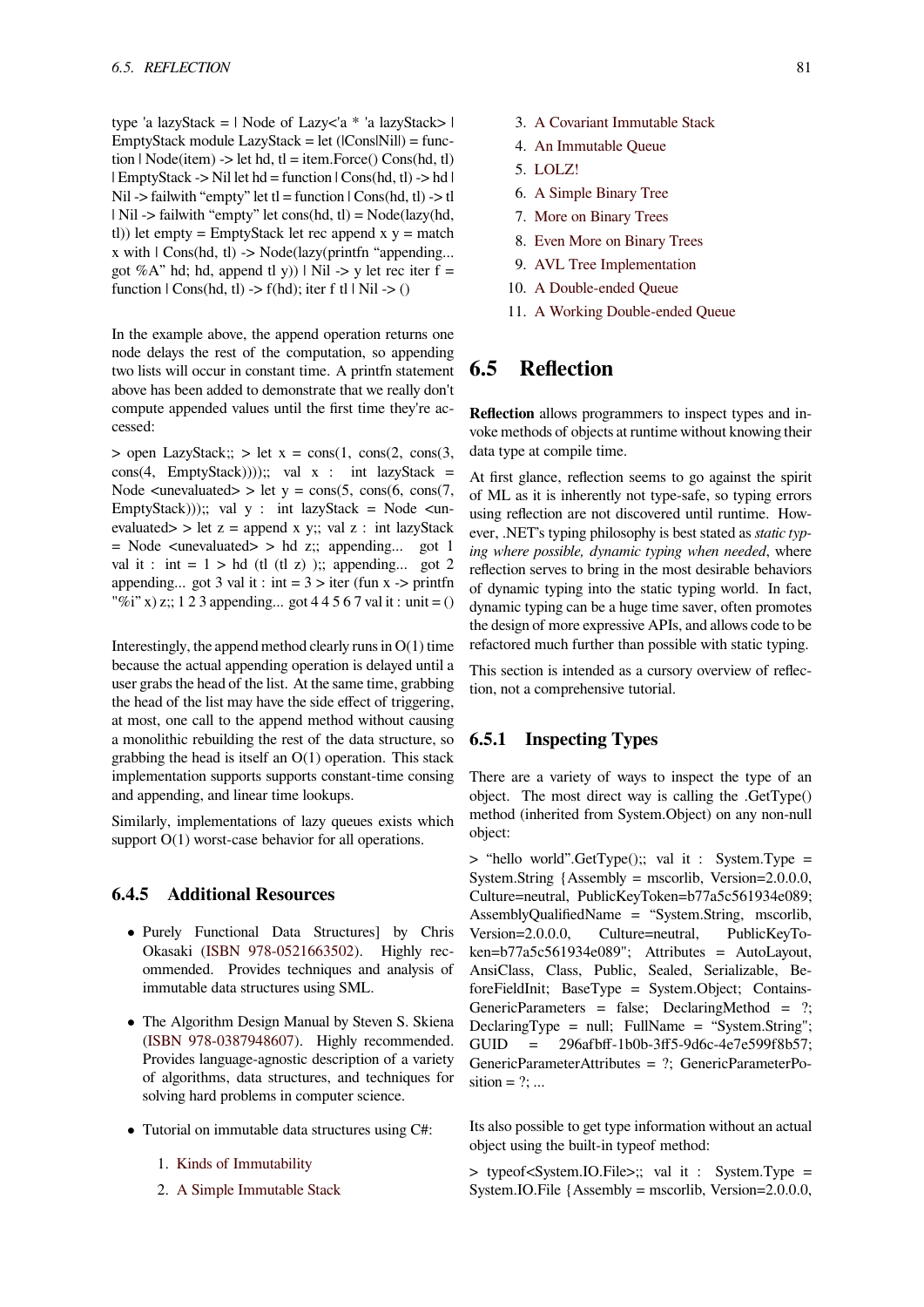Culture=neutral, PublicKeyToken=b77a5c561934e089; AssemblyQualifiedName = "System.IO.File, mscorlib, Version=2.0.0.0, Culture=neutral, PublicKeyToken=b77a5c561934e089"; Attributes = AutoLayout, AnsiClass, Class, Public, Abstract, Sealed, BeforeFieldInit; BaseType = System.Object; ContainsGenericParameters = false; DeclaringMethod =  $\text{?}$ ; DeclaringType  $=$  null; FullName  $=$  "System. IO. File"; ...

*object*.GetType and typeof return an instance of System.Type, which has a variety of useful properties such as:

*•* **[val Nam](http://msdn.microsoft.com/en-us/library/system.type_members.aspx)e : string**

Returns the name of the type.

*•* **val GetConstructors : unit -> ConstructorInfo array**

Returns an array of constructors defined on the type.

*•* **val GetMembers : unit -> MemberInfo array**

Returns an array of members defined on the type.

*•* **val InvokeMember : (name : string, invokeAttr : BindingFlags, binder : Binder, target : obj, args : obj) -> obj**

Invokes the specified member, using the specified binding constraints and matching the specified argument list

#### **Example: Reading Properties**

The following program will print out the properties of any object passed into it:

type  $Car(make : string, model : string, year : int) =$ member this.Make = make member this.Model = model member this. Year = year member this. WheelCount = 4 type  $Cat() = let$  mutable age = 3 let mutable name = System.String.Empty member this.Purr() = printfn "Purrr" member this.Age with get() = age and set(v) = age  $\lt$ - v member this. Name with get() = name and set(v)  $=$  name  $\lt$ - v let printProperties  $x =$  let  $t = x.GetType()$  let properties = t.GetProperties() printfn "-----------" printfn "%s" t.FullName properties |> Array.iter (fun prop -> if prop.CanRead then let value =  $prop.GetValue(x, null)$ printfn "%s: %O" prop.Name value else printfn "%s: ?" prop.Name) let carInstance = new Car("Ford", "Focus",  $2009$ ) let catInstance = let temp = new Cat() temp. Name <- "Mittens" temp printProperties carInstance print-Properties catInstance

This program outputs the following:

----------- Program+Car WheelCount: 4 Year: 2009 Model: Focus Make: Ford ----------- Program+Cat Name: Mittens Age: 3

# **Example: Setting Private Fields**

In addition to discovering types, we can dynamically invoke methods and set properties:

let dynamicSet x propName propValue = let property = x.GetType().GetProperty(propName) property.SetValue(x, propValue, null)

Reflection is particularly remarkable in that it can read/write private fields, even on objects which appear to be immutable. In particular, we can explore and manipulate the underlying properties of an F# list:

 $>$  open System.Reflection let  $x = [1;2;3;4;5]$  let lastNode = x.Tail.Tail.Tail.Tail;; val  $x :$  int list = [1; 2; 3; 4; 5] val lastNode : int list =  $[5] >$  lastNode.GetType().GetFields(BindingFlags.NonPublic ||| BindingFlags.Instance) |> Array.map (fun field -> field.Name);; val it : string  $array = [1"$  Head"; "\_Tail"|] > let tailField = lastNode.GetType().GetField("\_\_Tail", BindingFlags.NonPublic  $|||$  BindingFlags.Instance);; val tailField : FieldInfo = Microsoft.FSharp.Collections.FSharpList`1[System.Int32] \_\_Tail > tailField.SetValue(lastNode, x);; (\* circular list \*) val it : unit = () > x  $\triangleright$  Seq.take 20  $\triangleright$  Seq.to list;; val it : int list =  $[1; 2; 3; 4; 5; 1; 2; 3; 4; 5; 1; 2; 3; 4; 5; 1; 2;$  $3; 4; 5]$ 

The example above mutates the list in place and to produce a circularly linked list. In .NET, "immutable" doesn't really mean *immutable* and private members are mostly an illusion.

**Note:** The power of reflection has definite security implications, but a full discussion of reflection security is far outside of the scope of this section. Readers are encouraged to visit the Security Considerations for Reflection article on MSDN for more information.

# **6.5.2 [Microsoft.FSharp.Reflection](http://msdn.microsoft.com/en-us/library/stfy7tfc(VS.100).aspx) Namespace**

While .NET's built-in reflection API is useful, the F# compiler performs a lot of magic which makes built-in types like unions, tuples, functions, and other built-in types appear strange using vanilla reflection.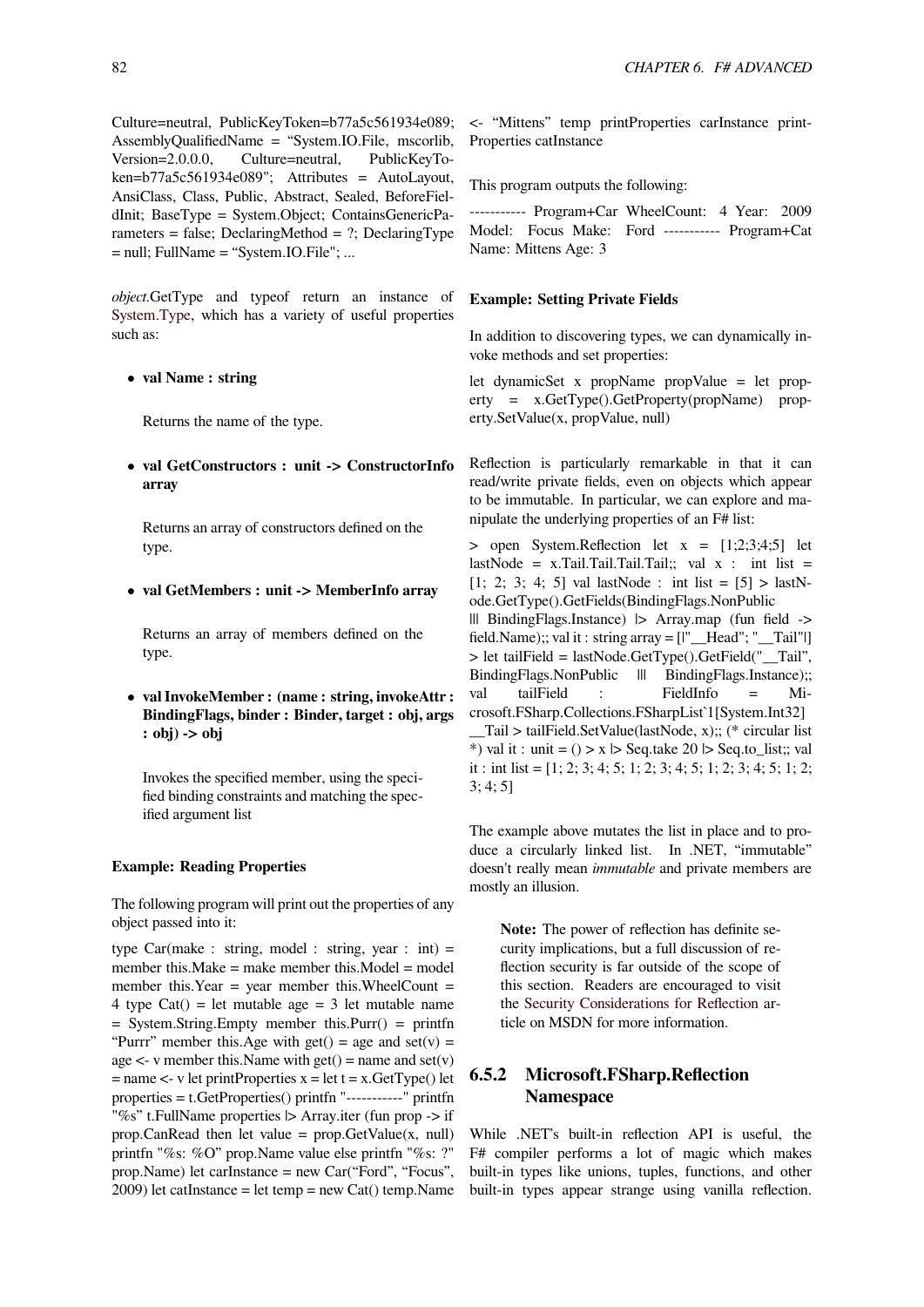The Microsoft.FSharp.Reflection namespace provides a wrapper for exploring F# types.

open System.Reflection open Microsoft.FSharp.Reflection let explore  $x = let t =$  $x.GetType()$  if  $FSharpType.IsTuple(t)$  then let fields = FSharpValue.GetTupleFields(x)  $\triangleright$  Array.map string  $\triangleright$ fun strings -> System.String.Join(", ", strings) printfn "Tuple:  $(\%s)$ " fields elif FSharpType.IsUnion(t) then let union, fields =  $FSharpValue.GetUnionFields(x, t) printfn$ "Union: %s(%A)" union.Name fields else printfn "Got another type"

#### Using fsi:

> explore (Some("Hello world"));; Union: Some([|"Hello world"|]) val it : unit =  $()$  > explore  $(7, "Hello world");$ ; Tuple:  $(7,$  Hello world) val it : unit =  $()$  > explore (Some("Hello world"));; Union: Some([|"Hello world"|]) val it : unit =  $()$  > explore  $[1;2;3;4]$ ;; Union: Cons $[1]$ ;  $[2; 3; 4]$ ]) val it : unit = () > explore "Hello world";; Got another type

# **6.5.3 Working With Attributes**

.NET attributes and reflection go hand-in-hand. Attributes allow programmers to decorate classes, methods, members, and other source code with metadata used at runtime. Many .NET classes use attributes to annotate code in a variety of ways; it is only possible to access and interpret attributes through reflection. This section will provide a brief overview of attributes. Readers interested in a more complete overview are encouraged to read MSDN's Extending Metadata With Attributes series.

Attributes are defined using [<AttributeName>], a notation already seen in a variety of places in previous chapters of this book. The .NET framework includes a number of bu[ilt-in attributes, including:](http://msdn.microsoft.com/en-us/library/5x6cd29c(VS.100).aspx)

- *•* System.ObsoleteAttribute used to mark source code intended to be removed in future versions.
- *•* System.FlagsAttribute indicates that an enumera[tion can be treated as a bit](http://msdn.microsoft.com/en-us/library/system.obsoleteattribute.aspx) field.
- System.SerializableAttribute indicates that class [can be serialized.](http://msdn.microsoft.com/en-us/library/system.flagsattribute.aspx)
- *•* System.Diagnostics.DebuggerStepThroughAttribute [- indicates that the debugger](http://msdn.microsoft.com/en-us/library/system.serializableattribute.aspx) should not step into a method unless it contains a break point.

We [can create custom attributes by defining a new type](http://msdn.microsoft.com/en-us/library/system.diagnostics.debuggerstepthroughattribute.aspx) which inherits from System.Attribute:

type MyAttribute(text : string) = inherit System.Attribute() do printfn "MyAttribute created. Text:  $\%$ s" text member t[his.Text = text \[<M](http://msdn.microsoft.com/en-us/library/system.attribute.aspx)yAttribute("Hello

world" $>$  type MyClass() = member this. Some Property = "This is a property"

We can access attribute using reflection:

 $>$  let  $x = new MyClass();$ ; val  $x : MyClass >$ x.GetType().GetCustomAttributes(true);; My-Attribute created. Text: Hello world val it : obj [] = [|System.SerializableAttribute {TypeId = System.SerializableAttribute;}; FSI\_0028+MyAttribute {Text = "Hello world"; TypeId = FSI\_0028+MyAttribute;}; Microsoft.FSharp.Core.CompilationMappingAttribute {SequenceNumber = 0; SourceConstruct-Flags = ObjectType; TypeId = Microsoft.FSharp.Core.CompilationMappingAttribute; VariantNumber = 0;}|]

The MyAttribute class has the side-effect of printing to the console on instantiation, demonstrating that MyAttribute does not get constructed when instances of My-Class are created.

#### **Example: Encapsulating Singleton Design Pattern**

Attributes are often used to decorate classes with any kind of ad-hoc functionality. For example, let's say we wanted to control whether single or multiple instances of classes are created based on an attribute:

type ConstructionAttribute(singleInstance : bool) = inherit System.Attribute() member this.IsSingleton = singleInstance let singletons = new System.Collections.Generic.Dictionary<System.Type,obj>() let make() : 'a = let newInstance() = System.Activator.CreateInstance<'a>() let attributes = typeof<'a>.GetCustomAttributes(typeof<ConstructionAttribute>, true) let singleInstance = if attributes.Length  $> 0$  then let contructionAttribute = attributes.[0] :?> ConstructionAttribute contructionAttribute.IsSingleton else false if singleInstance then match singletons.TryGetValue(typeof<'a>) with | true, v -> v :? >  $a \mid -$  > let instance = newInstance() singletons.Add(typeof<'a>, instance) instance else newInstance() [<ConstructionAttribute(true)>] type SingleOnly() = do printfn "SingleOnly contructor" [<ConstructionAttribute(false)>] type NewAlways() = do printfn "NewAlways constructor" let  $x =$ make<SingleOnly>() let  $x' =$  make<SingleOnly>() let y  $=$  make<NewAlways>() let y' = make<NewAlways>() printfn "x = x': %b" (x = x') printfn "y = y': %b" (y = y') System.Console.ReadKey(true) |> ignore

This program outputs the following:

SingleOnly constructor NewAlways constructor NewAlways constructor  $x = x'$ : true  $y = y'$ : false

Using the attribute above, we've completely abstracted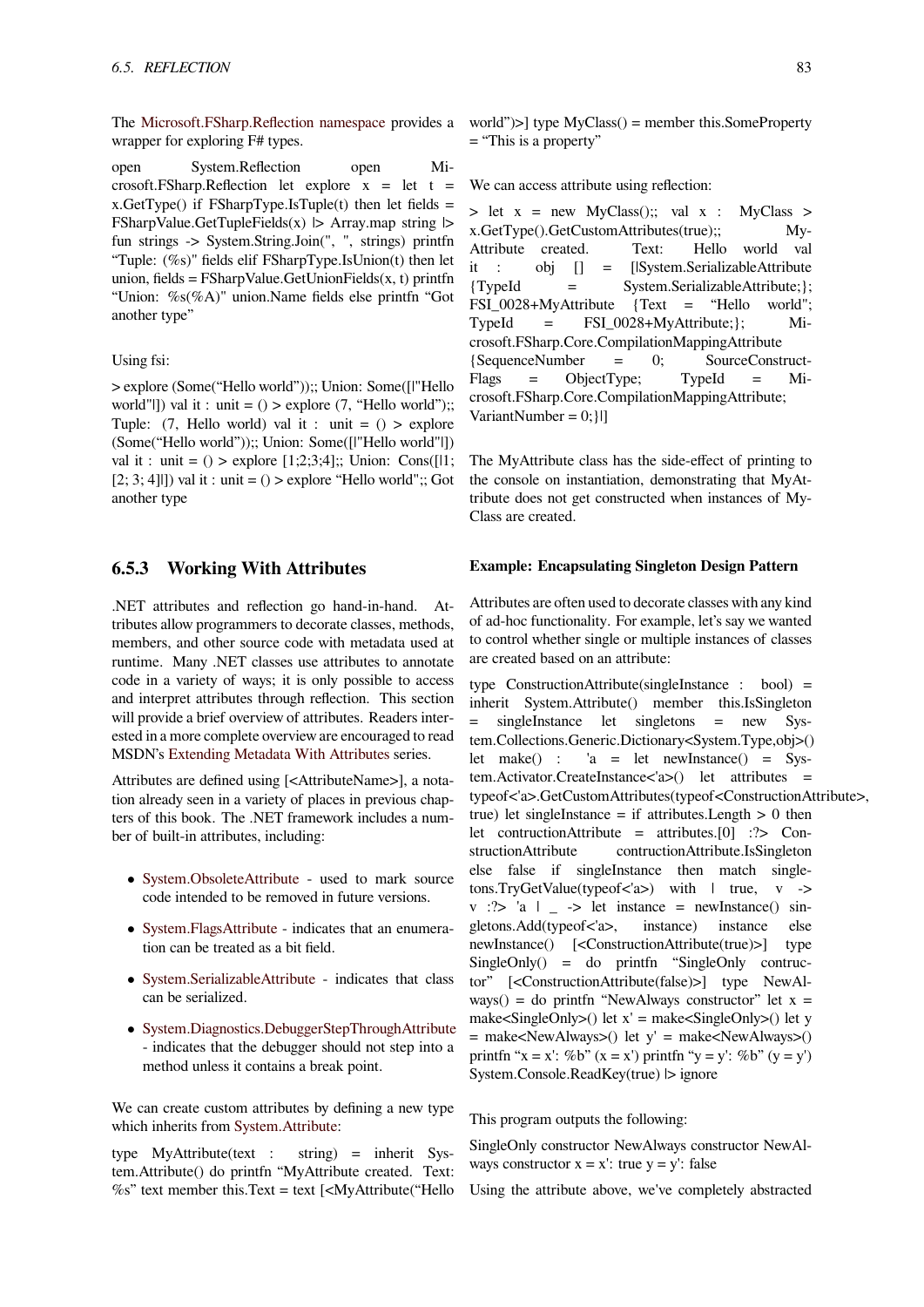away the implementation details of the singleton design pattern, reducing it down to a single attribute. Its worth noting that the program above hard-codes a value of true or false into the attribute constructor; if we wanted to, we could pass a string representing a key from the application's config file and make class construction dependent on the config file.

# **6.6 Computation Expressions**

**Computation expressions** are easily the most difficult, yet most powerful language constructs to understand in F#.

# **6.6.1 Monad Primer**

Computation expressions are inspired by Haskell monads, which in turn are inspired by the mathematical concept of monads in category theory. To avoid all of the abstract technical and mathematical theory underlying monads, a "monad" is, in very simple terms, a scary sounding word which means *execute this function and pass its return value to this other function*.

**Note:** The designers of F# use term "computation expression" and "workflow" because it's less obscure and daunting than the word "monad." The author of this book prefers "monad" to emphasize the parallel between the F# and Haskell (and, strictly as an aside, it's just a neat sounding five-dollar word).

#### **Monads in Haskell**

Haskell is interesting because it's a functional programming language where all statements are executed lazily, meaning Haskell doesn't compute values until they are actually needed. While this gives Haskell some unique features such as the capacity to define "infinite" data structures, it also makes it hard to reason about the execution of programs since you can't guarantee that lines of code will be executed in any particular order (if at all).

Consequently, it's quite a challeng[e to do things which](http://www.haskell.org/tutorial/functions.html#tut-infinite) [need](http://www.haskell.org/tutorial/functions.html#tut-infinite) to be executed in a sequence, which includes any form of I/O, acquiring locks objects in multithreaded code, reading/writing to sockets, and any conceivable action which has a side-effect on any memory elsewhere in our application. Haskell manages sequential operations using something called a monad, which can be used to simulate state in an immutable environment.

### **Visualizing Monads with F#**

To visualize monads, let's take some everyday F# code written in imperative style:

let read\_line() = System.Console.ReadLine() let print\_string(s) = printf "%s" s print\_string "What's your

name? " let name = read  $line()$  print string ("Hello, " + name)

We can re-write the read\_line and print\_string functions to take an extra parameter, namely a function to execute once our computation completes. We'd end up with something that looks more like this:

let read\_line(f) = f(System.Console.ReadLine()) let print\_string(s, f) = f(printf "%s" s) print\_string("What's your name? ", fun () -> read\_line(fun name -> print\_string("Hello, " + name, fun  $()$  ->  $()$ ))

If you can understand this much, then you can understand any monad.

Of course, it is perfectly reasonable to say *what masochistic reason would anyone have for writing code like that? All it does it print out "Hello, Steve" to the console!* After all, C#, Java, C++, or other languages we know and love execute code in exactly the order specified—in other words, monads solve a problem in Haskell which simply doesn't exist in imperative languages. Consequently, the monad design pattern is virtually unknown in imperative languages.

However, monads are occasionally useful for modeling computations which are difficult to capture in an imperative style.

## **The Maybe Monad**

A well-known monad, the Maybe monad, represents a short-circuited computation which should "bail out" if any part of the computation fails. Using a simple example, let's say we wanted to write a function which asks the user for 3 integer inputs between 0 and 100 (inclusive) -- if at any point, the user enters an input which is nonnumeric or falls out of our range, the entire computation should be aborted. Traditionally, we might represent this kind of program using the following:

let addThreeNumbers() = let getNum msg = printf "%s" msg // NOTE: return values from .Net methods that accept 'out' parameters are exposed to F# as tuples. match System.Int32.TryParse(System.Console.ReadLine()) with  $|\text{ (true, n)} \text{ when } n \geq 0 \&\& n \leq 100 \> \text{Some}(n) \mid$ -> None match getNum "#1: " with  $|$  Some $(x)$  -> match getNum "#2: " with  $|$  Some(y) -> match getNum "#3: with  $|$  Some $(z)$  -> Some $(x + y + z)$  | None -> None | None -> None | None -> None

**Note:** Admittedly, the simplicity of this program -- grabbing a few integers -- is ridiculous, and there are many more concise ways to write this code by grabbing all of the values up front. However, it might help to imagine that getNum was a relatively expensive operation (maybe it executes a query against a database, sends and receives data over a network, initializes a com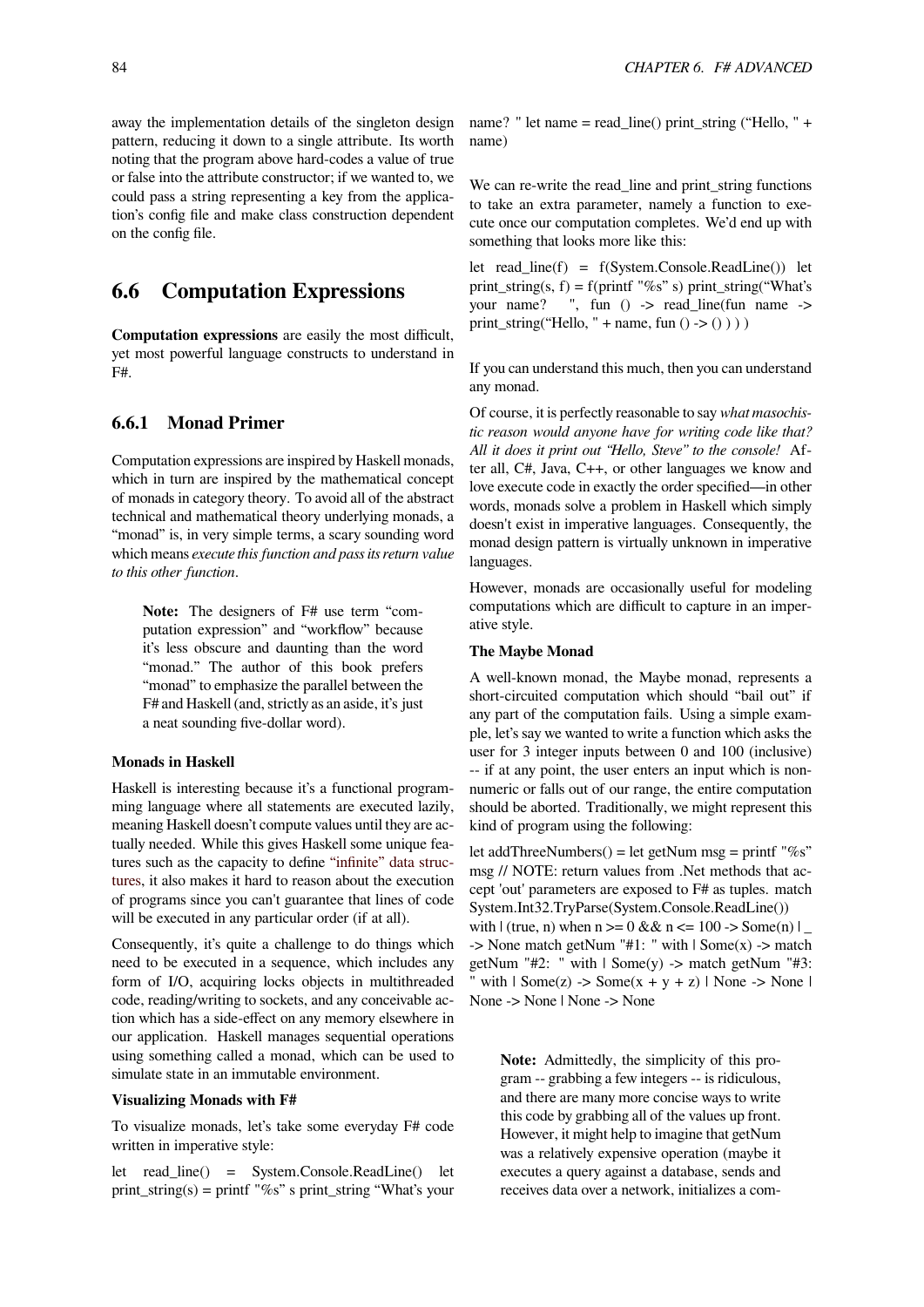plex data structure), and the most efficient way to write this program requires us to bail out as soon as we encounter the *first* invalid value.

This code is very ugly and redundant. However, we can simplify this code by converting it to monadic style:

let addThreeNumbers $()$  = let bind(input, rest) = match System.Int32.TryParse(input()) with  $|$  (true, n) when  $n \ge$  $0 < x \leq 100 \Rightarrow \text{rest}(n)$  |  $\Rightarrow$  None let createMsg msg = fun () -> printf "%s" msg; System.Console.ReadLine() bind(createMsg "#1: ", fun x -> bind(createMsg "#2: ", fun y -> bind(createMsg "#3: ", fun z -> Some(x + y + z) ) ) )

The magic is in the bind method. We extract the return value from our function input and pass it (or bind it) as the first parameter to rest.

#### **Why use monads?**

The code above is still quite extravagant and verbose for practical use, however monads are especially useful for modeling calculations which are difficult to capture sequentially. Multithreaded code, for example, is notoriously resistant to efforts to write in an imperative style; however it becomes remarkably concise and easy to write in monadic style. Let's modify our bind method above as follows:

open System.Threading let bind(input, rest) = Thread-Pool.QueueUserWorkItem(new WaitCallback( fun \_ ->  $rest(input())$ )  $\ge$  ignore

Now our bind method will execute a function in its own thread. Using monads, we can write multithreaded code in a safe, imperative style. Here's an example in fsi demonstrating this technique:

> open System.Threading open System.Text.RegularExpressions let bind(input, rest) = ThreadPool.QueueUserWorkItem(new WaitCallback( fun  $\rightarrow$  rest(input()))  $\rightarrow$  ignore let downloadAsync (url : string) = let printMsg msg = printfn "ThreadID = %i, Url = %s, %s" (Thread.CurrentThread.ManagedThreadId) url msg bind( (fun () -> printMsg "Creating webclient..."; new System.Net.WebClient()), fun webclient -> bind( (fun () -> printMsg "Downloading url..."; webclient.DownloadString(url)), fun html -> bind( (fun () -> printMsg "Extracting urls..."; Regex.Matches(html, @"http://\char"005C\relax{}S+") ), fun matches - > printMsg ("Found " + matches.Count.ToString() + " links") ) ) ) ["http://www.google.com/"; "http://microsoft.com/"; "http://www.wordpress.com/"; "http://www.peta.org"] |> Seq.iter downloadAsync;; val bind : (unit  $\rightarrow$  'a) \* ('a  $\rightarrow$  unit)  $\rightarrow$  unit val downloadAsync : string  $\rightarrow$  unit  $>$  ThreadID = 5, Url = http://www.google.com/, Creating webclient... Threa $dID = 11$ , Url = http://microsoft.com/, Creating webclient... ThreadID = 5, Url = http://www.peta.org,

Creating webclient... ThreadID = 11, Url = http://www.wordpress.com/, Creating webclient...  $ThreadID = 5$ ,  $Url = http://microsoft.com/, Download$ ing url... ThreadID =  $11$ , Url = http://www.google.com/, Downloading url... ThreadID =  $11$ , Url = http://www.peta.org, Downloading url... ThreadID = 13, Url = http://www.wordpress.com/, Downloading url...  $ThreadID = 11$ ,  $Ur = \frac{http://www.google.com/}{\text{Extract}}$ ing urls... ThreadID = 11, Url = http://www.google.com/, Found 21 links ThreadID =  $11$ , Url = http: //www.peta.org, Extracting urls... ThreadID =  $11$ , Url = http://www.peta.org, Found 111 links ThreadID = 5, Url = http://microsoft.com/, Extracting urls... ThreadID = 5,  $Ur = \frac{http://microsoft.com/}{$ , Found 1 links ThreadID =13, Url = http://www.wordpress.com/, Extracting urls...  $ThreadID = 13$ ,  $Url = http://www.wordpress.com/$ , Found 132 links

Its interesting to notice that Google starts downloading on thread 5 and finishes on thread 11. Additionally, thread 11 is shared between Microsoft, Peta, and Google at some point. Each time we call bind, we pull a thread out of .NET's threadpool, when the function returns the thread is released back to the threadpool where another thread might pick it up again—its wholly possible for async functions to hop between any number of threads throughout their lifetime.

This technique is so powerful that it's baked into F# library in the form of the async workflow.

# **6.6.2 Defining Computation Expressions**

Computation expressions are fundamentally the same concept as seen above, although they hide the complexity of monadic syntax behind a thick layer of syntactic sugar. A monad is a special kind of class which must have the following methods: Bind, Delay, and Return.

We can rewrite our Maybe monad described earlier as follows:

type MaybeBuilder() = member this.Bind(x, f) = match x with  $|\text{Some}(x)$  when  $x \ge 0$  & &  $x \le 100 \Rightarrow f(x) \ge 0$ None member this.Delay(f) = f() member this.Return(x)  $=$  Some  $x$ 

We can test this class in fsi:

 $>$  type MaybeBuilder() = member this.Bind(x, f) = printfn "this.Bind: %A" x match x with  $|$  Some(x) when  $x \ge 0$  &  $x \le 100 \Rightarrow f(x) \ge -5$  None member this.Delay(f) = f() member this.Return(x) = Some x let maybe = MaybeBuilder();; type MaybeBuilder = class new : unit -> MaybeBuilder member Bind : x:int option \* f:(int -> 'a0 option) -> 'a0 option member Delay : f:(unit -> 'a0) -> 'a0 member Return : x:'a0 -> 'a0 option end val maybe : MaybeBuilder > maybe.Delay(fun () -> let  $x =$ 12 maybe.Bind(Some 11, fun y -> maybe.Bind(Some 30,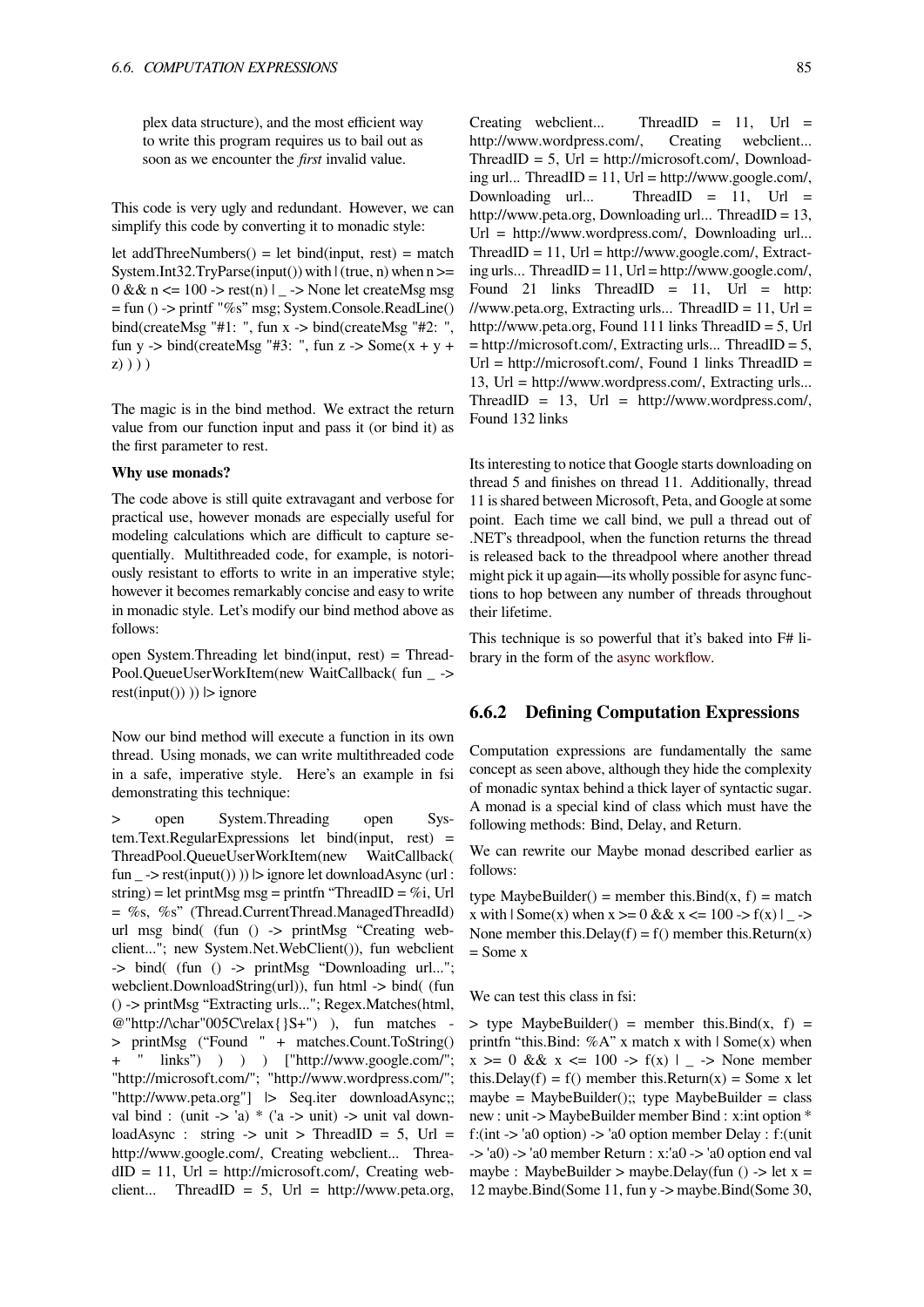fun z -> maybe.Return(x + y + z) ) ) );; this.Bind: Some 11 this.Bind: Some 30 val it : int option = Some  $53 >$ maybe.Delay(fun () -> let x = 12 maybe.Bind(Some *−*50, fun y -> maybe.Bind(Some 30, fun z -> maybe.Return(x + y + z) ) ) );; this.Bind: Some *−*50 val it : int option = None

## **Syntax Sugar**

Monads are powerful, but beyond two or three variables, the number of nested functions becomes cumbersome to work with. F# provides syntactic sugar which allows us to write the same code in a more readable fashion. Workflows are evaluated using the form builder { comp-expr }. For example, the following pieces of code are equivalent:

**Note:** You probably noticed that the sugared syntax is strikingly similar to the syntax used to declare sequence expressions, seq { expr }. This is not a coincidence. In the F# library, sequences are defined as computation expressions and used as such. The async workflow is another [computation express](https://en.wikibooks.org/wiki/F_Sharp_Programming/Sequences)ion you'll encounter while learning F#.

The sugared form reads like normal  $F#$ . The code let  $x =$ 12 behaves as expected, but what is let! doing? Notice that we say let!  $y = Some 11$ , but the value y has the type int rather than int option. The construct let!  $y =$ *...* invokes a function called maybe.Bind(x, f), where the value y is bound to parameter passed into the f function.

Similarly, return **...** invokes a function called maybe.Return $(x)$ . Several new keywords de-sugar to some other construct, including ones you've already seen in sequence expressions like yield and yield!, as well as new ones like use and use!.

This fsi sample shows how easy it is to use our maybe monad with computation expression syntax:

 $>$  type MaybeBuilder() = member this.Bind(x, f) = printfn "this.Bind: %A" x match x with  $\vert$  Some(x) when  $x > = 0$  & &  $x \le 100 \Rightarrow f(x) \mid - \Rightarrow$  None member this.Delay(f) = f() member this.Return(x) = Some x let  $maybe = MaybeBuilder();; type MaybeBuilder = class$ new : unit -> MaybeBuilder member Bind : x:int option \* f:(int -> 'a0 option) -> 'a0 option member Delay : f:(unit  $\ge$  'a0)  $\ge$  'a0 member Return : x:'a0  $\ge$  'a0 option end val maybe : MaybeBuilder > maybe { let  $x = 12$ let!  $y = Some 11$  let!  $z = Some 30$  return  $x + y + z$  };; this.Bind: Some 11 this.Bind: Some 30 val it : int option = Some 53 > maybe { let x = 12 let! y = Some *−*50 let! z = Some 30 return x + y + z };; this.Bind: Some *−*50 val it : int option = None

This code does the same thing as the desugared code, only its much much easier to read.

#### **Dissecting Syntax Sugar**

According the F# spec, workflows may be defined with the following members:

These sugared constructs are de-sugared as follows:

# **6.6.3 What are Computation Expressions Used For?**

F# encourages a programming style called *language oriented programming* to solve problems. In contrast to general purpose programming style, language oriented programming centers around the programmers identifying problems they want to solve, then writing domain specific mini-languages to tackle the problem, and finally solve problem in the new mini-language.

Computation expressions are one of several tools F# programmers have at their disposal for designing minilanguages.

Its surprising how often computation expressions and monad-like constructs occur in practice. For example, the Haskell User Group has a collection of common and uncommon monads, including those which compute distributions of integers and parse text. Another significant example, an F# implementation of software transactional me[mory, is introduced o](http://spbhug.folding-maps.org/wiki/MonadsEn)n hubFS.

# **6.6.4 Additional Resources**

*•* Haskell.org: All Abo[ut Mon](http://hubfs.fpish.net/topic/None/57220)ads - Another collection of monads in Haskell.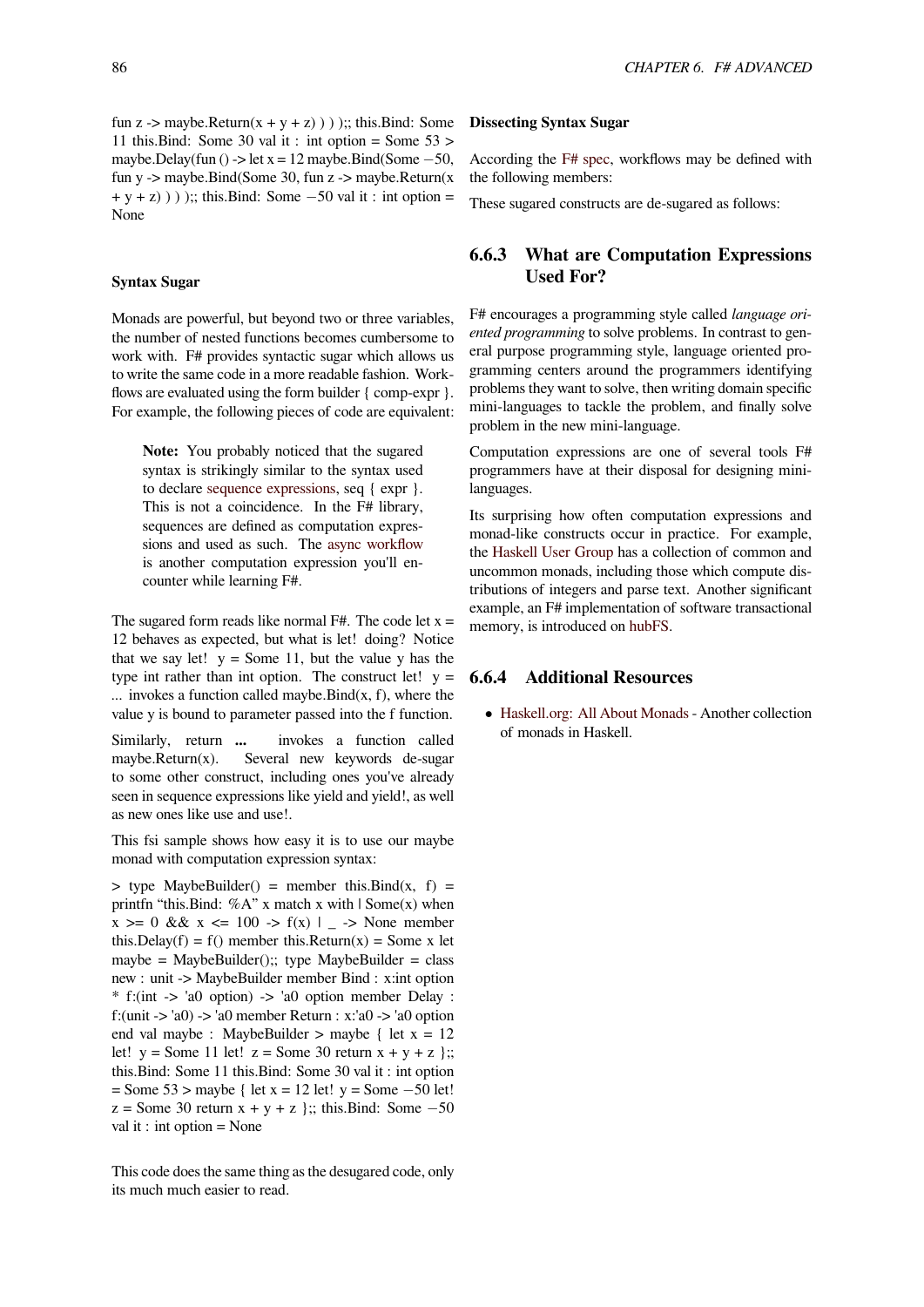# **Chapter 7**

# **Multi-threaded and Concurrent Applications**

# **7.1 Async Workflows**

*Async workflows* allow programmers to convert singlethreaded code into multi-threaded code with minimal code changes.

# **7.1.1 Defining Async Workflows**

Async workflows are defined using computation expression notation:

async { comp-exprs }

Here's an example using fsi:

 $>$  let asyncAdd x y = async { return x + y };; val asyncAdd : int -> int -> Async $\lt$ int>

Notice the return type of asyncAdd. It does not actually run a function; instead, it returns an async<int>, which is a special kind of wrapper around our function.

### **The Async Module**

The Async Module is used for operating on async<'a> objects. It contains several useful methods, the most important of which are:

**member RunSynchronously : computation: Asy[nc<'T> \\* ?tim](http://msdn.microsoft.com/en-us/library/ee370232.aspx)eout:int -> 'T**

Run the asynchronous computation and await its result. If an exception occurs in the asynchronous computation then an exception is reraised by this function. Run as part of the default AsyncGroup.

# **member Parallel : computationList: seq<Async<'T>> -> Async<'T array>**

Specify an asynchronous computation that, when run, executes all the given asynchronous computations, initially queueing each in the thread pool. If any raise an exception then the overall computation will raise an exception, and attempt to cancel the others. All the subcomputations belong to an AsyncGroup that is a subsidiary of the AsyncGroup of the outer computations.

#### **member Start : computation:Async<unit> -> unit**

Start the asynchronous computation in the thread pool. Do not await its result. Run as part of the default AsyncGroup

Async.RunSynchronously is used to run async<'a> blocks and wait for them to return, Run.Parallel automatically runs each async<'a> on as many processors as the CPU has, and Async.Start runs without waiting for the operation to complete. To use the canonical example, downloading a web page, we can write code for downloading a web page asyncronously as follows in fsi:

> let extractLinks url = async { let webClient = new System.Net.WebClient() printfn "Downloading %s" url let html = webClient.DownloadString(url : string) printfn "Got %i bytes" html.Length let matches = System.Text.RegularExpressions.Regex.Matches(html, @"http://\char"005C\relax{}S+") printfn "Got %i links" matches.Count return url, matches.Count };; val extractLinks : string -> Async<string \* int> > Async.RunSynchronously (extractLinks "http://www.msn.com/");; Downloading http: //www.msn.com/ Got 50742 bytes Got 260 links val it : string  $*$  int = ("http://www.msn.com/", 260)

## **async<'a> Members**

async<'a> objects are constructed from the AsyncBuilder, which has the following important members: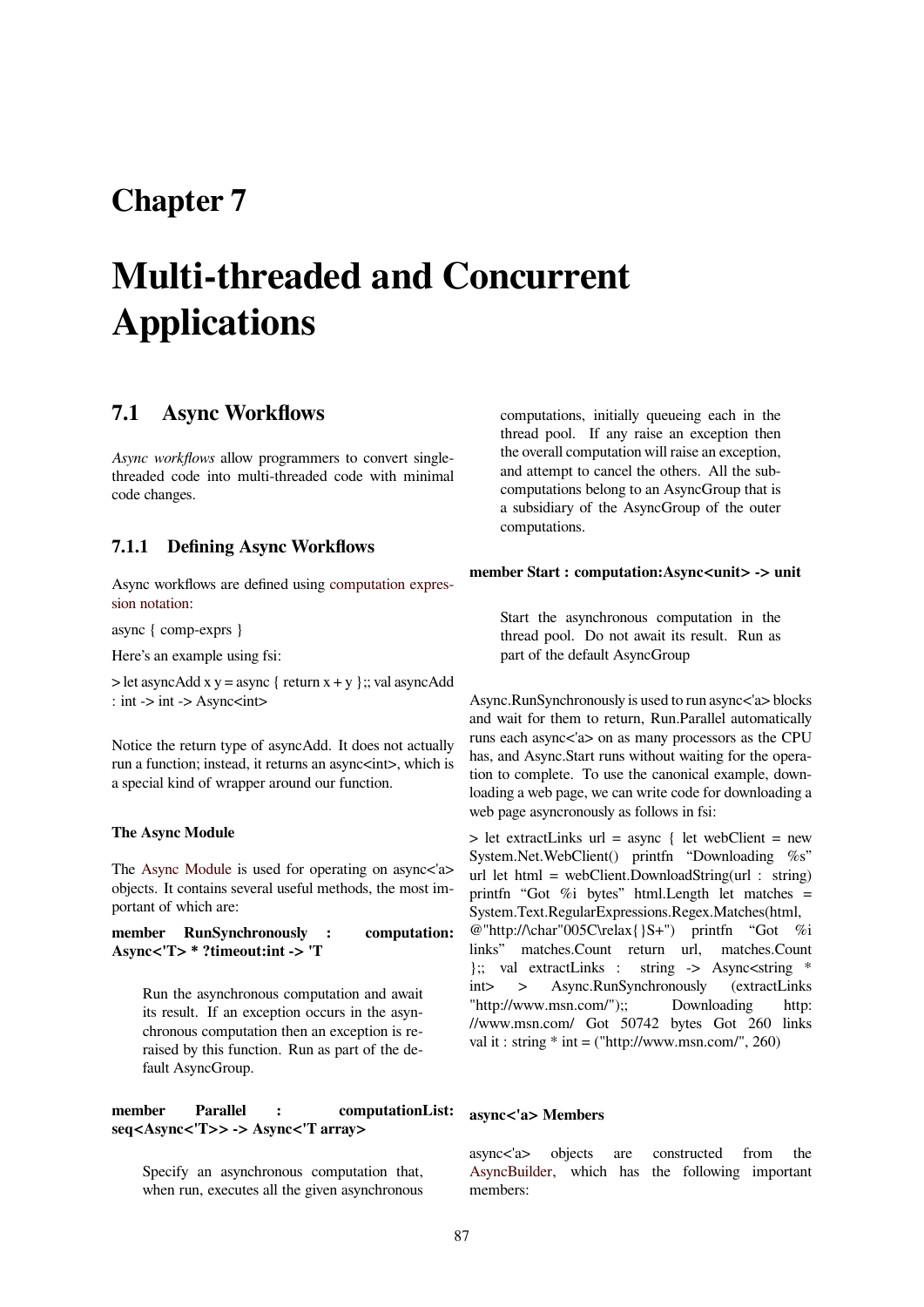**member Bind : p:Async<'a> \* f:('a -> Async<'b>) -> Async<'b>** / **let!**

Specify an asynchronous computation that, when run, runs 'p', and when 'p' generates a result 'res', runs 'f res'.

## **member Return : v:'a -> Async<'a>** / **return**

Specify an asynchronous computation that, when run, returns the result 'v'

In other words, let! executes an async workflow and binds its return value to an identifier, return simply returns a result, and return! executes an async workflow and returns its return value as a result.

These primitives allow us to compose async blocks within one another. For example, we can improve on the code above by downloading a web page asyncronously and extracting its urls asyncronously as well:

let extractLinksAsync html = async { return System.Text.RegularExpressions.Regex.Matches(html, @"http://\char"005C\relax{}S+") } let downloadAndExtractLinks url = async { let webClient = new System.Net.WebClient() let html = web-Client.DownloadString(url : string) let! links = extractLinksAsync html return url, links.Count }

Notice that let! takes an async<'a> and binds its return value to an identifier of type 'a. We can test this code in fsi:

> let links = downloadAndExtractLinks "http: //www.wordpress.com/";; val links : Async<string \* int> > Async.Run links;; val it : string \* int = ("http://www.wordpress.com/", 132)

### **What does let! do?**

let! runs an async<'a> object on its own thread, then it immediately releases the current thread back to the threadpool. When let! returns, execution of the workflow will continue on the new thread, which may or may not be the same thread that the workflow started out on. As a result, async workflows tend to "hop" between threads, an interesting effect demonstrated explicitly here, but this is not generally regarded as a bad thing.

# **7.1.2 Async Extensions Metho[ds](https://en.wikibooks.org/wiki/F_Sharp_Programming/Computation_Expressions#Monad_Primer)**

## **7.1.3 Async Examples**

### **Parallel Map**

Consider the function Seq.map. This function is synchronous, however there is no real reason why it *needs*

to be synchronous, since each element can be mapped in parallel (provided we're not sharing any mutable state). Using a module extension, we can write a parallel version of Seq.map with minimal effort:

module Seq = let pmap  $f = \text{seq} \{$  for a in  $l \rightarrow \text{async} \}$ returnf [a } } |> Async.Pa](https://en.wikibooks.org/wiki/F_Sharp_Programming/Modules_and_Namespaces#Extending_Types_and_Modules)rallel |> Async.Run

Parallel mapping can have a dramatic impact on the speed of map operations. We can compare serial and parallel mapping directly using the following:

open System.Text.RegularExpressions open System.Net let download url = let webclient = new System.Net.WebClient() webclient.DownloadString(url : string) let extractLinks html = Regex.Matches(html, @"http://\char"005C\relax{}S+") let downloadAn $dExtractLinks$  url = let links = (url  $\triangleright$  download  $\triangleright$ extractLinks) url, links.Count let urls =  $[@"http:$ //www.craigslist.com/"; @"http://www.msn.com/"; @"http://en.wikibooks.org/wiki/Main\_Page"; @"http: //www.wordpress.com/"; @"http://news.google.com/";] let pmap  $f \mid l = \text{seq} \{$  for a in  $l \rightarrow \text{async} \{$  return f a } } |> Async.Parallel |> Async.Run let testSynchronous() = List.map downloadAndExtractLinks urls let testAsynchronous() = pmap downloadAndExtractLinks urls let time msg  $f = let$  stopwatch = System.Diagnostics.Stopwatch.StartNew() let temp = f() stopwatch.Stop() printfn "(%f ms) %s: %A" stopwatch.Elapsed.TotalMilliseconds msg temp let main()  $=$ printfn "Start..." time "Synchronous" testSynchronous time "Asynchronous" testAsynchronous printfn "Done." main()

This program has the following types:

val download : string -> string val extractLinks : string -> MatchCollection val downloadAndExtractLinks : string  $\rightarrow$  string  $*$  int val urls : string list val pmap : ('a  $\rightarrow$ 'b) -> seq<'a> -> 'b array val testSynchronous : unit -> (string \* int) list val testAsynchronous : unit -> (string \* int) array val time : string  $\rightarrow$  (unit  $\rightarrow$  'a)  $\rightarrow$  unit val main : unit -> unit

This program outputs the following:

Start... (4276.190900 ms) Synchronous: [("http: //www.craigslist.com/", 185); ("http://www.msn.com/", 262); ("http://en.wikibooks.org/wiki/Main\_Page", 190); ("http://www.wordpress.com/", 132); ("http://news.google.com/", 296)] (1939.117900 ms) Asynchronous:  $[|$ ("http://www.craigslist.com/", 185); ("http://www.msn.com/", 261); ("http: //en.wikibooks.org/wiki/Main\_Page", 190); ("http://www.wordpress.com/", 132); ("http: //news.google.com/", 294)|] Done.

The code using pmap ran about 2.2x faster because web pages are downloaded in parallel, rather than serially.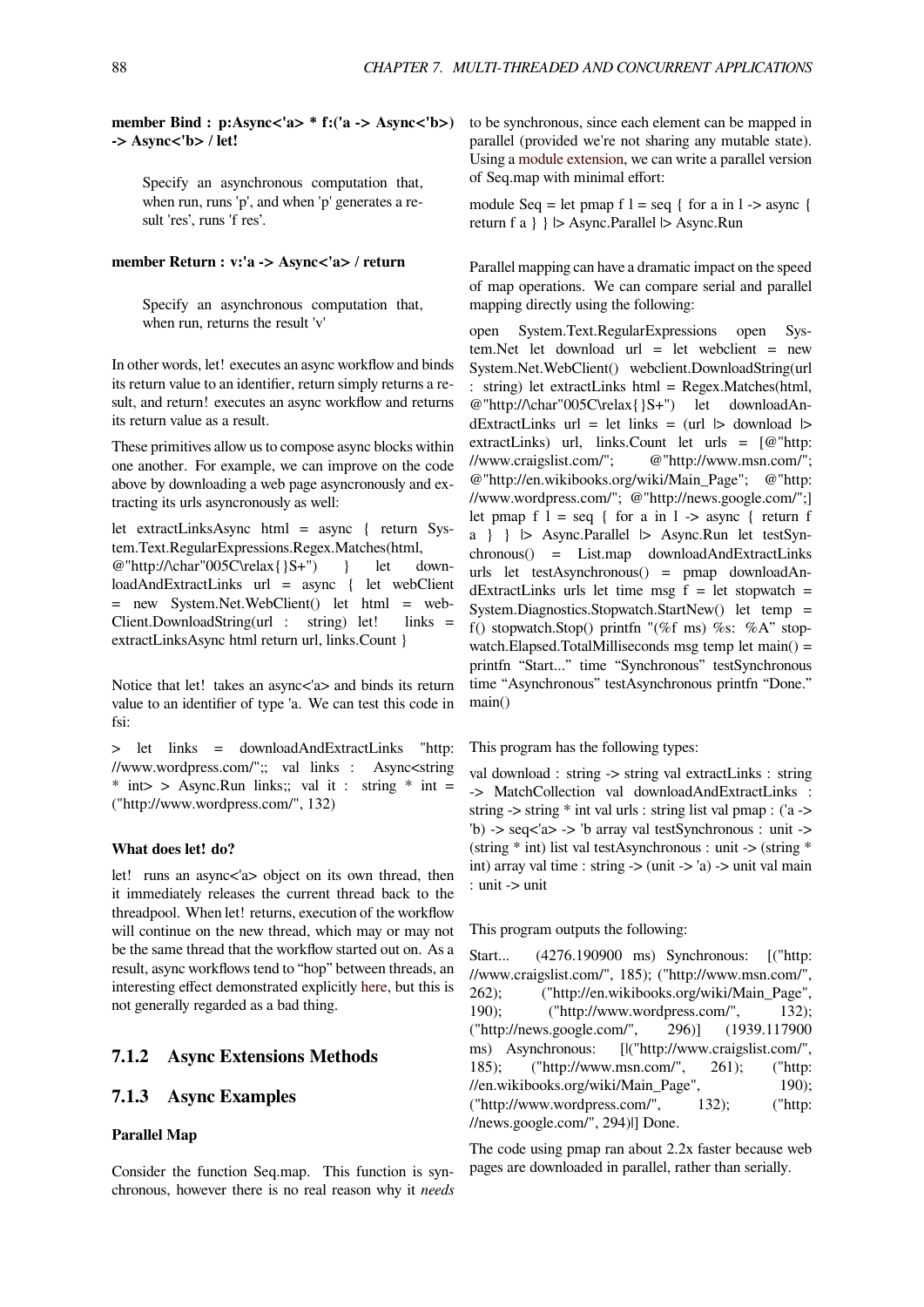# **7.1.4 Concurrency with Functional Pro-**before the other. Using the .NET threading primitives **gramming**

# **Why Concurrency Matters**

For the first 50 years of software development, programmers could take comfort in the fact that computer hardware roughly doubled in power every 18 months. If a program was slow today, one could just wait a few months and the program would run at double the speed with no change to the source code. This trend continued well into the early 2000s, where commodity desktop machines in 2003 had more processing power than the fastest supercomputers in 1993. However, after the publication of a well-known article, The Free Lunch is Over: A Fundamental Turn Toward Concurrency in Software by Herb Sutter, processors have peaked at around 3.7 GHz in 2005. The theoretical cap in in computing speed is limited by the speed o[f light and the laws of physics, and](http://www.gotw.ca/publications/concurrency-ddj.htm) [we've very nearly reached that limit. Since CPU](http://www.gotw.ca/publications/concurrency-ddj.htm) designers are unable to design faster CPUs, they have turned toward designing processors with multiple cores and better support for multithreading. Programmers no longer have the luxury of their applications running twice as fast with improving hardware—the free lunch is over.

Clockrates are not getting any faster, however the amount of data businesses process each year grows exponentially (usually at a rate of 10-20% per year). To meet the growing processing demands of business, the future of all software development is tending toward the development of highly parallel, multithreaded applications which take advantage of multicores processors, distributed systems, and cloud computing.

# **Problems with Mutable State**

Multithreaded programming has a reputation for being notoriously difficult to get right and having a rather steep learning curve. Why does it have this reputation? To put it simply, mutable shared state makes programs difficult to reason about. When two threads are mutating the same variables, it is very easy to put the variable in an invalid state.

#### **Race Conditions**

As a demonstration, here's how to increment a global variable using shared state (non-threaded version):

let test() = let counter = ref 0m let IncrGlobalCounter numberOfTimes = for i in 1 ... numberOfTimes do counter := !counter + 1m IncrGlobalCounter 1000000 IncrGlobalCounter 1000000 !counter // returns 2000000M

This works, but some programmer might notice that both calls to IncrGlobalCounter could be computed in parallel since there's no real reason to wait for one call to finish in the System.Threading namespace, a programmer can re-write this as follows:

open System.Threading let testAsync() = let counter = ref 0m let IncrGlobalCounter numberOfTimes = for i in 1.[. numberOfTimes](http://msdn.microsoft.com/en-us/library/system.threading.aspx) do counter := !counter + 1m let AsyncIncrGlobalCounter numberOfTimes = new Thread(fun () -> IncrGlobalCounter(numberOfTimes)) let t1 = AsyncIncrGlobalCounter  $1000000$  let t2 = AsyncIncrGlobalCounter 1000000 t1.Start() // runs t1 asyncronously t2.Start() // runs t2 asyncronously t1.Join() // waits until t1 finishes t2.Join() // waits until t2 finishes !counter

This program *should* do the same thing as the previous program, only it should run in ~1/2 the time. Here are the results of 5 test runs in fsi:

 $>$  [for a in 1 .. 5 - $>$  testAsync()];; val it : decimal list = [1498017M; 1509820M; 1426922M; 1504574M; 1420401M]

The program is computationally sound, but it produces a different result everytime its run. What happened?

It takes several machine instructions increment a decimal value. In particular, the .NET IL for incrementing a decimal looks like this:

// pushes static field onto evaluation stack L\_0004: ldsfld valuetype [mscorlib]System.Decimal ConsoleApplication1.Program::i // executes Decimal.op Increment method L 0009: call valuetype [mscorlib]System.Decimal [mscorlib]System.Decimal::op\_Increment(valuetype [mscorlib]System.Decimal) // replaces static field with value from evaluation stack L\_000e: stsfld valuetype [mscorlib]System.Decimal ConsoleApplication1.Program::i

Imagine that we have two threads calling this code (calls made by Thread1 and Thread2 are interleaved):

Thread1: Loads value "100" onto its evaluation stack. Thread1: Call add with "100" and "1" Thread2: Loads value "100" onto its evaluation stack. Thread1: Writes "101" back out to static variable Thread2: Call add with "100" and "1" Thread2: Writes "101" back out to static variable (Oops, we've incremented an old value and wrote it back out) Thread1: Loads value "101" onto its evaluation stack. Thread2: Loads value "101" onto its evaluation stack. (Now we let Thread1 get a little further ahead of Thread2) Thread1: Call add with "101" and "1" Thread1: Writes "102" back out to static variable. Thread1: Loads value "102" to evaluation stack Thread1: Call add with "102" and "1" Thread1: Writes "103" back out to static variable. Thread2: Call add with "101" and "1 Thread2: Writes "102" back out to static variable (Oops, now we've completely overwritten work done by Thread1!)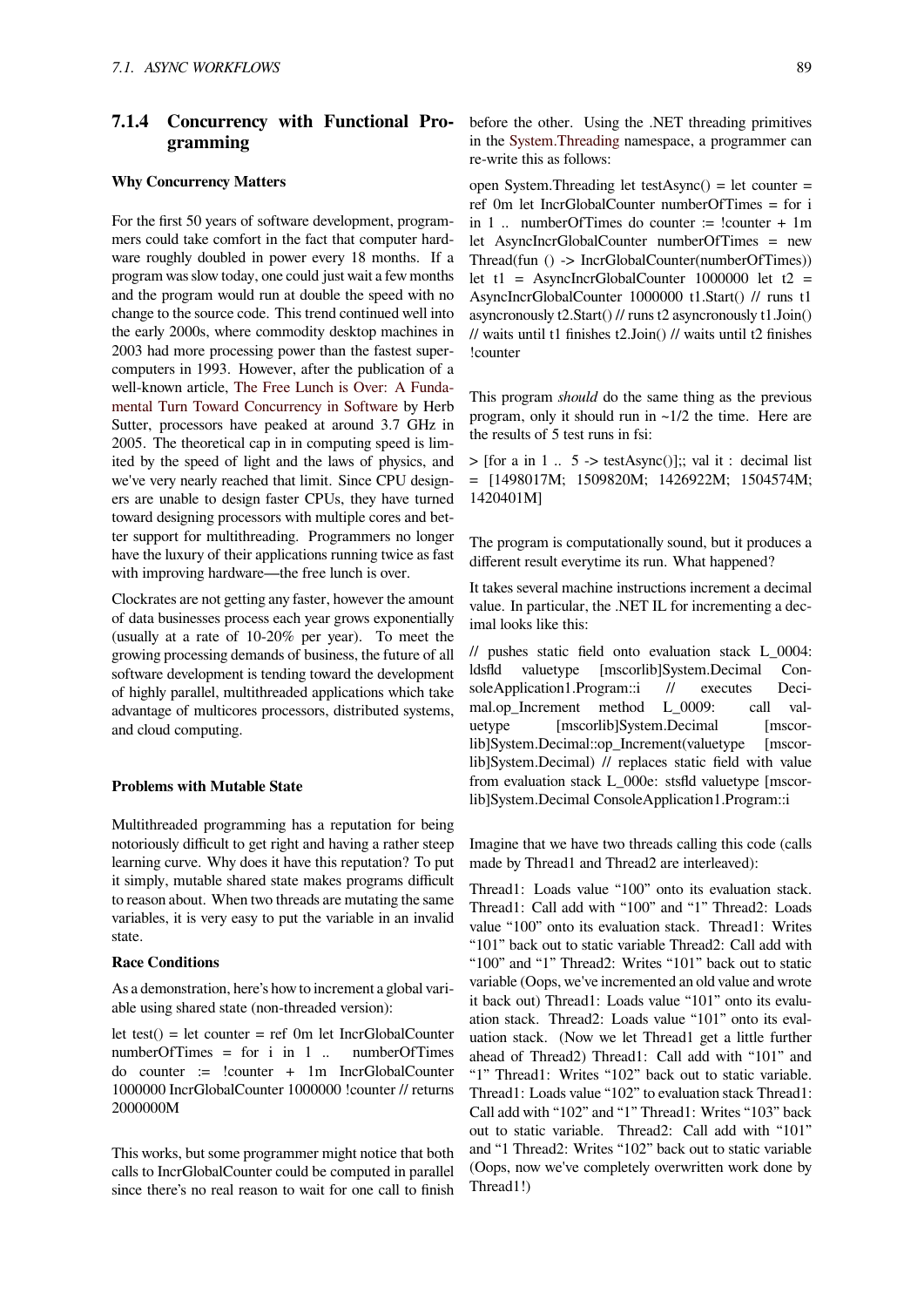This kind of bug is called a *race condition* and it occurs all the time in multithreaded applications. Unlike normal bugs, race-conditions are often non-deterministic, making them extremely difficult to track down.

Usually, programmers solve race conditions by introducing locks. When an object is "locked", all other threads are forced to wait until the object is "unlocked" before they proceed. We can re-write the code above using a block access to the counter variable while each thread writes to it:

open System.Threading let testAsync() = let counter = ref 0m let IncrGlobalCounter numberOfTimes = for i in 1 .. numberOfTimes do lock counter (fun () -> counter := ! counter  $+ 1m$ ) (\* lock is a function in  $F#$  library. It automatically unlocks "counter" when 'fun () -> ...' completes \*) let AsyncIncrGlobalCounter numberOfTimes = new Thread(fun () -> IncrGlobalCounter(numberOfTimes)) let t1 = AsyncIncrGlobalCounter 1000000 let t2 = AsyncIncrGlobalCounter 1000000 t1.Start() // runs t1 asyncronously t2.Start() // runs t2 asyncronously t1.Join() // waits until t1 finishes t2.Join() // waits until t2 finishes !counter

The lock guarantees each thread exclusive access to shared state and forces each thread to wait on the other while the code counter  $:=$  !counter  $+ 1m$  runs to completion. This function now produces the expected result.

#### **Deadlocks**

Locks force threads to wait until an object is unlocked. However, locks often lead to a new problem: Let's say we have ThreadA and ThreadB which operate on two corresponding pieces of shared state, StateA and StateB. ThreadA locks stateA and stateB, ThreadB locks stateB and stateA. If the timing is right, when ThreadA needs to access stateB, its waits until ThreadB unlocks stateB; when ThreadB needs to access stateA, it can't proceed either since stateA is locked by ThreadA. Both threads mutually block one another, and they are unable to proceed any further. This is called a deadlock.

Here's some simple code which demonstrates a deadlock:

open System.Threading let testDeadlock() = let stateA  $=$  ref "Shared State A" let stateB  $=$  ref "Shared State B" let thread $A = new Thread(fun() \rightarrow printfn "threadA$ started" lock stateA (fun () -> printfn "stateA: %s" !stateA Thread.Sleep(100) // pauses thread for 100 ms. Simimulates busy processing lock stateB (fun () -> printfn "stateB: %s" !stateB)) printfn "threadA finished") let thread $B$  = new Thread(fun () -> printfn "thread $B$ started" lock stateB (fun () -> printfn "stateB: %s" !stateB Thread.Sleep(100) // pauses thread for 100 ms. Simimulates busy processing lock stateA (fun () -> printfn "stateA: %s" !stateA)) printfn "threadB finished") printfn "Starting..." threadA.Start() threadB.Start() threadA.Join() threadB.Join() printfn "Finished..."

These kinds of bugs occur all the time in multithreaded code, although they usually aren't quite as explicit as the code shown above.

#### **Why Functional Programming Matters**

To put it bluntly, mutable state is enemy of multithreaded code. Functional programming often simplifies multithreading tremendously: since values are immutable by default, programmers don't need to worry about one thread mutating the value of shared state between two threads, so it eliminates a whole class of multithreading bugs related to race conditions. Since there are no race conditions, there's no reason to use locks either, so immutability eliminates another whole class of bugs related to deadlocks as well.

# **7.2 MailboxProcessor Class**

F#'s **MailboxProcessor class** is essentially a dedicated message queue running on its own logical thread of control. Any thread can send the MailboxProcessor a message asynchronously or synchronously, allowing threads to communicate between one another through message passing. The "thread" of control is actually a lightweight simulated thread implemented via asynchronous reactions to messages. This style of message-passing concurrency is inspired by the Erlang programming language.

# **7.2.1 Defining MailboxProcessors**

MailboxProcessors are created using the MailboxProcessor.Start method which has the type Start : initial:(MailboxProcessor<'msg> -> Async<unit>) \* ?asyncGroup:AsyncGroup -> MailboxProcessor<'msg>:

let counter = MailboxProcessor.Start(fun inbox -> let rec loop  $n =$  async { do printfn " $n = \%$ d, waiting..." n let! msg = inbox.Receive() return! loop(n+msg) } loop 0)

The value inbox has the type MailboxProcessor<'msg> and represents the message queue. The method inbox.Receive() dequeues the first message from the message queue and binds it to the msg identifier. If there are no messages in queue, Receive releases the thread back to the threadpool and waits for further messages. No threads are blocked while Receive waits for further messages.

We can experiment with counter in fsi:

> let counter = MailboxProcessor.Start(fun inbox -> let rec loop  $n =$  async { do printfn " $n = \%d$ , waiting..." n let!  $msg = inbox.Receive() return! loop(n+msg)$ loop 0);; val counter : MailboxProcessor<int>  $n = 0$ , waiting... > counter. Post(5);;  $n = 5$ , waiting... val it : unit  $=$  () > counter. Post(20);; n = 25, waiting... val it : unit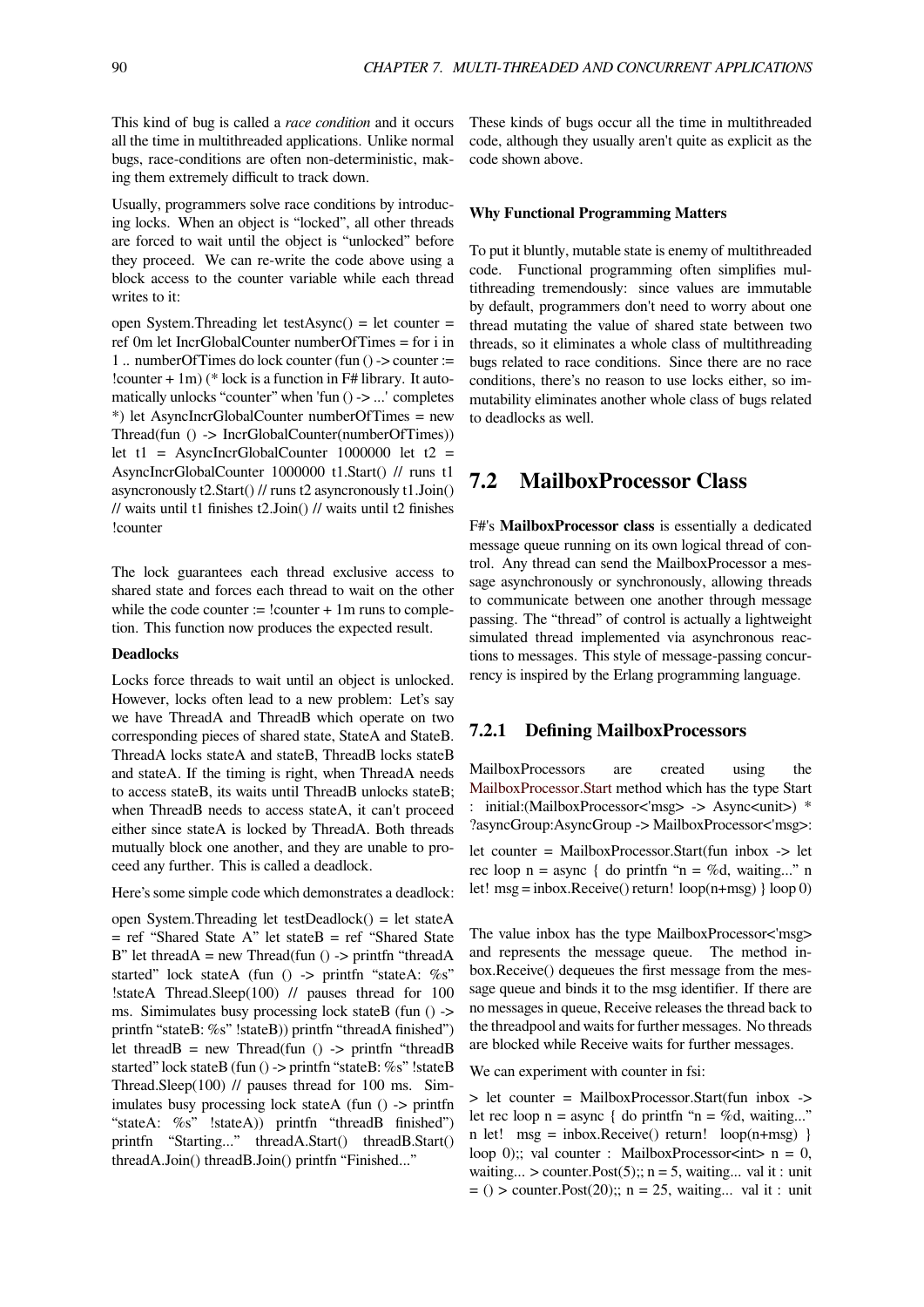$=$  () > counter. Post(10);; n = 35, waiting... val it : unit = ()

# **7.2.2 MailboxProcessor Methods**

There are several useful methods in the MailboxProcessor class:

**static member Start : initial:(MailboxProcessor<'msg> -> Async<unit>) \* ?asyncGroup:AsyncGroup -> MailboxProcessor<'msg>**

Create and start an instance of a MailboxProcessor. The asynchronous computation executed by the processor is the one returned by the 'initial' function.

#### **member Post : message:'msg -> unit**

Post a message to the message queue of the MailboxProcessor, asynchronously.

```
member PostAndReply : buildMes-
sage:(AsyncReplyChannel<'reply> -> 'msg) *
?timeout:int * ?exitContext:bool -> 'reply
```
Post a message to the message queue of the MailboxProcessor and await a reply on the channel. The message is produced by a single call to the first function which must build a message containing the reply channel. The receiving MailboxProcessor must process this message and invoke the Reply method on the reply channel precisely once.

#### **member Receive : ?timeout:int -> Async<'msg>**

Return an asynchronous computation which will consume the first message in arrival order. No thread is blocked while waiting for further messages. Raise a TimeoutException if the timeout is exceeded.

# **7.2.3 Two-way Communication**

Just as easily as we can send messages to MailboxProcessors, a MailboxProcessor can send replies back to consumers. For example, we can interrogate the value of a MailboxProcessor using the PostAndReply method as follows:

type  $msg = \text{l}$  Incr of int  $\text{l}$  Fetch of AsyncReplyChannel<int> let counter = MailboxProcessor.Start(fun inbox  $\Rightarrow$  let rec loop n = async { let! msg = inbox.Receive() match msg with  $|$  Incr(x) -> return! loop(n + x) | Fetch(replyChannel) -> replyChannel.Reply(n) return!  $loop(n)$  }  $loop(0)$ 

The msg union wraps two types of messages: we can tell the MailboxProcessor to increment, or have it send its contents to a reply channel. The type AsyncReplyChannel<'a> exposes a single method, member Reply : 'reply -> unit. We can use this class in fsi as follows:

 $>$  counter. Post(Incr 7);; val it : unit = () > [counter.Post\(Incr 50\);;](http://research.microsoft.com/en-us/um/cambridge/projects/fsharp/manual/FSharp.Core/Microsoft.FSharp.Control.type_AsyncReplyChannel-1.html) val it : unit =  $()$  > counter.PostAndReply(fun replyChannel -> Fetch replyChannel);; val it : int =  $57$ 

Notice that PostAndReply is a syncronous method.

## **Encapsulating MailboxProcessors with Objects**

Often, we don't want to expose the implementation details of our classes to consumers. For example, we can re-write the example above as a class which exposes a few select methods:

type countMsg  $=$  | Die | Incr of int | Fetch of AsyncRe $p$ lyChannel $\langle int \rangle$  type counter() = let innerCounter = MailboxProcessor.Start(fun inbox  $\rightarrow$  let rec loop n = async { let! msg = inbox.Receive() match msg with | Die  $\rightarrow$  return () | Incr x  $\rightarrow$  return! loop(n + x) | Fetch(reply)  $\Rightarrow$  reply. Reply(n); return! loop n } loop 0) member this.Incr(x) = innerCounter.Post(Incr x) member this.Fetch() = innerCounter.PostAndReply((fun reply  $\rightarrow$  Fetch(reply)), timeout = 2000) member this. Die() = innerCounter.Post(Die)

# **7.2.4 MailboxProcessor Examples**

# **Prime Number Sieve**

Rob Pike delivered a fascinating presentation at a Google TechTalk on the NewSqueak programming language. NewSqueak's approach to concurrency uses channels, analogous to MailboxProcessors, for inter-thread communication. Towar[d the end of the prese](https://www.youtube.com/watch?v=hB05UFqOtFA)ntation, he demonstrates how to implement a prime number sieve using these channels. The following is an implementation of prime number sieve based on Pike's NewSqueak code:

type 'a seqMsg = | Die | Next of AsyncReplyChannel<'a> type primes() = let counter(init) = MailboxProcessor.Start(fun inbox -> let rec loop  $n =$  async { let! msg  $=$  inbox.Receive() match msg with  $\vert$  Die -> return ()  $\vert$ Next(reply) -> reply.Reply(n) return!  $loop(n + 1)$  } loop init) let filter(c : MailboxProcessor<'a seqMsg>, pred)  $=$  MailboxProcessor.Start(fun inbox -> let rec loop() = async { let! msg = inbox.Receive() match msg with | Die -> c.Post(Die) return() | Next(reply) -> let rec filter' n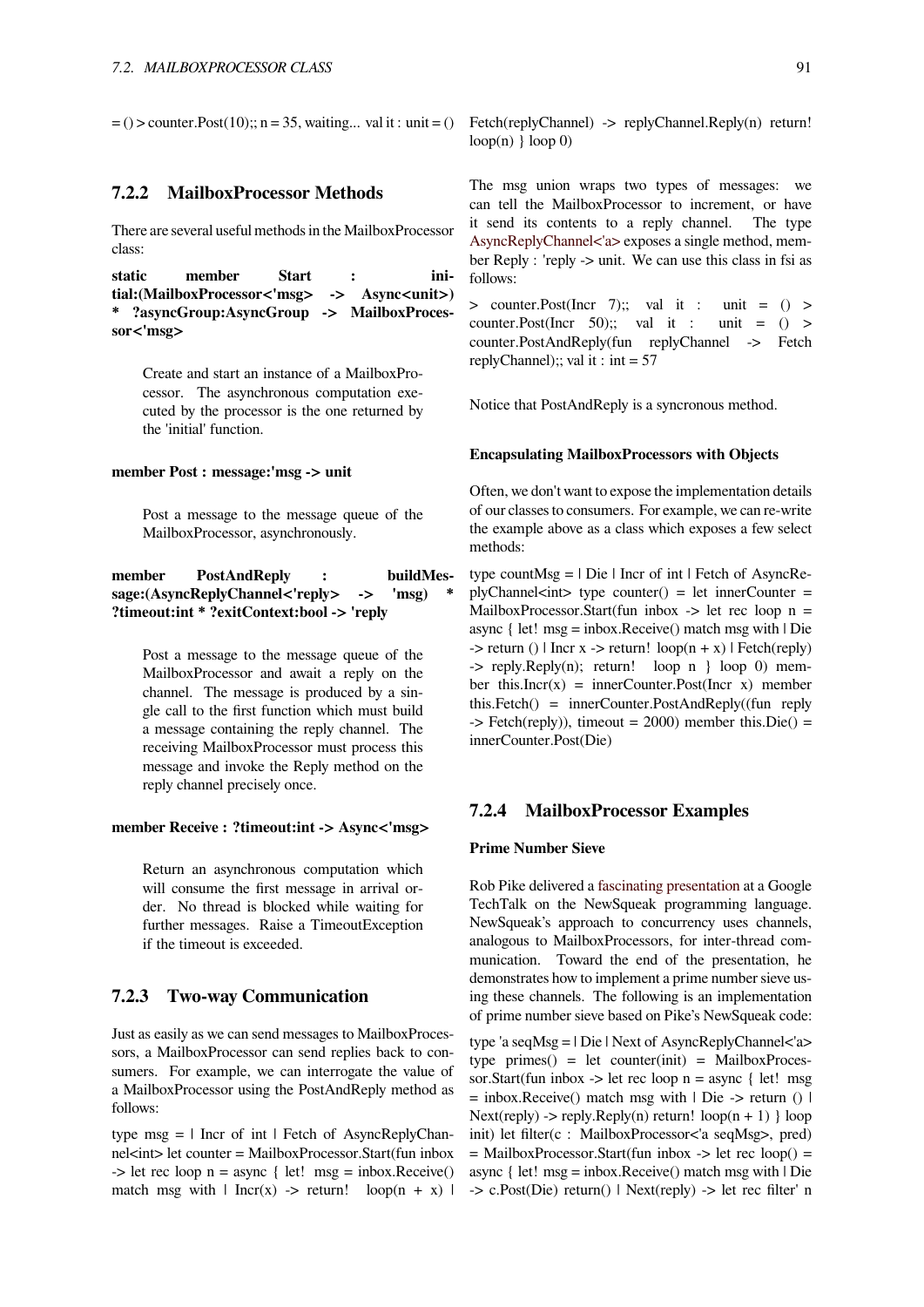$=$  if pred n then async { return n } else async {let! m = c.PostAndAsyncReply(Next) return! filter' m } let! testItem = c.PostAndAsyncReply(Next) let! filteredItem = filter' testItem reply.Reply(filteredItem) return! loop() } loop() ) let processor = MailboxProcessor.Start(fun inbox -> let rec loop (oldFilter : MailboxProcessor<int seqMsg>) prime = async { let! msg = inbox.Receive() match msg with | Die -> oldFilter.Post(Die) return() | Next(reply) -> reply.Reply(prime) let newFilter  $=$  filter(oldFilter, (fun x -> x % prime <> 0)) let! newPrime = oldFilter.PostAndAsyncReply(Next) return! loop newFilter newPrime } loop (counter(3)) 2) member this.Next() = processor.PostAndReply( (fun reply  $\rightarrow$  Next(reply)), timeout = 2000) interface System.IDisposable with member this.Dispose() = processor.Post(Die) static member upto max  $=$  [ use  $p =$ new primes() let lastPrime = ref  $(p.Next()$ ) while !last-Prime <= max do yield !lastPrime lastPrime := p.Next() ]

counter represents an infinite list of numbers from n..infinity.

filter is simply a filter for another MailboxProcessor. Its analogous to Seq.filter.

processor is essentially an iterative filter: we seed our prime list with the first prime, 2 and a infinite list of numbers from 3..infinity. Each time we process a message, we return the prime number, then replace our infinite list with a new list which filters out all numbers divisible by our prime. The head of each new filtered list is the next prime number.

So, the first time we call Next, we get back a 2 and replace our infinite list with all numbers not divisible by two. We call next again, we get back the next prime, 3, and filter our list again for all numbers divisible by 3. We call next again, we get back the next prime, 5 (we skip 4 since its divisible by 2), and filter all numbers divisible by 5. This process repeats indefinitely. The end result is a prime number sieve with an identical implementation to the Sieve of Eratosthenes.

We can test this class in fsi:

 $>$  let p = new primes();; val p : primes  $>$  p.Next();; val it : int =  $2 > p$ . Next();; val it : int =  $3 > p$ . Next();; val it : int =  $5 > p$ . Next();; val it : int =  $7 > p$ . Next();; val it : int  $= 11$  > p.Next();; val it : int = 13 > p.Next();; val it : int  $= 17$  > primes.upto 100;; val it : int list  $= [2; 3; 5; 7; 11;$ 13; 17; 19; 23; 29; 31; 37; 41; 43; 47; 53; 59; 61; 67; 71; 73; 79; 83; 89; 97]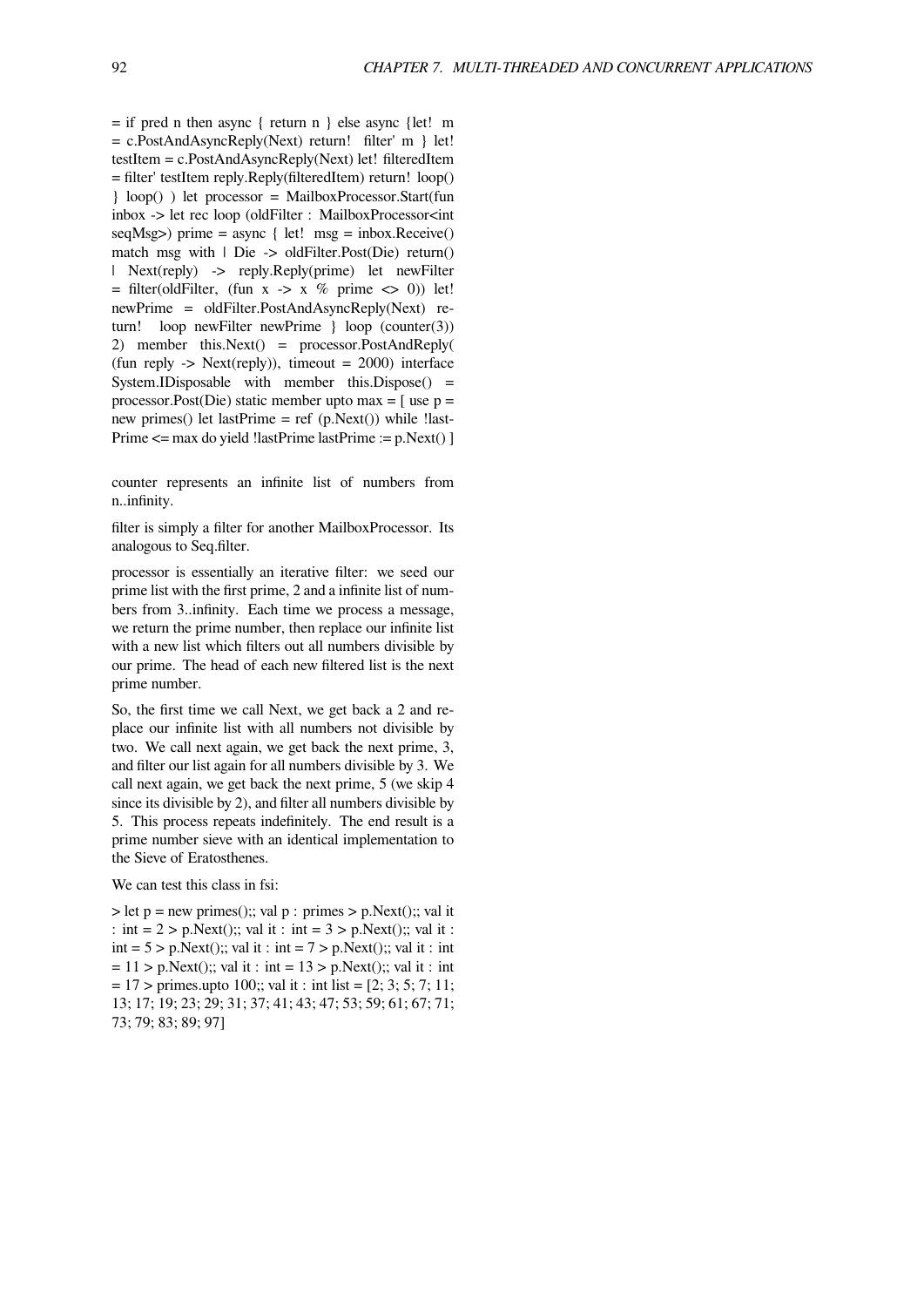# **Chapter 8**

# **F# Tools**

# **8.1 Lexing and Parsing**

**Lexing and parsing** is a very handy way to convert source-code (or other human-readable input which has a well-defined syntax) into an abstract syntax tree (AST) which represents the source-code. F# comes with two tools, FsLex and FsYacc, which are used to convert input into an AST.

FsLex and FsYacc have more or less the same specification as OCamlLex and OCamlYacc, which in turn are based on the Lex and Yacc family of lexer/parser generators. Virtually all material concerned with OCamlLex/OCamlYacc can transfer seamlessly over to FsLex/FsY[acc. With that in mind, So](http://caml.inria.fr/pub/docs/manual-ocaml/manual026.html)oHyoung Oh's OCamlYacc tutorial [and compani](http://dinosaur.compilertools.net/)on OCamlLex Tutorial are the single best online resources to learn how to use the lexing and parsing tools which come with F# (and OCaml for that matter!).

# **8.1.1 Lexing and Parsing from a High-Level View**

Transforming input into a well-defined abstract syntax tree requires (at minimum) two transformations:

- 1. A lexer uses regular expressions to convert each syntactical element from the input into a token, essentially mapping the input to a stream of tokens.
- 2. A parser reads in a stream of tokens and attempts to match tokens to a set of rules, where the end result maps the token stream to an abstract syntax tree.

It is certainly possible to write a lexer which generates the abstract syntax tree directly, but this only works for the most simplistic grammars. If a grammar contains balanced parentheses or other recursive constructs, optional tokens, repeating groups of tokens, operator precedence, or anything which can't be captured by regular expressions, then it is easiest to write a parser in addition to a lexer.

With F#, it is possible to write custom file formats, domain specific languages, and even full-blown compilers for your new language.

# **8.1.2 Extended Example: Parsing SQL**

The following code will demonstrate step-by-step how to define a simple lexer/parser for a subset of SQL. If you're using Visual Studio, you should add a reference to FSharp.PowerPack.dll to your project. If you're compiling on the commandline, use the -r flag to reference the aforemented F# powerpack assembly.

### **Step 1: Define the Abstract Syntax Tree**

We want to parse the following SQL statement:

SELECT x, y, z FROM t1 LEFT JOIN t2 INNER JOIN t3 ON t3.ID = t2.ID WHERE  $x = 50$  AND  $y = 20$ ORDER BY x ASC, y DESC, z

This is a pretty simple query, and while it doesn't demonstrate everything you can do with the language, it's a good start. We can model everything in this query using the following definitions in F#:

// Sql.fs type value  $=$  | Int of int | Float of float | String of string type dir = Asc  $\vert$  Desc type op = Eq  $\vert$  Gt  $\vert$  Ge  $\vert$ Lt | Le  $\ell$  =, >, >=, <, <= type order = string  $*$  dir type where  $=$  | Cond of (value  $*$  op  $*$  value) | And of where  $*$ where  $\vert$  Or of where  $*$  where type joinType = Inner  $\vert$  Left | Right type join = string  $*$  joinType  $*$  where option // table name, join, optional "on" clause type sqlStatement = { Table : string; Columns : string list; Joins : join list; Where : where option; OrderBy : order list }

A record type neatly groups all of our related values into a single object. When we finish our parser, it should be able to convert a string in an object of type sqlStatement.

#### **Step 2: Define the parser tokens**

A token is any single identifiable element in a grammar. Let's look at the string we're trying to parse:

SELECT x, y, z FROM t1 LEFT JOIN t2 INNER JOIN t3 ON t3.ID = t2.ID WHERE  $x = 50$  AND  $y = 20$ ORDER BY x ASC, y DESC, z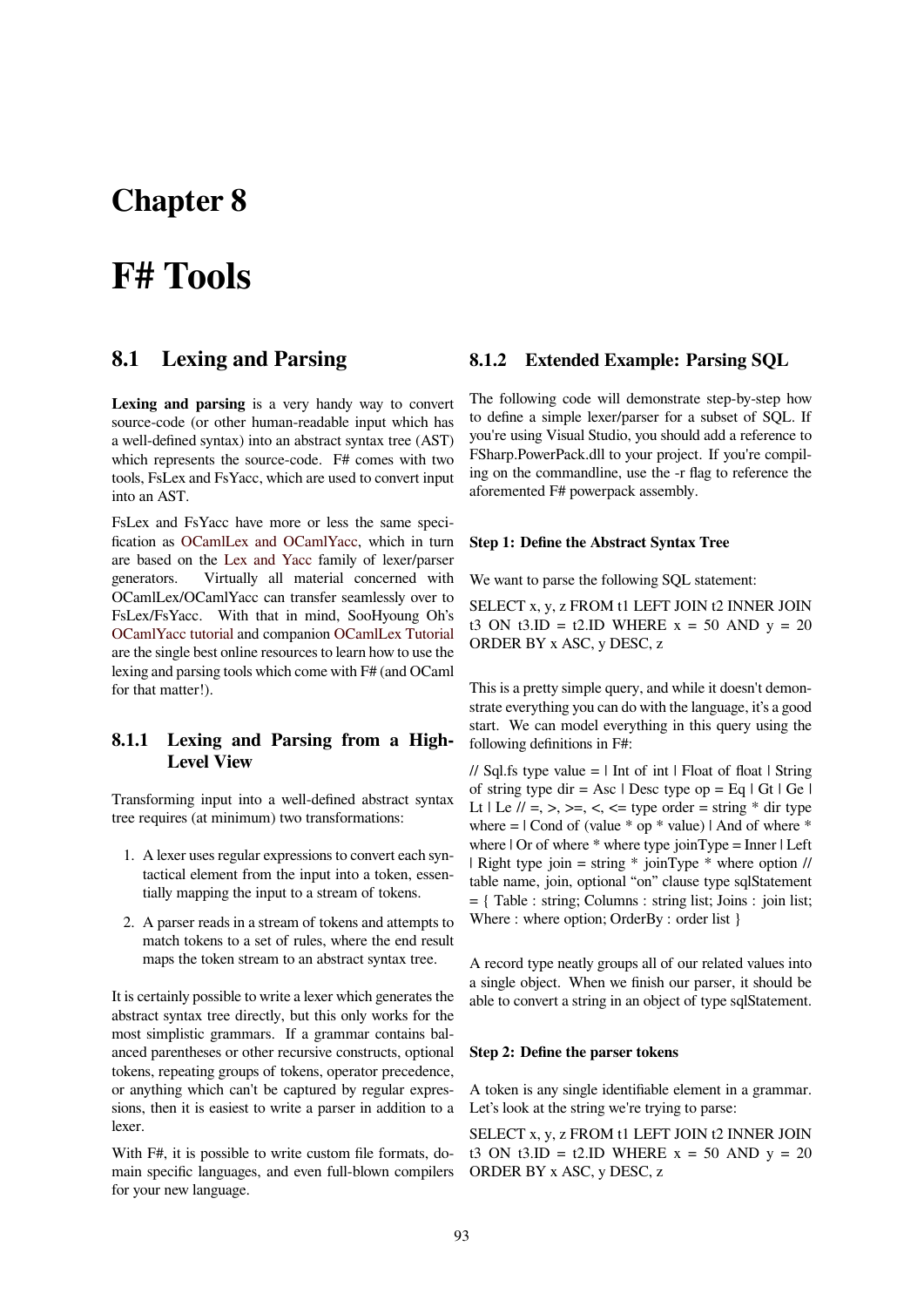So far, we have several keywords (by convention, all keywords are uppercase): SELECT, FROM, LEFT, INNER, RIGHT, JOIN, ON, WHERE, AND, OR, ORDER, BY, ASC, DESC, and COMMA.

There are also a few comparison operators: EQ, GT, GE, LT, LE.

We also have non-keyword identifiers composed of strings and numeric literals. which we'll represent using the keyword ID, INT, FLOAT.

Finally, there is one more token, EOF, which indicates the end of our input stream.

Now we can create a basic parser file for FsYacc, name the file SqlParser.fsp:

%{ open Sql %} %token <string> ID %token <int> INT %token <float> FLOAT %token AND OR %token COMMA %token EQ LT LE GT GE %token JOIN INNER LEFT RIGHT ON %token SELECT FROM WHERE ORDER BY %token ASC DESC %token EOF // start %start start %type <string> start %% start: | { "Nothing to see here" } %%

This is boilerplate code with the section for tokens filled in.

Compile the parser using the following command line: fsyacc SqlParser.fsp

## **Tips:**

- *•* If you haven't done so already, you should add the F# bin directory to your PATH environment variable.
- *•* If you're using Visual Studio, you can automatically generate your parser code [on each compile. Right-click on your](https://en.wikibooks.org/wiki/F_Sharp_Programming/Getting_Set_Up#Adding_to_the_PATH_Environment_Variable) [project file and ch](https://en.wikibooks.org/wiki/F_Sharp_Programming/Getting_Set_Up#Adding_to_the_PATH_Environment_Variable)oose "Properties". Navigate to the Build Events tab, and add the following to the 'Pre-build event command line' and use the following: fsyacc "\$(ProjectDir)SqlParser.fsp". Also remember to exclude this file from the build process: right-click the file, choose "Properties" and select "None" against "Build Action".

If everything works, FsYacc will generate two files, Sql-Parser.fsi and SqlParser.fs. You'll need to add these files to your project if they don't already exist. If you open the SqlParser.fsi file, you'll notice the tokens you defined in your .fsl file have been converted into a union type.

### **Step 3: Defining the lexer rules**

Lexers convert text inputs into a stream of tokens. We can start with the following boiler plate code:

{ // header: any valid F# can appear here. open Lexing  $\}$  // regex macros let char = ['a'-'z' 'A'-'Z'] let digit = ['0'-'9'] let int = '-'?digit+ let float = '-'?digit+ '.' digit+ let whitespace = [' ' '\t'] let newline = "\n\r" | '\n' | '\r' // rules rule tokenize = parse | whitespace  $\{$  tokenize lexbuf  $\}$ | newline { lexbuf.EndPos <- lexbuf.EndPos.NextLine; tokenize lexbuf; } | eof { () }

This is not "real" F# code, but rather a special language used by FsLex.

The let bindings at the top of the file are used to define regular expression macros. eof is a special marker used to identify the end of a string buffer input.

rule ... = parse ... defines our lexing function, called tokenize above. Our lexing function consists of a series of rules, which has two pieces: 1) a regular expression, 2) an expression to evaluate if the regex matches, such as returning a token. Text is read from the token stream one character at a time until it matches a regular expression and returns a token.

We can fill in the remainder of our lexer by adding more matching expressions:

{ open Lexing // opening the SqlParser module to give us access to the tokens it defines open SqlParser } let char = ['a'-'z' 'A'-'Z'] let digit = ['0'-'9'] let int = '-'?digit+ let float  $=$  '-'?digit+ '.' digit+ let identifier  $=$  char(charldigit|['-' '\_' '.'])\* let whitespace = ['' '\t'] let newline = "\n\r" | '\n' | '\r' rule tokenize = parse | whitespace { tokenize lexbuf } | newline { lexbuf.EndPos <- lexbuf.EndPos.NextLine; tokenize lexbuf; } | int { INT(Int32.Parse(lexeme lexbuf)) } | float { FLOAT(Double.Parse(lexeme lexbuf)) } | ',' { COMMA } | eof { EOF }

Notice the code between the {'s and }'s consists of plain old F# code. Also notice we are returning the same tokens (INT, FLOAT, COMMA and EOF) that we defined in SqlParser.fsp. As you can probably infer, the code lexeme lexbuf returns the string our parser matched. The tokenize function will be converted into function which has a return type of SqlParser.token.

We can fill in the rest of the lexer rules fairly easily:

{ open System open SqlParser open Lexing let keywords = [ "SELECT", SELECT; "FROM", FROM; "WHERE", WHERE; "ORDER", ORDER; "BY", BY; "JOIN", JOIN; "INNER", INNER; "LEFT", LEFT; "RIGHT", RIGHT; "ASC", ASC; "DESC", DESC; "AND", AND; "OR", OR; "ON", ON; ] |> Map.ofList let ops =  $[$  "=", EQ; "<", LT; "<=", LE; ">", GT; ">=", GE;  $]$   $\triangleright$  Map.ofList  $]$  let char =  $['a'-z' 'A'-Z']$  let digit =  $[0'-9']$  let int = '-'?digit+ let float = '-'?digit+ '.' digit+ let identifier = char(charldigit $[[ - ' ' '']']^*$  let whitespace = [' ' '\t'] let newline = "\n\r" | '\n' | '\r' let operator = ">" | ">=" | "<" | "<=" | "=" rule tokenize = parse | whitespace { tokenize lexbuf } | newline { lexbuf.EndPos <- lexbuf.EndPos.NextLine; tokenize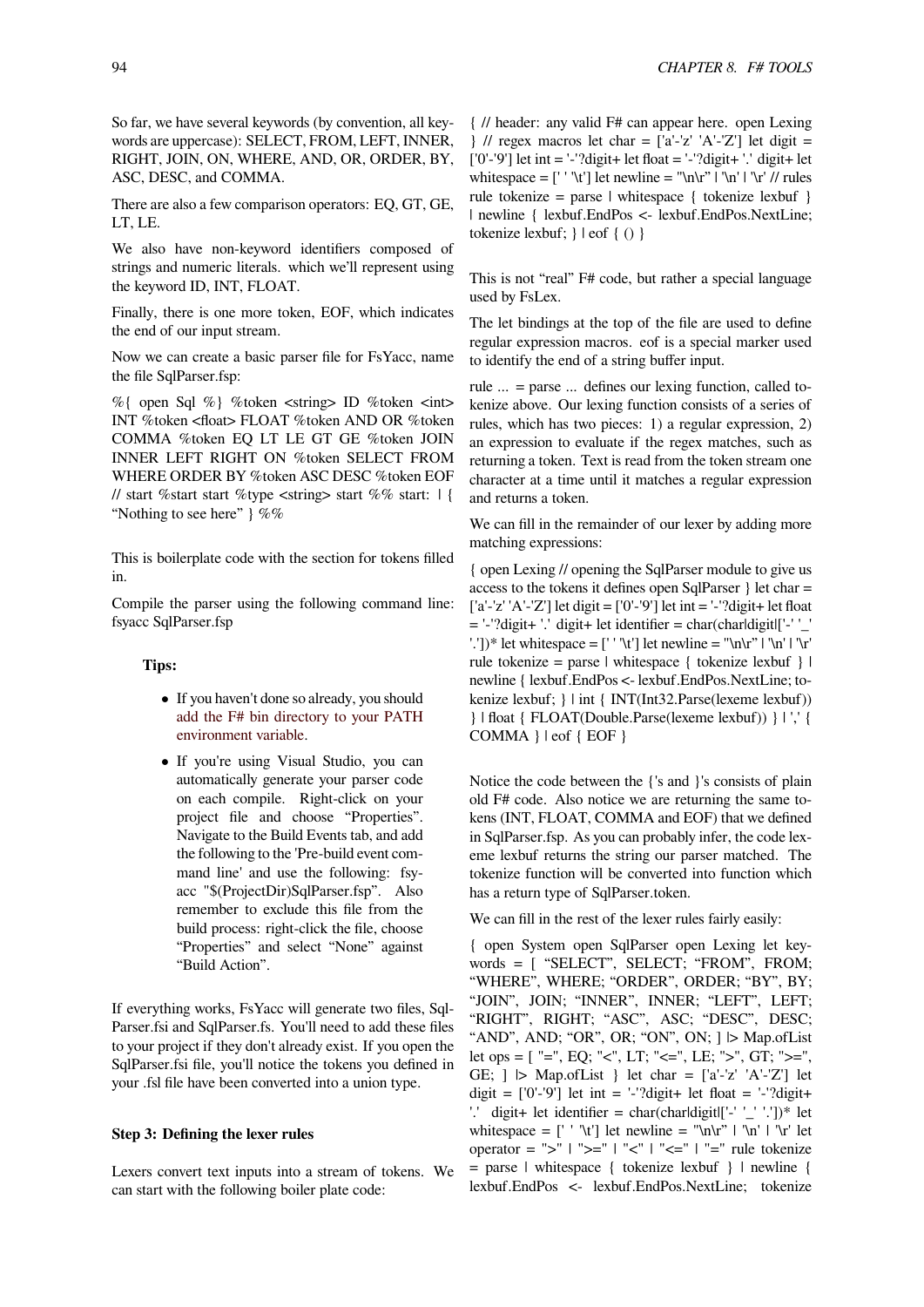lexbuf; } | int { INT(Int32.Parse(lexeme lexbuf)) } | float { FLOAT(Double.Parse(lexeme lexbuf)) } | operator { ops.[lexeme lexbuf] } | identifier { match keywords.TryFind(lexeme lexbuf) with | Some(token) -> token | None -> ID(lexeme lexbuf) } | ',' { COMMA } | eof { EOF }

Notice we've created a few maps, one for keywords and one for operators. While we certainly can define these as rules in our lexer, its generally recommended to have a very small number of rules to avoid a "state explosion".

To compile this lexer, exec[ute the](https://en.wikibooks.org/wiki/F_Sharp_Programming/Sets_and_Maps#Maps) following code on the commandline: fslex SqlLexer.fsl. (Try adding this file to your project's Build Events as well.) Then, add the file SqlLexer.fs to the project. We can experiment with the lexer now with some sample input:

open System open Sql let x = " SELECT x, y, z FROM t1 LEFT JOIN t2 INNER JOIN t3 ON t3.ID  $=$  t2.ID WHERE  $x = 50$  AND  $y = 20$  ORDER BY  $x$ ASC, y DESC, z " let lexbuf  $=$  Lexing.from\_string x while not lexbuf.IsPastEndOfStream do printfn "%A" (SqlLexer.tokenize lexbuf) Console.WriteLine("(press any key)") Console.ReadKey(true) |> ignore

This program will print out a list of tokens matched by the string above.

### **Step 4: Define the parser rules**

A parser converts a stream of tokens into an abstract syntax tree. We can modify our boilerplate parser as follows (will not compile):

%{ open Sql %} %token <string> ID %token <int> INT %token <float> FLOAT %token AND OR %token COMMA %token EQ LT LE GT GE %token JOIN INNER LEFT RIGHT ON %token SELECT FROM WHERE ORDER BY %token ASC DESC %token EOF // start %start start %type <Sql.sqlStatement> start %% start: SELECT columnList FROM ID joinList whereClause orderByClause EOF { { Table = \$4; Columns =  $$2$ ; Joins =  $$5$ ; Where =  $$6$ ; OrderBy =  $$7$ } } value: | INT { Int(\$1) } | FLOAT { Float(\$1) } | ID { String(\$1) }  $%$ %

Let's examine the start: function. You can immediately see that we have a list of tokens which gives a rough outline of a select statement. In addition to that, you can see the F# code contained between {'s and }'s which will be executed when the code successfully matches—in this case, its returning an instance of the Sql.sqlStatement record.

The F# code contains "\$1", "\$2", :\$3", etc. which vaguely resembles regex replace syntax. Each "\$*#*" corresponds to the index (starting at 1) of the token in our matching rule. The indexes become obvious when they're annotated as follows:

(\* \$1 \$2 \*) start: SELECT columnList (\* \$3 \$4 \*) FROM ID (\* \$5 \*) joinList (\* \$6 \*) whereClause (\* \$7  $*$ ) orderByClause (\* \$8  $*$ ) EOF { { Table = \$4; Columns =  $$2$ ; Joins =  $$5$ ; Where =  $$6$ ; OrderBy =  $$7$  } }

So, the start rule breaks our tokens into a basic shape, which we then use to map to our sqlStatement record. You're probably wondering where the columnList, join-List, whereClause, and orderByClause come from these are not tokens, but are rather additional parse rules which we'll have to define. Let's start with the first rule:

columnList: | ID { [\$1]} | ID COMMA columnList { \$1 :: \$3 }

columnList matches text in the style of "a, b, c, ... z" and returns the results as a list. Notice this rule is defined recursively (also notice the order of rules is not significant). FsYacc's match algorithm is "greedy", meaning it will try to match as many tokens as possible. When FsYacc receives an ID token, it will match the first rule, but it also matches part of the second rule as well. FsYacc then performs a one-token lookahead: it the next token is a COMMA, then it will attempt to match additional tokens until the full rule can be satisfied.

**Note:** The definition of columnList above is not tail recursive, so it may throw a stack overflow exception for exceptionally large inputs. A tail recursive version of this rule can be defined as follows:

start: ... EOF  $\{ \}$  Table = \$4; Columns = List.rev  $$2$ ; Joins =  $$5$ ; Where =  $$6$ ; OrderBy = \$7 } } columnList: | ID { [\$1]} | columnList COMMA ID { \$3 :: \$1 }

The tail-recursive version creates the list backwards, so we have to reverse when we return our final output from the parser.

We can treat the JOIN clause in the same way, however its a little more complicated:

// join clause joinList: | { [] } // empty rule, matches 0 tokens | joinClause { [\$1] } | joinClause joinList { \$1 :: \$2 } joinClause: | INNER JOIN ID joinOnClause { \$3, Inner, \$4 } | LEFT JOIN ID joinOnClause { \$3, Left, \$4 } | RIGHT JOIN ID joinOnClause { \$3, Right, \$4 } joinOnClause: | { None } | ON conditionList { Some(\$2) } conditionList: | value op value { Cond(\$1, \$2, \$3) } | value op value AND conditionList { And(Cond(\$1, \$2, \$3), \$5) } | value op value OR conditionList { Or(Cond(\$1, \$2, \$3), \$5) }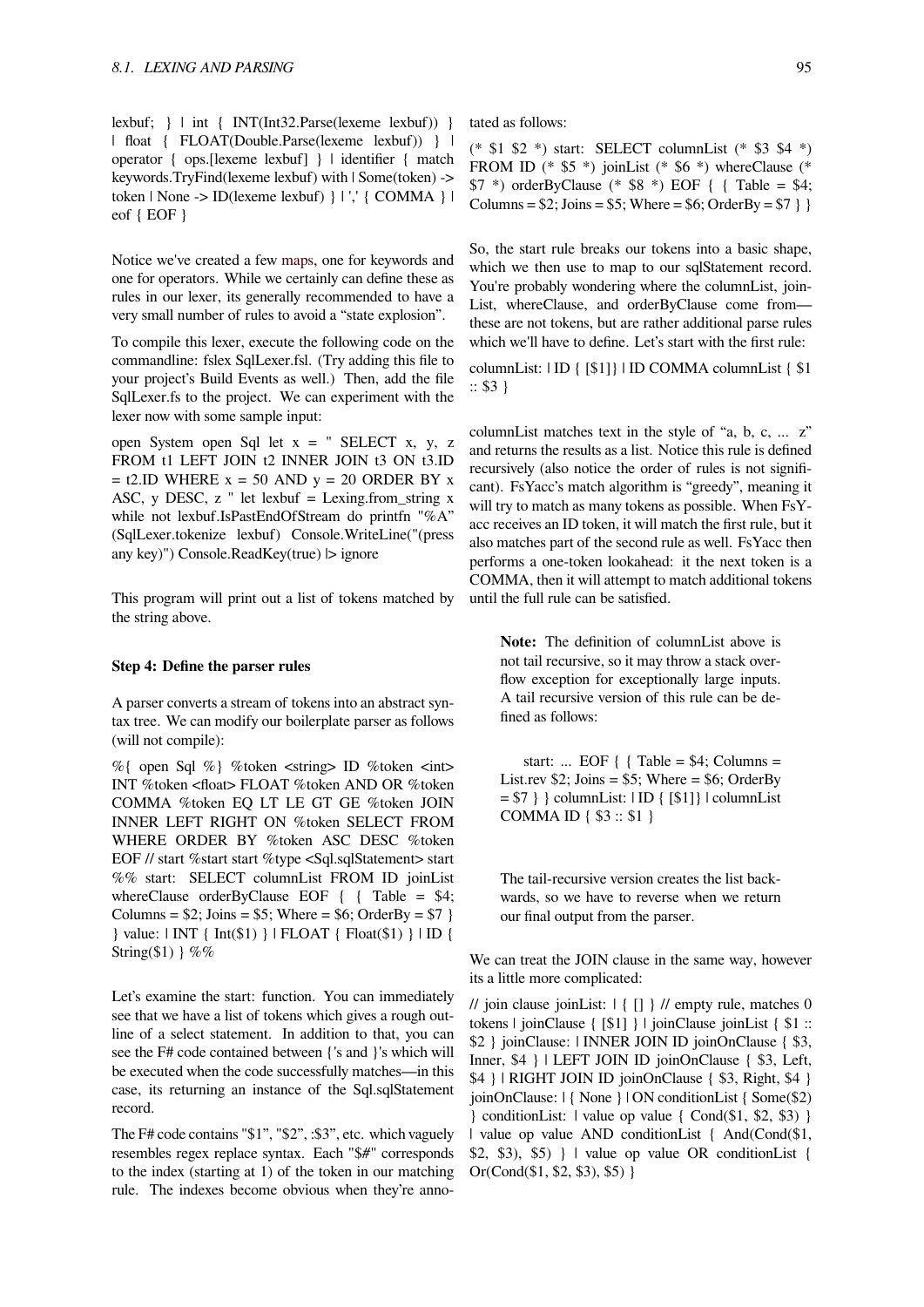joinList is defined in terms of several functions. This results because there are repeating groups of tokens (such as multiple tables being joined) and optional tokens (the optional "ON" clause). You've already seen that we handle repeating groups of tokens using recursive rules. To handle optional tokens, we simply break the optional syntax into a separate function, and create an empty rule to represent 0 tokens.

With this strategy in mind, we can write the remaining parser rules:

%{ open Sql %} %token <string> ID %token <int> INT %token <float> FLOAT %token AND OR %token COMMA %token EQ LT LE GT GE %token JOIN INNER LEFT RIGHT ON %token SELECT FROM WHERE ORDER BY %token ASC DESC %token EOF // start %start start %type <Sql.sqlStatement> start %% start: SELECT columnList FROM ID joinList where-Clause orderByClause EOF { { Table = \$4; Columns = List.rev \$2; Joins = \$5; Where = \$6; OrderBy = \$7 } } columnList: | ID { [\$1]} | columnList COMMA ID {  $$3::$1$  } // join clause joinList:  $\vert \{ \vert \} \vert$  }  $\vert$  joinClause { [\$1] } | joinClause joinList { \$1 :: \$2 } joinClause: | INNER JOIN ID joinOnClause { \$3, Inner, \$4 } | LEFT JOIN ID joinOnClause { \$3, Left, \$4 } | RIGHT JOIN ID joinOnClause { \$3, Right, \$4 } joinOnClause: | { None } | ON conditionList { Some(\$2) } conditionList: | value op value { Cond(\$1, \$2, \$3) } | value op value AND conditionList  $\{ And(Cond(\$1, \$2, \$3), \$5) \}$ value op value OR conditionList { Or(Cond(\$1, \$2, \$3), \$5) } // where clause whereClause: | { None } | WHERE conditionList { Some(\$2) } op: EQ { Eq } | LT { Lt } | LE { Le } | GT { Gt } | GE { Ge } value: | INT { Int(\$1) } | FLOAT { Float(\$1) } | ID { String(\$1) } // order by clause orderByClause: | { [] } | ORDER BY orderByList { \$3 } orderByList: | orderBy { [\$1] } | orderBy COMMA orderByList { \$1 :: \$3 } orderBy: | ID { \$1, Asc } | ID ASC { \$1, Asc } | ID DESC { \$1, Desc} %%

#### **Step 5: Piecing Everything Together**

Here is the complete code for our lexer/parser:

# SqlParser.fsp

%{ open Sql %} %token <string> ID %token <int> INT %token <float> FLOAT %token AND OR %token COMMA %token EQ LT LE GT GE %token JOIN INNER LEFT RIGHT ON %token SELECT FROM WHERE ORDER BY %token ASC DESC %token EOF // start %start start %type <Sql.sqlStatement> start %% start: SELECT columnList FROM ID joinList where-Clause orderByClause EOF  $\{ \}$  Table = \$4; Columns = List.rev \$2; Joins = \$5; Where = \$6; OrderBy = \$7 } } columnList: | ID { [\$1]} | columnList COMMA ID { \$3 :: \$1 } // join clause joinList:  $\vert \{ \vert \} \vert$  }  $\vert$  joinClause { [\$1] } | joinClause joinList { \$1 :: \$2 } joinClause: |

INNER JOIN ID joinOnClause { \$3, Inner, \$4 } | LEFT JOIN ID joinOnClause { \$3, Left, \$4 } | RIGHT JOIN ID joinOnClause { \$3, Right, \$4 } joinOnClause: | { None } | ON conditionList { Some(\$2) } conditionList: | value op value { Cond(\$1, \$2, \$3) } | value op value AND conditionList  $\{And(Cond(\$1, \$2, \$3), \$5)\}\$ value op value OR conditionList { Or(Cond(\$1, \$2, \$3), \$5) } // where clause whereClause: | { None } | WHERE conditionList  $\{$  Some $(\$2)$   $\}$  op: EQ  $\{$  Eq  $\}$  | LT  $\{$  Lt } | LE { Le } | GT { Gt } | GE { Ge } value: | INT {  $Int(\$1)$  } | FLOAT { Float(\$1) } | ID { String(\$1) } // order by clause orderByClause: | { [] } | ORDER BY orderByList { \$3 } orderByList: | orderBy { [\$1] } | orderBy COMMA orderByList { \$1 :: \$3 } orderBy: | ID { \$1, Asc } | ID ASC { \$1, Asc } | ID DESC { \$1, Desc} %%

### SqlLexer.fsl

{ open System open SqlParser open Lexing let keywords = [ "SELECT", SELECT; "FROM", FROM; "WHERE", WHERE; "ORDER", ORDER; "BY", BY; "JOIN", JOIN; "INNER", INNER; "LEFT", LEFT; "RIGHT", RIGHT; "ASC", ASC; "DESC", DESC; "AND", AND; "OR", OR; "ON", ON;  $]$  > Map.of\_list let ops =  $[$  "=", EQ; "<", LT; "<=", LE; ">", GT; ">=", GE;  $]$   $\triangleright$  Map.of\_list  $]$  let char =  $['a'-'z' 'A'-'z']$  let digit =  $[0'-9']$  let int = '-'?digit+ let float = '-'?digit+ '.' digit+ let identifier = char(charldigit| $[ ' ' ' '']$ )\* let whitespace =  $[' ' \t't']$  let newline = "\n\r" | '\n' | '\r' let operator = ">" | ">=" | "<" | "<=" | "=" rule tokenize = parse | whitespace { tokenize lexbuf } | newline { lexbuf.EndPos <- lexbuf.EndPos.NextLine; tokenize lexbuf; } | int { INT(Int32.Parse(lexeme lexbuf)) } | float { FLOAT(Double.Parse(lexeme lexbuf)) } | operator { ops.[lexeme lexbuf] } | identifier { match keywords.TryFind(lexeme lexbuf) with | Some(token) -> token | None -> ID(lexeme lexbuf) } | ',' { COMMA } | eof { EOF }

#### Program.fs

open System open Sql let x = " SELECT x, y, z FROM t1 LEFT JOIN t2 INNER JOIN t3 ON t3.ID = t2.ID WHERE  $x = 50$  AND  $y = 20$  ORDER BY  $x$  ASC, y DESC,  $z$  " let lexbuf = Lexing.from\_string  $x$  let y = SqlParser.start SqlLexer.tokenize lexbuf printfn "%A" y Console.WriteLine("(press any key)") Con $sole. ReadKey(true)$   $\triangleright$  ignore

Altogether, our minimal SQL lexer/parser is about 150 lines of code (including non-trivial lines of code and whitespace). I'll leave it as an exercise for the reader to implement the remainder of the SQL language spec.

2011-03-06: I tried the above instructions with VS2010 and F# 2.0 and PowerPack 2.0. I had to make a few changes: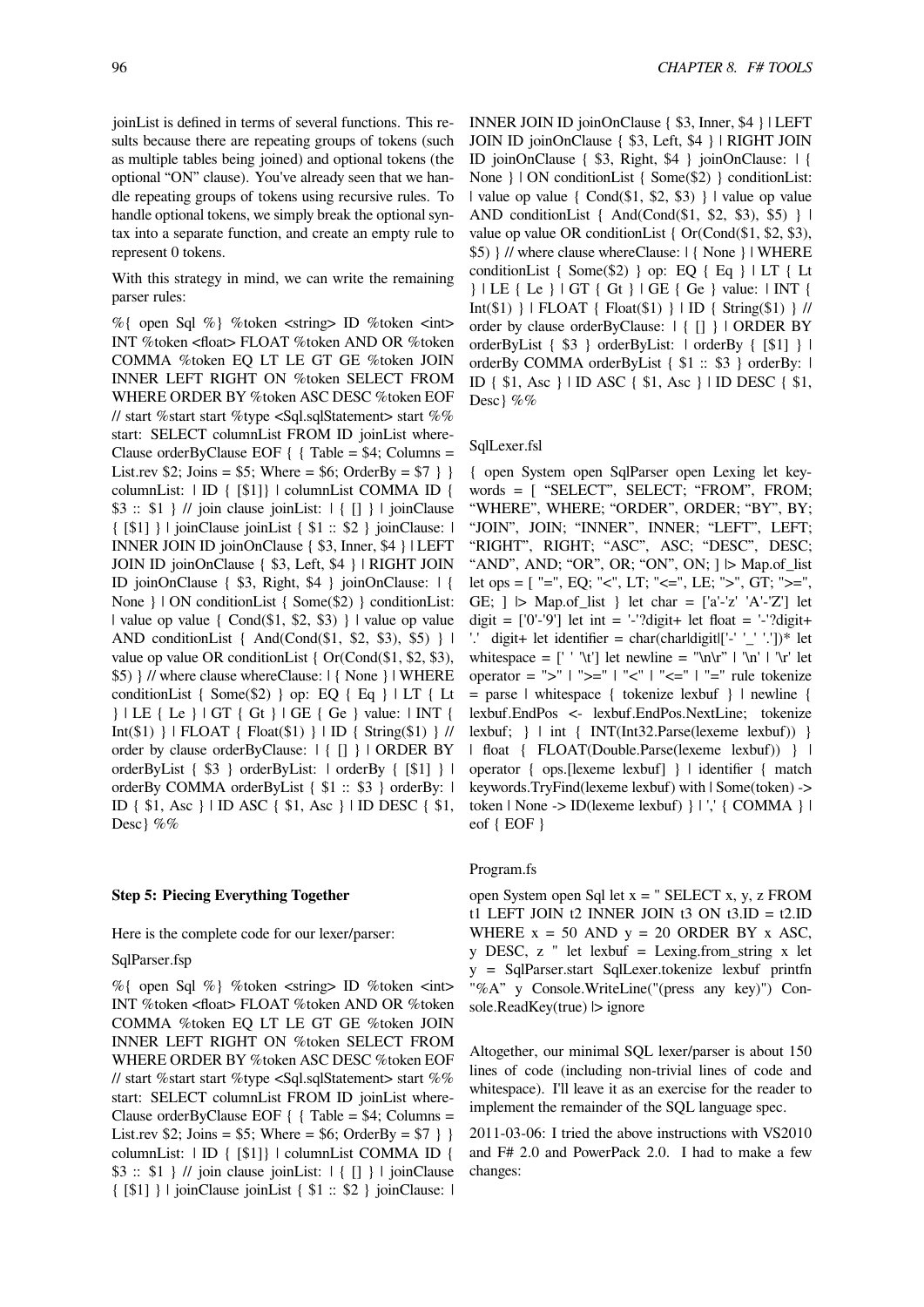- Add "module SqlLexer" on the 2nd line of SqlLexer.fsl
- *•* Change Map.of\_list to Map.ofList
- *•* Add " --module SqlParser" to the command line of fsyacc
- Add FSharp.PowerPack to get Lexing module

2011-07-06: (Sjuul Janssen) These where the steps I had to take in order to make this work.

If you get the message "Expecting a LexBuffer<char> but given a LexBuffer<byte> The type 'char' does not match the type 'byte'"

- *•* Add "fslex.exe "\$(ProjectDir)SqlLexer.fsl" unicode" to the pre-build
- in program.fs change "let lexbuf = Lex-<br>ing.from\_string x" to "let lexbuf = Lexing.from\_string  $x^*$  to ing.LexBuffer<\_>.FromString x"
- *•* in SqlLexer.fsi change "lexeme lexbuf" to "LexBuffer<\_>.LexemeString lexbuf"

If you get the message that some module doesn't exist or that some module is declared multiple times. Make sure that in the solution explorer the files come in this order:

- *•* Sql.fs
- *•* SqlParser.fsp
- *•* SqlLexer.fsl
- *•* SqlParser.fsi
- *•* SqlParser.fs
- *•* SqlLexer.fs
- *•* Program.fs

If you get the message "Method not found: 'System.Object Microsoft.FSharp.Text.Parsing.Tables`1.Interpret(Microsoft.FSharp.Core.FSharpFunc`2<Microsoft.FSharp.Text.Lexing.LexBuffer`1<Byte>, ..." Go to http://www.microsoft.com/download/en/ details.aspx?id=15834 and reinstall Visual Studio 2010 F# 2.0 Runtime SP1 (choose for **repair**)

2011-07-06: (mkduffi) Could someone please provide a sample project[. I have followed all of your changes but](http://www.microsoft.com/download/en/details.aspx?id=15834) [still can not build. Tha](http://www.microsoft.com/download/en/details.aspx?id=15834)nks.

# **Sample**

https://github.com/obeleh/FsYacc-Example

2011-07-07 (mkduffi) Thanks for posting the sample. Here is what I did to the Program.fs file:

namespace FS module Parser = open System open Sql let  $x = "SELECT x, y, z FROM t1 LEFT JOIN t2 INNER$ JOIN t3 ON t3.ID = t2.ID WHERE  $x = 50$  AND y = 20 ORDER BY x ASC, y DESC, z " let ParseSql x = let lexbuf = Lexing.LexBuffer<\_>.FromString x let  $y =$  SqlParser.start SqlLexer.tokenize lexbuf y let  $y =$ (ParseSql x) printfn "%A" y Console.WriteLine("(press any key)") Console.ReadKey(true) |> ignore

I added a C# console project for testing and this is what is in the Program.cs file:

using System; using System.Collections.Generic; using System.Linq; using System.Text; namespace ConsoleApplication1 { class Program { static void Main(string[] args) { string query = @"SELECT x, y, z FROM t1 LEFT JOIN t2 INNER JOIN t3 ON t3.ID = t2.ID WHERE  $x = 50$  AND  $y = 20$  ORDER BY x ASC, y DESC, z"; Sql.sqlStatement stmnt = FS.Parser.ParseSql(query); } }; }

I had to add the YaccSample project reference as well as a reference to the FSharp.Core assembly to get this to work.

If anyone could help me figure out how to support table aliases that would be awesome.

Thanks

2011-07-08 (Sjuul Janssen) Contact me through my github account. I'm working on this and some other stuff.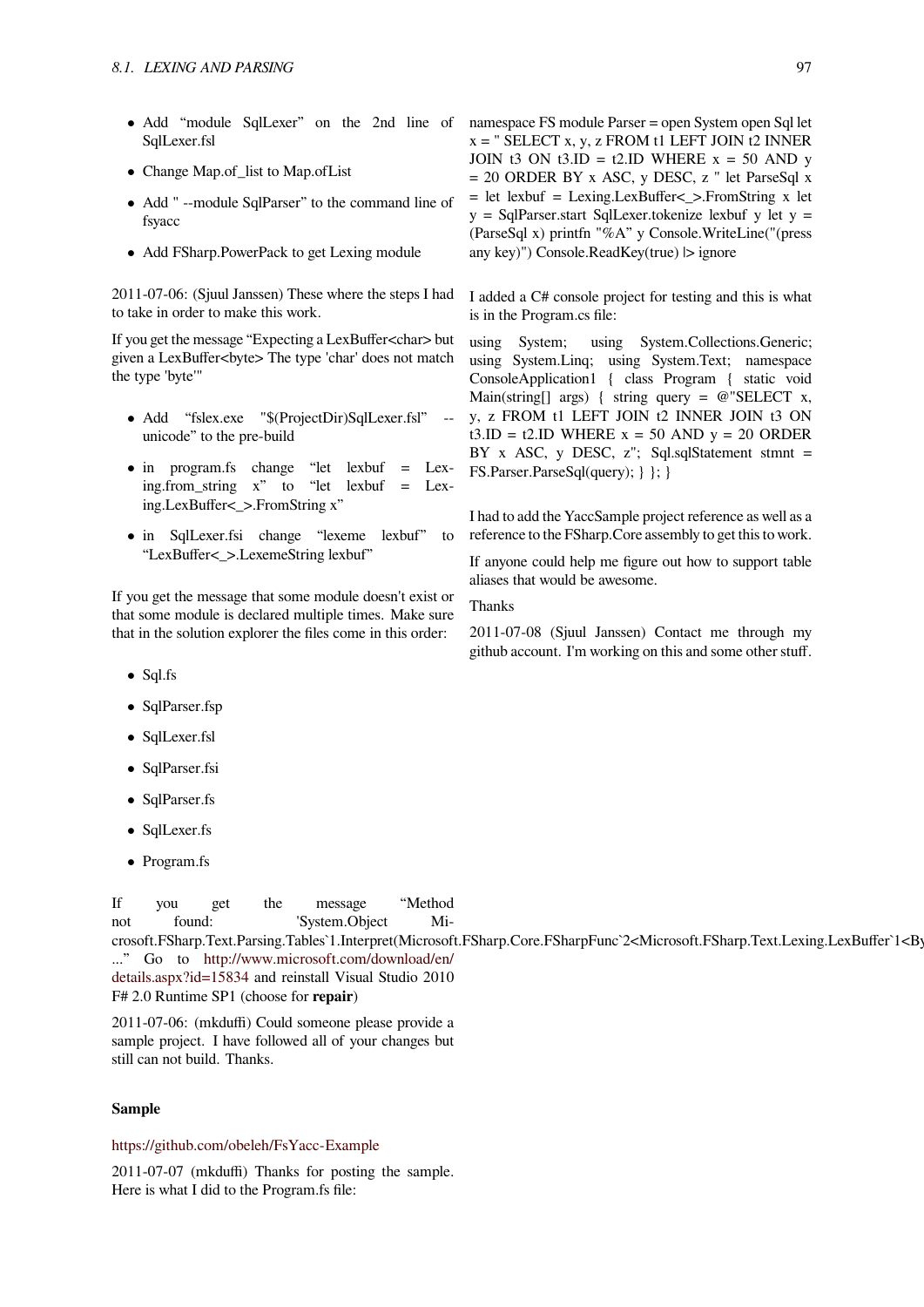# **Chapter 9**

# **Text and image sources, contributors, and licenses**

# **9.1 Text**

- *•* **Wikibooks:Collections Preface** *Source:* https://en.wikibooks.org/wiki/Wikibooks%3ACollections\_Preface?oldid=2842060 *Contributors:* RobinH, Whiteknight, Jomegat, Mike.lifeguard, Martin Kraus, Adrignola, Magesha and MadKaw
- *•* **F Sharp Programming/Introduction** *Source:* https://en.wikibooks.org/wiki/F\_Sharp\_Programming/Introduction?oldid=3233033 *Contributors:* Howard Geraint Ricketts, Jguk, AdRiley, JackPotte, Awesome Princess, QuiteUnusual, Adrignola, Tboronczyk, Chris uvic, Codingtales, Mtreit, PokestarFan and Anonymous: 5
- *•* **F Sharp Programming/Getting Set Up** *Source:* [https://en.wikibooks.org/wiki/F\\_Sharp\\_Programming/Getting\\_Set\\_Up?oldid=](https://en.wikibooks.org/wiki/Wikibooks%253ACollections_Preface?oldid=2842060)3233028 *Contributors:* Howard Geraint Ricketts, Kwhitefoot, Jguk, AdRiley, Awesome Princess, QuiteUnusual, Toyvo~enwikibooks, Adrignola, Jupiter258, Tiibiidii, Tuxcantfly, Quasilord, Pok[estarFan, Timdotdowney and Anonymous: 11](https://en.wikibooks.org/wiki/F_Sharp_Programming/Introduction?oldid=3233033)
- *•* **F Sharp Programming/Basic Concepts** *Source:* https://en.wikibooks.org/wiki/F\_Sharp\_Programming/Basic\_Concepts?oldid=3233020 *Contributors:* Howard Geraint Ricketts, Kwhitefoot, Jguk, AdRiley, Awesome Princess, QuiteUnusual, Toyvo~enwikibooks, Adrignola, Nagnatron, Myourshaw, Anatolius Nemorarius, Y[uu eo, Stephenamills, PokestarFan and Anonymous: 24](https://en.wikibooks.org/wiki/F_Sharp_Programming/Getting_Set_Up?oldid=3233028)
- *•* **F Sharp Programming/Values and Functions** *Source:* https://en.wikibooks.org/wiki/F\_Sharp\_Programming/Values\_and\_Functions? oldid=3233050 *Contributors:* Panic2k4, Awesome Princess, Adrignola, Polybius~enwikibooks, Samal84, PokestarFan and Anonymous: 19
- *•* **F Sharp Programming/Pattern Matching Basics** *Source:* [https://en.wikibooks.org/wiki/F\\_Sharp\\_Programming/Pattern\\_Matching\\_](https://en.wikibooks.org/wiki/F_Sharp_Programming/Basic_Concepts?oldid=3233020) Basics?oldid=3233042 *Contributors:* Matt Crypto, Kwhitefoot, Awesome Princess, QuiteUnusual, Adrignola, NoldorinElf, Samal84, PokestarFan and Anonymous: 7
- *•* **[F Sharp Progr](https://en.wikibooks.org/wiki/F_Sharp_Programming/Values_and_Functions?oldid=3233050)amming/Recursion** *Source:* https://en.wi[kibooks.org/wiki/F\\_Sharp\\_Programming/Recursion?oldid=3233044](https://en.wikibooks.org/wiki/F_Sharp_Programming/Values_and_Functions?oldid=3233050) *Contributors:* Panic2k4, Matt Crypto, SocratesJedi, Kwhitefoot, Jomeg[at, Awesome Princess, Adrignola, Samal84, Mariusschulz, PokestarFan and](https://en.wikibooks.org/wiki/F_Sharp_Programming/Pattern_Matching_Basics?oldid=3233042) Anonymous: 6
- *•* **[F Sharp Programm](https://en.wikibooks.org/wiki/F_Sharp_Programming/Pattern_Matching_Basics?oldid=3233042)ing/Higher Order Functions** *Source:* https://en.wikibooks.org/wiki/F\_Sharp\_Programming/Higher\_Order\_ Functions?oldid=3242383 Contributors: Pani[c2k4, Matt Crypto, Awesome Princess, Adrignola, NoldorinElf, Bohszy, SnoopD](https://en.wikibooks.org/wiki/F_Sharp_Programming/Recursion?oldid=3233044)ougDoug, PokestarFan, Funfsharp and Anonymous: 16
- *•* **F Sharp Programming/Option Types** *Source:* https://en.wikibooks.org/wiki/F\_Sharp\_Programming/Option\_Types?oldid=2364878 *Contributors:* Awesome Princess, Adrignola and Anonymous: 2
- *•* **[F Sharp Programming/](https://en.wikibooks.org/wiki/F_Sharp_Programming/Higher_Order_Functions?oldid=3242383)Tuples and Records** *Source:* https:/[/en.wikibooks.org/wiki/F\\_Sharp\\_Programming/Tuples\\_and\\_Records?](https://en.wikibooks.org/wiki/F_Sharp_Programming/Higher_Order_Functions?oldid=3242383) oldid=3242388 *Contributors:* Kwhitefoot, Jomegat, Awesome Princess, Adrignola, NoldorinElf, Crocpulsar, Avicennasis, PokestarFan, Funfsharp and Anonymous: 14
- *•* **F Sharp Programming/Lists** *Source:* https[://en.wikibooks.org/wiki/F\\_Sharp\\_Programming/Lists?oldid=3242548](https://en.wikibooks.org/wiki/F_Sharp_Programming/Option_Types?oldid=2364878) *Contributors:* Panic2k4, Jomegat, Xharze, Awesome Princess, Adrignola, [Ymihere, Avicennasis, Arthirsch, Powergold1, PokestarFan, Timdotdowney,](https://en.wikibooks.org/wiki/F_Sharp_Programming/Tuples_and_Records?oldid=3242388) Funfsharp and Anonymous: 10
- *•* **[F Sharp Progr](https://en.wikibooks.org/wiki/F_Sharp_Programming/Tuples_and_Records?oldid=3242388)amming/Sequences** *Source:* https://en.wikibooks.org/wiki/F\_Sharp\_Programming/Sequences?oldid=3176898 *Contributors:* Leonariso, Awesome Princess, Adrignola, Gommer~enwikibooks, Diogobernini, Mariusschulz, Gilbertbw and Anonymous: 10
- **F Sharp Programming/Sets and Maps** *Source:* [https://en.wikibooks.org/wiki/F\\_Sharp\\_Programming/Sets\\_and\\_Maps?o](https://en.wikibooks.org/wiki/F_Sharp_Programming/Lists?oldid=3242548)ldid=3233046 *Contributors:* Kwhitefoot, Xharze, Awesome Princess, Adrignola, Ymihere, Jamesdgb, Mariusschulz, PokestarFan and Anonymous: 10
- *•* **F Sharp Programming/Discriminated Unions** *Source:* [https://en.wikibooks.org/wiki/F\\_Sharp\\_Programming/Discriminated](https://en.wikibooks.org/wiki/F_Sharp_Programming/Sequences?oldid=3176898)\_Unions? oldid=3233023 *Contributors:* Panic2k4, Awesome Princess, QuiteUnusual, Van der Hoorn, Adrignola, Pat Hawks, Mariusschulz, Pokestar-Fan, Timdotdowney and Anonymous: 5
- *•* **F Sharp Programming/Mutable Data** *Source:* [https://en.wikibooks.org/wiki/F\\_Sharp\\_Programming/Mutable\\_Data?oldid=3233040](https://en.wikibooks.org/wiki/F_Sharp_Programming/Sets_and_Maps?oldid=3233046) *Contributors:* Awesome Princess, Adrignola, NoldorinElf, Avicennasis, Joechakra, Pat Hawks, PokestarFan, Xlaech and Anonymous: 8
- *•* **[F Sharp Prog](https://en.wikibooks.org/wiki/F_Sharp_Programming/Discriminated_Unions?oldid=3233023)ramming/Control Flow** *Source:* https:/[/en.wikibooks.org/wiki/F\\_Sharp\\_Programming/Control\\_Flow?oldid=3081972](https://en.wikibooks.org/wiki/F_Sharp_Programming/Discriminated_Unions?oldid=3233023) *Contributors:* Ravichandar84, Awesome Princess, Adrignola and Anonymous: 4